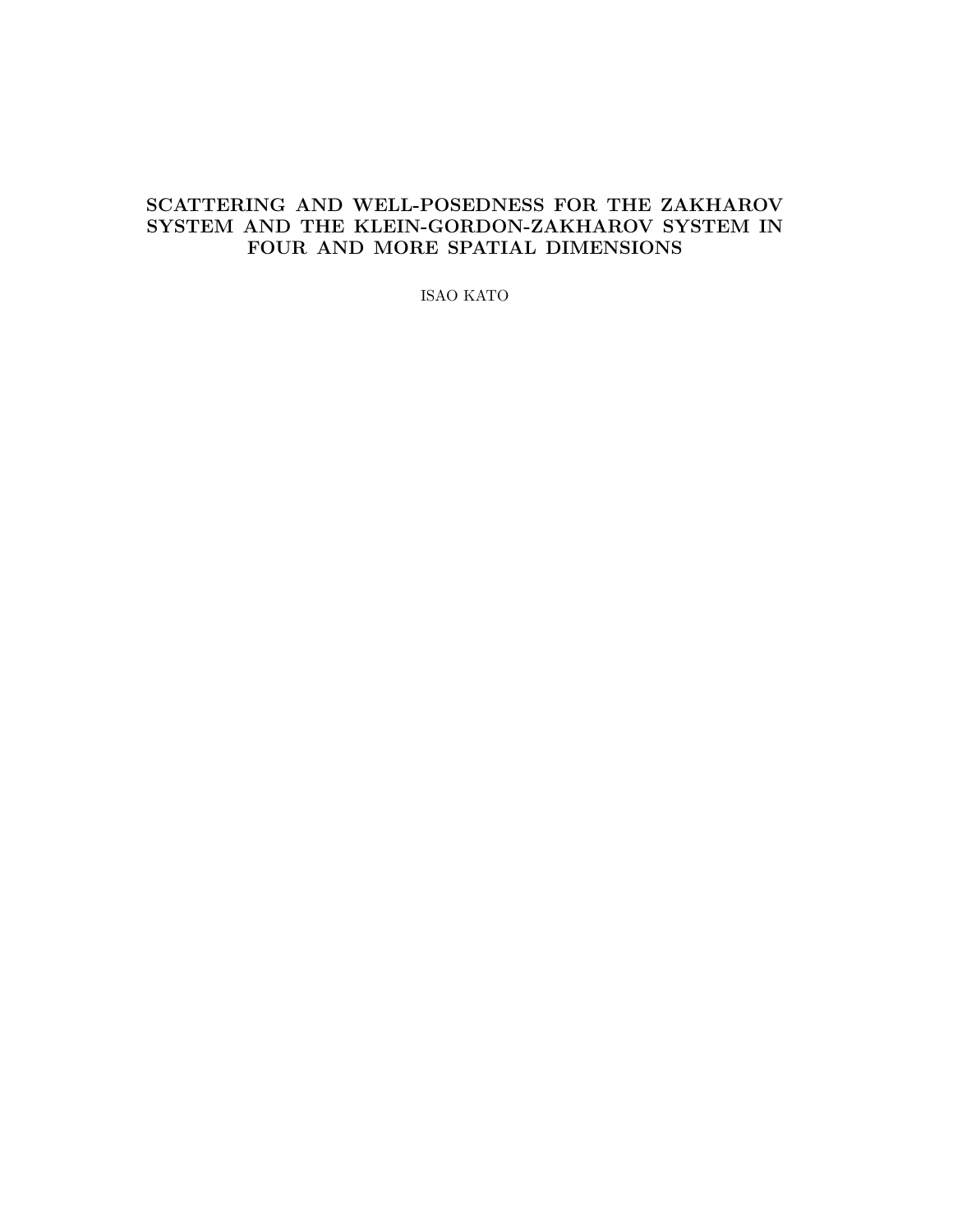## $\textsc{SCATTERING}$  AND WELL-POSEDNESS  $1$

## **CONTENTS**

| 1.   | Introduction                                                         | $\overline{2}$ |
|------|----------------------------------------------------------------------|----------------|
|      | 1.1. Main results and main idea                                      | $\overline{2}$ |
| 1.2. | <b>Notations</b>                                                     | $\overline{4}$ |
|      | Acknowledgement                                                      | 10             |
|      | 2. Well-posedness for the Cauchy problem of                          |                |
|      | the Klein-Gordon-Zakharov system in four and more spatial dimensions | 11             |
| 2.1. | Introduction                                                         | 11             |
| 2.2. | Notations and preliminary lemmas                                     | 13             |
| 2.3. | Bilinear estimates                                                   | 24             |
|      | 2.4. The proof of the main theorem                                   | 37             |
| 3.   | Scattering and well-posedness                                        |                |
|      | for the Zakharov system at a critical space                          |                |
|      | in four and more spatial dimensions                                  | 44             |
| 3.1. | Introduction                                                         | 44             |
| 3.2. | Notations and preliminary lemmas                                     | 46             |
| 3.3. | Bilinear estimates                                                   | 52             |
| 3.4. | The proof of the main theorem                                        | 60             |
|      | References                                                           | 64             |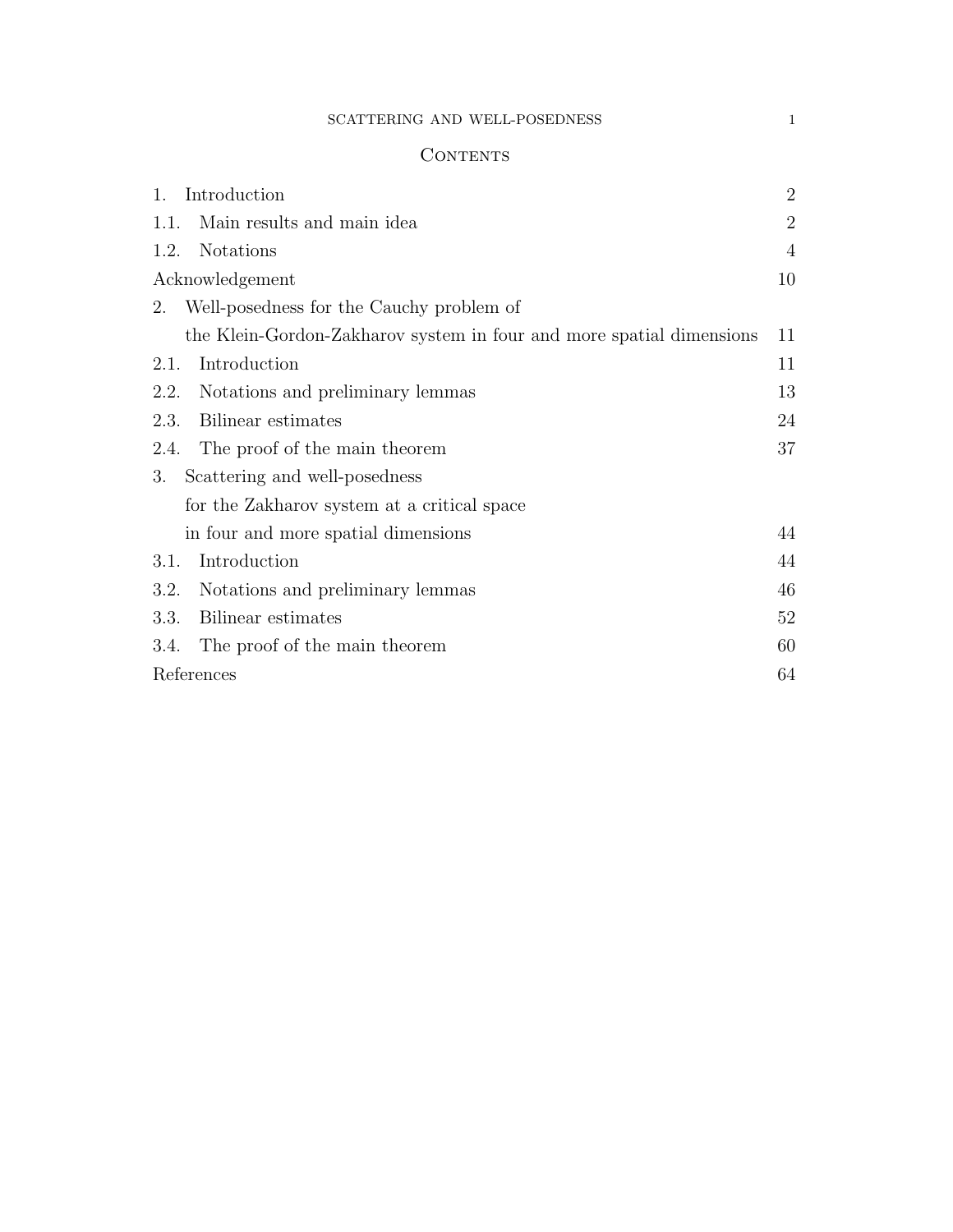## 1. Introduction

1.1. Main results and main idea. We study the Cauchy problem for the Klein-Gordon-Zakharov system and the Zakharov system in spatial dimension  $d \geq 4$ . The Klein-Gordon-Zakharov system is as follows.

$$
\begin{cases}\n(\partial_t^2 - \Delta + 1)u = -nu, & (t, x) \in \mathbb{R} \times \mathbb{R}^d, \\
(\partial_t^2 - c^2 \Delta)n = \Delta |u|^2, & (t, x) \in \mathbb{R} \times \mathbb{R}^d, \\
(u, \partial_t u, n, \partial_t n)|_{t=0} = (u_0, u_1, n_0, n_1) \\
& \in H^{s+1}(\mathbb{R}^d) \times H^s(\mathbb{R}^d) \times \dot{H}^s(\mathbb{R}^d) \times \dot{H}^{s-1}(\mathbb{R}^d),\n\end{cases}
$$
\n(1.1)

where  $u = u(t, x)$ ,  $n = n(t, x)$  are real valued functions,  $c > 0$  and  $c \neq 1$ . The Zakharov system is as follows.

$$
\begin{cases}\n(i\partial_t + \Delta)u = nu, & (t, x) \in \mathbb{R} \times \mathbb{R}^d, \\
(\partial_t^2 - \Delta)n = \Delta|u|^2, & (t, x) \in \mathbb{R} \times \mathbb{R}^d, \\
(u(0), n(0), \partial_t n(0)) = (u_0, n_0, n_1) \in H^k(\mathbb{R}^d) \times \dot{H}^l(\mathbb{R}^d) \times \dot{H}^{l-1}(\mathbb{R}^d),\n\end{cases}
$$
\n(1.2)

where  $u = u(t, x)$  is complex valued and  $n = n(t, x)$  is real valued function.

First, we consider (1.1). If we transform  $u_{\pm} := \omega_1 u \pm i \partial_t u, n_{\pm} := n \pm i (c\omega)^{-1} \partial_t n$ ,  $\omega_1 := (1 - \Delta)^{1/2}, \omega := (-\Delta)^{1/2}$ , then  $(1.1)$  is equivalent to the following.

$$
\begin{cases}\n(i\partial_t \mp \omega_1)u_{\pm} = \pm (1/4)(n_+ + n_-)(\omega_1^{-1}u_+ + \omega_1^{-1}u_-), & (t, x) \in \mathbb{R} \times \mathbb{R}^d, \\
(i\partial_t \mp c\omega)n_{\pm} = \pm (4c)^{-1}\omega|\omega_1^{-1}u_+ + \omega_1^{-1}u_-|^2, & (t, x) \in \mathbb{R} \times \mathbb{R}^d, \\
(u_{\pm}, n_{\pm})|_{t=0} = (u_{\pm 0}, n_{\pm 0}) \in H^s(\mathbb{R}^d) \times \dot{H}^s(\mathbb{R}^d).\n\end{cases}
$$
\n(1.3)

Our main result is as follows.

**Theorem 1.1.** (i) Let  $d = 4$ . Then (1.3) is locally well-posed in  $H^{1/4}(\mathbb{R}^4) \times$  $\dot{H}^{1/4}(\mathbb{R}^4)$ .

(ii) Let  $d \geq 5$  and  $s = (d^2 - 3d - 2)/2(d + 1)$ . Then (1.3) is locally well-posed in  $H^s(\mathbb{R}^d)\times \dot{H}^s(\mathbb{R}^d).$ 

(iii) Let  $d \geq 4$ ,  $s = s_c = d/2 - 2$  and assume the initial data  $(u_{\pm 0}, n_{\pm 0}) \in H^s(\mathbb{R}^d) \times$  $\dot{H}^{s}(\mathbb{R}^{d})$  is small and radial. Then, (1.3) is globally well-posed in  $H^{s}(\mathbb{R}^{d}) \times \dot{H}^{s}(\mathbb{R}^{d})$ .

Corollary 1.2. The solution obtained in Theorem 1.1 (iii) scatters as  $t \to \pm \infty$ .

For more precise statement of Theorem 1.1 and Corollary 1.2, see Propositions 2.15, 2.16 in section 2.4. We consider both the radial case and the non-radial case. First, we consider the radial case. The scaling regularity of  $(1.3)$  is  $s_c = d/2 - 2$ . We have to recover a half derivative loss to derive the key bilinear estimates at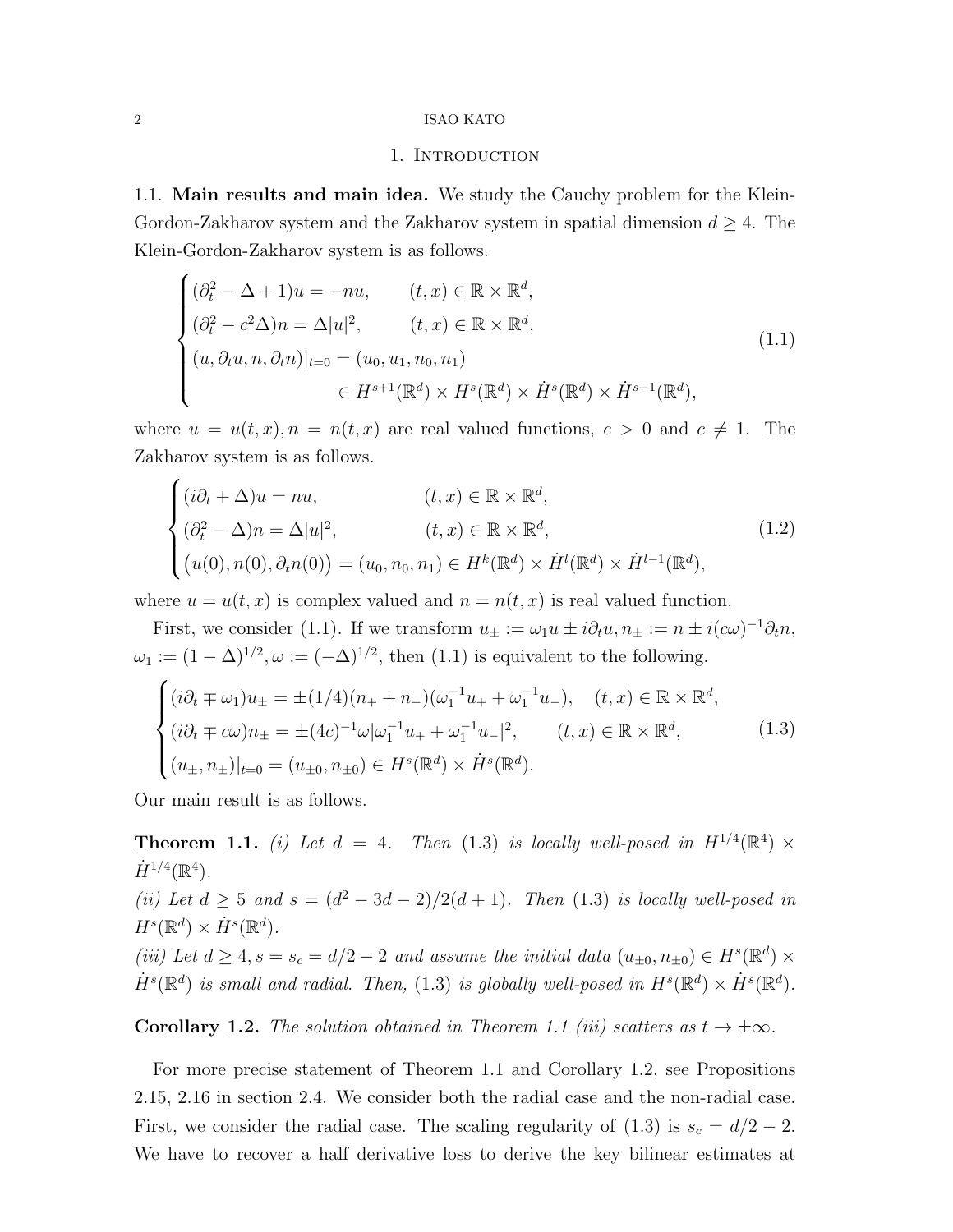the critical space. Bourgain introduced the Fourier restriction norm method to recover the derivative loss. However, it seems difficult to apply the method in the ctitical case. We apply the  $U^2$ ,  $V^2$  type spaces, which are introduced by Koch and Tataru [30]. Thanks to  $c > 0$  and  $c \neq 1$ , if  $|\xi| \gg |\xi'|$ , then it holds that

$$
M' := \max\{|\tau \pm c|\xi|, |\tau' \pm \langle \xi' \rangle|, |\tau - \tau' \pm \langle \xi - \xi' \rangle| \} \gtrsim |\xi|. \tag{1.4}
$$

Here,  $\xi$  (resp.  $\xi'$ ) denote frequency for the wave equation (resp. Klein-Gordon equation) and  $\tau \pm c|\xi|$  (resp.  $\tau' \pm \langle \xi' \rangle$ ,  $\tau - \tau' \pm \langle \xi - \xi' \rangle$ ) denote the symbol of the linear part for the wave equation (resp. the Klein-Gordon equation). From (1.4) and by applying the  $U^2$ ,  $V^2$  type spaces, then we can recover the derivative loss. In the radial case, the Strichartz estimates hold for a more wider range of  $(q, r)$ . More precisely, see Propostions 2.5, 2.6, 2.8 and 2.9. Therefore, we can derive the blinear estimates at the critical space by applying the  $U^2$ ,  $V^2$  type spaces and the radial Strichartz estimates. Next, we consider  $d = 4$  and the non-radial case. When  $d \leq 4$ , the Lorentz regularity  $s_l$  is an important index as well as the scaling regularity for the well-posedness for the wave equation. When  $d = 4$  with quadratic nonlinearity, the Lorentz regularity  $s_l = 1/4$ . On the other hand,  $s_c = 0$ , hence we need to consider  $s \geq s_l = 1/4$ . When  $d = 4$ , we obtain local well-posedness at  $s = s_l = 1/4$ by applying  $U^2$ ,  $V^2$  type spaces. Finally, we consider  $d \geq 5$  and the non-radial case. Since  $s_c \geq s_l$  when  $d \geq 5$ , we expect the local well-posedness with  $s = s_c$ . However, we only obtain the local well-posedness with  $s = s_c + 1/(d+1)$ . It seems difficult to derive the bilinear estimates with  $s = s_c$ . The reason is as below. We observe the first equation of (1.3). We regard the nonlinearity as  $n_{\pm}(\omega_1^{-1}u_{\pm})$ . Here, we consider the following cases. The case  $|\xi| \lesssim |\xi'|$  and the case  $|\xi| \gg |\xi'|$ , where  $\xi, \xi'$  denote the frequency of  $n_{\pm}, u_{\pm}$  respectively. For the case  $|\xi| \lesssim |\xi'|$ , the nonlinearity does not have the derivative loss, so we can show the bilinear estimate at the critical space only by applying the Strichartz estimates. However, for the case  $|\xi| \gg |\xi'|$ , we need to recover a half derivative loss by (1.4). Here, there are three cases in (1.4). The cases (a)  $M' = |\tau \pm c|\xi||$ , (b)  $M' = |\tau' \pm \langle \xi' \rangle|$  and (c)  $M' = |\tau - \tau' \pm \langle \xi - \xi' \rangle|$ . For the case (a) or (c), we apply (1.4) for  $n_{\pm}$  and the Strichartz estimates for  $\omega_1^{-1}u_{\pm}$ . Then we can obtain the bilinear estimate at the critical space. Whereas for  $(b)$ , we apply the Strichartz estimates for  $n_{\pm}$  and apply (1.4) for  $\omega_1^{-1}u_{\pm}$ . In this case, we cannot prove the bilinear estimate at the critical space. As a result, we have to impose more regularity.

Next, we consider (1.2). Our main result is as follows.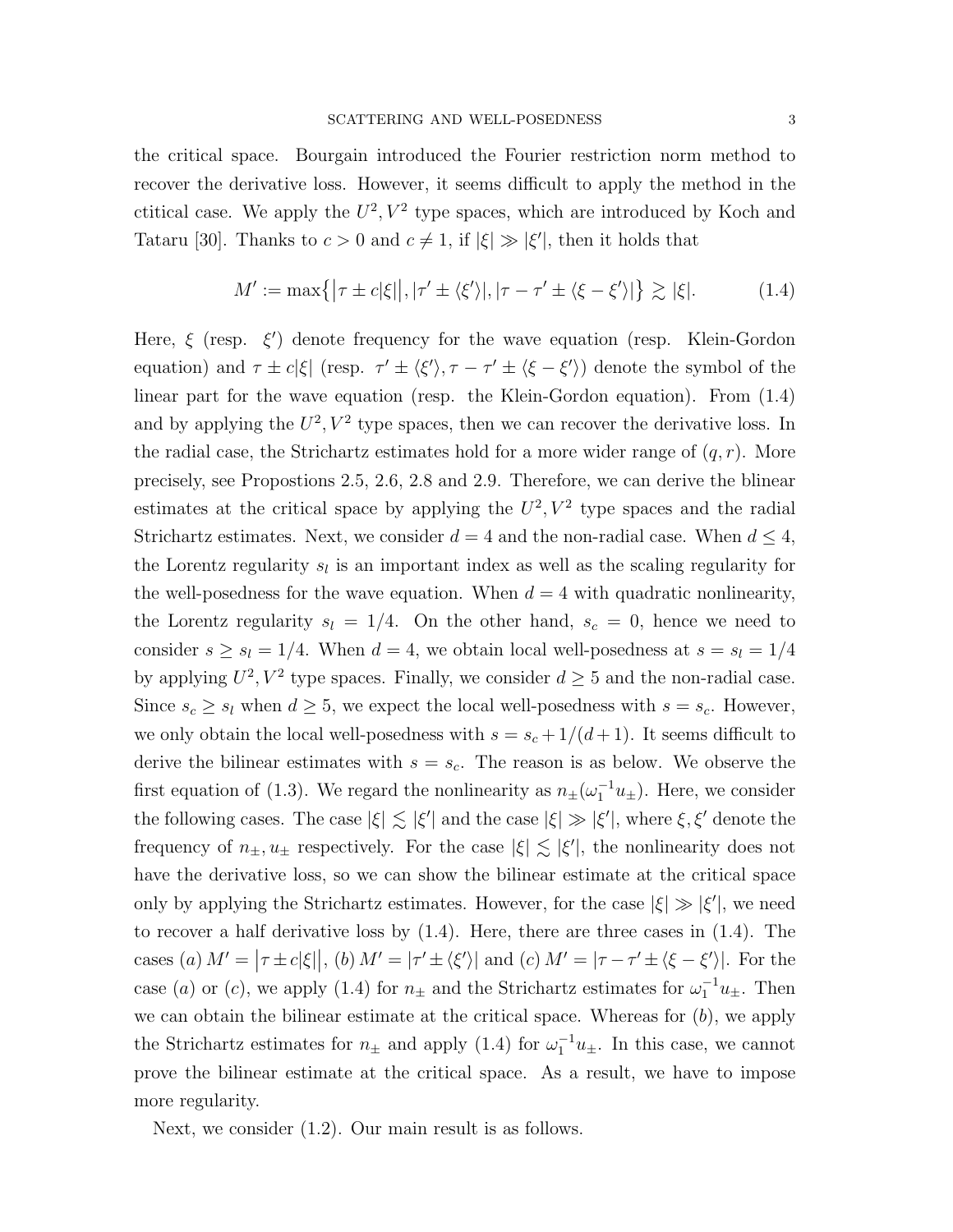**Theorem 1.3.** Let  $d \geq 4, k = (d-3)/2, l = (d-4)/2$ . Then (1.2) is globally wellposed for small data in  $H^k(\mathbb{R}^d) \times \dot{H}^l(\mathbb{R}^d) \times \dot{H}^l(\mathbb{R}^d)$ . Moreover, the solution scatters in  $H^k(\mathbb{R}^d) \times \dot{H}^l(\mathbb{R}^d) \times \dot{H}^l(\mathbb{R}^d)$ .

For more precise statement of Theorem 1.3, see Propositions 2.15, 3.12. (1.2) does not have scaling invariant transformation because of the difference of dilation transformations for the linear wave equation and the Schrödinger equation. However, in [10], Ginibre, Tsutsumi and Velo introduced a critical exponent for  $(1.2)$  which corresponds to the scaling criticality. The critical exponent is  $(k, l)$  =  $((d-3)/2, (d-4)/2)$ . More precisely, see subsection 3.1. We apply  $U^2, V^2$  type spaces to obtain Theorem 1.2. However, it seems difficult to prove the bilinear estimates at the critical space only by applying  $U^2$ ,  $V^2$  type spaces. By the difference of the dilation scale of the Schödinger equation and the wave equation, the effect by oscillatory integral for the Schrödinger equation works more effective than that of the wave equation. Therefore, in our problem we have to use the endpoint Strichartz estimate for the Schrödinger equation, that is to say the case of  $(p_1, q_1) = (2, 2d/(d-2))$ in Proposition 3.5. This causes the following problem: if we use the  $U^2$  type function space and follow the argument by Hadac-Herr-Koch [19], then by the duality argument (see Proposition 1.10) we need to estimate  $L_t^2 L_x^{2d/(d-2)}$  norm by the  $V^2$ type norm. However, we can not get such estimate by Corollary 1.15 because the  $V^2$  type norm is slightly weaker than  $U^2$  type norm. For this reason, we need the function space weaker than the  $U^2$  type and stronger than the  $V^2$  type. For that purpose, we use an intersection space of  $V^2$  type space and  $E := L_t^2 L_x^{2d/(d-2)}$ . See the definition of  $||u||_{X^{k}_{S}}$  in Definition 4, which is the main idea. This is a joint work with Professor K. Tsugawa.

1.2. Notations. In this section, we prepare some lemmas, propositions and notations. Notations related to  $U^p$  and  $V^p$  spaces are based on the definition in [19] and [20].  $A \leq B$  means that there exists  $C > 0$  such that  $A \leq CB$ . Also,  $A \sim B$  means  $A \lesssim B$  and  $B \lesssim A$ . Let  $u = u(t, x)$ .  $\mathcal{F}_t u$ ,  $\mathcal{F}_x u$  denote the Fourier transform of u in time, space, respectively.  $\mathcal{F}_{t,x}u = \hat{u}$  denotes the Fourier transform of u in space and time. Let Z be the set of finite partitions  $-\infty = t_0 < t_1 < \cdots < t_K = \infty$  and let  $\mathcal{Z}_0$  be the set of finite partitions  $-\infty < t_0 < t_1 < \cdots < t_K \leq \infty$ .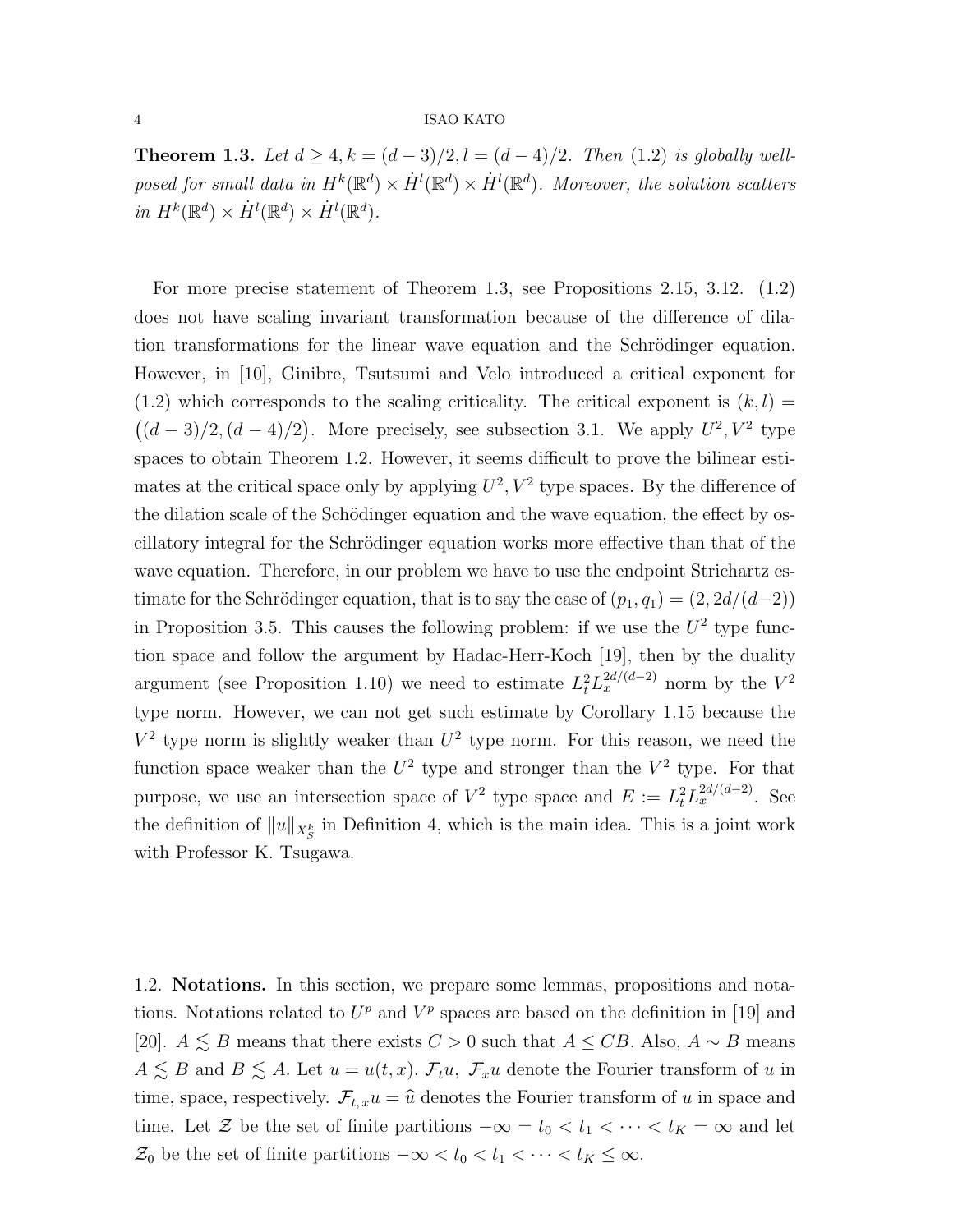Definition 1. Let  $1 \leq p < \infty$ . For  $\{t_k\}_{k=0}^K \in \mathcal{Z}$  and  $\{\phi_k\}_{k=0}^{K-1} \subset L^2_x$  with  $\sum_{k=0}^{K-1} ||\phi_k||_L^p$  $\frac{p}{L_x^2} =$ 1, we call the function  $a : \mathbb{R} \to L^2_x$  given by

$$
a = \sum_{k=1}^{K} \mathbf{1}_{[t_{k-1}, t_k)} \phi_{k-1}
$$

a  $U^p$ -atom. Furthermore, we define the atomic space

$$
U^{p} := \left\{ u = \sum_{j=1}^{\infty} \lambda_{j} a_{j} \, \middle| \, a_{j} : U^{p} \text{-atom}, \lambda_{j} \in \mathbb{C} \text{ such that } \sum_{j=1}^{\infty} |\lambda_{j}| < \infty \right\}
$$

with norm

$$
||u||_{U^{p}} := \inf \bigg\{ \sum_{j=1}^{\infty} |\lambda_{j}| \bigg| u = \sum_{j=1}^{\infty} \lambda_{j} a_{j}, \lambda_{j} \in \mathbb{C}, a_{j} : U^{p} \text{-atom} \bigg\}.
$$

Proposition 1.4. Let  $1 \leq p < q < \infty$ .

 $(i)$  U<sup>p</sup> is a Banach space.

(ii) The embeddings  $U^p \subset U^q \subset L_t^{\infty}(\mathbb{R}; L_x^2)$  are continuous.

(iii) For  $u \in U^p$ , it holds that  $\lim_{t \to t_0+} ||u(t) - u(t_0)||_{L^2_x} = 0$ , i.e. every  $u \in U^p$  is right-continuous.

(iv) The closed subspace  $U_c^p$  of all continuous functions in  $U^p$  is a Banach space.

The above proposition is in [19] (Proposition 2.2).

Definition 2. Let  $1 \leq p < \infty$ . We define  $V^p$  as the normed space of all functions  $v : \mathbb{R} \to L_x^2$  such that  $\lim_{t \to \pm \infty} v(t)$  exist and for which the norm

$$
||v||_{V^{p}} := \sup_{\{t_k\}_{k=0}^{K} \in \mathcal{Z}} \left( \sum_{k=1}^{K} ||v(t_k) - v(t_{k-1})||_{L_x^2}^{p} \right)^{1/p}
$$

is finite, where we use the convention that  $v(-\infty) := \lim_{t \to -\infty} v(t)$  and  $v(\infty) := 0$ . Likewise, let  $V^p_-\$  denote the closed subspace of all  $v \in V^p$  with  $\lim_{t\to-\infty} v(t) = 0$ .

The definitions of  $V^p$  and  $V^p$ , see the erratum [20].

Proposition 1.5. Let  $1 \leq p < q < \infty$ . (*i*) Let  $v : \mathbb{R} \to L_x^2$  be such that

$$
||v||_{V_0^p} := \sup_{\{t_k\}_{k=0}^K \in \mathcal{Z}_0} \left( \sum_{k=1}^K ||v(t_k) - v(t_{k-1})||_{L_x^2}^p \right)^{1/p}
$$

is finite. Then, it follows that  $v(t_0^+) := \lim_{t \to t_0^+} v(t)$  exists for all  $t_0 \in [-\infty, \infty)$  and  $v(t_0^-) := \lim_{t \to t_0^-} v(t)$  exists for all  $t_0 \in (-\infty, \infty]$  and moreover,

$$
||v||_{V^p} = ||v||_{V_0^p}.
$$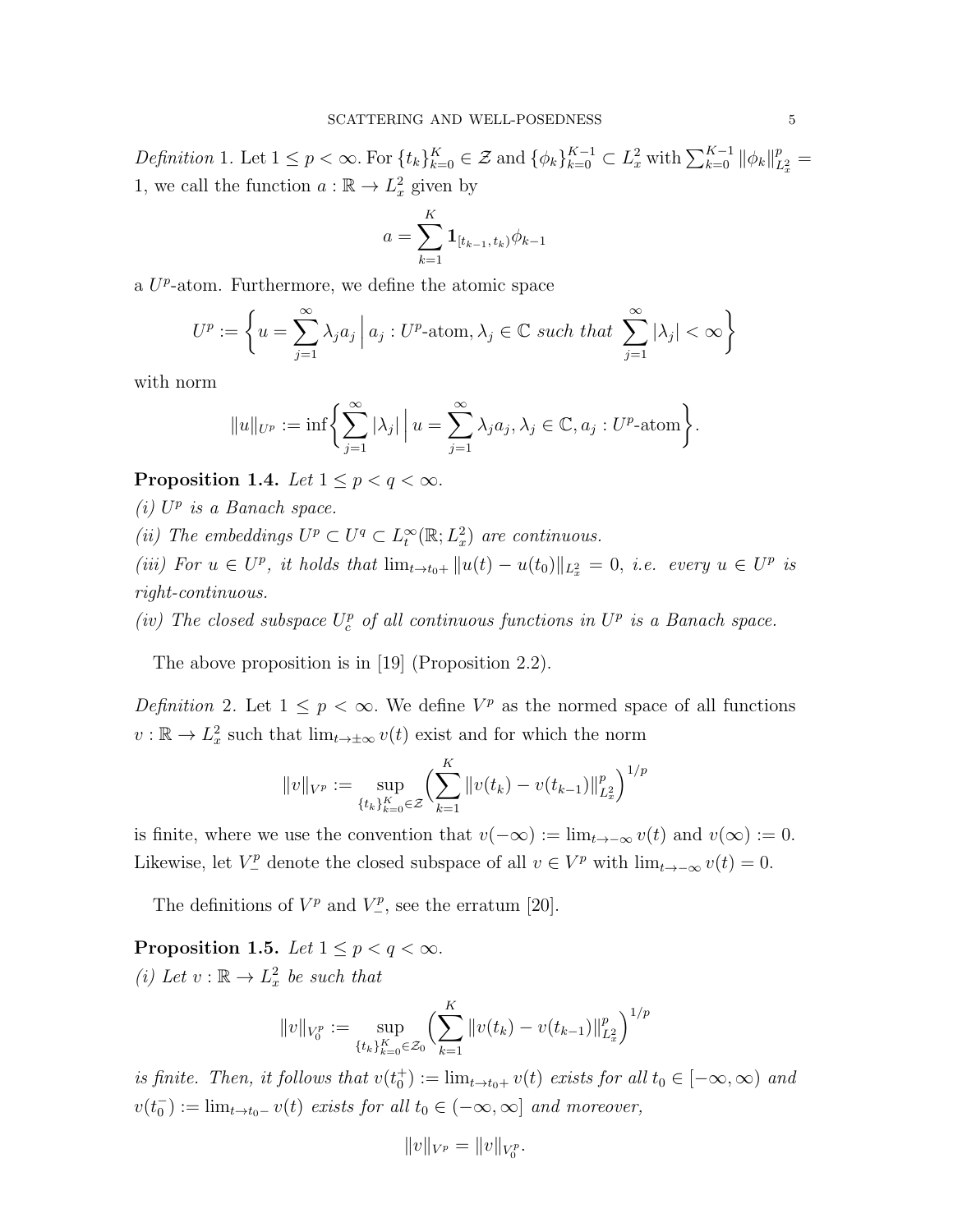- (ii) We define the closed subspace  $V^p_{rc}(V^p_{-,rc})$  of all right-continuous  $V^p$  functions
- ( $V^p_-\$  functions). The spaces  $V^p$ ,  $V^p_{rc}$ ,  $V^p_-\$  and  $V^p_{-,rc}$  are Banach spaces.
- (iii) The embeddings  $U^p \subset V^p_{-,rc} \subset U^q$  are continuous.
- (iv) The embeddings  $V^p \subset V^q$  and  $V^p_- \subset V^q_-$  are continuous.

The proof of Proposition 1.5 is in [19] (Proposition 2.4 and Corollary 2.6). Let  $\{\mathcal{F}_{\xi}^{-1}[\varphi_n](x)\}_{n\in\mathbb{Z}}\subset\mathcal{S}(\mathbb{R}^d)$  be the Littlewood-Paley decomposition with respect to  $x$ , that is to say

$$
\begin{cases}\n\varphi(\xi) \ge 0, \\
\text{supp}\,\varphi(\xi) = \{\xi \,|\, 2^{-1} \le |\xi| \le 2\},\n\end{cases}
$$

$$
\varphi_n(\xi) := \varphi(2^{-n}\xi), \sum_{n=-\infty}^{\infty} \varphi_n(\xi) = 1 \ (\xi \neq 0), \ \psi(\xi) := 1 - \sum_{n=0}^{\infty} \varphi_n(\xi).
$$

Let  $N = 2^n$   $(n \in \mathbb{Z})$  be dyadic number.  $P_N$  and  $P_{\leq 1}$  denote

$$
\mathcal{F}_x[P_N f](\xi) := \varphi(\xi/N)\mathcal{F}_x[f](\xi) = \varphi_n(\xi)\mathcal{F}_x[f](\xi),
$$
  

$$
\mathcal{F}_x[P_{<1} f](\xi) := \psi(\xi)\mathcal{F}_x[f](\xi).
$$

Similarly, let  $Q_N$  be

$$
\mathcal{F}_t[Q_N g](\tau) := \phi(\tau/N)\mathcal{F}_t[g](\tau) = \phi_n(\tau)\mathcal{F}_t[g](\tau),
$$

where  $\{\mathcal{F}^{-1}_{\tau}[\phi_n](t)\}_{n\in\mathbb{Z}}\subset\mathcal{S}(\mathbb{R})$  be the Littlewood-Paley decomposition with respect to t. Let  $K_{\pm}(t) = \exp\{\mp it(1-\Delta)^{1/2}\} : L_x^2 \to L_x^2$  be the Klein-Gordon unitary operators such that  $\mathcal{F}_x[K_\pm(t)u_0](\xi) = \exp{\{\pm it(\xi)\}\mathcal{F}_x[u_0](\xi)}$ . Similarly, we define the wave unitary operators  $W_{\pm c}(t) = \exp\{\mp ict(-\Delta)^{1/2}\} : L_x^2 \to L_x^2$  such that  $\mathcal{F}_x[W_{\pm c}(t)n_0](\xi) = \exp\{\mp ict|\xi|\} \mathcal{F}_x[n_0](\xi), W_{\pm}(t) = \exp\{\mp it(-\Delta)^{1/2}\} : L^2_x \to L^2_x$ such that  $\mathcal{F}_x[W_{\pm}(t)n_0](\xi) = \exp\{\mp it|\xi|\} \mathcal{F}_x[n_0](\xi)$ . Let  $S(t) = \exp\{it\Delta\} : L_x^2 \to L_x^2$ be the Schrödinger unitary operator such that  $\mathcal{F}_x[S(t)u_0](\xi) = \exp\{-it|\xi|^2\} \mathcal{F}_x[u_0](\xi)$ .

Definition 3. We define (*i*)  $U_{K_{\pm}}^p = K_{\pm}(\cdot)U^p$  with norm  $||u||_{U_{K_{\pm}}^p} = ||K_{\pm}(-\cdot)u||_{U^p}$ , (*ii*)  $V_{K_{\pm}}^p = K_{\pm}(\cdot)V^p$  with norm  $||u||_{V_{K_{\pm}}^p} = ||K_{\pm}(-\cdot)u||_{V^p}$ . For dyadic number  $N, M$ ,

$$
Q_N^{K_{\pm}} := K_{\pm}(\cdot) Q_N K_{\pm}(-\cdot), \quad Q_{\geq M}^{K_{\pm}} := \sum_{N \geq M} Q_N^{K_{\pm}}, \quad Q_{\leq M}^{K_{\pm}} := Id - Q_{\geq M}^{K_{\pm}}.
$$

Here summation over N means that summation over  $n \in \mathbb{Z}$ . Similarly, for  $A \in$  $\{S, W_{\pm}, W_{\pm c}\}\$ , we define  $U^p_A$  $C_A^p, V_A^p, Q_N^A, Q_{\geq M}^A, Q_{\leq M}^A$ .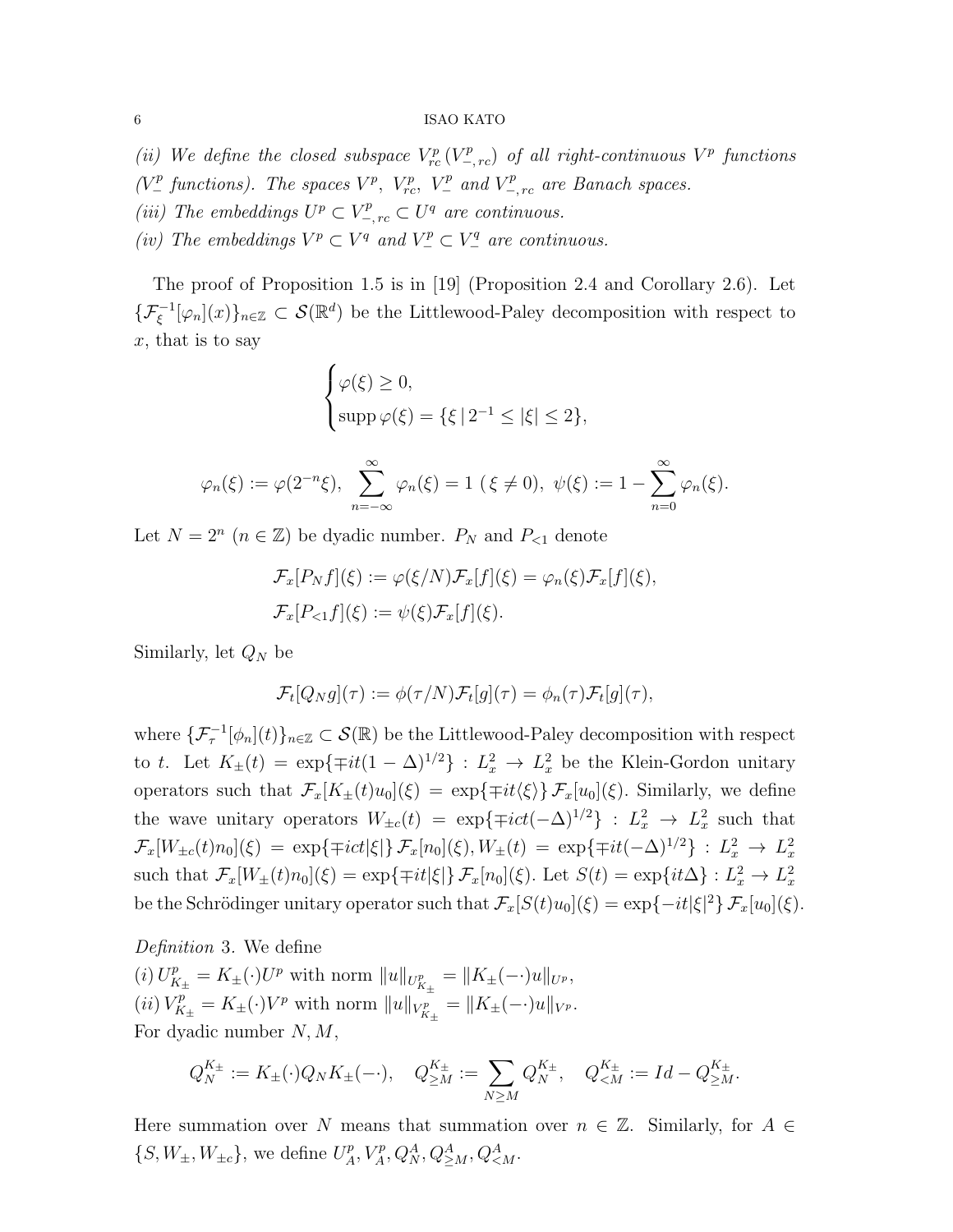*Remark* 1.1. For  $L_x^2$  unitary operator  $A \in \{K_{\pm}, S, W_{\pm}, W_{\pm c}\},$ 

$$
U_A^2 \subset V_{-,rc, A}^2 \subset L^\infty(\mathbb{R}; L^2_x)
$$

holds by Proposition 1.4  $(ii)$  and Proposition 1.5  $(iii)$ .

Definition 4. For the Schrödinger equation, we define  $X_S^k$  as the closure of all  $u \in$  $C(\mathbb{R}; H_x^k(\mathbb{R}^d)) \cap \langle \nabla_x \rangle^{-k} V_{-,rc,S}^2 \cap \langle \nabla_x \rangle^{-k} E$  with  $X_S^k$  norm, where

$$
||u||_{X_S^k} := ||u||_{Y_S^k} + ||u||_{E^k} < \infty, \ ||u||_{Y_S^k} := ||P_{<1}u||_{V_S^2} + \left(\sum_{N\geq 1} N^{2k} ||P_Nu||_{V_S^2}^2\right)^{1/2},
$$
  

$$
||u||_{E^k} := ||P_{<1}u||_E + \left(\sum_{N\geq 1} N^{2k} ||P_Nu||_E^2\right)^{1/2},
$$

where  $E := L_t^2 L_x^{2d/(d-2)}$ . For  $A \in \{K_{\pm}, W_{\pm}, W_{\pm c}\}$ , we define  $Z_A^l$  (resp.  $Z_A^l, Y_A^l, Y_A^l$ ) as the closure of all  $n \in C(\mathbb{R}; \dot{H}^l_x(\mathbb{R}^d)) \cap |\nabla_x|^{-l}U^2_A$   $(resp. n \in C(\mathbb{R}; H^l_x(\mathbb{R}^d)) \cap$  $\langle \nabla_x \rangle^{-l} U_A^2$ ,  $n \in C(\mathbb{R}; \dot{H}_x^l(\mathbb{R}^d)) \cap |\nabla_x|^{-l} V_A^2$ ,  $n \in C(\mathbb{R}; H_x^l(\mathbb{R}^d)) \cap \langle \nabla_x \rangle^{-l} V_A^2$  with

$$
||n||_{\dot{Z}^l_A} := \left(\sum_N N^{2l} ||P_N n||_{U_A^2}^2\right)^{1/2}, \ ||n||_{Z_A^l} := ||P_{<1} n||_{U_A^2} + \left(\sum_{N \ge 1} N^{2l} ||P_N n||_{U_A^2}^2\right)^{1/2},
$$
  

$$
||n||_{\dot{Y}_A^l} := \left(\sum_N N^{2l} ||P_N n||_{V_A^2}^2\right)^{1/2}, \ ||n||_{Y_A^l} := ||P_{<1} n||_{V_A^2} + \left(\sum_{N \ge 1} N^{2l} ||P_N n||_{V_A^2}^2\right)^{1/2}.
$$

Definition 5. For a Hilbert space H and a Banach space  $X \subset C(\mathbb{R}; H)$ , we define

$$
B_r(H) := \{ f \in H \mid ||f||_H \le r \},
$$
  
 
$$
X([0,T)) := \{ u \in C([0,T);H) \mid \exists \tilde{u} \in X, \tilde{u}(t) = u(t), t \in [0,T) \}
$$

endowed with the norm  $||u||_{X([0,T))} = \inf{||\tilde{u}||_X|\tilde{u}(t) = u(t), t \in [0,T)}$ .

**Lemma 1.6.** Let  $a \geq 0$ . Then for  $A \in \{K_{\pm}, S, W_{\pm}, W_{\pm c}\}$ , it holds that

$$
\|\langle \nabla_x \rangle^a f\|_{V_A^2} \lesssim \|f\|_{Y_A^a}.
$$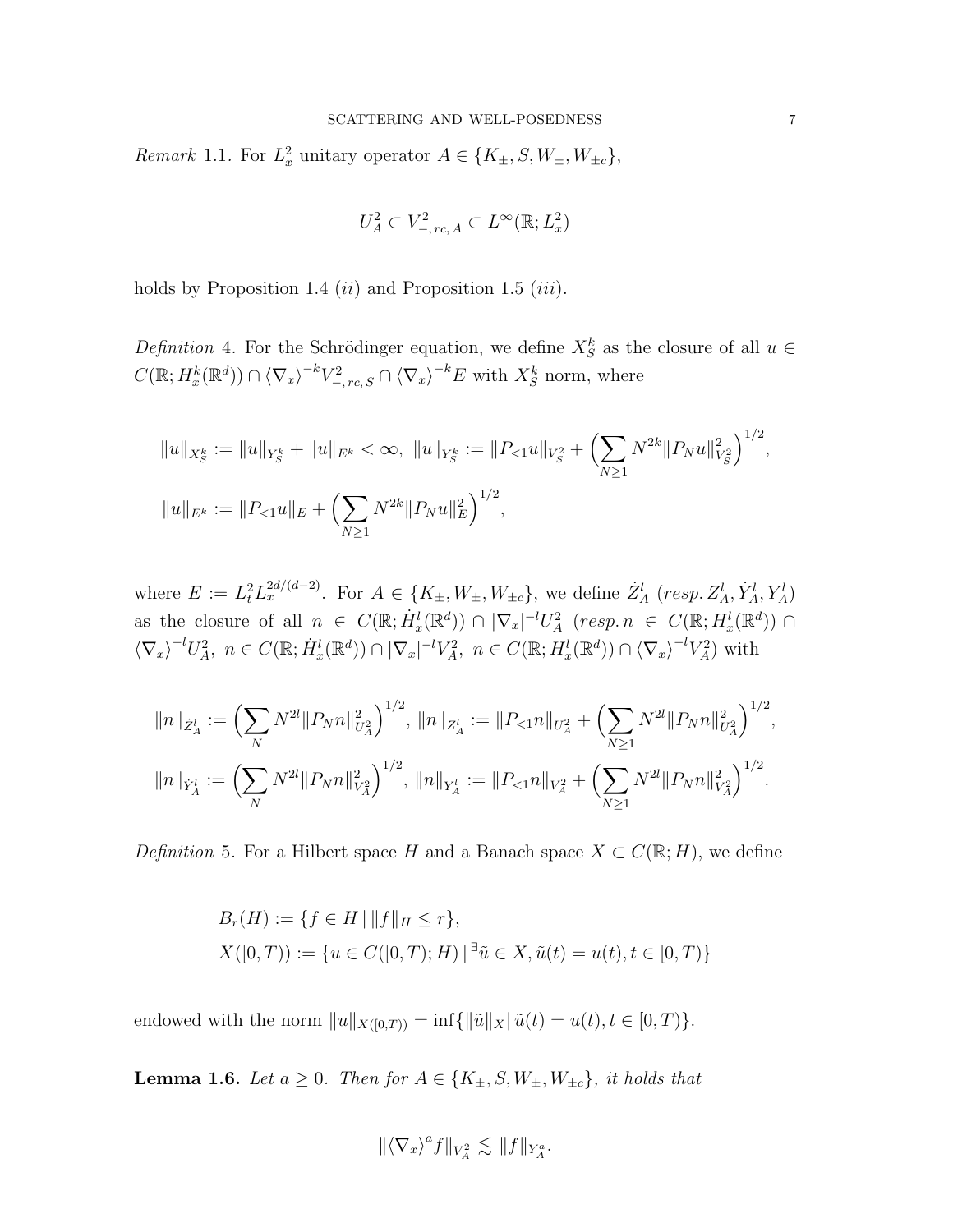*Proof.* By  $L_x^2$  orthogonality, we have

$$
\begin{split} \|\langle \nabla_x \rangle^a f\|_{V_A^2}^2 &\lesssim \sup_{\{t_i\}_{i=0}^I \in \mathcal{Z}} \sum_{i=1}^I (\|P_{<1}(A(-t_i)f(t_i) - A(-t_{i-1})f(t_{i-1}))\|_{L_x^2}^2 \\ &+ \sum_{N\geq 1} N^{2a} \|P_N(A(-t_i)f(t_i) - A(-t_{i-1})f(t_{i-1}))\|_{L_x^2}^2) \\ &\lesssim \sup_{\{t_i\}_{i=0}^I \in \mathcal{Z}} \sum_{i=1}^I \|A(-t_i)P_{<1}f(t_i) - A(-t_{i-1})P_{<1}f(t_{i-1})\|_{L_x^2}^2 \\ &+ \sum_{N\geq 1} N^{2a} \sup_{\{t_i\}_{i=0}^I \in \mathcal{Z}} \sum_{i=1}^I \|A(-t_i)P_Nf(t_i) - A(-t_{i-1})P_Nf(t_{i-1})\|_{L_x^2}^2 \\ &\lesssim \|f\|_{Y_A^a}^2. \end{split}
$$

Remark 1.2. Similarly, we see

$$
\||\nabla_x|^a f\|_{V_A^2}\lesssim \|f\|_{\dot Y_A^a}.
$$

For the proof of the following propositions, see Proposition 2.7, Theorem 2.8 and Proposition 2.10 in [19].

**Proposition 1.7.** Let p, p' satisfy  $1/p + 1/p' = 1$ . For  $u \in U^p$  and  $v \in V^{p'}$  and a partition  $t := \{t_i\}_{i=0}^I \in \mathcal{Z}$  we define

$$
B_t(u,v) := \sum_{i=1}^I \langle u(t_{i-1}), v(t_i) - v(t_{i-1}) \rangle_{L_x^2}.
$$

There is a unique number  $B(u, v)$  with the property that for all  $\varepsilon > 0$  there exists  $t \in \mathcal{Z}$  such that for every  $t' \supset t$  it holds

$$
|B_{t'}(u,v) - B(u,v)| < \varepsilon,
$$

and the asociated bilinear form

$$
B: U^p \times V^{p'} \ni (u, v) \mapsto B(u, v) \in \mathbb{C}
$$

satisfies the estimate

$$
|B(u, v)| \leq ||u||_{U^p} ||v||_{V^{p'}}.
$$

**Proposition 1.8.** Let  $1 < p < \infty$ . We have

$$
(U^p)^* = V^{p'}
$$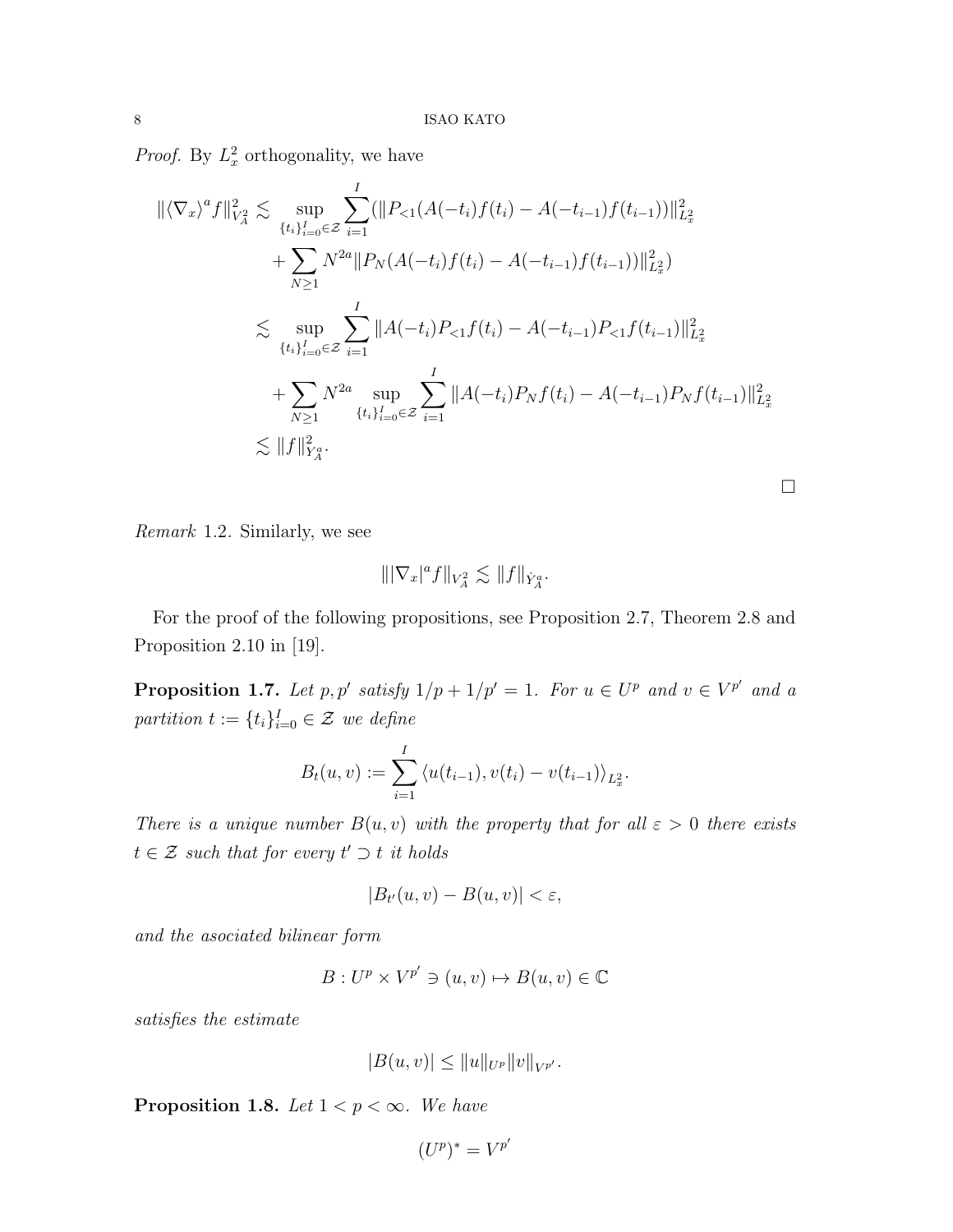in the sense that

$$
T: V^{p'} \to (U^p)^*, \quad T(v) := B(\cdot, v)
$$

is an isometric isomorphism.

**Proposition 1.9.** Let  $1 < p < \infty$ ,  $u \in V^1$  be absolutely continuous on compact intervals and  $v \in V^{p'}$ . Then,

$$
B(u,v) = -\int_{-\infty}^{\infty} \langle u'(t), v(t) \rangle_{L^2} dt.
$$

By Propositions 1.8, 1.9, we have the following proposition (see also Remark 2.11 in [19]).

**Proposition 1.10.**  $u \in V^1 \subset U^2$  be absolutely continuous on compact intervals. Then,  $||u||_{U^2} = \text{sup}$  $v \in V^2$ ,  $||v||_{V^2} = 1$  $\begin{array}{c} \begin{array}{c} \begin{array}{c} \end{array} \\ \begin{array}{c} \end{array} \end{array} \end{array}$  $\int^{\infty}$ −∞  $\langle u'(t), v(t) \rangle_{L_x^2} dt$ .

By the proposition above, we immediately have the following corollary.

Corollary 1.11. Let  $A \in \{K_{\pm}, S, W_{\pm}, W_{\pm c}\}\$  and  $u \in V^1_{-,A} \subset U^2_A$  be absolutely continuous on compact intervals. Then,

$$
\|u\|_{U_A^2}=\sup_{v\in V_A^2,\, \|v\|_{V_A^2}=1}\Bigl|\int_{-\infty}^\infty \bigl\langle A(t)\bigl(A(-\cdot)u\bigr)'(t),v(t)\bigr\rangle_{L_x^2}dt\Bigr|.
$$

For the following remark, see Remark 2.12 in [19].

*Remark* 1.3. For  $v \in V^2$ , it holds that

$$
||v||_{V^p} = \sup_{u;U^2 \text{-atom}} |B(u,v)|.
$$

For the proof of the following Lemma, see section 2.2 and section 3.2.

**Lemma 1.12.** Let  $c > 0, c \neq 1$  and  $\tau_3 = \tau_1 - \tau_2$ ,  $\xi_3 = \xi_1 - \xi_2$ . If  $|\xi_1| \gg \langle \xi_2 \rangle$  or  $\langle \xi_1 \rangle \ll |\xi_2|$ , then it holds that

$$
\max\left\{|\tau_1 \pm \langle \xi_1 \rangle|, |\tau_2 \pm \langle \xi_2 \rangle|, |\tau_3 \pm c|\xi_3||\right\} \gtrsim \max\{|\xi_1|, |\xi_2|\},\tag{1.5}
$$

$$
\max\left\{|\tau_1+|\xi_1|^2|,|\tau_2+|\xi_2|^2|,|\tau_3\pm|\xi_3|\right\} \gtrsim \max\{|\xi_1|^2,|\xi_2|^2\}.
$$
 (1.6)

## Proposition 1.13. We have

$$
\|Q_{M}^{S}u\|_{L_{t,x}^{2}(\mathbb{R}^{1+d})} \lesssim M^{-1/2} \|u\|_{V_{S}^{2}}, \qquad \|Q_{\geq M}^{S}u\|_{L_{t,x}^{2}(\mathbb{R}^{1+d})} \lesssim M^{-1/2} \|u\|_{V_{S}^{2}}, \qquad (1.7)
$$
  

$$
\|Q_{\leq M}^{S}u\|_{V_{S}^{2}} \lesssim \|u\|_{V_{S}^{2}}, \qquad \|Q_{\geq M}^{S}u\|_{V_{S}^{2}} \lesssim \|u\|_{V_{S}^{2}},
$$
  

$$
\|Q_{\leq M}^{S}u\|_{U_{S}^{2}} \lesssim \|u\|_{U_{S}^{2}}, \qquad \|Q_{\geq M}^{S}u\|_{U_{S}^{2}} \lesssim \|u\|_{U_{S}^{2}}.
$$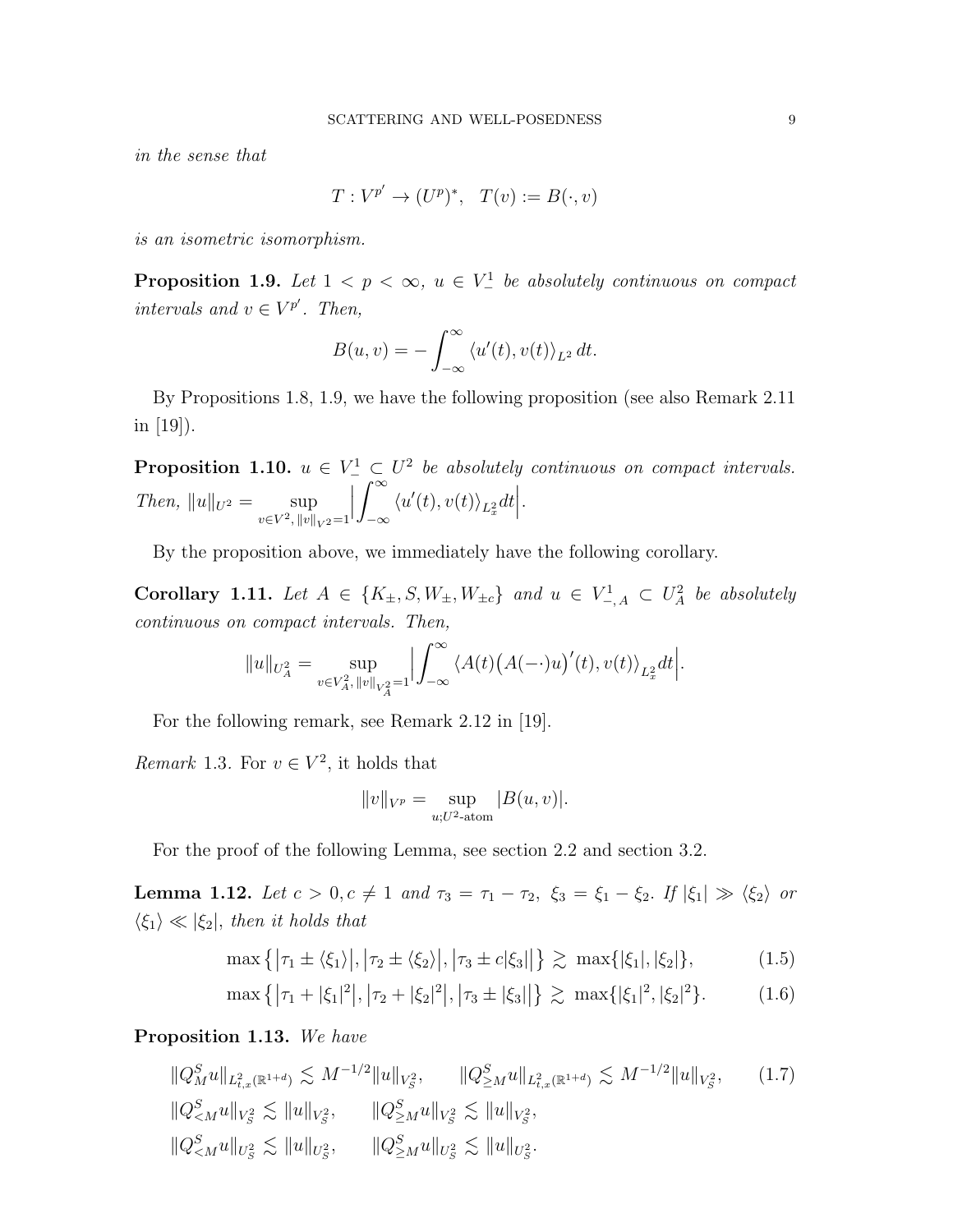The same estimates hold by replacing the Schrödinger operator  $S$  with the wave operators  $W_{\pm}, W_{\pm c}$ , the Klein-Gordon operators  $K_{\pm}$ .

For the proof of Proposition 1.13, see Corollary 2.18 in [19].

*Remark* 1.4. If we define M as the left-hand side of  $(1.5)$ , a half derivative loss is recovered by Lemma 1.12 and  $(1.7)$  in Proposition 1.13. Similarly, if we define M as the left-hand side of (1.6), the first derivative loss is recovered by Lemma 1.12 and (1.7) in Proposition 1.13.

**Proposition 1.14.** Let  $T_0: L_x^2 \times \cdots \times L_x^2 \to L_{loc}^1(\mathbb{R}^d; \mathbb{C})$  be a n-linear operator and  $A \in \{K_{\pm}, S, W_{\pm}, W_{\pm c}\}.$  Assume that for some  $1 \leq p, q \leq \infty$ , it holds that

$$
||T_0(A(\cdot)\phi_1,\ldots,A(\cdot)\phi_n)||_{L_t^p(\mathbb{R};L_x^q(\mathbb{R}^d))}\lesssim \prod_{i=1}^n ||\phi_i||_{L_x^2}.
$$

Then, there exists  $T: U_A^p \times \cdots \times U_A^p \to L_t^p$  $_{t}^{p}(\mathbb{R};L_{x}^{q}(\mathbb{R}^{d}))$  satisfying

$$
||T(u_1,\ldots,u_n)||_{L_t^p(\mathbb{R};L_x^q(\mathbb{R}^d))}\lesssim \prod_{i=1}^n||u_i||_{U_A^p},
$$

such that  $T(u_1, \ldots, u_n)(t)(x) = T_0(u_1(t), \ldots, u_n(t))(x)$  a.e.

See Proposition 2.19 in [19] for the proof of the above proposition. See section 2.2 and 3.2 for the Strichartz estimates for the Klein-Gordon equation, the wave equation and the Schrödinger equation. Combining the Strichartz estimate, Propositions 1.5 and 1.14, we have the following corollary.

**Corollary 1.15.** Let  $(p_1, q_1)$  satisfy the assumption in Proposition 3.5 and  $p \geq p_1$ . Then,  $U_S^p$  $\int_{S}^{p}$  is continuously embedded in  $L_t^{p_1} L_x^{q_1}$ .

**Lemma 1.16.** If f, g are measurable functions and  $A \in \{K_{\pm}, S\}$ ,  $Q^A \in \{Q^A_{\leq M}, Q^A_{\geq M}\}$ , then it holds that

$$
\int_{\mathbb{R}^{1+d}} f(t,x) \overline{Q^A g(t,x)} dx dt = \int_{\mathbb{R}^{1+d}} (Q^A f(t,x)) \overline{g(t,x)} dx dt.
$$

For the proof of Lemma 1.16, see section 3.2.

Acknowledgement. The author appreciate Professor K. Tsugawa for giving useful advice to the author the whole of this paper. Also, in section 2, the author would like to thank S. Kinoshita for telling the author about the radial Strichartz estimates for the wave equation.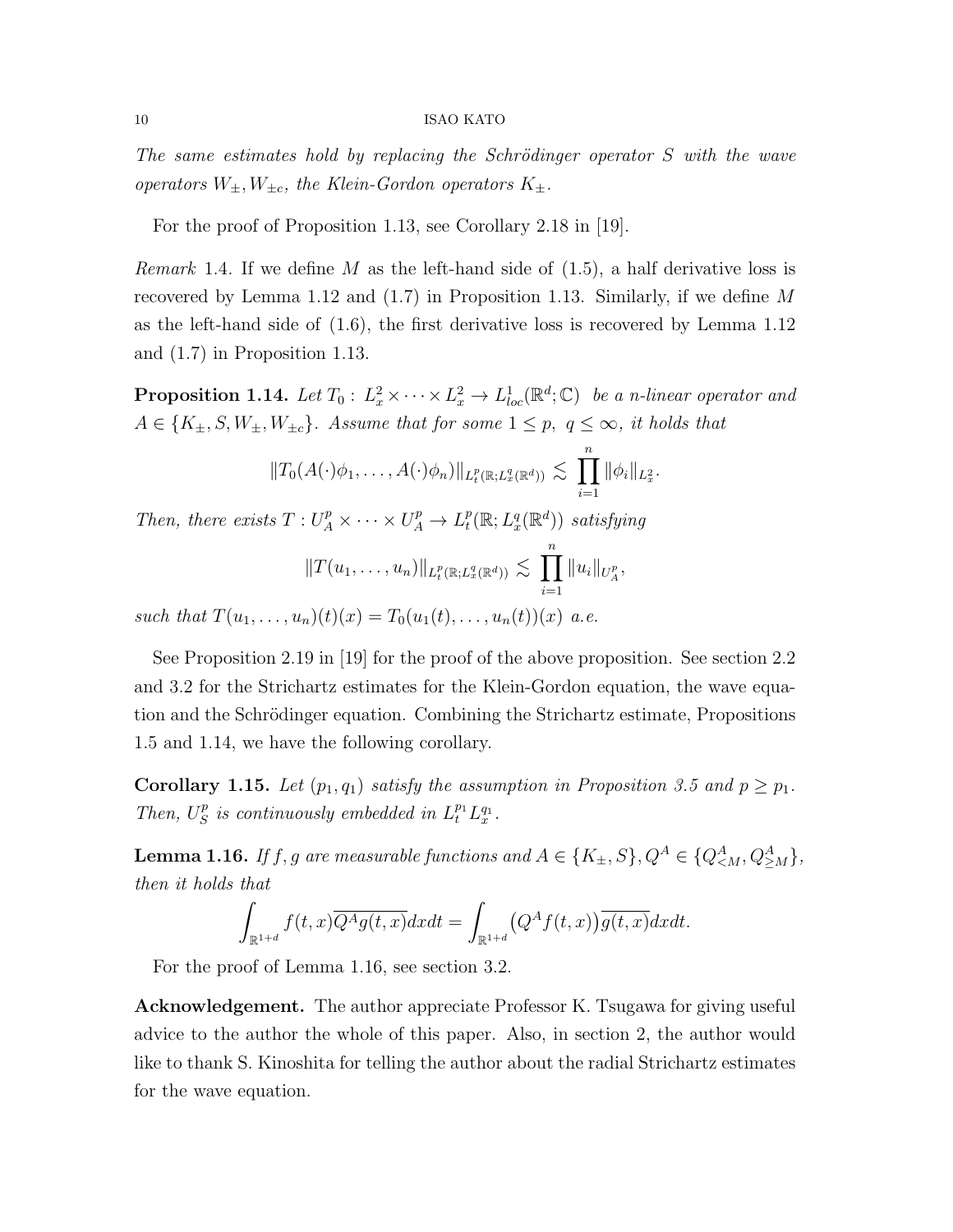# 2. Well-posedness for the Cauchy problem of the Klein-Gordon-Zakharov system in four and more spatial **DIMENSIONS**

2.1. Introduction. We consider the Cauchy problem of the Klein-Gordon-Zakharov system:

$$
\begin{cases}\n(\partial_t^2 - \Delta + 1)u = -nu, & (t, x) \in \mathbb{R} \times \mathbb{R}^d, \\
(\partial_t^2 - c^2 \Delta)n = \Delta |u|^2, & (t, x) \in \mathbb{R} \times \mathbb{R}^d, \\
(u, \partial_t u, n, \partial_t n)|_{t=0} = (u_0, u_1, n_0, n_1) \\
& \in H^{s+1}(\mathbb{R}^d) \times H^s(\mathbb{R}^d) \times \dot{H}^s(\mathbb{R}^d) \times \dot{H}^{s-1}(\mathbb{R}^d),\n\end{cases}
$$
\n(2.1)

where u, n are real valued functions,  $d \geq 4, c > 0$  and  $c \neq 1$ . The physical model of (2.1) is the interaction of the Langmuir wave and the ion acoustic wave in a plasma. In the physical model, c satisfies  $0 < c < 1$ . When  $d = 3$ , Ozawa, Tsutaya and Tsutsumi [41] proved that (2.1) is globally well-posed in the energy space  $H^1(\mathbb{R}^3) \times L^2(\mathbb{R}^3) \times \dot{H}^{-1}(\mathbb{R}^3)$ . They applied the Fourier restriction norm method to obtain the local well-posedness. Then by the local well-posedness and the energy method, they obtained the global well-posedness. For  $d = 3$ , Guo, Nakanishi and Wang [17] proved scattering in the energy class with small, radial initial data. They applied the normal form reduction and the radial Strichartz estimates. If we transform  $u_{\pm} := \omega_1 u \pm i \partial_t u, n_{\pm} := n \pm i(\alpha \omega)^{-1} \partial_t n, \omega_1 := (1 (\Delta)^{1/2}, \omega := (-\Delta)^{1/2}$ , then  $(2.1)$  is equivalent to the following.

$$
\begin{cases}\n(i\partial_t \mp \omega_1)u_{\pm} = \pm (1/4)(n_+ + n_-)(\omega_1^{-1}u_+ + \omega_1^{-1}u_-), & (t, x) \in \mathbb{R} \times \mathbb{R}^d, \\
(i\partial_t \mp c\omega)n_{\pm} = \pm (4c)^{-1}\omega|\omega_1^{-1}u_+ + \omega_1^{-1}u_-|^2, & (t, x) \in \mathbb{R} \times \mathbb{R}^d, \\
(u_{\pm}, n_{\pm})|_{t=0} = (u_{\pm 0}, n_{\pm 0}) \in H^s(\mathbb{R}^d) \times \dot{H}^s(\mathbb{R}^d).\n\end{cases}
$$
\n(2.2)

Our main result is as follows.

**Theorem 2.1.** (i) Let  $d = 4$ . Then (2.2) is locally well-posed in  $H^{1/4}(\mathbb{R}^4) \times$  $\dot{H}^{1/4}(\mathbb{R}^4)$ . (ii) Let  $d \geq 5$  and  $s = (d^2 - 3d - 2)/2(d + 1)$ . Then (2.2) is locally well-posed in  $H^s(\mathbb{R}^d)\times\dot{H}^s(\mathbb{R}^d).$ (iii) Let  $d \geq 4$ ,  $s = s_c = d/2 - 2$  and assume the initial data  $(u_{\pm 0}, n_{\pm 0}) \in H^s(\mathbb{R}^d) \times$  $\dot{H}^{s}(\mathbb{R}^{d})$  is small and radial. Then, (2.2) is globally well-posed in  $H^{s}(\mathbb{R}^{d}) \times \dot{H}^{s}(\mathbb{R}^{d})$ .

**Corollary 2.2.** The solution obtained in Theorem 2.1 (iii) scatters as  $t \to \pm \infty$ .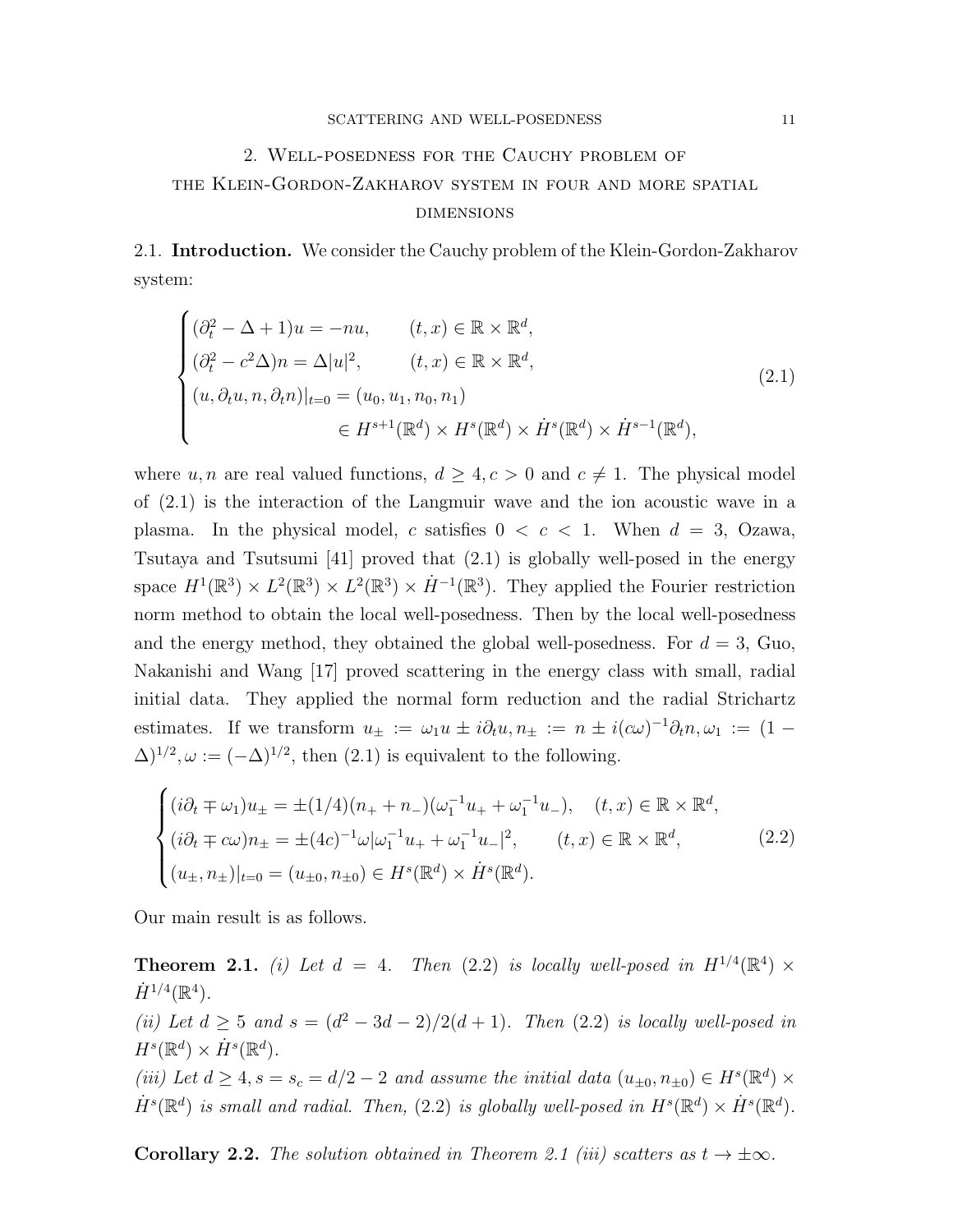For more precise statement of Theorem 2.1 and Corollary 2.2, see Propositions 2.15, 2.16. The scaling regularity of  $(2.2)$  is  $s_c = d/2 - 2$ . We consider both the radial case and the non-radial case. First, we consider the radial case. In the radial case, the Strichartz estimates hold for a more wider range of  $(q, r)$ . More precisely, see Propostions 2.8, 2.9. On the other hand, we have to recover a half derivative loss to derive the key bilinear estimates at the critial space. Thanks to  $c > 0$  and  $c \neq 1$ , if  $|\xi| \gg |\xi'|$ , then it holds that

$$
M' := \max\{|\tau \pm c|\xi||, |\tau' \pm \langle \xi' \rangle|, |\tau - \tau' \pm \langle \xi - \xi' \rangle|\} \gtrsim |\xi|.
$$
 (2.3)

Here,  $\xi$  (resp.  $\xi'$ ) denote frequency for the wave equation (resp. Klein-Gordon equation) and  $\tau \pm c|\xi|$  (resp.  $\tau' \pm \langle \xi' \rangle$ ,  $\tau - \tau' \pm \langle \xi - \xi' \rangle$ ) denote the symbol of the linear part for the wave equation (resp. the Klein-Gordon equation). From (2.3) and by applying the  $U^2$ ,  $V^2$  type spaces, then we can recover the derivative loss. Therefore, we can obtain the bilinear estimates at the critical space by applying the radial Strichartz estimates and  $U^2$ ,  $V^2$  type spaces. Next, we consider  $d = 4$  and the non-radial case. When  $d \leq 4$ , the Lorentz regularity  $s_l$  is an important index as well as the scaling regularity for the well-posedness for the wave equation. When  $d = 4$  with quadratic nonlinearity, the Lorentz regularity  $s<sub>l</sub> = 1/4$ . On the other hand,  $s_c = 0$ , so we need to consider  $s \geq s_l = 1/4$ . When  $d = 4$ , we obtain local well-posedness at  $s = s_l = 1/4$  by applying  $U^2$ ,  $V^2$  type spaces. Finally, we consider  $d \geq 5$  and the non-radial case. Since  $s_c \geq s_l$  when  $d \geq 5$ , we expect the local well-posedness with  $s = s_c$ . However, we only obtain the local well-posedness with  $s = s_c + 1/(d+1)$ . It seems difficult to prove the bilinear estimate with  $s = s_c$ . The reason is as below. We observe the first equation of (2.2). We regard the nonlinearity as  $n_{\pm}(\omega_1^{-1}u_{\pm})$ . Here, we consider the following cases. The case  $|\xi| \lesssim |\xi'|$  and the case  $|\xi| \gg |\xi'|$ , where  $\xi, \xi'$  denote the frequency of  $n_{\pm}, u_{\pm}$  respectively. For the case  $|\xi| \lesssim |\xi'|$ , the nonlinearity does not have the derivative loss, so we can derive the bilinear estimate at the critical space only by applying the Strichartz estimates. However, for the case  $|\xi| \gg |\xi'|$ , we need to recover a half derivative loss by (2.3). Here, there are three cases in (2.3). The cases (a)  $M' = |\tau \pm c|\xi||$ , (b)  $M' = |\tau' \pm \langle \xi' \rangle|$ and (c)  $M' = |\tau - \tau' \pm \langle \xi - \xi' \rangle|$ . For the case (a) or (c), we apply (2.3) for  $n_{\pm}$  and the Strichartz estimates for  $\omega_1^{-1}u_{\pm}$ . Then we can obtain the bilinear estimate at the critical space. Whereas for  $(b)$ , we apply the Strichartz estimates for  $n_{\pm}$  and apply (2.3) for  $\omega_1^{-1}u_{\pm}$ . In this case, we cannot prove the bilinear estimate at the critical space. As a result, we have to impose more regularity.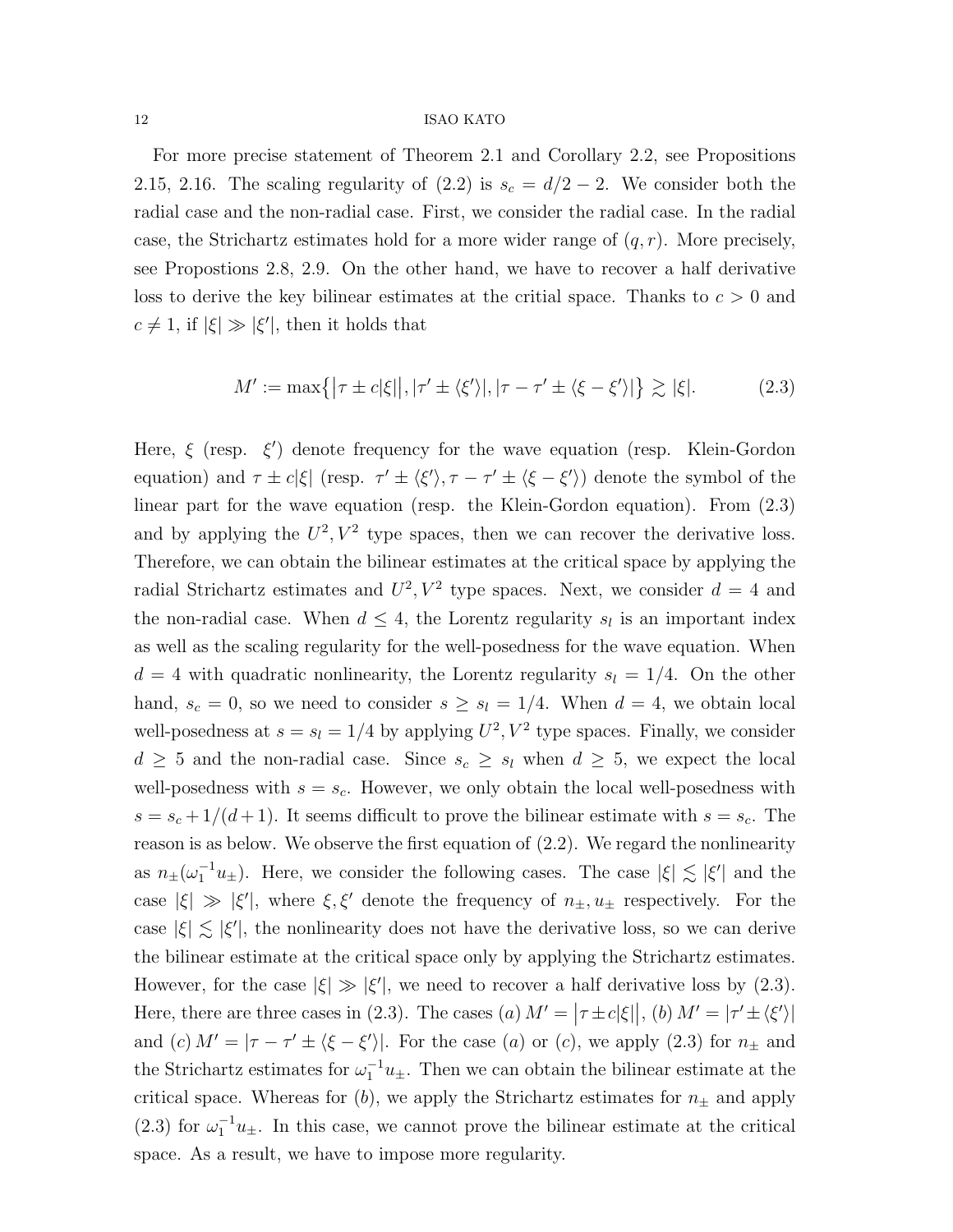In section 2.2, we prepare some notations and lemmas with respect to  $U^p$ ,  $V^p$ , in section 2.3, we prove the bilinear estimates and in section 2.4, we prove the main result.

2.2. Notations and preliminary lemmas. We denote the Duhamel term

$$
I_{T,K_{\pm}}(n,v) := \pm \int_0^t \mathbf{1}_{[0,T]}(t')K_{\pm}(t-t')n(t')(\omega_1^{-1}v(t'))dt',
$$
  

$$
I_{T,W_{\pm c}}(u,v) := \pm \int_0^t \mathbf{1}_{[0,T]}(t')W_{\pm c}(t-t')\omega((\omega_1^{-1}u(t'))(\overline{\omega_1^{-1}v(t')}))dt'
$$

for the Klein-Gordon equation and the wave equation respectively.

**Lemma 2.3.** Let  $c > 0, c \neq 1$  and  $\tau_3 = \tau_1 - \tau_2$ ,  $\xi_3 = \xi_1 - \xi_2$ . If  $|\xi_1| \gg \langle \xi_2 \rangle$  or  $\langle \xi_1 \rangle \ll |\xi_2|$ , then it holds that

$$
\max\{| \tau_1 \pm \langle \xi_1 \rangle |, | \tau_2 \pm \langle \xi_2 \rangle |, | \tau_3 \pm c | \xi_3 | \} \gtrsim \max\{ |\xi_1|, |\xi_2| \}.
$$
 (2.4)

*Proof.* We only prove the case  $|\xi_1| \gg \langle \xi_2 \rangle$  since the case  $\langle \xi_1 \rangle \ll |\xi_2|$  is proved by the same manner.

$$
(\text{l.h.s}) \gtrsim |(\tau_1 \pm (1+|\xi_1|)) - (\tau_2 \pm (1+|\xi_2|)) - (\tau_3 \pm c|\xi_3|)| \tag{2.5}
$$

If  $0 < c < 1$ , then we take  $\varepsilon_c$  such that  $0 < \varepsilon_c < (1 - c)/(1 + c)$ ,  $|\xi_2| \le \varepsilon_c |\xi_1|$ . Then, the right hand side of (2.5) is bounded by

$$
(1+|\xi_1|) - (1+|\xi_2|) - c|\xi_1 - \xi_2| \ge |\xi_1| - \varepsilon_c |\xi_1| - c(1+\varepsilon_c)|\xi_1| \gtrsim |\xi_1|.
$$

If  $c > 1$ , then we take  $\tilde{\varepsilon}_c$  such that  $0 < \tilde{\varepsilon}_c < (c-1)/(c+3), |\xi_2| \leq \tilde{\varepsilon}_c |\xi_1|, |\xi_1| \geq 1/\tilde{\varepsilon}_c$ . Then, the right hand side of (2.5) is bounded by

$$
c|\xi_1 - \xi_2| - (1 + |\xi_1|) - (1 + |\xi_2|) \ge c(1 - \tilde{\varepsilon}_c)|\xi_1| - (1 + \tilde{\varepsilon}_c)|\xi_1| - 2\tilde{\varepsilon}_c|\xi_1| \gtrsim |\xi_1|.
$$

**Lemma 2.4.** Let  $M > 0$  and  $Q \in \{Q_{\leq M}^{K_{\pm}}, Q_{\geq M}^{K_{\pm}}\}$ . For  $1 \leq p \leq \infty$  and  $f \in V_{K_{\pm}}^2$ , it holds that

$$
||Q(\mathbf{1}_{[0,T]}f)||_{L_t^p L_x^2} \lesssim T^{1/p} ||f||_{V_{K_\pm}^2}.
$$
\n(2.6)

*Proof.* By scaling, we only need to prove  $(2.6)$  for  $M = 1$ . We will show  $(2.6)$  for  $Q = Q_{\leq 1}^{K_{\pm}}$  $\zeta_1^{\kappa_{\pm}}$ . Put  $g := K_{\pm}(-\cdot)f$ . Then (2.6) is equivalent to

$$
||Q_{\leq 1}^{K_{\pm}}(\mathbf{1}_{[0,T]}K_{\pm}(\cdot)g)||_{L_t^p L_x^2} \lesssim T^{1/p}||g||_{V^2}.
$$
\n(2.7)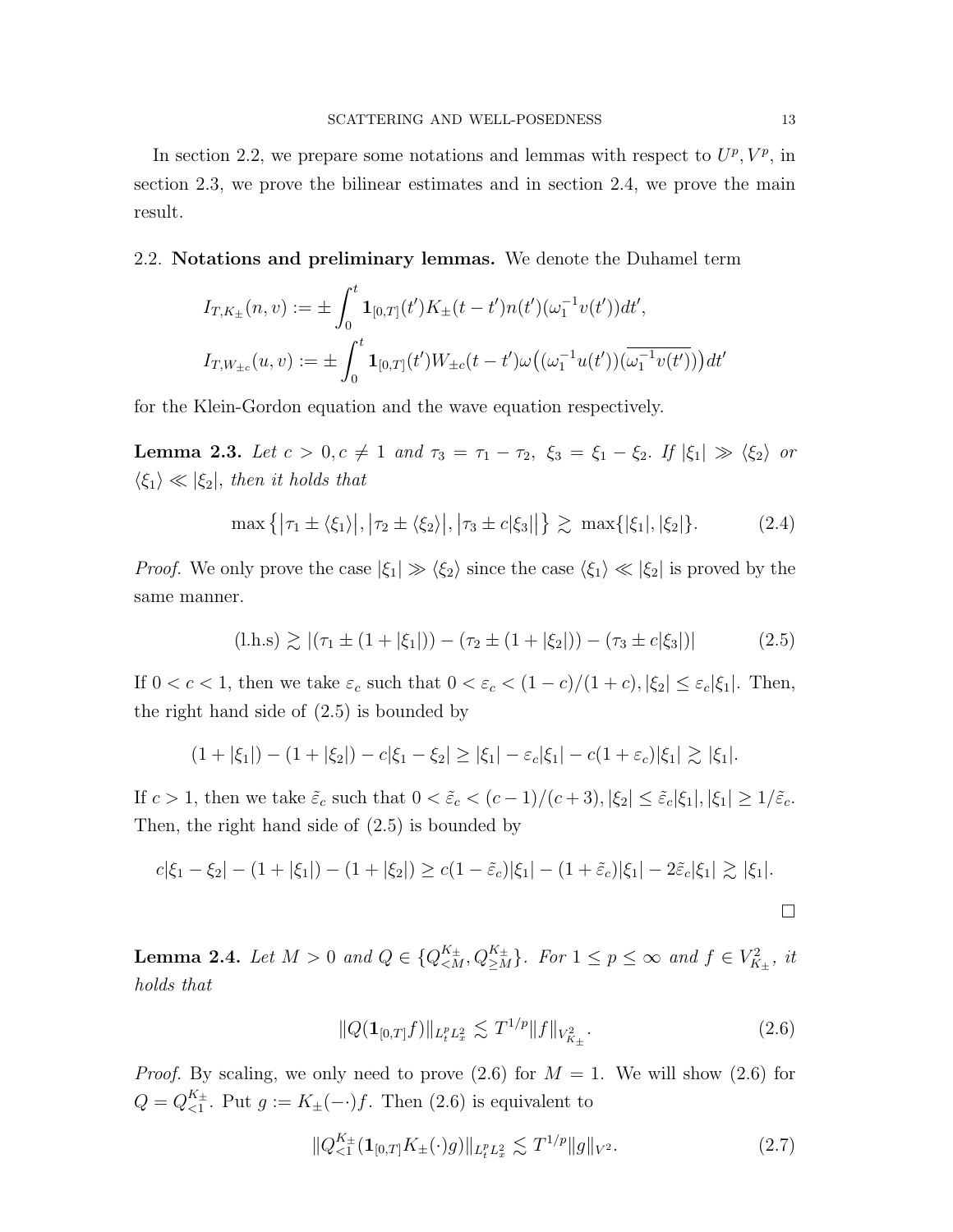By the unitarity of  $K_{\pm}$ , we have

$$
\|Q_{\leq 1}^{K_{\pm}}(\mathbf{1}_{[0,T]}K_{\pm}(\cdot)g)\|_{L_{t}^{p}L_{x}^{2}} = \left\|\sum_{N<1}K_{\pm}(\cdot)Q_{N}K_{\pm}(-\cdot)(\mathbf{1}_{[0,T]}K_{\pm}(\cdot)g)\right\|_{L_{t}^{p}L_{x}^{2}}
$$

$$
= \left\|\sum_{N<1}Q_{N}(\mathbf{1}_{[0,T]}g)\right\|_{L_{t}^{p}L_{x}^{2}}
$$

$$
= \|Q_{\leq 1}(\mathbf{1}_{[0,T]}g)\|_{L_{t}^{p}L_{x}^{2}}.
$$
(2.8)

By the definition  $Q_{\leq 1}$ , there exists a Schwartz function  $\phi$ , it holds that

$$
Q_{< 1}h = \phi *_{t} h.
$$

Hence by the Young inequality and the Hölder inequality, we have

$$
||Q_{<1}(\mathbf{1}_{[0,T]}g)||_{L_t^p L_x^2} \lesssim ||\phi||_{L_t^1} ||\mathbf{1}_{[0,T]}g||_{L_t^p L_x^2}
$$
  
\n
$$
\lesssim ||\mathbf{1}_{[0,T]}||_{L_t^p} ||g||_{L_t^\infty L_x^2}
$$
  
\n
$$
\lesssim T^{1/p} ||g||_{V^2}.
$$
\n(2.9)

Collecting (2.8)–(2.9), we obtain (2.7). For the proof of (2.6) for  $Q = Q_{>1}^{K_{\pm}}$  $\sum_{i=1}^{K_{\pm}}$ , we use  $Q_{\geq 1}^{K_{\pm}} = Id - Q_{<1}^{K_{\pm}}$  $\sum_{r=1}^{K_{\pm}}$  and  $||Id(\mathbf{1}_{[0,T]}g)||_{L_t^p L_x^2} \lesssim T^{1/p} ||g||_{V^2}$ .

Proposition 2.5. Let  $d \geq 3, 2 \leq r < \infty$ ,  $2/q = (d-1)(1/2-1/r)$ ,  $(q, r) \neq (2, 2(d-r))$ 1)/(d – 3)) and  $s = 1/q - 1/r + 1/2$ . Then it holds that

$$
\|W_{\pm c}(t) f\|_{L^q_t \dot{W}^{-s,r}_x(\mathbb{R}^{1+d})} \lesssim \|f\|_{L^2_x(\mathbb{R}^d)}.
$$

For the proof of Proposition 2.5, see [23], [11].

Proposition 2.6. Let  $d \geq 3, 2 \leq r < \infty$ ,  $2/q = (d-1)(1/2-1/r)$ ,  $(q, r) \neq (2, 2(d-r))$ 1)/(d - 3)) and  $s = 1/q - 1/r + 1/2$ . Then, it holds that

$$
||K_{\pm}(t)f||_{L^q_t W^{-s,r}_x(\mathbb{R}^{1+d})} \lesssim ||f||_{L^2_x(\mathbb{R}^d)}.
$$

For the proof of Proposition 2.6, see [37]. Combining Proposition 1.5, Proposition 2.5, Proposition 2.6 and Proposition 1.14, we have the following proposition.

Proposition 2.7. Let  $d \geq 3, 2 \leq r < \infty$ ,  $2/q = (d-1)(1/2-1/r)$ ,  $(q, r) \neq (2, 2(d-r))$ 1)/(d - 3)) and  $s = 1/q - 1/r + 1/2$ . If  $p < q$ , then it holds that

$$
\|f\|_{L^q_t W^{-s,r}_x(\mathbb{R}^{1+d})} \lesssim \|f\|_{V^p_{K_\pm}}, \qquad \|f\|_{L^q_t \dot{W}^{-s,r}_x(\mathbb{R}^{1+d})} \lesssim \|f\|_{V^p_{W_{\pm c}}}.
$$

**Proposition 2.8.** Let  $d \geq 3$ . Then, for all radial functions  $f \in L_x^2(\mathbb{R}^d)$ , it holds that

$$
||W_{\pm c}(t)P_N f||_{L_t^q L_x^r(\mathbb{R}^{1+d})} \lesssim N^{d(1/2-1/r)-1/q} ||P_N f||_{L_x^2(\mathbb{R}^d)},\tag{2.10}
$$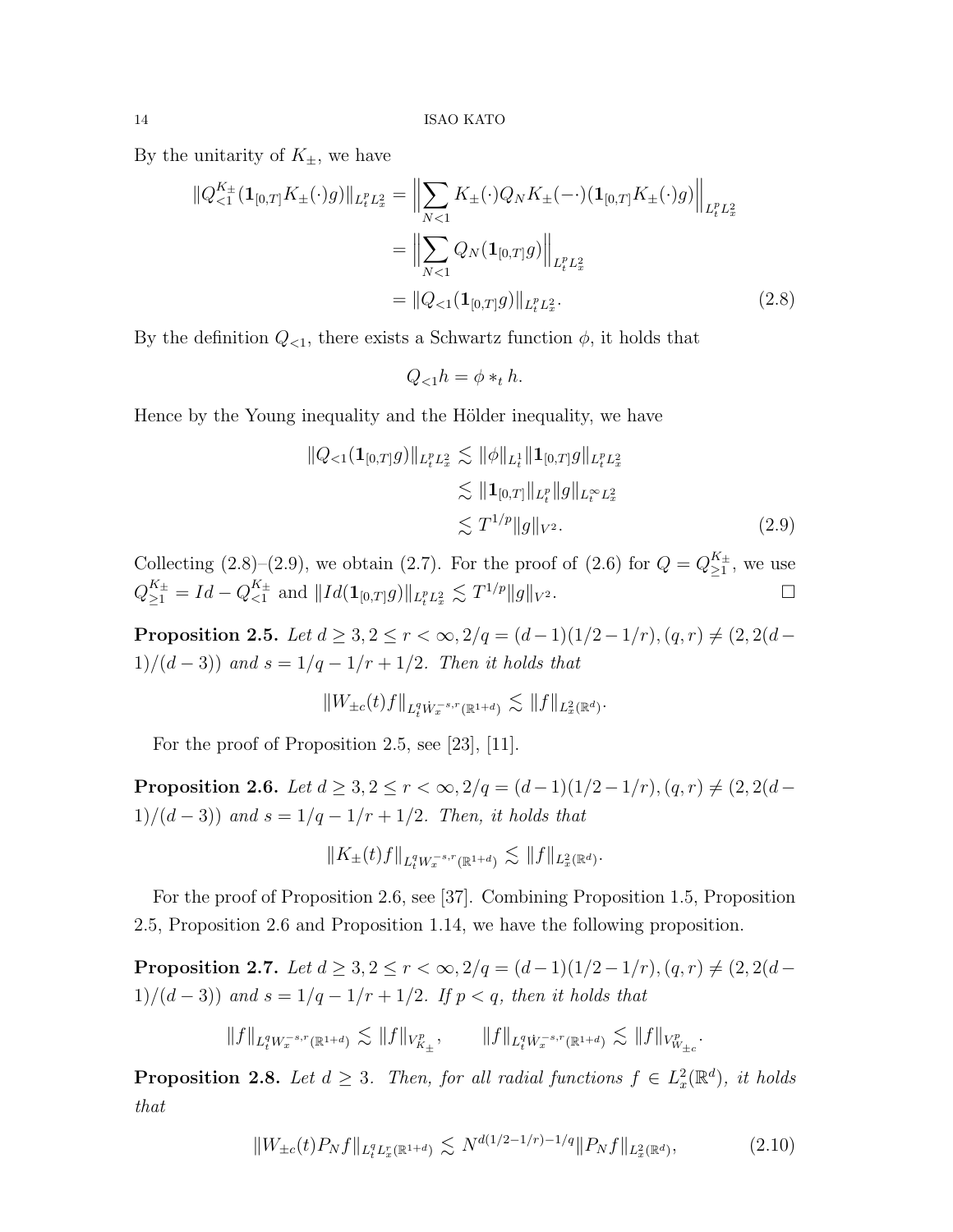if and only if

$$
(q,r) = (\infty,2)
$$
 or  $2 \le q \le \infty$ ,  $1/q < (d-1)(1/2-1/r)$ . (2.11)

See Theorem 1.5 (*a*) in [18] for the proof of Proposition 2.8.

**Proposition 2.9.** Let  $d \geq 2$ . If  $2d/(d-1) < q \leq \infty$ ,  $N \geq 1$  and  $f \in L_x^2(\mathbb{R}^d)$  is radial function, then it holds that

$$
||K_{\pm}(t)P_Nf||_{L^q_{t,x}(\mathbb{R}^{1+d})} \lesssim N^{d/2 - (d+1)/q} ||P_Nf||_{L^2_x(\mathbb{R}^d)}.
$$
\n(2.12)

If  $q \geq (4d+2)/(2d-1)$ ,  $N < 1$  and  $f \in L_x^2(\mathbb{R}^d)$  is radial function, then it holds that

$$
||K_{\pm}(t)P_Nf||_{L^q_{t,x}(\mathbb{R}^{1+d})} \lesssim N^{d/2 - (d+2)/q} ||P_Nf||_{L^2_x(\mathbb{R}^d)}.
$$
\n(2.13)

See (3.13) in [18] for the proof of Proposition 2.9.

**Proposition 2.10.** Let  $d \geq 2$  and  $(q,r)$  satisfy  $2 \leq r \leq 2(d+1)/(d-1), r \leq$  $q$ ,  $(1/2)(d-1)(1/2-1/r) \leq 1/q < (d-1)(1/2-1/r)$  and  $N \geq 1$ . Then, for all radial function  $f \in L_x^2(\mathbb{R}^d)$ , it holds that

$$
||K_{\pm}(t)P_Nf||_{L_t^qL_x^r(\mathbb{R}^{1+d})} \lesssim N^{d(1/2-1/r)-1/q}||P_Nf||_{L_x^2(\mathbb{R}^d)}.
$$
\n(2.14)

*Proof.* When  $q = r$ , (2.14) follows from (2.12). Interpolating  $L_{t,x}^q$  with  $L_t^{\infty} L_x^2$ , we obtain  $(2.14)$ .

**Proposition 2.11.** (i) Let  $d \geq 3$ ,  $(q, r)$  satisfy (2.11) in Proposition 2.8 and  $s =$  $d(1/2 - 1/r) - 1/q$ . If  $p < q$ , then for all spherically symmetric function u, it holds that

$$
||P_N u||_{L_t^q W_x^{-s,r}(\mathbb{R}^{1+d})} \lesssim ||P_N u||_{V_{W_{\pm c}}^p}.
$$

(ii) Let  $d \geq 2$  and  $(q, r)$  satisfy the condition in Proposition 2.10. If  $p < q, N \geq 1$ and  $s_1 = d(1/2 - 1/r) - 1/q$ , then for all spherically symmetric function u, it holds that

$$
||P_N u||_{L_t^q W_x^{-s_1,r}(\mathbb{R}^{1+d})} \lesssim ||P_N u||_{V_{K_\pm}^p}.
$$
\n(2.15)

(iii) Let  $d \geq 2$ . If  $p < q, N < 1$  and  $s_2 = d/2 - (d+2)/q$ , then for all spherically symmetric function u, it holds that

$$
||P_N u||_{L^q_t W_x^{-s_2, q}(\mathbb{R}^{1+d})} \lesssim ||P_N u||_{V^p_{K_\pm}}.\tag{2.16}
$$

Combining Proposition 1.5, Proposition 2.8 and Proposition 1.14, we have Proposition 2.11 (*i*). Combining Proposition 1.5, Proposition 2.10 and Proposition 1.14, we have Proposition 2.11 (ii). Combining Proposition 1.5,  $(2.13)$  and Proposition 1.14, we have Proposition 2.11  $(iii)$ .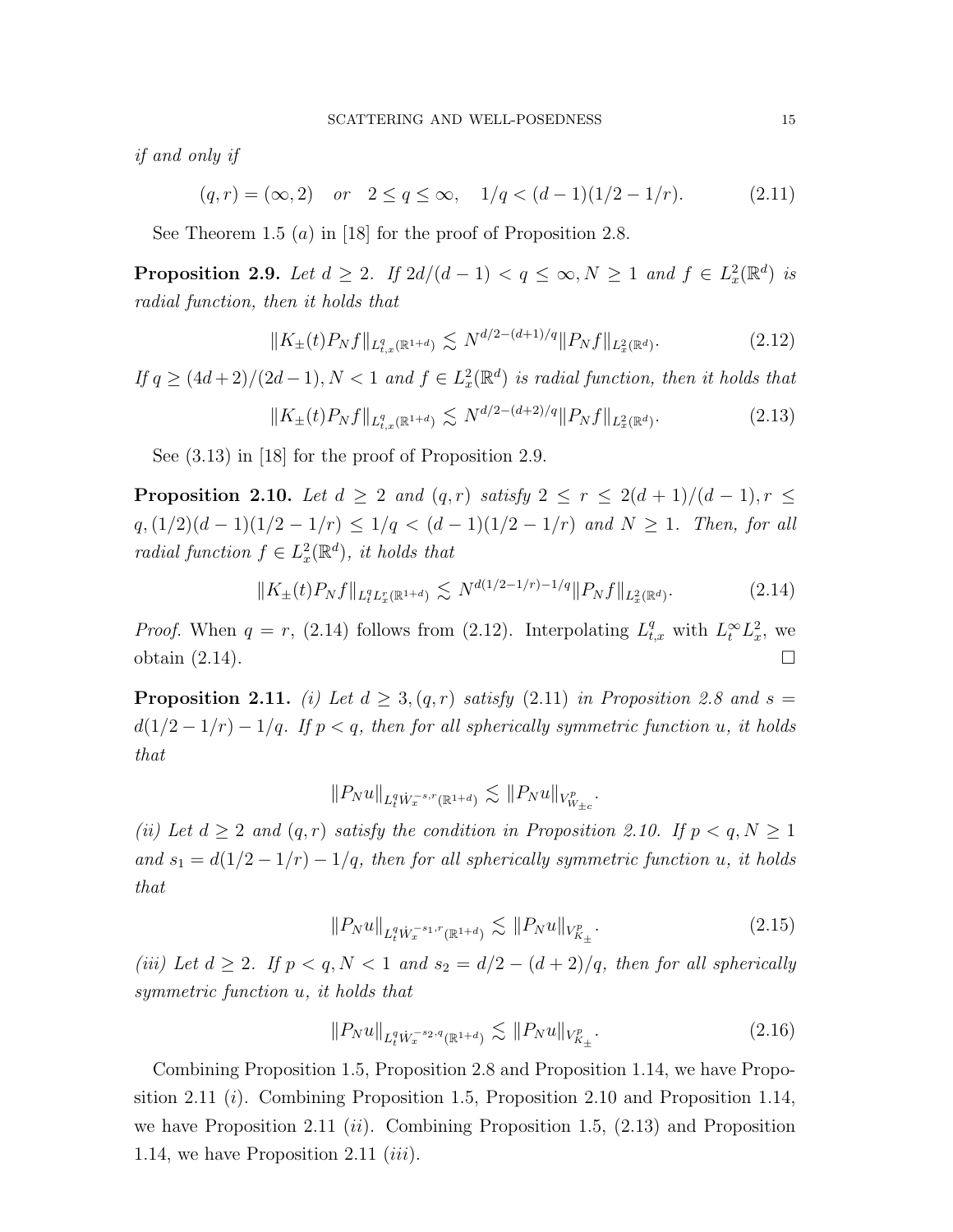**Proposition 2.12.** (i) Let  $T > 0$  and  $u \in Y_{K_{\pm}}^{s}([0, T]), u(0) = 0$ . Then, there exists  $0 \leq T' \leq T$  such that  $||u||_{Y^s_{K_\pm}([0,T'])} < \varepsilon$ . (ii) Let  $T > 0$  and  $n \in \dot{Y}_{W_{\pm c}}^s([0,T]), n(0) = 0$ . Then, there exists  $0 \leq T' \leq T$  such that  $||n||_{\dot{Y}_{W_{\pm c}}^s([0,T'])} < \varepsilon.$ 

For the proofs of  $(i)$  and  $(ii)$ , see Proposition 2.24 in [19].

 ${\bf Lemma \ 2.13.} \ \ Let \ \tilde{u}_{N_1}:=\mathbf{1}_{[0,T)}P_{N_1}u, \tilde{v}_{N_2}:=\mathbf{1}_{[0,T)}P_{N_2}v, \tilde{n}_{N_3}:=\mathbf{1}_{[0,T)}P_{N_3}n, Q_1, Q_2 \in$  $\{Q_{\leq M}^{K_{\pm}},Q_{\geq M}^{K_{\pm}}\},Q_3 \in \{Q_{\leq M}^{W_{\pm c}},Q_{\geq M}^{W_{\pm c}}\}, s' := (d^2-3d-2)/2(d+1), s_c := d/2-2.$  Then the following estimates hold for sufficiently small  $T > 0$  if  $\theta > 0$ , and hold for all  $0 < T < \infty$  if  $\theta = 0$  or spherically symmetric  $(u, v, n)$ : (i) If  $N_3 \leq N_2 \sim N_1$ , then

$$
|I_1| := \Big| \int_{\mathbb{R}^{1+d}} (\omega_1^{-1} \tilde{u}_{N_1}) (\overline{\omega_1^{-1} \tilde{v}_{N_2}}) (\overline{\omega} \tilde{n}_{N_3}) dxdt \Big|
$$
  
 
$$
\lesssim T^{\theta} N_3^{s} \|u_{N_1}\|_{V_{K_{\pm}}^2} \|v_{N_2}\|_{V_{K_{\pm}}^2} \|n_{N_3}\|_{V_{W_{\pm c}}^2},
$$

where  $(\theta, s) = (1/4, 1/4)$  for  $d = 4$  and  $(\theta, s) = (0, s_c), (1/(d + 1), s')$  for  $d \geq 5$ . Moreover, if  $(u, v, n)$  are spherically symmetric, then for  $d \geq 4$ ,

$$
|I_1| \lesssim \langle N_2 \rangle^{(d-8)/3} N_3^{(d+4)/6} \|u_{N_1}\|_{V_{K_{\pm}}^2} \|v_{N_2}\|_{V_{K_{\pm}}^2} \|n_{N_3}\|_{V_{W_{\pm c}}^2}.
$$

(ii) It holds that

$$
|I_2| := \bigl|\int_{\mathbb{R}^{1+d}} \tilde{n}(\omega_1^{-1}\tilde{v})(\overline{P_{\leq 1} \tilde{u}}) dx dt \bigr| \lesssim T^{\theta} ||n||_{\dot{Y}_{W_{\pm c}}^s} ||v||_{Y_{K_{\pm}}^s} ||P_{\leq 1} u||_{V_{K_{\pm}}^2},
$$

where  $(\theta, s) = (1, 1/4)$  for  $d = 4$  and  $(\theta, s) = (0, s_c), (1/(d + 1), s')$  for  $d \geq 5$ . Moreover, if  $(u, v, n)$  are spherically symmetric, then for  $d = 4$ ,

$$
|I_2| \lesssim \|n\|_{\dot Y^{s_c}_{W_{\pm c}}}\|v\|_{Y^{s_c}_{K_{\pm}}}\|P_{<1}u\|_{V^2_{K_{\pm}}}.
$$

(iii) If  $N_1 \sim N_2$ , then

$$
|I_3| := \Big|\int_{\mathbb{R}^{1+d}} \Big(\sum_{N_3 \leq N_2} \tilde{n}_{N_3}\Big)(\omega_1^{-1} \tilde{v}_{N_2}) \overline{\tilde{u}_{N_1}} dxdt \Big| \lesssim T^{\theta} ||n||_{\dot{Y}_{W_{\pm c}}^s} ||v_{N_2}||_{V_{K_{\pm}}^2} ||u_{N_1}||_{V_{K_{\pm}}^2},
$$

where  $(\theta, s) = (1/4, 1/4)$  for  $d = 4$  and  $(\theta, s) = (0, s_c), (1/(d + 1), s')$  for  $d \geq 5$ . Moreover, if  $(u, v, n)$  are spherically symmetric, then for  $d = 4$ ,

$$
|I_3| \lesssim \|n\|_{\dot Y^{s_c}_{W_{\pm c}}}\|v_{N_2}\|_{V^2_{K_{\pm}}}\|u_{N_1}\|_{V^2_{K_{\pm}}}.
$$

(iv) If  $N_1 \sim N_3, N_1 \gg 1, M = \varepsilon N_1$  and  $\varepsilon > 0$  is sufficiently small, then

$$
|I_i| \lesssim T^{\theta} \|n_{N_3}\|_{V^2_{W_{\pm c}}}\|v\|_{Y^s_{K_{\pm}}}\|u_{N_1}\|_{V^2_{K_{\pm}}},
$$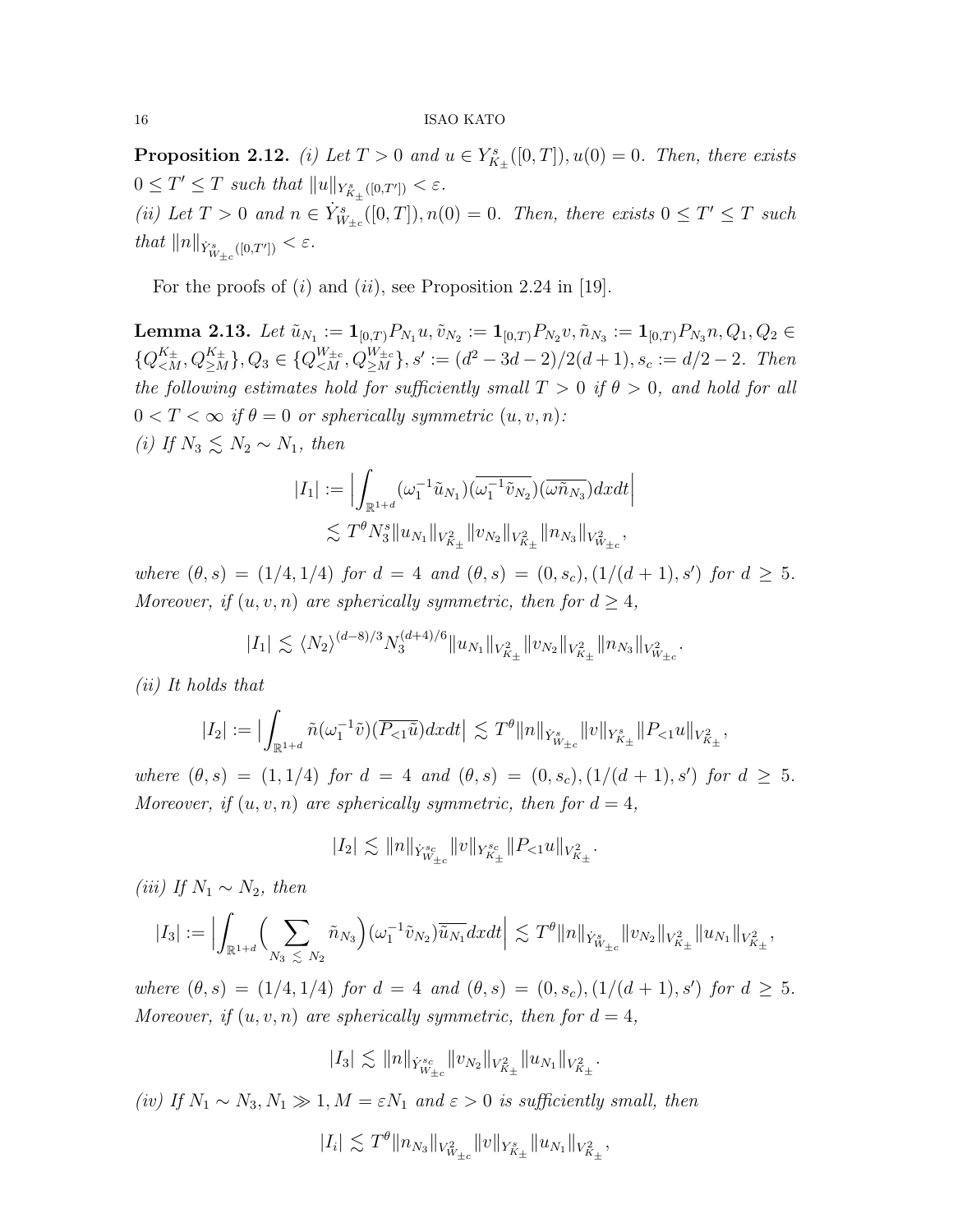where  $(\theta, s) = (1/4, 1/4)$  for  $d = 4, i = 4, 5, 6$  and  $(\theta, s) = (0, s_c)$  for  $d \geq 4, i = 4, 6$ and  $(\theta, s) = (1/(d+1), s')$  for  $d \geq 5, i = 4, 5, 6$ . Moreover, if  $(u, v, n)$  are spherically symmetric, then for  $d \geq 4$ , it holds that

$$
|I_5|\lesssim \|\t\|_{N_3}\|_{V^2_{W_{\pm c}}}\|v\|_{Y^{s_c}_{K_{\pm}}}\|u_{N_1}\|_{V^2_{K_{\pm}}},
$$

where

$$
I_4 := \int_{\mathbb{R}^{1+d}} (Q_{\geq M}^{W_{\pm c}} \tilde{n}_{N_3}) \Big( \sum_{N_2 \ll N_1} Q_2 \omega_1^{-1} \tilde{v}_{N_2} \Big) (\overline{Q_1 \tilde{u}_{N_1}}) dx dt,
$$
  
\n
$$
I_5 := \int_{\mathbb{R}^{1+d}} (Q_3 \tilde{n}_{N_3}) \Big( \sum_{N_2 \ll N_1} Q_{\geq M}^{K_{\pm}} \omega_1^{-1} \tilde{v}_{N_2} \Big) (\overline{Q_1 \tilde{u}_{N_1}}) dx dt,
$$
  
\n
$$
I_6 := \int_{\mathbb{R}^{1+d}} (Q_3 \tilde{n}_{N_3}) \Big( \sum_{N_2 \ll N_1} Q_2 \omega_1^{-1} \tilde{v}_{N_2} \Big) (\overline{Q_{\geq M}^{K_{\pm}} \tilde{u}_{N_1}}) dx dt.
$$

*Proof.* We show (*i*) first. For  $f \in V_A^2$ ,  $A \in \{K_{\pm}, W_{\pm c}\}$ , we see

$$
||\mathbf{1}_{[0,T)}f||_{V_A^2} \lesssim ||f||_{V_A^2}.\tag{2.17}
$$

First, we show it for  $d = 4$ . We apply the Hölder inequality, Proposition 2.7 (2.17) and  $N_3 \lesssim N_1 \sim N_2$ , then we have

$$
\begin{aligned} |I_1| &\lesssim \| \mathbf{1}_{[0,T)}\|_{L^4_t} \| \omega_1^{-1} \tilde u_{N_1}\|_{L^{20/3}_t L^{5/2}_x} \| \omega_1^{-1} \tilde v_{N_2}\|_{L^{20/3}_t L^{5/2}_x} \| \omega \tilde n_{N_3}\|_{L^{20/9}_t L^5_x} \\ &\lesssim T^{1/4} \| \langle \nabla_x \rangle^{1/4} \omega_1^{-1} \tilde u_{N_1}\|_{V^2_{K_\pm}} \| \langle \nabla_x \rangle^{1/4} \omega_1^{-1} \tilde v_{N_2}\|_{V^2_{K_\pm}} \| |\nabla_x|^{3/4} \omega \tilde n_{N_3}\|_{V^2_{W_{\pm c}}} \\ &\lesssim T^{1/4} \langle N_1 \rangle^{1/4-1} \| u_{N_1}\|_{V^2_{K_\pm}} \langle N_2 \rangle^{1/4-1} \| v_{N_2}\|_{V^2_{K_\pm}} N^{3/4+1}_3 \| n_{N_3}\|_{V^2_{W_{\pm c}}} \\ &\lesssim T^{1/4} N^{1/4}_3 \| u_{N_1}\|_{V^2_{K_\pm}} \| v_{N_2}\|_{V^2_{K_\pm}} \| n_{N_3}\|_{V^2_{W_{\pm c}}} . \end{aligned}
$$

For  $d \geq 5$ , we apply the Hölder inequality to have

$$
|I_1| \lesssim \|\omega_1^{-1}\tilde{u}_{N_1}\|_{L^{2(d+1)/(d-1)}_{t,x}} \|\omega_1^{-1}\tilde{v}_{N_2}\|_{L^{2(d+1)/(d-1)}_{t,x}} \|\omega \tilde{n}_{N_3}\|_{L^{(d+1)/2}_{t,x}}.\tag{2.18}
$$

We apply Proposition 2.7, (2.17) and the Sobolev inequality, then we have

$$
\|\omega_1^{-1}\tilde{f}_N\|_{L^{2(d+1)/(d-1)}_{t,x}} \lesssim \langle N \rangle^{1/2-1} \|f_N\|_{V^2_{K_\pm}} = \langle N \rangle^{-1/2} \|f_N\|_{V^2_{K_\pm}},\tag{2.19}
$$

$$
\|\omega \tilde{n}_{N_3}\|_{L_{t,x}^{(d+1)/2}} \lesssim \| |\nabla_x|^{d(d-5)/2(d-1)} \omega \tilde{n}_{N_3} \|_{L_t^{(d+1)/2} L_x^{2(d^2-1)/(d^2-9)}} \lesssim \| |\nabla_x|^{d/2-2} \omega \tilde{n}_{N_3} \|_{V_{\Psi_{\pm c}}^2}
$$
\n(2.20)

$$
\lesssim N_3^{s_c+1} \| n_{N_3} \|_{V^2_{W_{\pm c}}} \tag{2.21}
$$

Collecting (2.18), (2.19), (2.21) and  $N_3 \lesssim N_1 \sim N_2$ , we obtain

$$
|I_1| \lesssim N_3^{s_c} \|u_{N_1}\|_{V^2_{K_{\pm}}} \|v_{N_2}\|_{V^2_{K_{\pm}}} \|n_{N_3}\|_{V^2_{W_{\pm c}}}.
$$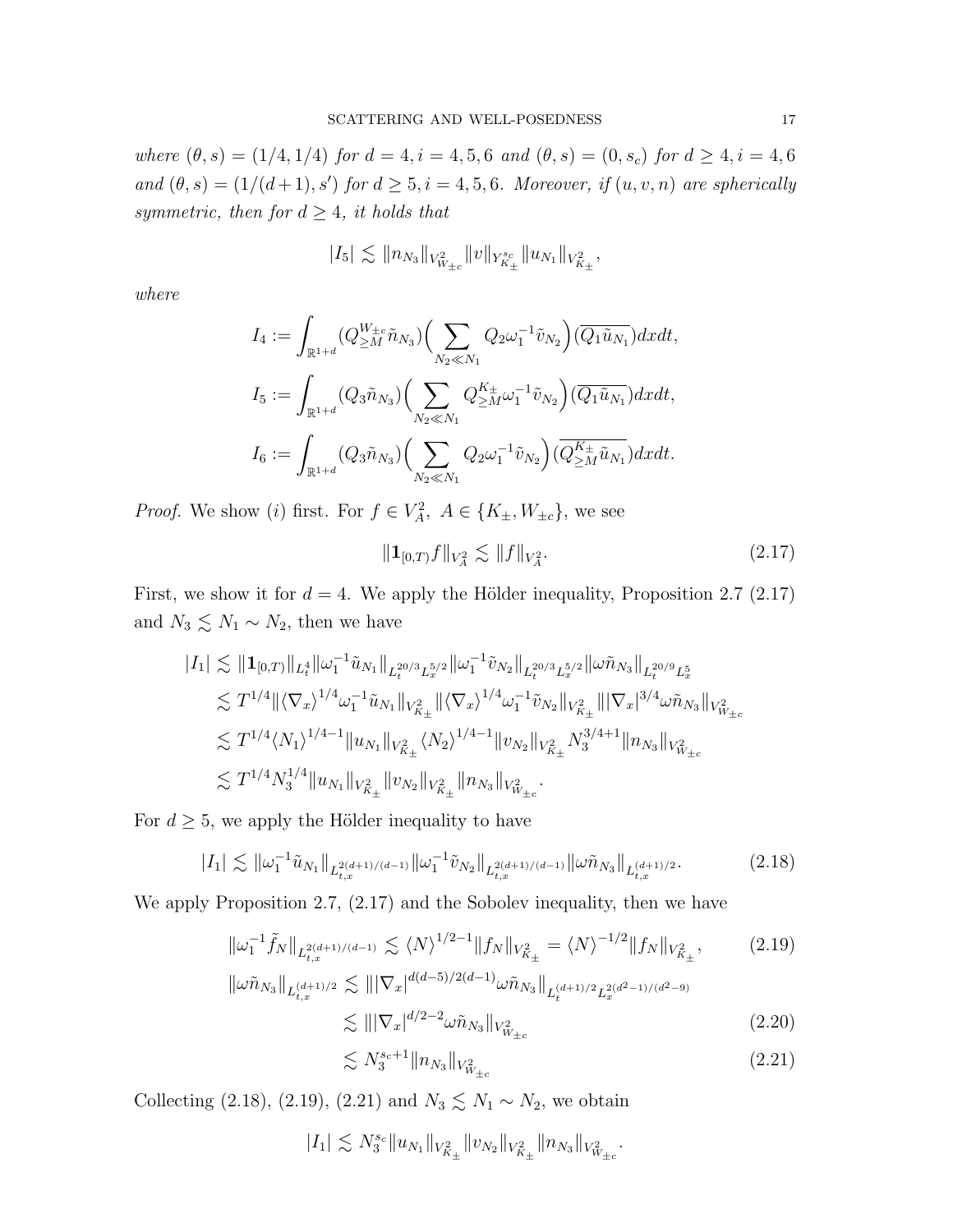In  $(2.18)$ , if we apply the Hölder inequality, the Sobolev inequality and Proposition 2.7, then we have

$$
\|\omega \tilde{n}_{N_3}\|_{L_{t,x}^{(d+1)/2}} \lesssim \|1_{[0,T)}\|_{L_t^{d+1}} \|\omega n_{N_3}\|_{L_t^{d+1} L_x^{(d+1)/2}} \n\lesssim T^{1/(d+1)} \|\|\nabla_x|^{d(d^2 - 4d - 1)/2(d^2 - 1)} \omega n_{N_3}\|_{L_t^{d+1} L_x^{2(d^2 - 1)/(d^2 - 5)}} \n\lesssim T^{1/(d+1)} \|\|\nabla_x|^{(d^2 - 3d - 2)/2(d+1)} \omega n_{N_3}\|_{V_{W_{\pm c}}^2}
$$
\n(2.22)\n
$$
\lesssim T^{1/(d+1)} N_3^{s'+1} \|n_{N_3}\|_{V_{W_{\pm c}}^2}.
$$

Collecting (2.18), (2.19), (2.23) and  $N_3 \lesssim N_1 \sim N_2$ , we obtain

$$
|I_1| \lesssim T^{1/(d+1)} N_3^{s'} \|u_{N_1}\|_{V^2_{K_\pm}} \|v_{N_2}\|_{V^2_{K_\pm}} \|n_{N_3}\|_{V^2_{W_{\pm c}}}.
$$

Next, we prove it for  $d \geq 4$  and spherically symmetric functions  $(u, v, n)$ . We apply the Hölder inequality to have

$$
|I_1| \lesssim \|\omega_1^{-1}\tilde{u}_{N_1}\|_{L^3_{t,x}} \|\omega_1^{-1}\tilde{v}_{N_2}\|_{L^3_{t,x}} \|\omega \tilde{n}_{N_3}\|_{L^3_{t,x}}.
$$
\n(2.24)

We apply Proposition 2.11, (2.17) and  $N_3 \lesssim N_2 \sim N_1$ , then we have

$$
\|\omega_1^{-1}\tilde{u}_{N_1}\|_{L^3_{t,x}} \lesssim \langle N_1 \rangle^{(d-2)/6-1} \|u_{N_1}\|_{V^2_{K_\pm}} \lesssim \langle N_2 \rangle^{(d-8)/6} \|u_{N_1}\|_{V^2_{K_\pm}},\tag{2.25}
$$

$$
\|\omega_1^{-1}\tilde{v}_{N_2}\|_{L^3_{t,x}} \lesssim \langle N_2 \rangle^{(d-8)/6} \|v_{N_2}\|_{V^2_{K_\pm}},\tag{2.26}
$$

$$
\|\omega\tilde{n}_{N_3}\|_{L^3_{t,x}} \lesssim \| |\nabla_x|^{(d-2)/6} \omega \tilde{n}_{N_3} \|_{V^2_{W_{\pm c}}} \lesssim N_3^{(d+4)/6} \|n_{N_3}\|_{V^2_{W_{\pm c}}}.
$$
\n(2.27)

From  $(2.24)$ – $(2.27)$ , we obtain

$$
|I_1| \lesssim \langle N_2 \rangle^{(d-8)/3} N_3^{(d+4)/6} \|u_{N_1}\|_{V_{K_{\pm}}^2} \|v_{N_2}\|_{V_{K_{\pm}}^2} \|n_{N_3}\|_{V_{W_{\pm c}}^2}.
$$

Next, we prove (ii). For  $d = 4$ , we apply the Hölder inequality, the Sobolev inequality, Remark 1.1, (2.17), Remark 1.2, discarding  $\omega_1^{-1}$  and Lemma 1.6, we obtain

$$
\begin{aligned} |I_2| &\lesssim \| \mathbf{1}_{[0,T)} \|_{L^1_t} \| \tilde{n} \|_{L^\infty_t L^{16/7}_x} \| \omega_1^{-1} \tilde{v} \|_{L^\infty_t L^{16/7}_x} \| P_{<1} \tilde{u} \|_{L^\infty_t L^8_x} \\ &\lesssim T \| |\nabla_x|^{1/4} \tilde{n} \|_{L^\infty_t L^2_x} \| \langle \nabla_x \rangle^{1/4} \omega_1^{-1} \tilde{v} \|_{L^\infty_t L^2_x} \| |\nabla_x|^{3/2} P_{<1} \tilde{u} \|_{L^\infty_t L^2_x} \\ &\lesssim T \| |\nabla_x|^{1/4} \tilde{n} \|_{V^2_{W_{\pm c}}} \| \langle \nabla_x \rangle^{1/4} \omega_1^{-1} v \|_{V^2_{K_\pm}} \| P_{<1} u \|_{V^2_{K_\pm}} \\ &\lesssim T \| n \|_{Y^{1/4}_{W_{\pm c}}} \| v \|_{Y^{1/4}_{K_\pm}} \| P_{<1} u \|_{V^2_{K_\pm}} . \end{aligned}
$$

For  $d \geq 5$ , by the Hölder inequality to have

$$
|I_2| \lesssim \|\tilde{n}\|_{L_{t,x}^{(d+1)/2}} \|\omega_1^{-1}\tilde{v}\|_{L_{t,x}^{2(d+1)/(d-1)}} \|P_{<1}\tilde{u}\|_{L_{t,x}^{2(d+1)/(d-1)}}. \tag{2.28}
$$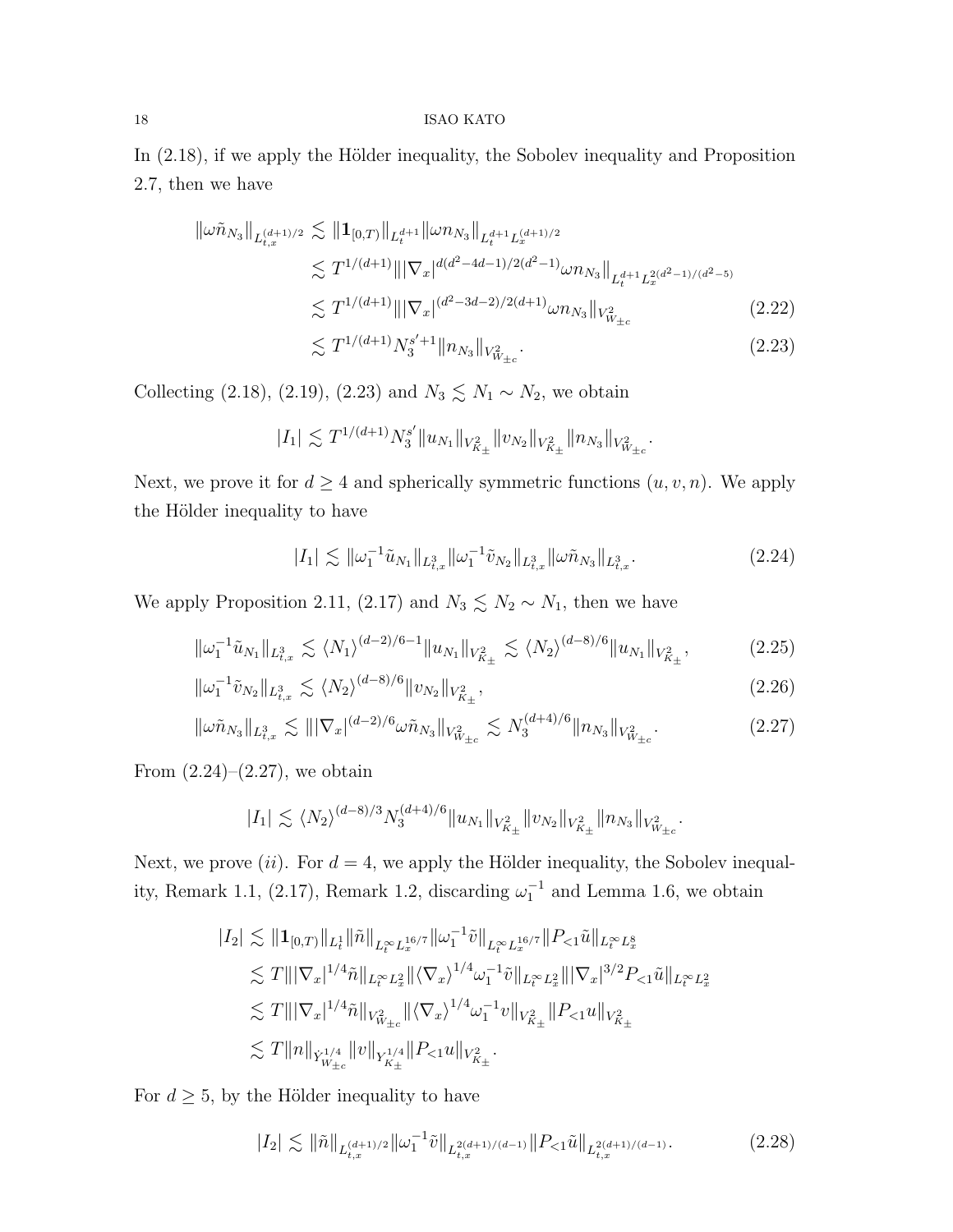From Proposition 2.7, (2.20), Remark 1.2 and Lemma 1.6, we obtain

$$
\|\tilde{n}\|_{L_{t,x}^{(d+1)/2}} \lesssim \|n\|_{\dot{Y}_{W_{\pm c}}^{s_c}},\tag{2.29}
$$

$$
\|\omega_1^{-1}\tilde{v}\|_{L^{2(d+1)/(d-1)}_{t,x}} \lesssim \| \langle \nabla_x \rangle^{-1/2} v \|_{V^2_{K_\pm}} \lesssim \| \langle \nabla_x \rangle^{s_c} v \|_{V^2_{K_\pm}} \lesssim \| v \|_{Y^{s_c}_{K_\pm}}, \tag{2.30}
$$

$$
||P_{<1}\tilde{u}||_{L_{t,x}^{2(d+1)/(d-1)}} \lesssim ||\langle \nabla_x \rangle^{1/2} P_{<1} u||_{V_{K_\pm}^2} \lesssim ||P_{<1} u||_{V_{K_\pm}^2}.\tag{2.31}
$$

Collecting  $(2.28)$ – $(2.31)$ , we obtain

$$
|I_2| \lesssim \|n\|_{\dot Y^{s_c}_{W_{\pm c}}}\|v\|_{Y^{s_c}_{K_{\pm}}}\|P_{<1}u\|_{V^2_{K_{\pm}}}.
$$

Also for  $d \ge 5$ , from  $(2.22)$ , Remark 1.2,  $(2.28)$ ,  $(2.30)$  and  $(2.31)$  to have

$$
|I_2| \lesssim T^{1/(d+1)} \|n\|_{\dot{Y}^{s'}_{W_{\pm c}}} \|v\|_{Y^{s'}_{K_{\pm}}} \|P_{<1} u\|_{V^2_{K_{\pm}}}.
$$

We prove it for  $d = 4$  and spherically symmetric functions  $(u, v, n)$ . Due to the operator  $P_{\leq 1}$ ,

$$
|I_2| \lesssim \Big| \int_{\mathbb{R}^{1+4}} \Big( \sum_{N_3 \leq 1} \tilde{n}_{N_3} \Big) \Big( \sum_{N_2 < 1} \omega_1^{-1} \tilde{v}_{N_2} \Big) \Big( \overline{P_{< 1} \tilde{u}} \Big) dx dt \Big|
$$
  
+ 
$$
\sum_{N_2 \geq 1} \Big| \int_{\mathbb{R}^{1+4}} \Big( \sum_{N_3 \leq N_2} \tilde{n}_{N_3} \Big) \Big( \omega_1^{-1} \tilde{v}_{N_2} \Big) \Big( \overline{P_{< 1} \tilde{u}} \Big) dx dt \Big|
$$
  
=:  $I_{2,1} + I_{2,2}.$ 

First, we estimate  $I_{2,2}$ . We apply the Hölder inequality to have

$$
|I_{2,2}| \lesssim \sum_{N_2 \ge 1} \Big\| \sum_{N_3 \lesssim N_2} \tilde{n}_{N_3} \Big\|_{L^3_{t,x}} \|\omega_1^{-1} \tilde{v}_{N_2}\|_{L^3_{t,x}} \|P_{\le 1} \tilde{u}\|_{L^3_{t,x}}.
$$
 (2.32)

By Proposition 2.11, (2.17),  $N_3 \leq N_2 \sim N_1$  and the Cauchy-Schwarz inequality, then we have

$$
\left\| \sum_{N_3 \leq N_2} \tilde{n}_{N_3} \right\|_{L^3_{t,x}} \lesssim \left\| |\nabla_x|^{1/3} \sum_{N_3 \leq N_2} \tilde{n}_{N_3} \right\|_{V^2_{W_{\pm c}}} \n\lesssim \left( \sum_{N_3 \leq N_2} N_3^{2/3} \right)^{1/2} \left( \sum_{N_3 \leq N_2} \|n_{N_3}\|_{V^2_{W_{\pm c}}}^2 \right)^{1/2} \n\lesssim N_2^{1/3} \|n\|_{\dot{Y}^0_{W_{\pm c}}}.
$$
\n(2.33)

From  $(2.25)$  and  $(2.26)$ , we see

$$
||P_{<1}\tilde{u}||_{L_{t,x}^3} \lesssim ||P_{<1}u||_{V_{K_{\pm}}^2}, \qquad ||\omega_1^{-1}\tilde{v}_{N_2}||_{L_{t,x}^3} \lesssim \langle N_2 \rangle^{-2/3} ||v_{N_2}||_{V_{K_{\pm}}^2}.
$$
 (2.34)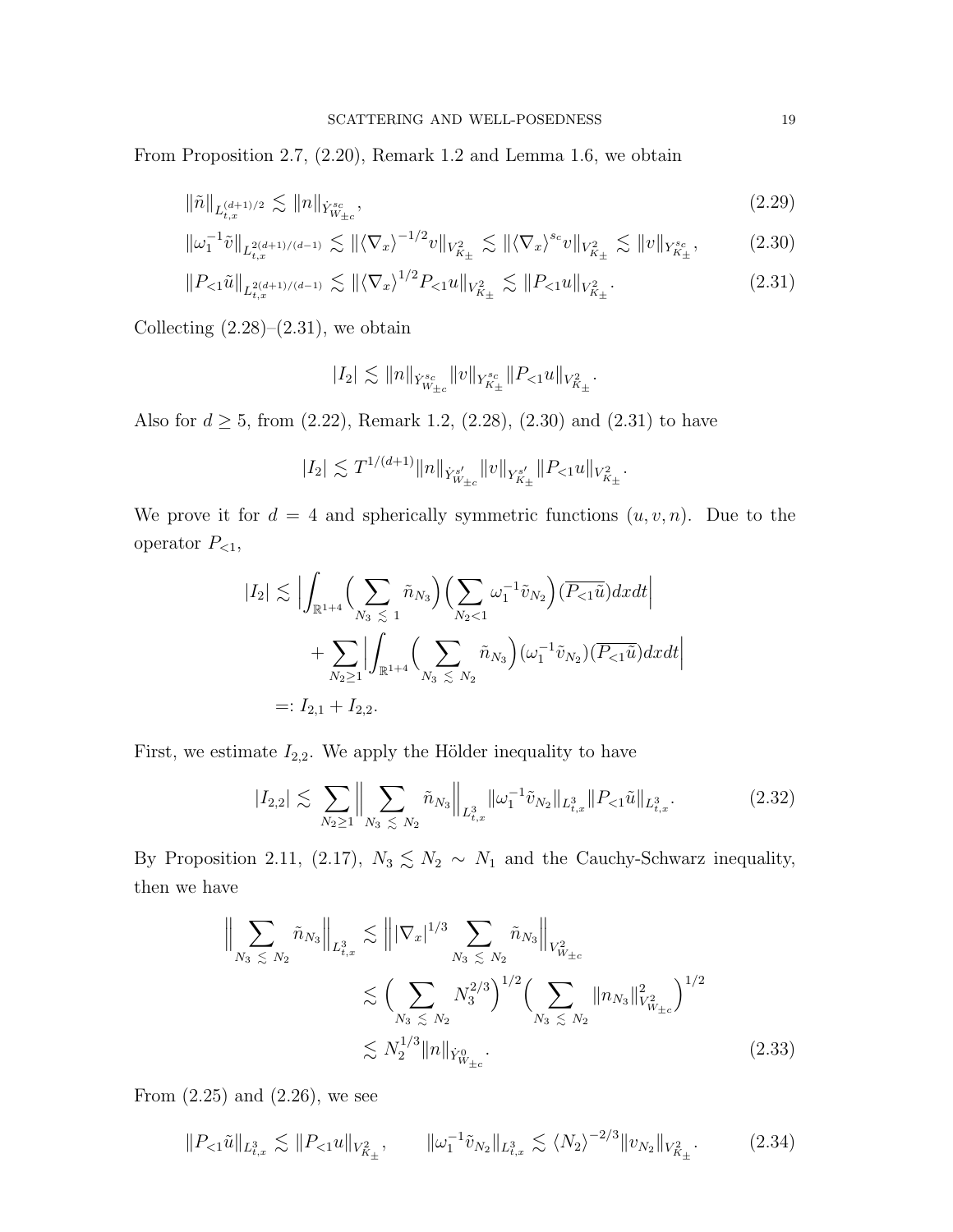Collecting (2.32)–(2.34),  $N_2 \ge 1$  and applying the Cauchy-Schwarz inequality, we obtain

$$
|I_{2,2}| \lesssim \sum_{N_2 \ge 1} N_2^{-1/3} ||n||_{\dot{Y}_{W_{\pm c}}^0} ||v_{N_2}||_{V_{K_{\pm}}^2} ||P_{<1}u||_{V_{K_{\pm}}^2}
$$
  

$$
\lesssim ||n||_{\dot{Y}_{W_{\pm c}}^0} ||v||_{Y_{K_{\pm}}^0} ||P_{<1}u||_{V_{K_{\pm}}^2}.
$$
 (2.35)

Next, we estimate  $I_{2,1}$ . By the Hölder inequality to have

$$
|I_{2,1}| \lesssim \Big\| \sum_{N_3 \leq 1} \tilde{n}_{N_3} \Big\|_{L^3_{t,x}} \Big\| \sum_{N_2 < 1} \omega_1^{-1} \tilde{v}_{N_2} \Big\|_{L^3_{t,x}} \|P_{< 1} \tilde{u} \|_{L^3_{t,x}}. \tag{2.36}
$$

From  $d = 4$ , (2.33), (2.34) and discarding  $\omega_1^{-1}$ , we see

$$
\Big\|\sum_{N_3\,\leq\,1}\tilde{n}_{N_3}\Big\|_{L^3_{t,x}}\lesssim \|n\|_{\dot{Y}^0_{W_{\pm c}}},\qquad \Big\|\sum_{N_2\,<\,1}\omega_1^{-1}\tilde{v}_{N_2}\Big\|_{L^3_{t,x}}\lesssim \|P_{\lt,\,1}v\|_{V^2_{K_\pm}}.\tag{2.37}
$$

Collecting  $(2.34)$ ,  $(2.36)$  and  $(2.37)$ , we have

$$
|I_{2,1}| \lesssim \|n\|_{\dot{Y}_{W_{\pm c}}^0} \|P_{< 1}v\|_{V_{K_\pm}^2} \|P_{< 1}u\|_{V_{K_\pm}^2} \lesssim \|n\|_{\dot{Y}_{W_{\pm c}}^0} \|v\|_{Y_{K_\pm}^0} \|P_{< 1}u\|_{V_{K_\pm}^2}.
$$
 (2.38)

From (2.35) and (2.38), we obtain  $|I_2| \lesssim ||n||_{\dot{Y}_{W_{\pm c}}^{sc}} ||v||_{Y_{K_{\pm}}^{sc}} ||P_{<1} u||_{V_{K_{\pm}}^2}$ . We prove (*iii*) for  $d = 4$  below. We apply the Hölder inequality, Proposition 2.7 and (2.17), then we have

$$
|I_{3}| \lesssim \| \mathbf{1}_{[0,T)} \|_{L_{t}^{4}} \| \sum_{N_{3} \lesssim N_{2}} \tilde{n}_{N_{3}} \|_{L_{t}^{20/9} L_{x}^{5}} \| \omega_{1}^{-1} \tilde{v}_{N_{2}} \|_{L_{t}^{20/3} L_{x}^{5/2}} \| \tilde{u}_{N_{1}} \|_{L_{t}^{20/3} L_{x}^{5/2}} \lesssim T^{1/4} \| |\nabla_{x}|^{3/4} \sum_{N_{3} \lesssim N_{2}} n_{N_{3}} \|_{V_{W_{\pm c}}^{2}} \langle N_{2} \rangle^{1/4-1} \| v_{N_{2}} \|_{V_{K_{\pm}}^{2}} \langle N_{1} \rangle^{1/4} \| u_{N_{1}} \|_{V_{K_{\pm}}^{2}}.
$$
 (2.39)

By the Cauchy-Schwarz inequality, we have

$$
\left\| |\nabla_x|^{3/4} \sum_{N_3 \le N_2} n_{N_3} \right\|_{V_{W_{\pm c}}^2} \lesssim \sum_{N_3 \le N_2} N_3^{3/4} \|n_{N_3}\|_{V_{W_{\pm c}}^2}
$$
  

$$
\lesssim \left( \sum_{N_3 \le N_2} N_3 \right)^{1/2} \left( \sum_{N_3 \le N_2} N_3^{1/2} \|n_{N_3}\|_{V_{W_{\pm c}}^2}^2 \right)^{1/2}
$$
  

$$
\lesssim N_2^{1/2} \|n\|_{\dot{Y}_{W_{\pm c}}^{1/4}}.
$$
 (2.40)

Collecting (2.39), (2.40) and  $N_1 \sim N_2$ , we obtain

$$
|I_3| \lesssim T^{1/4} ||n||_{\dot{Y}_{W_{\pm c}}^{1/4}} ||v_{N_2}||_{V_{K_{\pm}}^2} ||u_{N_1}||_{V_{K_{\pm}}^2}.
$$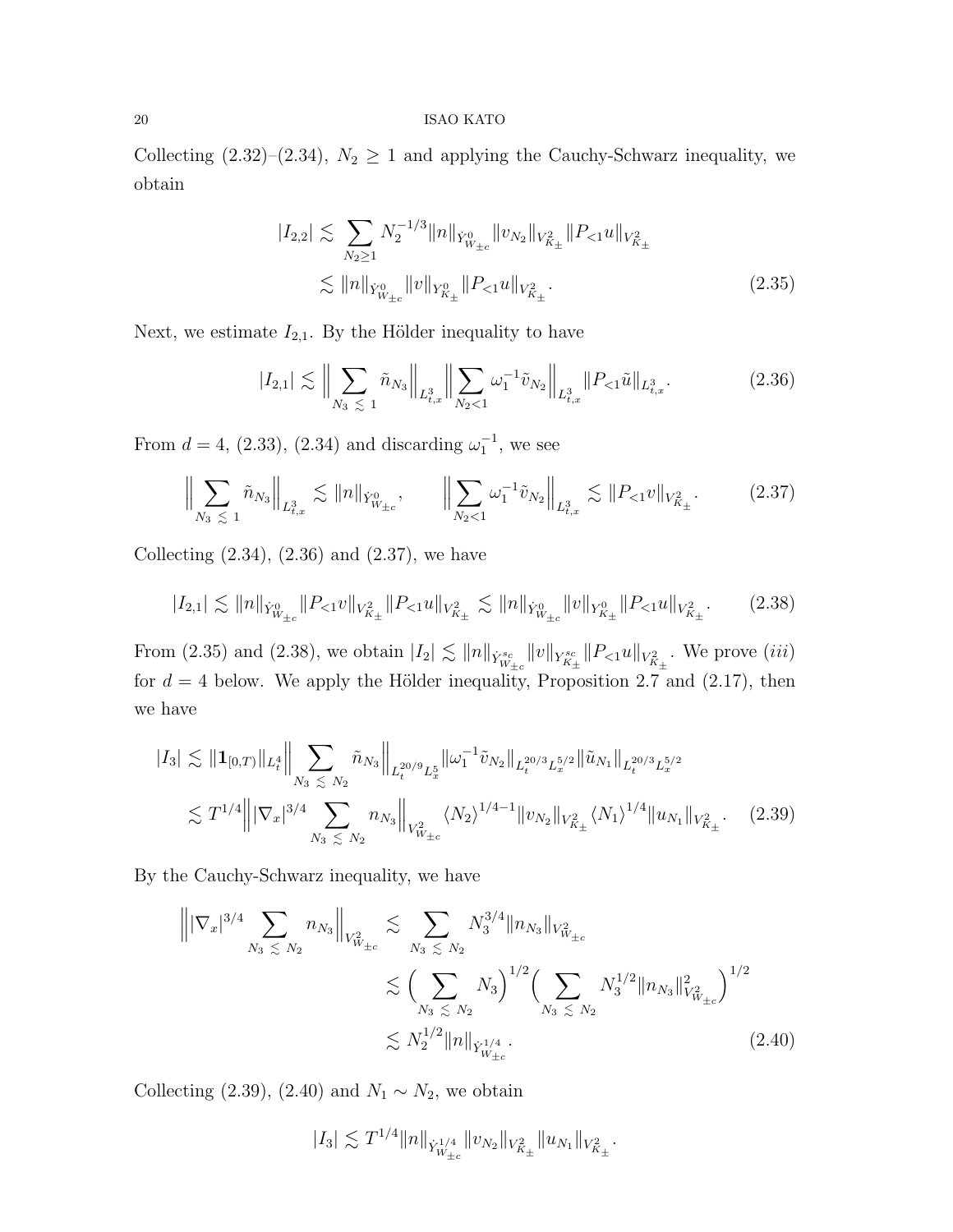We prove it for  $d \geq 5$ . We apply the Hölder inequality, (2.20), (2.19), Remark 1.2 and  $N_1 \sim N_2$ , then we have

$$
|I_{3}| \lesssim \Big\| \sum_{N_{3}} \sum_{\leq N_{2}} \tilde{n}_{N_{3}} \Big\|_{L_{t,x}^{(d+1)/2}} \|\omega_{1}^{-1} \tilde{v}_{N_{2}}\|_{L_{t,x}^{2(d+1)/(d-1)}} \|\tilde{u}_{N_{1}}\|_{L_{t,x}^{2(d+1)/(d-1)}} \qquad (2.41)
$$
  

$$
\lesssim \left\| |\nabla_{x}|^{s_{c}} \sum_{N_{3} \leq N_{2}} \tilde{n}_{N_{3}} \right\|_{V_{W_{\pm c}}^{2}} \langle N_{2} \rangle^{-1/2} \|v_{N_{2}}\|_{V_{K_{\pm}}^{2}} \langle N_{1} \rangle^{1/2} \|u_{N_{1}}\|_{V_{K_{\pm}}^{2}} \lesssim \|n\|_{\dot{Y}_{W_{\pm c}}^{s_{c}}} \|v_{N_{2}}\|_{V_{K_{\pm}}^{2}} \|u_{N_{1}}\|_{V_{K_{\pm}}^{2}}.
$$

Similar to (2.22) and Remark 1.2, we have

$$
\Big\|\sum_{N_3\leq N_2} \tilde{n}_{N_3}\Big\|_{L_{t,x}^{(d+1)/2}} \lesssim T^{1/(d+1)} \|n\|_{\dot{Y}_{W_{\pm c}}^{s'}}.
$$
\n(2.42)

Collecting  $(2.19)$ ,  $(2.41)$  and  $(2.42)$ , we obtain

$$
|I_3| \lesssim T^{1/(d+1)} \|n\|_{\dot Y^{s'}_{W_{\pm c}}} \|v_{N_2}\|_{V^2_{K_\pm}} \|u_{N_1}\|_{V^2_{K_\pm}}.
$$

When  $d = 4$  and  $(u, v, n)$  are spherically symmetric functions, we apply the Hölder inequality to have

$$
|I_3| \lesssim \Big\| \sum_{N_3 \lesssim N_2} \tilde{n}_{N_3} \Big\|_{L^3_{t,x}} \|\omega_1^{-1} \tilde{v}_{N_2}\|_{L^3_{t,x}} \|\tilde{u}_{N_1}\|_{L^3_{t,x}}.
$$
 (2.43)

From (2.25), (2.26), we see

$$
\|\tilde{u}_{N_1}\|_{L^3_{t,x}} \lesssim \langle N_2 \rangle^{1/3} \|u_{N_1}\|_{V^2_{K_\pm}}, \qquad \|\omega_1^{-1}\tilde{v}_{N_2}\|_{L^3_{t,x}} \lesssim \langle N_2 \rangle^{-2/3} \|v_{N_2}\|_{V^2_{K_\pm}}.
$$
 (2.44)

Collecting  $(2.43)$ ,  $(2.33)$  and  $(2.44)$ , we obtain

$$
|I_3| \lesssim \|n\|_{\dot Y^{s_c}_{W_{\pm c}}}\|v_{N_2}\|_{V^2_{K_{\pm}}}\|u_{N_1}\|_{V^2_{K_{\pm}}}.
$$

We prove  $(iv)$ . The estimate for  $I_6$  is obtained from the same manner as the estimate for  $I_4$ , so we only estimate  $I_4$ ,  $I_5$ . First, we estimate  $I_4$  for  $d = 4$ . We apply the Hölder inequality, Proposition 1.13, the Sobolev inequality, Lemma 2.4, Proposition 2.7, (2.17),  $\langle N_1 \rangle \sim N_1 \gg 1$  and Lemma 1.6 to have

$$
\begin{split} |I_4| \lesssim & \|\tQ_{\geq M}^{W_{\pm c}} \tilde{n}_{N_3}\|_{L^2_{t,x}} \Big\| \sum_{N_2 \ll N_1} Q_2 \omega_1^{-1} \tilde{v}_{N_2} \Big\|_{L^4_t L^{16/3}_x} \|\tQ_1 \tilde{u}_{N_1}\|_{L^4_t L^{16/5}_x} \\ \lesssim & N_1^{-1/2} \|\tilde{n}_{N_3}\|_{V^2_{W_{\pm c}}} \Big\| \langle \nabla_x \rangle^{5/4} \sum_{N_2 \ll N_1} Q_2 \omega_1^{-1} \tilde{v}_{N_2} \Big\|_{L^4_t L^2_x} \|\langle \nabla_x \rangle^{1/12} Q_1 \tilde{u}_{N_1}\|_{L^4_t L^3_x} \\ \lesssim & N_1^{-1/2} \|n_{N_3}\|_{V^2_{W_{\pm c}}} T^{1/4} \Big\| \langle \nabla_x \rangle^{5/4} \sum_{N_2 \ll N_1} \omega_1^{-1} \tilde{v}_{N_2} \Big\|_{V^2_{K_\pm}} \langle N_1 \rangle^{1/2} \|u_{N_1}\|_{V^2_{K_\pm}} \\ \lesssim & T^{1/4} \|n_{N_3}\|_{V^2_{W_{\pm c}}} \|v\|_{Y^{1/4}_{K_\pm}} \|u_{N_1}\|_{V^2_{K_\pm}} . \end{split}
$$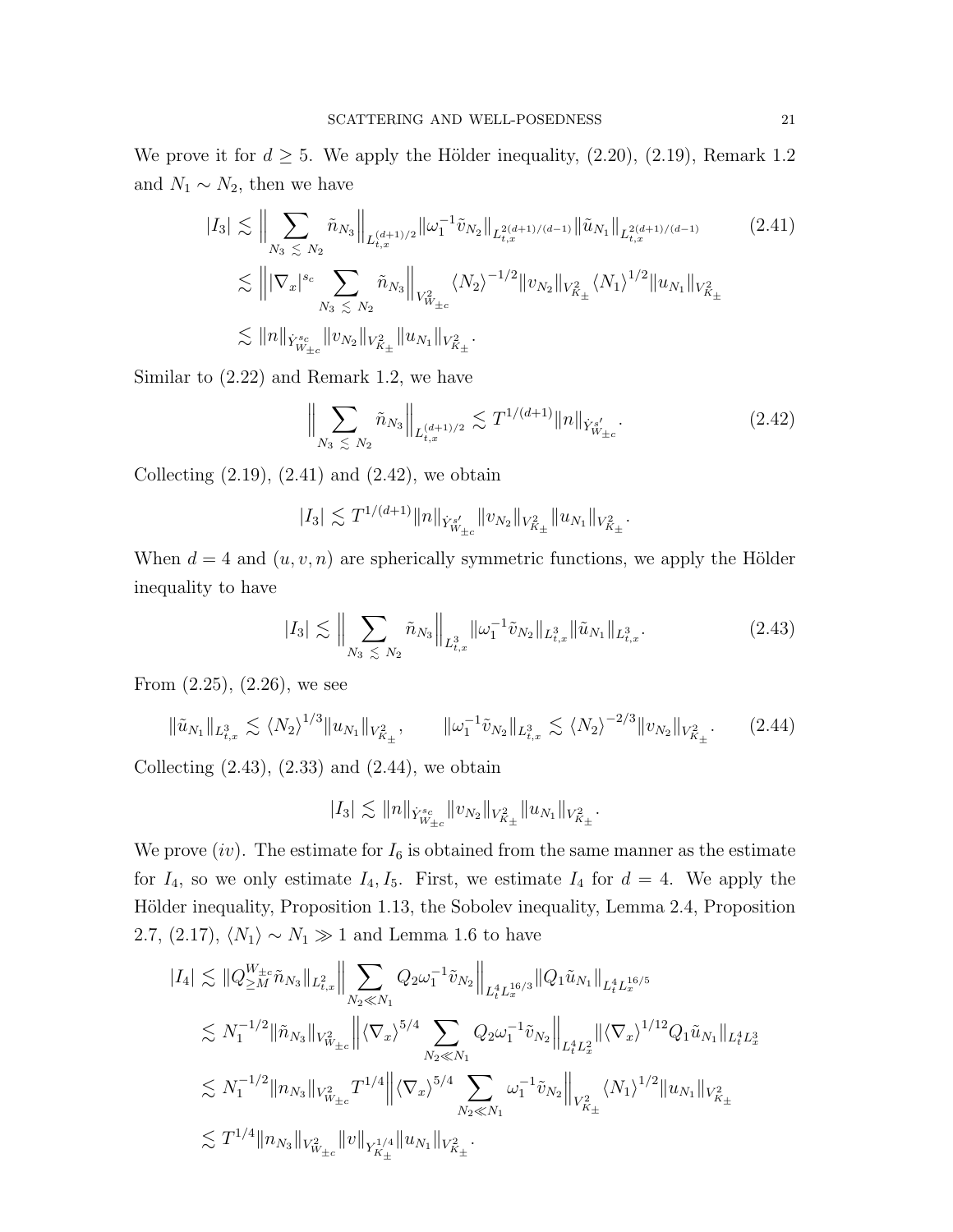Next, we prove it for  $d \geq 4$  and non-radial case. We apply the Hölder inequality to have

$$
|I_4| \lesssim \|Q_{\geq M}^{W_{\pm c}} \tilde{n}_{N_3}\|_{L^2_{t,x}} \Big\| \sum_{N_2 \ll N_1} Q_2 \omega_1^{-1} \tilde{v}_{N_2} \Big\|_{L^{d+1}_{t,x}} \|Q_1 \tilde{u}_{N_1}\|_{L^{2(d+1)/(d-1)}_{t,x}}. \tag{2.45}
$$

By Proposition 1.13,  $(2.19)$  and  $(2.17)$ , we have

$$
||Q_{\geq M}^{W_{\pm c}} \tilde{n}_{N_3}||_{L^2_{t,x}} \lesssim N_1^{-1/2} ||n_{N_3}||_{V^2_{W_{\pm c}}},
$$
\n(2.46)

$$
||Q_1\tilde{u}_{N_1}||_{L^{2(d+1)/(d-1)}_{t,x}} \lesssim \langle N_1 \rangle^{1/2} ||u_{N_1}||_{V^2_{K_\pm}}.
$$
\n(2.47)

We apply the Sobolev inequality, Proposition 2.7, Proposition 1.13, (2.17) and Lemma 1.6, we have

$$
\left\| \sum_{N_2 \ll N_1} Q_2 \omega_1^{-1} \tilde{v}_{N_2} \right\|_{L_{t,x}^{d+1}} \lesssim \left\| \langle \nabla_x \rangle^{d(d-3)/2(d-1)} \sum_{N_2 \ll N_1} Q_2 \omega_1^{-1} \tilde{v}_{N_2} \right\|_{L_t^{d+1} L_x^{2(d^2-1)/(d^2-5)}} \lesssim \left\| \langle \nabla_x \rangle^{d(d-3)/2(d-1)+1/(d-1)-1} \sum_{N_2 \ll N_1} \tilde{v}_{N_2} \right\|_{V_{K_\pm}^2}
$$
\n
$$
\lesssim \|v\|_{Y_{K_\pm}^{sc}}.
$$
\n(2.48)

Collecting  $(2.45)-(2.48)$  and  $N_1 \gg 1$ , we obtain

$$
|I_4|\lesssim \|\t{n}_{N_3}\|_{V^2_{W_{\pm c}}}\|v\|_{Y^{s_c}_{K_{\pm}}}\|u_{N_1}\|_{V^2_{K_{\pm}}}.
$$

For  $d \geq 5$  and non-radial case, in  $(2.45)$ , if we apply the Sobolev inequality, Proposition 1.13, Lemma 2.4 and Lemma 1.6, then we have

$$
\left\| \sum_{N_2 \ll N_1} Q_2 \omega_1^{-1} \tilde{v}_{N_2} \right\|_{L_{t,x}^{d+1}} \lesssim \left\| \langle \nabla_x \rangle^{d(d-1)/2(d+1)} \sum_{N_2 \ll N_1} Q_2 \omega_1^{-1} \tilde{v}_{N_2} \right\|_{L_t^{d+1} L_x^2}
$$
  

$$
\lesssim T^{1/(d+1)} \left\| \langle \nabla_x \rangle^{(d^2 - 3d - 2)/2(d+1)} \sum_{N_2 \ll N_1} \tilde{v}_{N_2} \right\|_{V_{K_\pm}^2}
$$
  

$$
\lesssim T^{1/(d+1)} \|v\|_{Y_{K_\pm}^{s'}}.
$$
 (2.49)

Collecting (2.45)–(2.47), (2.49) and  $N_1 \gg 1$ , we obtain

$$
|I_4| \lesssim T^{1/(d+1)} \|n_{N_3}\|_{V^2_{W_{\pm c}}} \|v\|_{Y^{s'}_{K_{\pm}}} \|u_{N_1}\|_{V^2_{K_{\pm}}}.
$$

Next, we prove  $I_5$ . When  $d = 4$ , by the Hölder inequality, the Sobolev inequality, Lemma 2.4, Proposition 2.7, (2.17), Proposition 1.13,  $N_1 \sim N_3$  and Lemma 1.6, we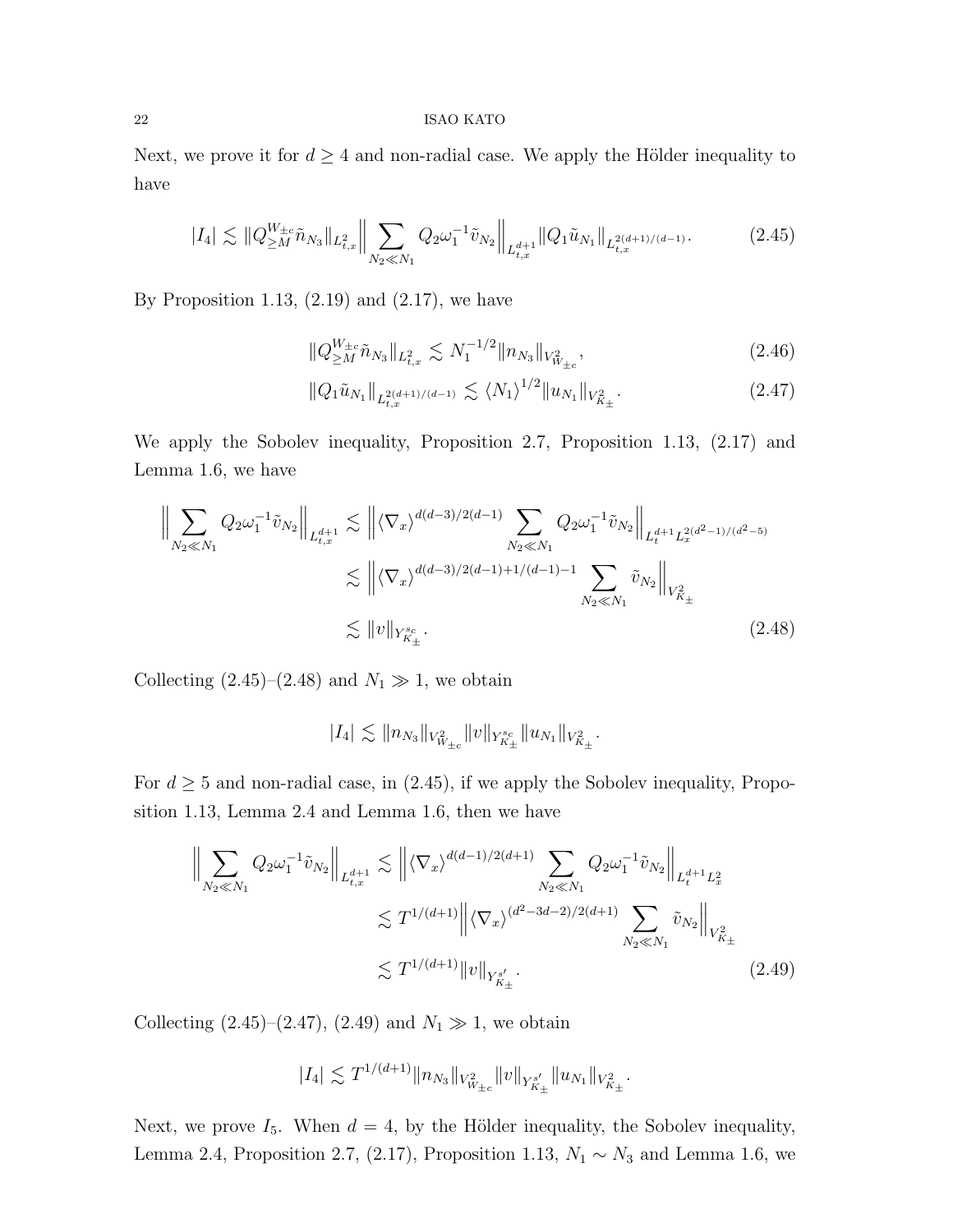have

$$
\begin{split} |I_5| \lesssim & \left\| Q_3 \tilde{n}_{N_3} \right\|_{L^4_t L^{16/5}_x} \Big\| \sum_{N_2 \ll N_1} Q^{{\cal K}_\pm}_{\geq M} \omega_1^{-1} \tilde{v}_{N_2} \Big\|_{L^2_t L^{16/3}_x} \|Q_1 \tilde{u}_{N_1} \|_{L^4_t L^2_x} \\ \lesssim & \left\| |\nabla_x|^{1/12} Q_3 \tilde{n}_{N_3} \|_{L^4_t L^3_x} \Big\| \langle \nabla_x \rangle^{5/4} \sum_{N_2 \ll N_1} Q^{{\cal K}_\pm}_{\geq M} \omega_1^{-1} \tilde{v}_{N_2} \Big\|_{L^2_{t,x}} T^{1/4} \|u_{N_1} \|_{V^2_{K_\pm}} \\ \lesssim & N_3^{1/2} \|n_{N_3} \|_{V^2_{W_{\pm c}}} N_1^{-1/2} \Big\| \langle \nabla_x \rangle^{5/4} \sum_{N_2 \ll N_1} \omega_1^{-1} \tilde{v}_{N_2} \Big\|_{V^2_{K_\pm}} T^{1/4} \|u_{N_1} \|_{V^2_{K_\pm}} \\ \lesssim & T^{1/4} \|n_{N_3} \|_{V^2_{W_{\pm c}}} \|v\|_{Y^{1/4}_{K_\pm}} \|u_{N_1} \|_{V^2_{K_\pm}} . \end{split}
$$

For  $d\geq 5,$  by the Hölder inequality, we have

$$
|I_5| \lesssim \|Q_3\tilde{n}_{N_3}\|_{L_{t,x}^{2(d+1)/(d-1)}} \Big\| \sum_{N_2 \ll N_1} Q_{\geq M}^{K_{\pm}} \omega_1^{-1} \tilde{v}_{N_2} \Big\|_{L_t^2 L_x^{d+1}} \|Q_1 \tilde{u}_{N_1}\|_{L_t^{d+1} L_x^2}.
$$
 (2.50)

Similar to (2.47),  $N_3 \sim N_1$  and Lemma 2.4, we have

$$
||Q_3\tilde{n}_{N_3}||_{L_{t,x}^{2(d+1)/(d-1)}} \lesssim \langle N_1 \rangle^{1/2} ||n_{N_3}||_{V_{W_{\pm c}}^2},
$$
\n(2.51)

$$
||Q_1\tilde{u}_{N_1}||_{L_t^{d+1}L_x^2} \lesssim T^{1/(d+1)}||u_{N_1}||_{V_{K_\pm}^2}.
$$
\n(2.52)

We apply the Sobolev inequality, Proposition 1.13, (2.17) and Lemma 1.6, we have

$$
\left\| \sum_{N_2 \ll N_1} Q_{\geq M}^{K_{\pm}} \omega_1^{-1} \tilde{v}_{N_2} \right\|_{L_t^2 L_x^{d+1}} \lesssim \left\| \langle \nabla_x \rangle^{d(d-1)/2(d+1)} \sum_{N_2 \ll N_1} Q_{\geq M}^{K_{\pm}} \omega_1^{-1} \tilde{v}_{N_2} \right\|_{L_{t,x}^2}
$$
  

$$
\lesssim N_1^{-1/2} \left\| \langle \nabla_x \rangle^{(d^2 - 3d - 2)/2(d+1)} \sum_{N_2 \ll N_1} v_{N_2} \right\|_{V_{K_{\pm}}^2}
$$
  

$$
\lesssim N_1^{-1/2} \|v\|_{Y_{K_{\pm}}^{s'}}.
$$
 (2.53)

Collecting (2.50)–(2.53) and  $N_1 \gg 1$ , we obtain

$$
|I_5| \lesssim T^{1/(d+1)} \|n_{N_3}\|_{V^2_{W_{\pm c}}} \|v\|_{Y^{s'}_{K_{\pm}}} \|u_{N_1}\|_{V^2_{K_{\pm}}}.
$$

Finally, we prove it for spherically symmetric functions  $(u, v, n)$  and  $d \geq 4$ . By the Hölder inequality, Proposition 2.11, (2.17), the Sobolev inequality,  $1 \ll N_1 \sim N_3$ , Proposition 1.13 and Lemma 1.6, we have

$$
\begin{aligned} |I_5| &\lesssim \|Q_3\tilde{n}_{N_3}\|_{L^4_tL^{2d/(d-1)}_x} \Big\| \sum_{N_2 \ll N_1} Q_{\geq M}^{K_\pm} \omega_1^{-1} \tilde{v}_{N_2} \Big\|_{L^2_tL^d_x} \|Q_1\tilde{u}_{N_1}\|_{L^4_tL^{2d/(d-1)}_x} \\ &\lesssim N_3^{1/4} \|n_{N_3}\|_{V^2_{W_{\pm c}}} \Big\| \langle \nabla_x \rangle^{(d-2)/2} \sum_{N_2 \ll N_1} Q_{\geq M}^{K_\pm} \omega_1^{-1} \tilde{v}_{N_2} \Big\|_{L^2_{t,x}} N_1^{1/4} \|u_{N_1}\|_{V^2_{K_\pm}} \\ &\lesssim N_1^{1/2} \|n_{N_3}\|_{V^2_{W_{\pm c}}} N_1^{-1/2} \Big\| \langle \nabla_x \rangle^{(d-2)/2} \sum_{N_2 \ll N_1} \omega_1^{-1} \tilde{v}_{N_2} \Big\|_{V^2_{K_\pm}} \|u_{N_1}\|_{V^2_{K_\pm}} \\ &\lesssim \|n_{N_3}\|_{V^2_{W_{\pm c}}} \|v\|_{Y^s_{K_\pm}} \|u_{N_1}\|_{V^2_{K_\pm}} . \end{aligned}
$$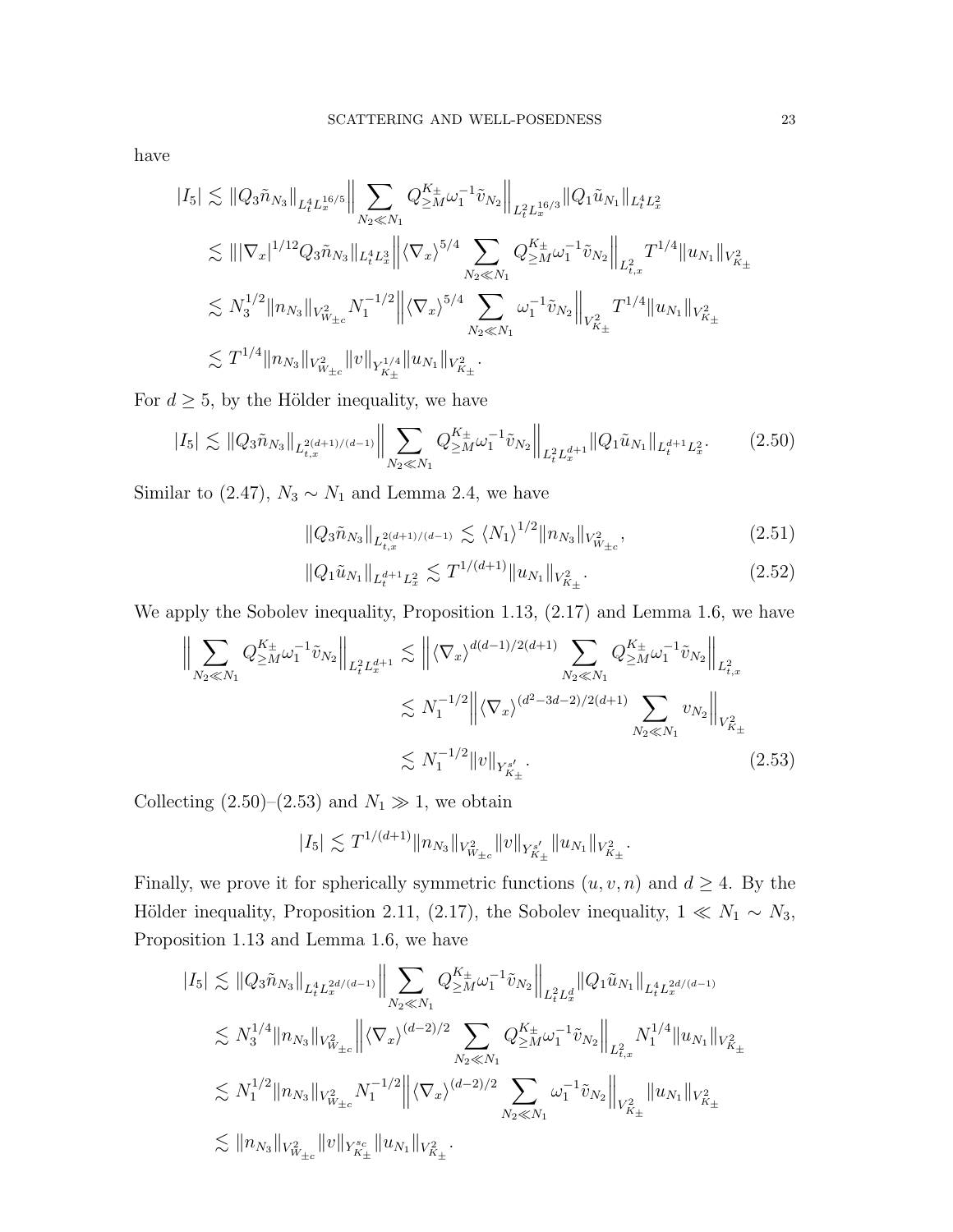## 2.3. Bilinear estimates.

**Proposition 2.14.** (i) Let  $(\theta, s) = (1/4, 1/4)$  for  $d = 4$  and  $(\theta, s) = (1/(d+1), (d^2 3d-2)/2(d+1)\big)\; for\; d\geq 5.\;\; For\; any\; 0< T< 1,$ 

$$
||I_{T,K_{\pm}}(n,v)||_{Z^s_{K_{\pm}}} \lesssim T^{\theta} ||n||_{\dot{Y}^s_{W_{\pm c}}} ||v||_{Y^s_{K_{\pm}}},
$$
\n(2.54)

$$
||I_{T,W_{\pm c}}(u,v)||_{\dot{Z}_{W_{\pm c}}^{s}} \lesssim T^{\theta}||u||_{Y_{K_{\pm}}^{s}}||v||_{Y_{K_{\pm}}^{s}}.
$$
\n(2.55)

(ii) We assume that  $(u, v, n)$  are spherically symmetric functions. Then for  $d \geq 4$ and for all  $0 < T < \infty$ , (2.54), (2.55) also holds with  $(\theta, s) = (0, d/2 - 2)$ .

*Proof.* We denote  $\tilde{u}_{N_1} := \mathbf{1}_{[0,T)} P_{N_1} u$ ,  $\tilde{v}_{N_2} := \mathbf{1}_{[0,T)} P_{N_2} v$ ,  $\tilde{n}_{N_3} := \mathbf{1}_{[0,T)} P_{N_3} n$ . First, we prove (2.54).

$$
||I_{T,K_{\pm}}(n,v)||_{Z^s_{K_{\pm}}}^2 \lesssim \sum_{i=0}^3 J_i
$$

where

$$
J_0 := \Big\|\int_0^t \mathbf{1}_{[0,T)}(t')K_{\pm}(t-t')P_{<1}(\tilde{n}(\omega_1^{-1}\tilde{v}))(t')dt'\Big\|_{U_{K_{\pm}}^2}^2,
$$
  
\n
$$
J_1 := \sum_{N_1 \geq 1} N_1^{2s} \Big\|\int_0^t \mathbf{1}_{[0,T)}(t')K_{\pm}(t-t')\sum_{N_2 \sim N_1} \sum_{N_3 \leq N_2} P_{N_1}(\tilde{n}_{N_3}(\omega_1^{-1}\tilde{v}_{N_2}))(t')dt'\Big\|_{U_{K_{\pm}}^2}^2,
$$
  
\n
$$
J_2 := \sum_{N_1 \geq 1} N_1^{2s} \Big\|\int_0^t \mathbf{1}_{[0,T)}(t')K_{\pm}(t-t')\sum_{N_2 \ll N_1} \sum_{N_3 \sim N_1} P_{N_1}(\tilde{n}_{N_3}(\omega_1^{-1}\tilde{v}_{N_2}))(t')dt'\Big\|_{U_{K_{\pm}}^2}^2,
$$
  
\n
$$
J_3 := \sum_{N_1 \geq 1} N_1^{2s} \Big\|\int_0^t \mathbf{1}_{[0,T)}(t')K_{\pm}(t-t')\sum_{N_2 \gg N_1} \sum_{N_3 \sim N_2} P_{N_1}(\tilde{n}_{N_3}(\omega_1^{-1}\tilde{v}_{N_2}))(t')dt'\Big\|_{U_{K_{\pm}}^2}^2.
$$

By Corollary 1.11, we have

$$
J_0^{1/2} \lesssim \sup_{\|u\|_{V_{K_\pm}^2} = 1} \Big| \int_{\mathbb{R}^{1+d}} \tilde{n}(\omega_1^{-1}\tilde{v}) (\overline{P_{\leq 1}\tilde{u}}) dx dt \Big|.
$$
 (2.56)

For  $d = 4$  and  $s = 1/4$ , from (2.56), Lemma 2.13 (*ii*) and  $||P_{<1}u||_{V_{K_{\pm}}^2} \lesssim ||u||_{V_{K_{\pm}}^2}$ , we obtain

$$
J_0^{1/2} \lesssim T \|n\|_{\dot Y^{1/4}_{W_{\pm c}}} \|v\|_{Y^{1/4}_{K_\pm}}.
$$

We apply Corollary 1.11 to have

$$
J_1 \lesssim \sum_{N_1 \ge 1} N_1^{2s} \sup_{\|u\|_{V_{K_{\pm}}^2} = 1} \Big| \sum_{N_2 \sim N_1} \sum_{N_3 \lesssim N_2} \int_{\mathbb{R}^{1+d}} \tilde{n}_{N_3}(\omega_1^{-1} \tilde{v}_{N_2}) \overline{\tilde{u}_{N_1}} dx dt \Big|^2. \tag{2.57}
$$

 $\Box$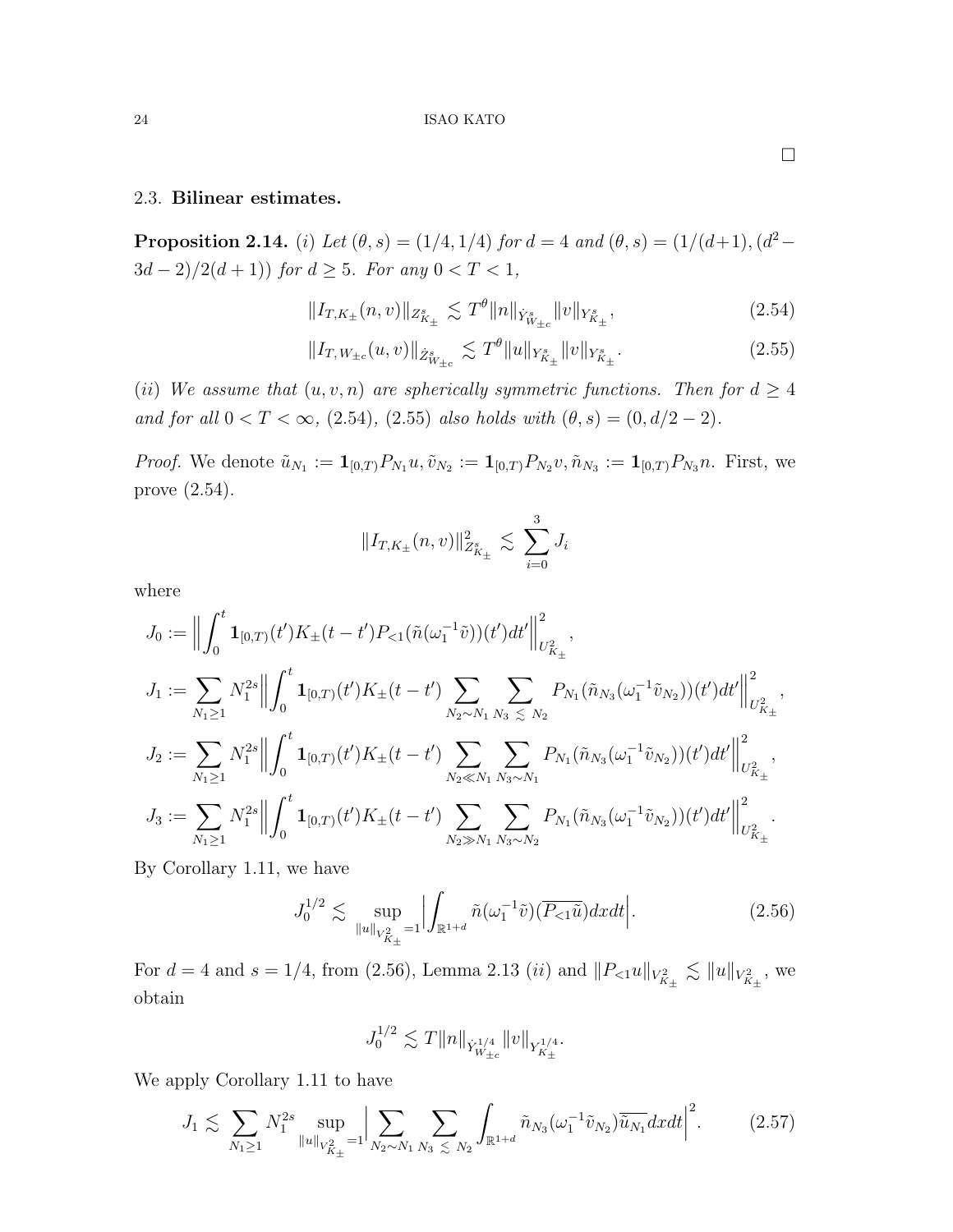For  $d = 4$  and  $s = 1/4$ , by (2.57),  $N_1 \sim N_2$ , Lemma 2.13 (*iii*) and  $||u_{N_1}||_{V_{K_{\pm}}^2} \lesssim ||u||_{V_{K_{\pm}}^2}$ , we have

$$
J_1 \lesssim \sum_{N_2 \ \gtrsim \ 1} N_2^{1/2} T^{1/2} \|n\|_{\dot Y^{1/4}_{W_{\pm c}}}^2 \|v_{N_2}\|_{V^2_{K_\pm}}^2 \lesssim T^{1/2} \|n\|_{\dot Y^{1/4}_{W_{\pm c}}}^2 \|v\|_{Y^{1/4}_{K_\pm}}^2.
$$

For the estimate of  $J_2$ , we take  $M = \varepsilon N_1$  for sufficiently small  $\varepsilon > 0$ . Then, from Lemma 3.4, we have

$$
Q_{\leq M}^{K_{\pm}}\left((Q_{\leq M}^{W_{\pm c}}\tilde{n}_{N_3})(Q_{\leq M}^{K_{\pm}}\omega_1^{-1}\tilde{v}_{N_2})\right)
$$
  
=  $Q_{\leq M}^{K_{\pm}}\left[\mathcal{F}^{-1}\left(\int_{\tau_1=\tau_2+\tau_3,\xi_1=\xi_2+\xi_3} (Q_{\leq M}^{\widetilde{W_{\pm c}}}\tilde{n}_{N_3})(\tau_3,\xi_3)(Q_{\leq M}^{K_{\pm}}\omega_1^{-1}\tilde{v}_{N_2})(\tau_2,\xi_2)\right)\right]=0$ 

when  $N_1 \gg \langle N_2 \rangle$ . Therefore,

$$
\tilde{n}_{N_3}(\omega_1^{-1}\tilde{v}_{N_2}) = \sum_{i=1}^3 F_i,
$$

where  $Q_1, Q_2 \in \{Q_{\leq M}^{K_{\pm}}, Q_{\geq M}^{K_{\pm}}\}, Q_3 \in \{Q_{\leq M}^{W_{\pm c}}, Q_{\geq M}^{W_{\pm c}}\},$ 

$$
F_1 := Q_1((Q_{\geq M}^{W_{\pm c}} \tilde{n}_{N_3})(Q_2 \omega_1^{-1} \tilde{v}_{N_2})), \qquad F_2 := Q_1((Q_3 \tilde{n}_{N_3})(Q_{\geq M}^{K_{\pm}} \omega_1^{-1} \tilde{v}_{N_2})),
$$
  

$$
F_3 := Q_{\geq M}^{K_{\pm}}((Q_3 \tilde{n}_{N_3})(Q_2 \omega_1^{-1} \tilde{v}_{N_2})).
$$

For the estimate of  $F_1$ , we apply Corollary 1.11 and Lemma 1.16 to have

$$
\sum_{N_1 \ge 1} N_1^{2s} \left\| \int_0^t \mathbf{1}_{[0,T)}(t') K_{\pm}(t-t') \sum_{N_2 \ll N_1} \sum_{N_3 \sim N_1} P_{N_1} F_1(t') dt' \right\|_{U_{K_{\pm}}^2}^2
$$
\n
$$
\lesssim \sum_{N_1 \ge 1} N_1^{2s} \sup_{\|u\|_{V_{K_{\pm}}^2} = 1} \left| \sum_{N_2 \ll N_1} \sum_{N_3 \sim N_1} \int_{\mathbb{R}^{1+d}} (Q_{\ge M}^{W_{\pm c}} \tilde{n}_{N_3}) (Q_2 \omega_1^{-1} \tilde{v}_{N_2}) (\overline{Q_1 \tilde{u}_{N_1}}) dx dt \right|^2.
$$
\n(2.58)

For  $d = 4$ ,  $s = 1/4$ , from Lemma 2.13 *(iv)* and  $||u_{N_1}||_{V_{K_{\pm}}^2} \lesssim ||u||_{V_{K_{\pm}}^2}$ , the right-hand side of (2.58) is bounded by

$$
T^{1/2} \sum_{N_3} \sum_{\geq 1} N_3^{1/2} \|n_{N_3}\|_{V^2_{W_{\pm c}}}^2 \|v\|_{Y^{1/4}_{K_\pm}}^2 \lesssim T^{1/2} \|n\|_{\dot{Y}^{1/4}_{W_{\pm c}}}^2 \|v\|_{Y^{1/4}_{K_\pm}}^2. \tag{2.59}
$$

For the estimate of  $F_2$ , we apply Corollary 1.11 and Lemma 1.16 to have

$$
\sum_{N_1 \ge 1} N_1^{2s} \left\| \int_0^t \mathbf{1}_{[0,T)}(t') K_{\pm}(t-t') \sum_{N_2 \ll N_1} \sum_{N_3 \sim N_1} P_{N_1} F_2(t') dt' \right\|_{U_{K_{\pm}}^2}^2
$$
  

$$
\lesssim \sum_{N_1 \ge 1} N_1^{2s} \sup_{\|u\|_{V_{K_{\pm}}^2} = 1} \left| \sum_{N_2 \ll N_1} \sum_{N_3 \sim N_1} \int_{\mathbb{R}^{1+d}} (Q_3 \tilde{n}_{N_3}) (Q_{\ge M}^{K_{\pm}} \omega_1^{-1} \tilde{v}_{N_2}) (\overline{Q_1 \tilde{u}_{N_1}}) dx dt \right|^2.
$$
  
(2.60)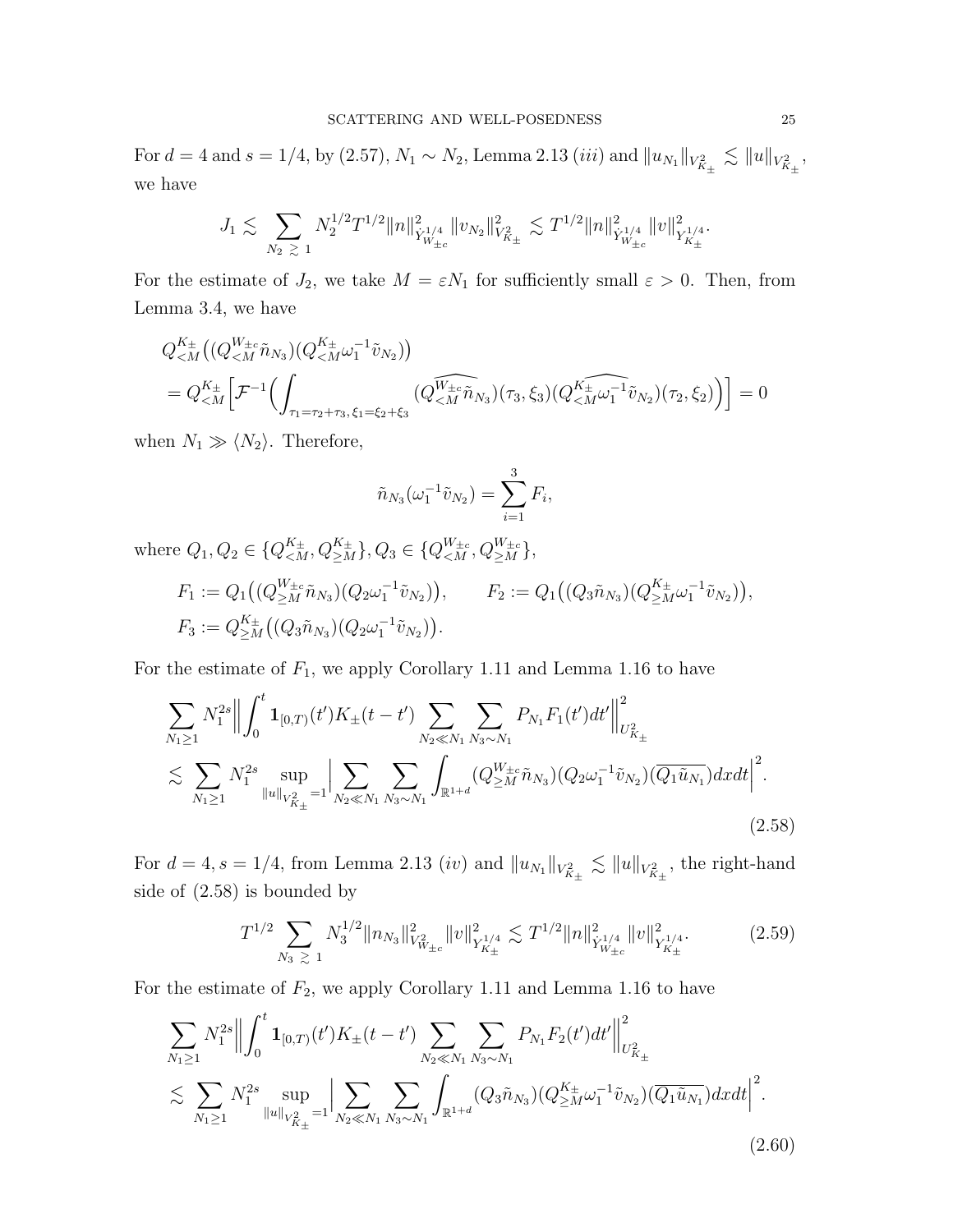For  $d = 4$ ,  $s = 1/4$ , we apply Lemma 2.13 *(iv)* and  $||u_{N_1}||_{V_{K_{\pm}}^2} \lesssim ||u||_{V_{K_{\pm}}^2}$ , then the right-hand side of (2.60) is bounded by

$$
T^{1/2} \sum_{N_3 \geq 1} N_3^{1/2} \|n_{N_3}\|_{V^2_{W_{\pm c}}}^2 \|v\|_{Y^{1/4}_{K_\pm}}^2 \lesssim T^{1/2} \|n\|_{\dot{Y}^{1/4}_{W_{\pm c}}}^2 \|v\|_{Y^{1/4}_{K_\pm}}^2. \tag{2.61}
$$

For the estimate for  $F_3$ , we apply Corollary 1.11 and Lemma 1.16 to have

$$
\sum_{N_1 \ge 1} N_1^{2s} \left\| \int_0^t \mathbf{1}_{[0,T)}(t') K_{\pm}(t-t') \sum_{N_2 \ll N_1} \sum_{N_3 \sim N_1} P_{N_1} F_3(t') dt' \right\|_{U_{K_{\pm}}^2}^2
$$
\n
$$
\lesssim \sum_{N_1 \ge 1} N_1^{2s} \sup_{\|u\|_{V_{K_{\pm}}^2} = 1} \left| \sum_{N_2 \ll N_1} \sum_{N_3 \sim N_1} \int_{\mathbb{R}^{1+d}} (Q_3 \tilde{n}_{N_3}) (Q_2 \omega_1^{-1} \tilde{v}_{N_2}) (\overline{Q_{\ge M}^{K_{\pm}} \tilde{u}_{N_1}}) dx dt \right|^2.
$$
\n(2.62)

For  $d = 4$ ,  $s = 1/4$ , we apply Lemma 2.13 *(iv)* and  $||u_{N_1}||_{V_{K_{\pm}}^2} \lesssim ||u||_{V_{K_{\pm}}^2}$ , then the right-hand side of (2.62) is bounded by

$$
T^{1/2} \sum_{N_3 \geq 1} N_3^{1/2} \|n_{N_3}\|_{V^2_{W_{\pm c}}}^2 \|v\|_{Y^{1/4}_{K_\pm}}^2 \lesssim T^{1/2} \|n\|_{\dot{Y}^{1/4}_{W_{\pm c}}}^2 \|v\|_{Y^{1/4}_{K_\pm}}^2. \tag{2.63}
$$

Collecting (2.59), (2.61) and (2.63), we obtain  $J_2 \lesssim T^{1/2} ||n||_{\mathcal{R}}^2$  $\dot Y^{1/4}_{W_{\pm c}}$  $||v||^2$  $Y^{1/4}_{K_\pm}$ . By Corollary 1.11 and the triangle inequality to have

$$
J_3 \lesssim \sum_{N_1 \ge 1} N_1^{2s} \sup_{\|u\|_{V_{K_{\pm}}^2} = 1} \Big| \sum_{N_2 \gg N_1} \sum_{N_3 \sim N_2} \int_{\mathbb{R}^{1+d}} \tilde{n}_{N_3}(\omega_1^{-1} \tilde{v}_{N_2}) \overline{\tilde{u}_{N_1}} dx dt \Big|^2
$$
  

$$
\lesssim \sum_{N_1 \ge 1} N_1^{2s} \Big( \sum_{N_2 \gg N_1} \sum_{N_3 \sim N_2} \sup_{\|u\|_{V_{K_{\pm}}^2} = 1} \Big| \int_{\mathbb{R}^{1+d}} \tilde{n}_{N_3}(\omega_1^{-1} \tilde{v}_{N_2}) \overline{\tilde{u}_{N_1}} dx dt \Big| \Big)^2.
$$
 (2.64)

In the same manner as  $(2.39)$ , for  $d = 4$ ,  $s = 1/4$ , we have

$$
\left| \int_{\mathbb{R}^{1+4}} \tilde{n}_{N_3}(\omega_1^{-1}\tilde{v}_{N_2}) \overline{\tilde{u}_{N_1}} dxdt \right| \lesssim T^{1/4} N_3^{1/4} \|n_{N_3}\|_{V^2_{W_{\pm c}}} \|v_{N_2}\|_{V^2_{K_\pm}} \|u_{N_1}\|_{V^2_{K_\pm}}.
$$
 (2.65)

From (2.65), the right-hand side of (2.64) is bounded by

$$
\sum_{N_1 \geq 1} \Big( \sum_{N_2 \gg N_1} \sum_{N_3 \sim N_2} N_1^{1/4} T^{1/4} N_3^{1/4} ||n_{N_3}||_{V^2_{W_{\pm c}}} ||v_{N_2}||_{V^2_{K_{\pm}}} \Big)^2.
$$

Hence,  $\|\cdot\|_{l^2l^1} \lesssim \|\cdot\|_{l^1l^2}$  and the Cauchy-Schwarz inequality to have

$$
J_3^{1/2} \lesssim \sum_{N_2} \sum_{\geq 1} \sum_{N_3 \sim N_2} \left( \sum_{N_1 \ll N_2} N_1^{1/2} T^{1/2} N_3^{1/2} \|n_{N_3}\|_{V^2_{W_{\pm c}}}^2 \|v_{N_2}\|_{V^2_{K_\pm}}^2 \right)^{1/2}
$$
  

$$
\lesssim T^{1/4} \sum_{N_2} \sum_{\geq 1} \sum_{N_3 \sim N_2} N_2^{1/4} N_3^{1/4} \|n_{N_3}\|_{V^2_{W_{\pm c}}} \|v_{N_2}\|_{V^2_{K_\pm}}
$$
  

$$
\lesssim T^{1/4} \|n\|_{\dot{Y}_{W_{\pm c}}^{1/4}} \|v\|_{Y_{K_\pm}^{1/4}}.
$$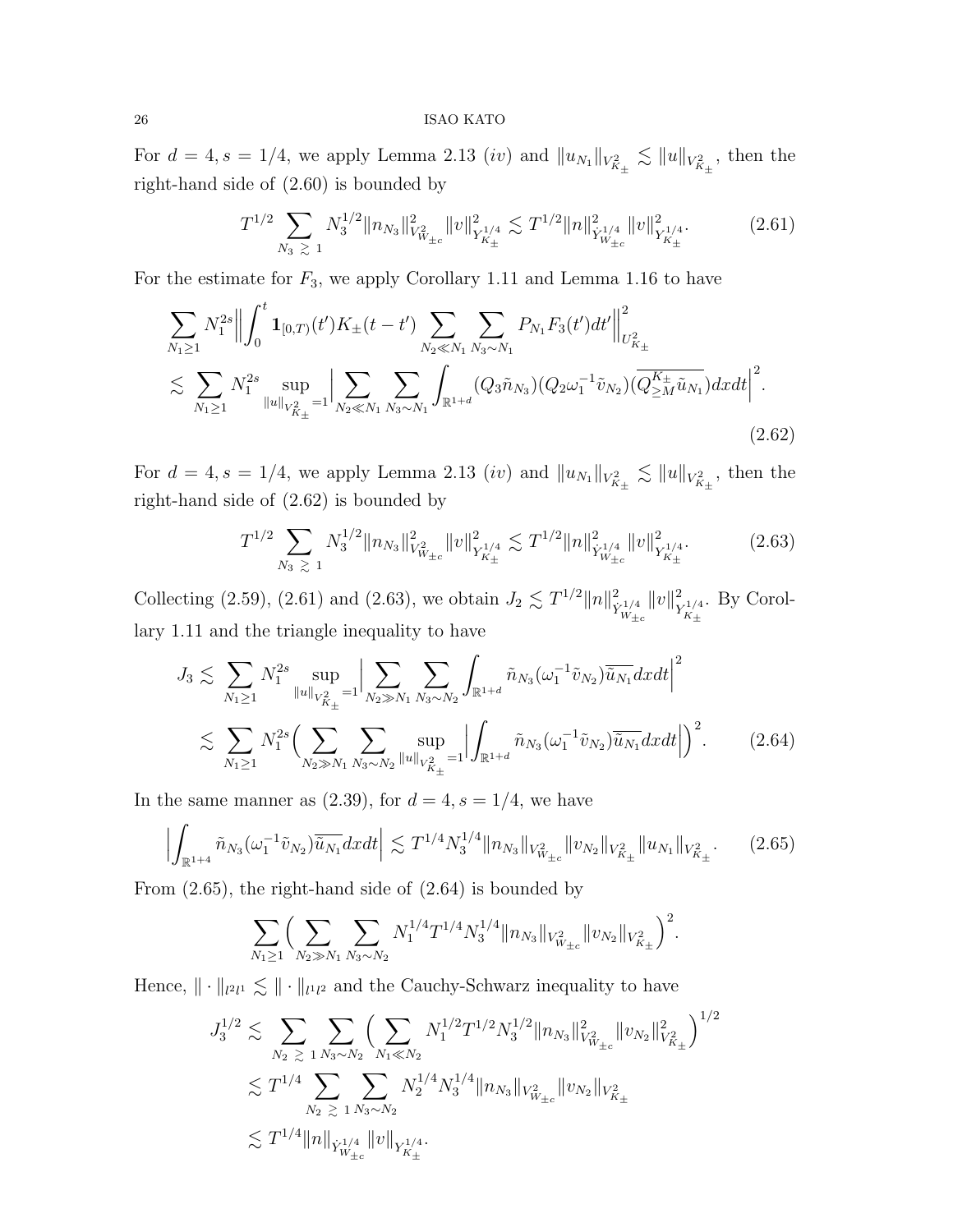We prove (2.55). By Corollary 1.11, we only need to estimate  $K_i$   $(i = 1, 2, 3)$ :

$$
K_1 := \sum_{N_3} N_3^{2s} \sup_{\|n\|_{V_{W_{\pm c}}^2} = 1} \Big| \sum_{N_2 \sim N_3} \sum_{N_1 \ll N_3} \int_{\mathbb{R}^{1+d}} (\omega_1^{-1} \tilde{u}_{N_1}) (\overline{\omega_1^{-1} \tilde{v}_{N_2}}) (\overline{\omega \tilde{n}_{N_3}}) dxdt \Big|^2,
$$
  
\n
$$
K_2 := \sum_{N_3} N_3^{2s} \sup_{\|n\|_{V_{W_{\pm c}}^2} = 1} \Big| \sum_{N_2 \ll N_3} \sum_{N_1 \sim N_3} \int_{\mathbb{R}^{1+d}} (\omega_1^{-1} \tilde{u}_{N_1}) (\overline{\omega_1^{-1} \tilde{v}_{N_2}}) (\overline{\omega \tilde{n}_{N_3}}) dxdt \Big|^2,
$$
  
\n
$$
K_3 := \sum_{N_3} N_3^{2s} \sup_{\|n\|_{V_{W_{\pm c}}^2} = 1} \Big| \sum_{N_2 \ \gtrsim N_3} \sum_{N_1 \sim N_2} \int_{\mathbb{R}^{1+d}} (\omega_1^{-1} \tilde{u}_{N_1}) (\overline{\omega_1^{-1} \tilde{v}_{N_2}}) (\overline{\omega \tilde{n}_{N_3}}) dxdt \Big|^2.
$$

First, we estimate  $K_1$ . Put  $K_1 = K_{1,1} + K_{1,2}$  where

$$
K_{1,1} := \sum_{N_3 \leq 1} N_3^{2s} \sup_{\|n\|_{V_{W\pm c}}^2} = 1 \Big| \sum_{N_2 \sim N_3} \sum_{N_1 \ll N_3} \int_{\mathbb{R}^{1+d}} (\omega_1^{-1} \tilde{u}_{N_1}) (\overline{\omega_1^{-1} \tilde{v}_{N_2}}) \times (\overline{\omega \tilde{n}_{N_3}}) dx dt \Big|^2,
$$
\n
$$
\times (\overline{\omega \tilde{n}_{N_3}}) dx dt \Big|^2,
$$
\n(2.66)\n
$$
K_{1,2} := \sum_{N_3 \gg 1} N_3^{2s} \sup_{\|n\|_{V_{W\pm c}}^2 = 1} \Big| \sum_{N_2 \sim N_3} \sum_{N_1 \ll N_3} \int_{\mathbb{R}^{1+d}} (\omega_1^{-1} \tilde{u}_{N_1}) (\overline{\omega_1^{-1} \tilde{v}_{N_2}}) (\overline{\omega \tilde{n}_{N_3}}) dx dt \Big|^2.
$$

For  $d = 4, s = 1/4$ , by the same manner as the estimate for Lemma 2.13 (*i*) and  $N_1 \ll N_3 \lesssim 1,$  we find

$$
\begin{aligned} &\Big|\int_{\mathbb{R}^{1+4}}\Big(\sum_{N_1\ll N_3}\omega_1^{-1}\tilde{u}_{N_1}\Big)(\overline{\omega_1^{-1}\tilde{v}_{N_2}})(\overline{\omega}\tilde{n}_{N_3})dxdt\Big|\\ &\lesssim \|{\bf 1}_{[0,T)}\|_{L^4_t}\Big\|\sum_{N_1\ll N_3}\omega_1^{-1}\tilde{u}_{N_1}\Big\|_{L^{20/3}_tL^{5/2}_x}\|\omega_1^{-1}\tilde{v}_{N_2}\|_{L^{20/3}_tL^{5/2}_x}\|\omega\tilde{n}_{N_3}\|_{L^{20/9}_tL^5_x}\\ &\lesssim T^{1/4}\Big\|\langle\nabla_x\rangle^{1/4}\sum_{N_1\ll N_3}\omega_1^{-1}\tilde{u}_{N_1}\Big\|_{V^2_{K_\pm}}\|\langle\nabla_x\rangle^{1/4}\omega_1^{-1}\tilde{v}_{N_2}\|_{V^2_{K_\pm}}\||\nabla_x|^{3/4}\omega\tilde{n}_{N_3}\|_{V^2_{W_{\pm c}}}\\ &\lesssim T^{1/4}\Big\|\langle\nabla_x\rangle^{1/4}\sum_{N_1\ll N_3}\tilde{u}_{N_1}\Big\|_{V^2_{K_\pm}}\langle N_2\rangle^{1/4-1}\|v_{N_2}\|_{V^2_{K_\pm}}N^{3/4+1}_3\|n_{N_3}\|_{V^2_{W_{\pm c}}}\\ &\lesssim T^{1/4}\|u\|_{Y^{1/4}_{K_\pm}}\|v_{N_2}\|_{V^2_{K_\pm}}\|n_{N_3}\|_{V^2_{W_{\pm c}}}.\end{aligned}
$$

Hence,

$$
K_{1,1} \lesssim \sum_{N_2 \lesssim 1} N_2^{1/2} (T^{1/4} \|u\|_{Y^{1/4}_{K_\pm}} \|v_{N_2}\|_{V^2_{K_\pm}})^2 \lesssim T^{1/2} \|u\|_{Y^{1/4}_{K_\pm}}^2 \|v\|_{Y^{1/4}_{K_\pm}}^2.
$$

We take  $M = \varepsilon N_2$  for sufficiently small  $\varepsilon > 0$ . Then, from Lemma 3.4, we have

$$
Q_{\langle M}^{K_{\pm}} \omega_{1}^{-1} \Big( (Q_{\langle M}^{K_{\pm}} \omega_{1}^{-1} \tilde{v}_{N_{2}}) (Q_{\langle M}^{W_{\pm c}} \omega \tilde{n}_{N_{3}}) \Big) = Q_{\langle M}^{K_{\pm}} \omega_{1}^{-1} \Big[ \mathcal{F}^{-1} \Big( \int_{\tau_{1} = \tau_{2} + \tau_{3}, \xi_{1} = \xi_{2} + \xi_{3}} (Q_{\langle M}^{K_{\pm}} \omega_{1}^{-1} \tilde{v}_{N_{2}}) (\tau_{2}, \xi_{2}) (Q_{\langle M}^{W_{\pm c}} \omega \tilde{n}_{N_{3}}) (\tau_{3}, \xi_{3}) \Big) \Big] = 0
$$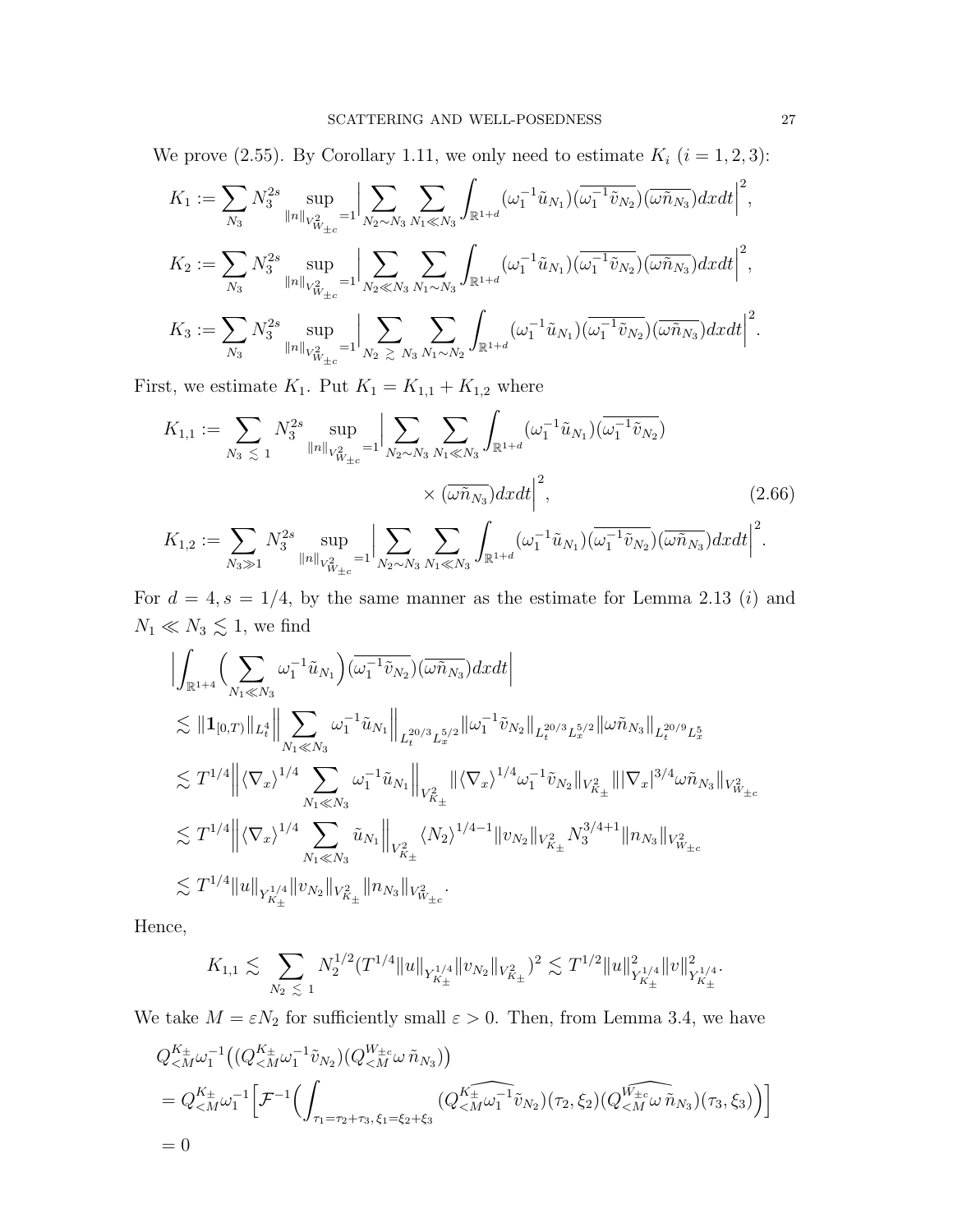when  $N_2 \gg \langle N_1 \rangle$ . Therefore,

$$
(\omega_1^{-1}\tilde{v}_{N_2})(\omega \tilde{n}_{N_3}) = \sum_{i=1}^3 G_i,
$$
  
where  $Q_1, Q_2 \in \{Q_{  

$$
G_1 := Q_{\geq M}^{K_{\pm}}((Q_2\omega_1^{-1}\tilde{v}_{N_2})(Q_3\omega \tilde{n}_{N_3})), \qquad G_2 := Q_1((Q_{\geq M}^{K_{\pm}}\omega_1^{-1}\tilde{v}_{N_2})(Q_3\omega \tilde{n}_{N_3})),
$$

$$
G_3 := Q_1((Q_2\omega_1^{-1}\tilde{v}_{N_2})(Q_{\geq M}^{W_{\pm c}}\omega \tilde{n}_{N_3})).
$$$ 

Hence, it follows that

$$
K_{1,2} \le K_{1,2,1} + K_{1,2,2} + K_{1,2,3}
$$

where

$$
K_{1,2,1} := \sum_{N_3 \gg 1} N_3^{2s} \sup_{\|n\|_{V_{W_{\pm c}}^2} = 1} \left| \sum_{N_2 \sim N_3} \sum_{N_1 \ll N_3} \int_{\mathbb{R}^{1+d}} (\omega_1^{-1} \tilde{u}_{N_1}) \overline{G_1} dx dt \right|^2, \tag{2.67}
$$

$$
K_{1,2,2} := \sum_{N_3 \gg 1} N_3^{2s} \sup_{\|n\|_{V_{W\pm c}}^2} = 1 \left| \sum_{N_2 \sim N_3} \sum_{N_1 \ll N_3} \int_{\mathbb{R}^{1+d}} (\omega_1^{-1} \tilde{u}_{N_1}) \overline{G_2} dx dt \right|^2, \tag{2.68}
$$

$$
K_{1,2,3} := \sum_{N_3 \gg 1} N_3^{2s} \sup_{\|n\|_{V_{W\pm c}^2}} = 1 \left| \sum_{N_2 \sim N_3} \sum_{N_1 \ll N_3} \int_{\mathbb{R}^{1+d}} (\omega_1^{-1} \tilde{u}_{N_1}) \overline{G_3} dx dt \right|^2.
$$
 (2.69)

By Lemma 1.16,

$$
K_{1,2,1} \lesssim \sum_{N_3 \gg 1} N_3^{2s} \sup_{\|n\|_{V_{W_{\pm c}}^2} = 1} \Big| \sum_{N_2 \sim N_3} \sum_{N_1 \ll N_3} \int_{\mathbb{R}^{1+d}} (Q_{\geq M}^{K_{\pm}} \omega_1^{-1} \tilde{u}_{N_1}) (\overline{Q_2 \omega_1^{-1} \tilde{v}_{N_2}}) \times (\overline{Q_3 \omega \tilde{n}_{N_3}}) dx dt \Big|^2.
$$
\n(2.70)

By the same manner as the estimate for Lemma 2.13  $(iv), i = 5$ , for  $d = 4, s = 1/4$ , we find

$$
\left| \int_{\mathbb{R}^{1+4}} \left( \sum_{N_1 \ll N_3} Q_{\geq M}^{K_{\pm}} \omega_1^{-1} \tilde{u}_{N_1} \right) (\overline{Q_2 \omega_1^{-1} \tilde{v}_{N_2}}) (\overline{Q_3 \omega \tilde{n}_{N_3}}) dx dt \right|
$$
  

$$
\lesssim T^{1/4} \|u\|_{Y_{K_{\pm}}^{1/4}} \|\omega_1^{-1} v_{N_2}\|_{V_{K_{\pm}}^2} \|\omega n_{N_3}\|_{V_{W_{\pm c}}^2}.
$$
 (2.71)

Hence, from  $(2.70)$  and  $(2.71)$ , we have

$$
K_{1,2,1} \lesssim \sum_{N_3 \gg 1} N_3^{1/2} \sup_{\|n\|_{V_{W\pm c}^2} = 1} \Big| \sum_{N_2 \sim N_3} \sum_{N_1 \ll N_3} \int_{\mathbb{R}^{1+4}} (Q_{\geq M}^{K_{\pm}} \omega_1^{-1} \tilde{u}_{N_1}) (\overline{Q_2 \omega_1^{-1} \tilde{v}_{N_2}}) \times (\overline{Q_3 \omega \tilde{n}_{N_3}}) dxdt \Big|^2 \lesssim \sum_{N_2 \gg 1} N_2^{1/2} (T^{1/4} \|u\|_{Y_{K_{\pm}}^{1/4}} \|v_{N_2}\|_{V_{K_{\pm}}^2})^2 \lesssim T^{1/2} \|u\|_{Y_{K_{\pm}}^{1/4}}^2 \|v\|_{Y_{K_{\pm}}^{1/4}}^2.
$$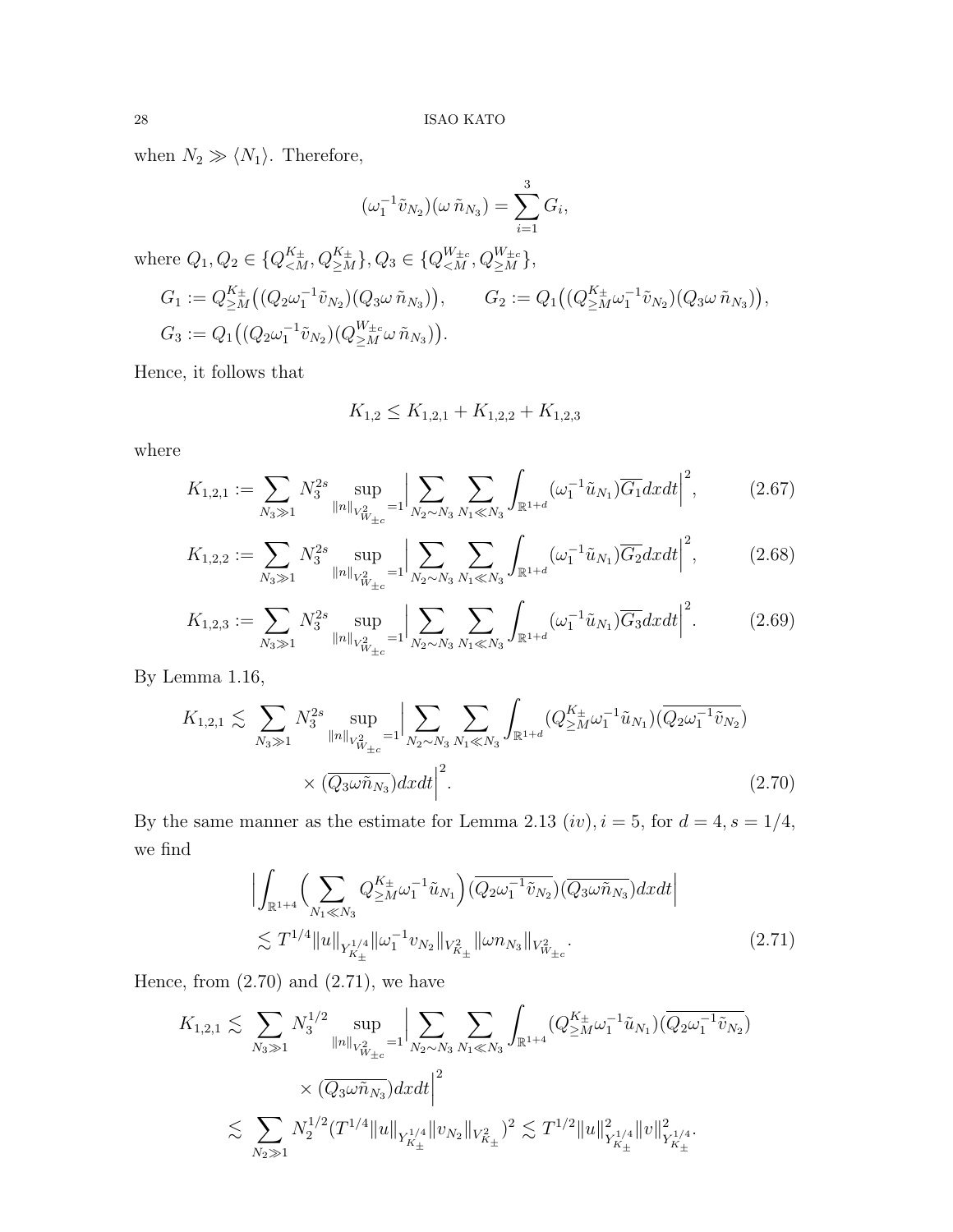By Lemma 1.16,

$$
K_{1,2,2} \lesssim \sum_{N_3 \gg 1} N_3^{2s} \sup_{\|n\|_{V_{W_{\pm c}}^2} = 1} \Big| \sum_{N_2 \sim N_3} \sum_{N_1 \ll N_3} \int_{\mathbb{R}^{1+d}} (Q_1 \omega_1^{-1} \tilde{u}_{N_1}) (\overline{Q_{\geq M}^{K_{\pm}} \omega_1^{-1} \tilde{v}_{N_2}}) \times (\overline{Q_3 \omega \tilde{n}_{N_3}}) dx dt \Big|^2.
$$
\n(2.72)

By the same manner as the estimate for Lemma 2.13  $(iv)$ ,  $i = 6$ , for  $d = 4$ ,  $s = 1/4$ , we find

$$
\left| \int_{\mathbb{R}^{1+4}} \left( \sum_{N_1 \ll N_3} Q_1 \omega_1^{-1} \tilde{u}_{N_1} \right) (\overline{Q_{\geq M}^{K_{\pm}}} \omega_1^{-1} \tilde{v}_{N_2}) (\overline{Q_3 \omega \tilde{n}_{N_3}}) dxdt \right|
$$
  

$$
\lesssim T^{1/4} \|u\|_{Y_{K_{\pm}}^{1/4}} \|\omega_1^{-1} v_{N_2}\|_{V_{K_{\pm}}^2} \|\omega n_{N_3}\|_{V_{W_{\pm}c}^2}.
$$
 (2.73)

Hence, from  $(2.72)$  and  $(2.73)$ , we have

$$
K_{1,2,2} \lesssim \sum_{N_3 \gg 1} N_3^{1/2} \sup_{\|n\|_{V_{W_{\pm c}}^2} = 1} \Big| \sum_{N_2 \sim N_3} \sum_{N_1 \ll N_3} \int_{\mathbb{R}^{1+4}} (Q_1 \omega_1^{-1} \tilde{u}_{N_1}) (\overline{Q_{\geq M}^{K_{\pm}}} \omega_1^{-1} \tilde{v}_{N_2})
$$
  
\$\times (\overline{Q\_3 \omega \tilde{n}\_{N\_3}}) dxdt \Big|^2\$  
\$\lesssim \sum\_{N\_2 \gg 1} N\_2^{1/2} (T^{1/4} \|u\|\_{Y\_{K\_{\pm}}^{1/4}} \|v\_{N\_2}\|\_{V\_{K\_{\pm}}^2})^2 \lesssim T^{1/2} \|u\|\_{Y\_{K\_{\pm}}^{1/4}}^2 \|v\|\_{Y\_{K\_{\pm}}^{1/4}}^2.

By Lemma 1.16,

$$
K_{1,2,3} \lesssim \sum_{N_3 \gg 1} N_3^{2s} \sup_{\|n\|_{V_{W_{\pm c}}^2} = 1} \Big| \sum_{N_2 \sim N_3} \sum_{N_1 \ll N_3} \int_{\mathbb{R}^{1+d}} (Q_1 \omega_1^{-1} \tilde{u}_{N_1}) (\overline{Q_2 \omega_1^{-1} \tilde{v}_{N_2}}) \times (\overline{Q_{\geq M}^{W_{\pm c}} \omega \tilde{n}_{N_3}}) dx dt \Big|^2.
$$
 (2.74)

By the same manner as the estimate for Lemma 2.13  $(iv), i = 4$ , for  $d = 4, s = 1/4$ , we find

$$
\left| \int_{\mathbb{R}^{1+4}} \left( \sum_{N_1 \ll N_3} Q_1 \omega_1^{-1} \tilde{u}_{N_1} \right) (\overline{Q_2 \omega_1^{-1} \tilde{v}_{N_2}}) (\overline{Q_{\geq M}^{W_{\pm c}} \omega \tilde{n}_{N_3}}) dx dt \right|
$$
  
 
$$
\lesssim T^{1/4} \|u\|_{Y_{K_{\pm}}^{1/4}} \|\omega_1^{-1} v_{N_2}\|_{V_{K_{\pm}}^2} \|\omega n_{N_3}\|_{V_{W_{\pm c}}^2}.
$$
 (2.75)

Hence, from  $(2.74)$  and  $(2.75)$ , we have

$$
K_{1,2,3} \lesssim \sum_{N_3 \gg 1} N_3^{1/2} \sup_{\|n\|_{V_{W_{\pm c}}^2} = 1} \Big| \sum_{N_2 \sim N_3} \sum_{N_1 \ll N_3} \int_{\mathbb{R}^{1+4}} (Q_1 \omega_1^{-1} \tilde{u}_{N_1}) (\overline{Q_2 \omega_1^{-1} \tilde{v}_{N_2}}) \times \left. \frac{\overline{Q}_{\geq M}^{W_{\pm c}} \omega \tilde{n}_{N_3}}{\omega_2^{W_{\pm c}} \omega \tilde{n}_{N_3}} \right) dx dt \Big|^2 \lesssim \sum_{N_2 \gg 1} N_2^{1/2} (T^{1/4} \|u\|_{Y_{K_{\pm}}^{1/4}} \|v_{N_2}\|_{V_{K_{\pm}}^2})^2 \lesssim T^{1/2} \|u\|_{Y_{K_{\pm}}^{1/4}}^2 \|v\|_{Y_{K_{\pm}}^{1/4}}^2.
$$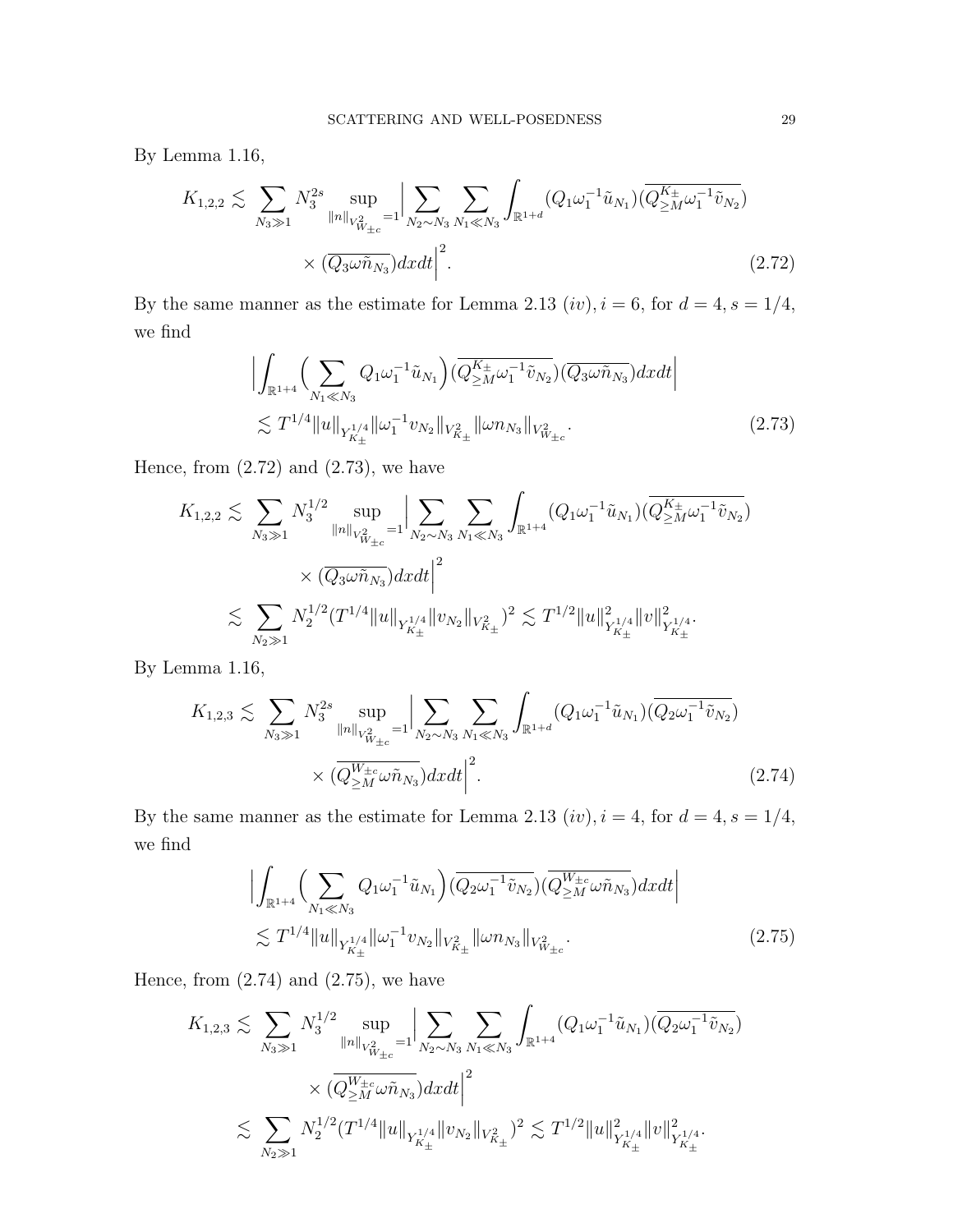By symmetry, the estimate for  $K_2$  is obtained by the same manner as the estimate for  $K_1$ . We estimate  $K_3$ . By the triangle inequality, we have

$$
K_3^{1/2} \lesssim \sum_{N_2} \sum_{N_1 \sim N_2} \Big\{ \sum_{N_3 \lesssim N_2} N_3^{2s} \sup_{\|n\|_{V_{W_{\pm c}}^2} = 1} \Big| \int_{\mathbb{R}^{1+d}} (\omega_1^{-1} \tilde{u}_{N_1}) (\overline{\omega_1^{-1} \tilde{v}_{N_2}}) (\overline{\omega \tilde{n}_{N_3}}) dx dt \Big|^2 \Big\}^{1/2}.
$$
\n(2.76)

For  $d = 4$ ,  $s = 1/4$ , we apply Lemma 2.13 (*i*) and the Cauchy-Schwarz inequality, the right-hand side of (2.76) is bounded by

$$
\sum_{N_2} \sum_{N_1 \sim N_2} \left\{ \sum_{N_3 \le N_2} N_3^{1/2} (T^{1/4} N_3^{1/4} ||u_{N_1}||_{V_{K_\pm}^2} ||v_{N_2}||_{V_{K_\pm}^2})^2 \right\}^{1/2} \n\lesssim T^{1/4} \sum_{N_2} \sum_{N_1 \sim N_2} (N_2 ||u_{N_1}||_{V_{K_\pm}^2}^2 ||v_{N_2}||_{V_{K_\pm}^2}^2)^{1/2} \n\lesssim T^{1/4} \Big( \sum_N N^{1/2} ||u_N||_{V_{K_\pm}^2}^2 \Big)^{1/2} \Big( \sum_N N^{1/2} ||v_N||_{V_{K_\pm}^2}^2 \Big)^{1/2} .
$$

Since

$$
\sum_{N<1} N^{1/2} \|u_N\|_{V_{K_\pm}^2}^2 \lesssim \sum_{N<1} N^{1/2} \|P_{<1} u\|_{V_{K_\pm}^2}^2 \lesssim \|P_{<1} u\|_{V_{K_\pm}^2}^2,
$$

we obtain  $K_3^{1/2} \lesssim T^{1/4} \|u\|_{Y^{1/4}_{K_\pm}} \|v\|_{Y^{1/4}_{K_\pm}}.$ 

Next, we prove (2.54) for  $d \ge 5$  and  $s = s' = (d^2 - 3d - 2)/2(d+1)$  by the same manner as the proof for  $d = 4$ ,  $s = 1/4$ . From  $(2.56)$  and Lemma 2.13  $(ii)$ , we have

$$
J_0^{1/2} \lesssim T^{1/(d+1)} \|n\|_{\dot Y^{s'}_{W_{\pm c}}} \|v\|_{Y^{s'}_{K_\pm}}.
$$

By (2.57),  $N_1 \sim N_2$ , Lemma 2.13 *(iii)* and  $||u_{N_1}||_{V_{K_{\pm}}^2} \lesssim ||u||_{V_{K_{\pm}}^2}$ , we have

$$
J_1 \lesssim \sum_{N_2 \ \gtrsim \ 1} N_2^{2s'} T^{2/(d+1)} \|n\|_{\dot Y^{s'}_{W_{\pm c}}}^2 \|v_{N_2}\|_{V^2_{K_\pm}}^2 \lesssim T^{2/(d+1)} \|n\|_{\dot Y^{s'}_{W_{\pm c}}}^2 \|v\|_{Y^{s'}_{K_\pm}}^2.
$$

From Lemma 2.13 *(iv)* and  $||u_{N_1}||_{V^2_{K_\pm}} \lesssim ||u||_{V^2_{K_\pm}}$ , the right-hand side of (2.58) is bounded by

$$
T^{2/(d+1)} \sum_{N_3 \geq 1} N_3^{2s'} \|n_{N_3}\|_{V^2_{W_{\pm c}}}^2 \|v\|_{Y^{s'}_{K_\pm}}^2 \lesssim T^{2/(d+1)} \|n\|_{Y^{s'}_{W_{\pm c}}}^2 \|v\|_{Y^{s'}_{K_\pm}}^2. \tag{2.77}
$$

From Lemma 2.13 *(iv)* and  $||u_{N_1}||_{V^2_{K_\pm}} \lesssim ||u||_{V^2_{K_\pm}}$ , the right-hand side of (2.60) is bounded by

$$
T^{2/(d+1)} \sum_{N_3 \ \gtrsim \ 1} N_3^{2s'} \|n_{N_3}\|_{V^2_{W_{\pm c}}}^2 \|v\|_{Y^{s'}_{K_\pm}}^2 \lesssim T^{2/(d+1)} \|n\|_{\dot{Y}^{s'}_{W_{\pm c}}}^2 \|v\|_{Y^{s'}_{K_\pm}}^2. \tag{2.78}
$$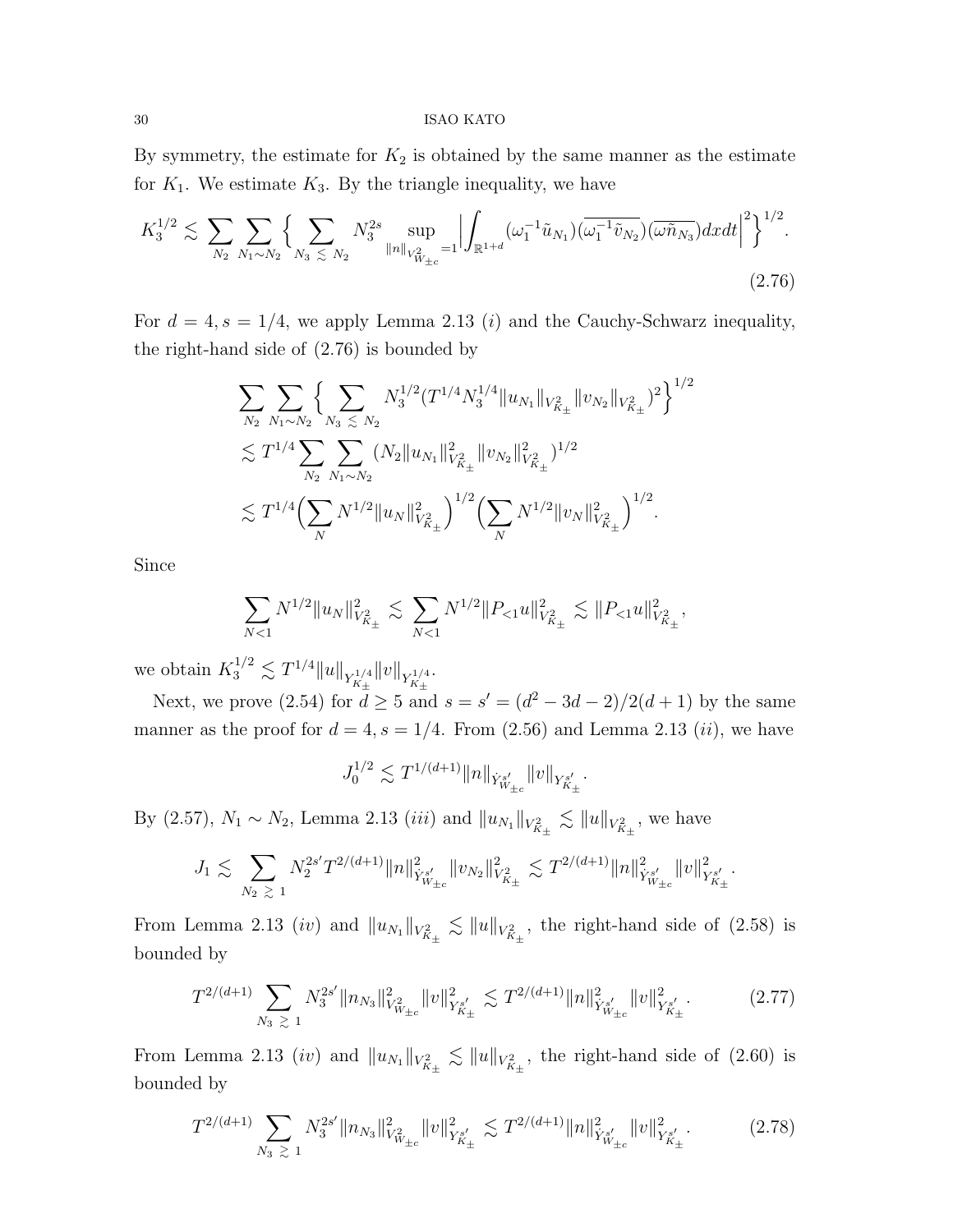From Lemma 2.13 *(iv)* and  $||u_{N_1}||_{V^2_{K_\pm}} \lesssim ||u||_{V^2_{K_\pm}}$ , the right-hand side of (2.62) is bounded by

$$
T^{2/(d+1)} \sum_{N_3 \geq 1} N_3^{2s'} \|n_{N_3}\|_{V^2_{W_{\pm c}}}^2 \|v\|_{Y^{s'}_{K_\pm}}^2 \lesssim T^{2/(d+1)} \|n\|_{Y^{s'}_{W_{\pm c}}}^2 \|v\|_{Y^{s'}_{K_\pm}}^2. \tag{2.79}
$$

Collecting (2.77)–(2.79), we obtain  $J_2 \lesssim T^{2/(d+1)} \|n\|_{\dot{Y}_{W_{\pm c}}^{s'}}^2$  $||v||^2$  $Y^{s'}_{K_{\pm}}$ . By the same manner as the estimate for Lemma 2.13  $(iii)$ , we obtain

$$
\left| \int_{\mathbb{R}^{1+d}} \tilde{n}_{N_3}(\omega_1^{-1}\tilde{v}_{N_2}) \overline{\tilde{u}_{N_1}} dxdt \right| \lesssim T^{1/(d+1)} N_3^{s'} \|n_{N_3}\|_{V^2_{W_{\pm c}}} \|v_{N_2}\|_{V^2_{K_\pm}} \|u_{N_1}\|_{V^2_{K_\pm}}.
$$
 (2.80)

From (2.80), the right-hand side of (2.64) is bounded by

$$
\sum_{N_1 \geq 1} \Big( \sum_{N_2 \gg N_1} \sum_{N_3 \sim N_2} N_1^{s'} T^{1/(d+1)} N_3^{s'} \|n_{N_3}\|_{V^2_{W_{\pm c}}} \|v_{N_2}\|_{V^2_{K_\pm}} \Big)^2.
$$

Hence,  $\|\cdot\|_{l^2l^1} \lesssim \|\cdot\|_{l^1l^2}$  and the Cauchy-Schwarz inequality to have

$$
J_3^{1/2} \lesssim \sum_{N_2 \geq 1} \sum_{N_3 \sim N_2} \Biggl( \sum_{N_1 \ll N_2} N_1^{2s'} T^{2/(d+1)} N_3^{2s'} \|n_{N_3}\|_{V^2_{W_{\pm c}}}^2 \|v_{N_2}\|_{V^2_{K_\pm}}^2 \Biggr)^{1/2}
$$
  

$$
\lesssim T^{1/(d+1)} \sum_{N_2 \geq 1} \sum_{N_3 \sim N_2} N_2^{s'} N_3^{s'} \|n_{N_3}\|_{V^2_{W_{\pm c}}} \|v_{N_2}\|_{V^2_{K_\pm}}
$$
  

$$
\lesssim T^{1/(d+1)} \|n\|_{\dot{Y}^{s'}_{W_{\pm c}}} \|v\|_{Y^{s'}_{K_\pm}}.
$$

We prove (2.55) for  $d \geq 5$ ,  $s = s' = (d^2 - 3d - 2)/2(d+1)$  by the same manner as the proof for  $d = 4, s = 1/4$ . By the Hölder inequality to have

$$
\left| \int_{\mathbb{R}^{1+d}} \left( \sum_{N_1 \ll N_3} \omega_1^{-1} \tilde{u}_{N_1} \right) (\overline{\omega_1^{-1} \tilde{v}_{N_2}}) (\overline{\omega \tilde{n}_{N_3}}) dx dt \right|
$$
  
 
$$
\lesssim \left\| \sum_{N_1 \ll N_3} \omega_1^{-1} \tilde{u}_{N_1} \right\|_{L_{t,x}^{2(d+1)/(d-1)}} \left\| \omega_1^{-1} \tilde{v}_{N_2} \right\|_{L_{t,x}^{2(d+1)/(d-1)}} \left\| \omega \tilde{n}_{N_3} \right\|_{L_{t,x}^{(d+1)/2}}.
$$
 (2.81)

By Proposition 2.7,  $N_1 \ll N_3 \lesssim 1$  and discarding  $\omega_1^{-1}$  to have

$$
\left\| \sum_{N_1 \ll N_3} \omega_1^{-1} \tilde{u}_{N_1} \right\|_{L_{t,x}^{2(d+1)/(d-1)}} \lesssim \left\| \langle \nabla_x \rangle^{1/2} \sum_{N_1 \ll N_3} \omega_1^{-1} \tilde{u}_{N_1} \right\|_{V_{K_{\pm}}^2}
$$

$$
\lesssim \left\| \sum_{N_1 \ll N_3} \tilde{u}_{N_1} \right\|_{V_{K_{\pm}}^2}
$$

$$
\lesssim \| P_{\leq 1} u \|_{V_{K_{\pm}}^2}.
$$
(2.82)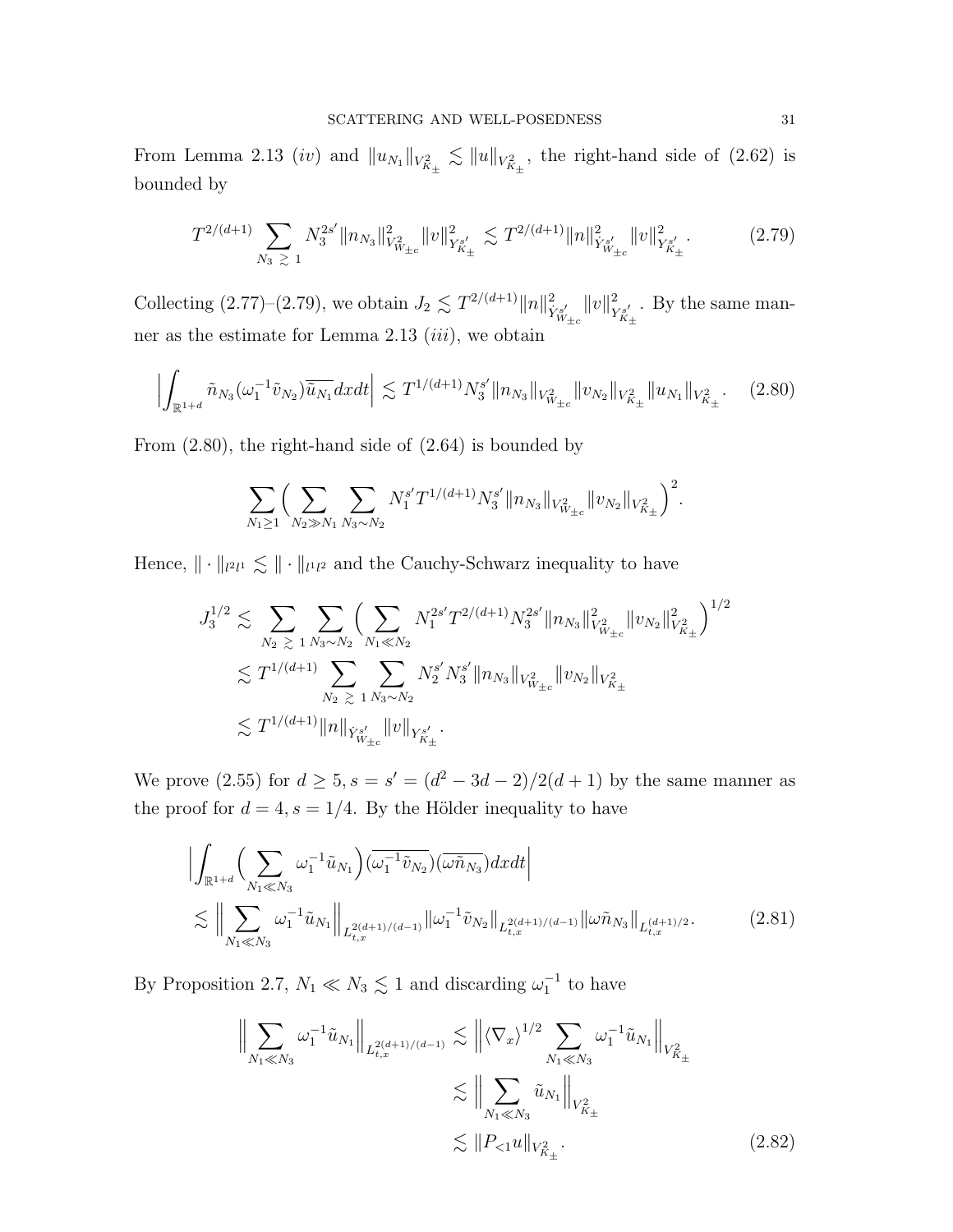From (2.66), (2.81), (2.82), (2.19), (2.23) and  $N_2 \sim N_3 \lesssim 1$ , we obtain

$$
K_{1,1} \lesssim \sum_{N_2 \leq 1} N_2^{2s'} (T^{1/(d+1)} \langle N_2 \rangle^{-1/2} N_2^{s'+1} ||P_{<1} u||_{V_{K_\pm}^2} ||v_{N_2}||_{V_{K_\pm}^2})^2
$$
  

$$
\lesssim T^{2/(d+2)} ||P_{<1} u||_{V_{K_\pm}^2}^2 \sum_{N_2 \leq 1} N_2^{2s'} ||v_{N_2}||_{V_{K_\pm}^2}^2
$$
  

$$
\lesssim T^{2/(d+2)} ||u||_{Y_{K_\pm}^{s'}}^2 ||v||_{Y_{K_\pm}^{s'}}^2.
$$

By the same manner as the estimate for Lemma 2.13  $(iv), i = 5$ , we see

$$
\left| \int_{\mathbb{R}^{1+d}} \left( \sum_{N_1 \ll N_3} Q_{\geq M}^{K_{\pm}} \omega_1^{-1} \tilde{u}_{N_1} \right) (\overline{Q_2 \omega_1^{-1} \tilde{v}_{N_2}}) (\overline{Q_3 \omega \tilde{n}_{N_3}}) dx dt \right|
$$
  

$$
\lesssim T^{1/(d+1)} \|u\|_{Y^{s'}_{K_{\pm}}} \| \omega_1^{-1} v_{N_2} \|_{V^2_{K_{\pm}}} \| \omega n_{N_3} \|_{V^2_{W_{\pm c}}}.
$$
 (2.83)

From  $(2.70)$  and  $(2.83)$ , we have

$$
K_{1,2,1} \lesssim \sum_{N_3 \gg 1} N_3^{2s'} \sup_{\|n\|_{V^2_{W_{\pm c}}}} \Big| \sum_{N_2 \sim N_3} \sum_{N_1 \ll N_3} \int_{\mathbb{R}^{1+d}} (Q_{\geq M}^{K_{\pm}} \omega_1^{-1} \tilde{u}_{N_1}) (\overline{Q_2 \omega_1^{-1} \tilde{v}_{N_2}}) \times (\overline{Q_3 \omega \tilde{n}_{N_3}}) dxdt \Big|^2 \lesssim \sum_{N_2 \gg 1} N_2^{2s'} (T^{1/(d+1)} \|u\|_{Y^{s'}_{K_{\pm}}} \|v_{N_2}\|_{V^2_{K_{\pm}}} )^2 \lesssim T^{2/(d+1)} \|u\|_{Y^{s'}_{K_{\pm}}}^2 \|v\|_{Y^{s'}_{K_{\pm}}}^2.
$$

By the same manner as the estimate for Lemma 2.13  $(iv), i = 6$ , we see

$$
\left| \int_{\mathbb{R}^{1+d}} \left( \sum_{N_1 \ll N_3} Q_1 \omega_1^{-1} \tilde{u}_{N_1} \right) \left( Q_{\geq M}^{K_{\pm}} \omega_1^{-1} \tilde{v}_{N_2} \right) \left( Q_3 \omega \tilde{n}_{N_3} \right) dx dt \right|
$$
  

$$
\lesssim T^{1/(d+1)} \|u\|_{Y^{s'}_{K_{\pm}}} \| \omega_1^{-1} v_{N_2} \|_{V^2_{K_{\pm}}} \| \omega n_{N_3} \|_{V^2_{W_{\pm c}}}.
$$
 (2.84)

From  $(2.72)$  and  $(2.84)$ , we have

$$
K_{1,2,2} \lesssim \sum_{N_3 \gg 1} N_3^{2s'} \sup_{\|n\|_{V^2_{W_{\pm c}}}} \Big| \sum_{N_2 \sim N_3} \sum_{N_1 \ll N_3} \int_{\mathbb{R}^{1+d}} (Q_1 \omega_1^{-1} \tilde{u}_{N_1}) (\overline{Q_{\geq M}^{K_{\pm}} \omega_1^{-1} \tilde{v}_{N_2}}) \times (\overline{Q_3 \omega \tilde{n}_{N_3}}) dxdt \Big|^2 \lesssim \sum_{N_2 \gg 1} N_2^{2s'} (T^{1/(d+1)} \|u\|_{Y^{s'}_{K_{\pm}}} \|v_{N_2}\|_{V^2_{K_{\pm}}} )^2 \lesssim T^{2/(d+1)} \|u\|_{Y^{s'}_{K_{\pm}}}^2 \|v\|_{Y^{s'}_{K_{\pm}}}^2.
$$

By the same manner as the estimate for Lemma 2.13  $(iv)$ ,  $i = 4$ , we see

$$
\left| \int_{\mathbb{R}^{1+d}} \left( \sum_{N_1 \ll N_3} Q_1 \omega_1^{-1} \tilde{u}_{N_1} \right) (\overline{Q_2 \omega_1^{-1} \tilde{v}_{N_2}}) (\overline{Q_{\geq M}^{W_{\pm c}} \omega \tilde{n}_{N_3}}) dx dt \right|
$$
  
 
$$
\lesssim T^{1/(d+1)} \|u\|_{Y^{s'}_{K_{\pm}}} \| \omega_1^{-1} v_{N_2} \|_{V^2_{K_{\pm}}} \| \omega n_{N_3} \|_{V^2_{W_{\pm c}}}.
$$
 (2.85)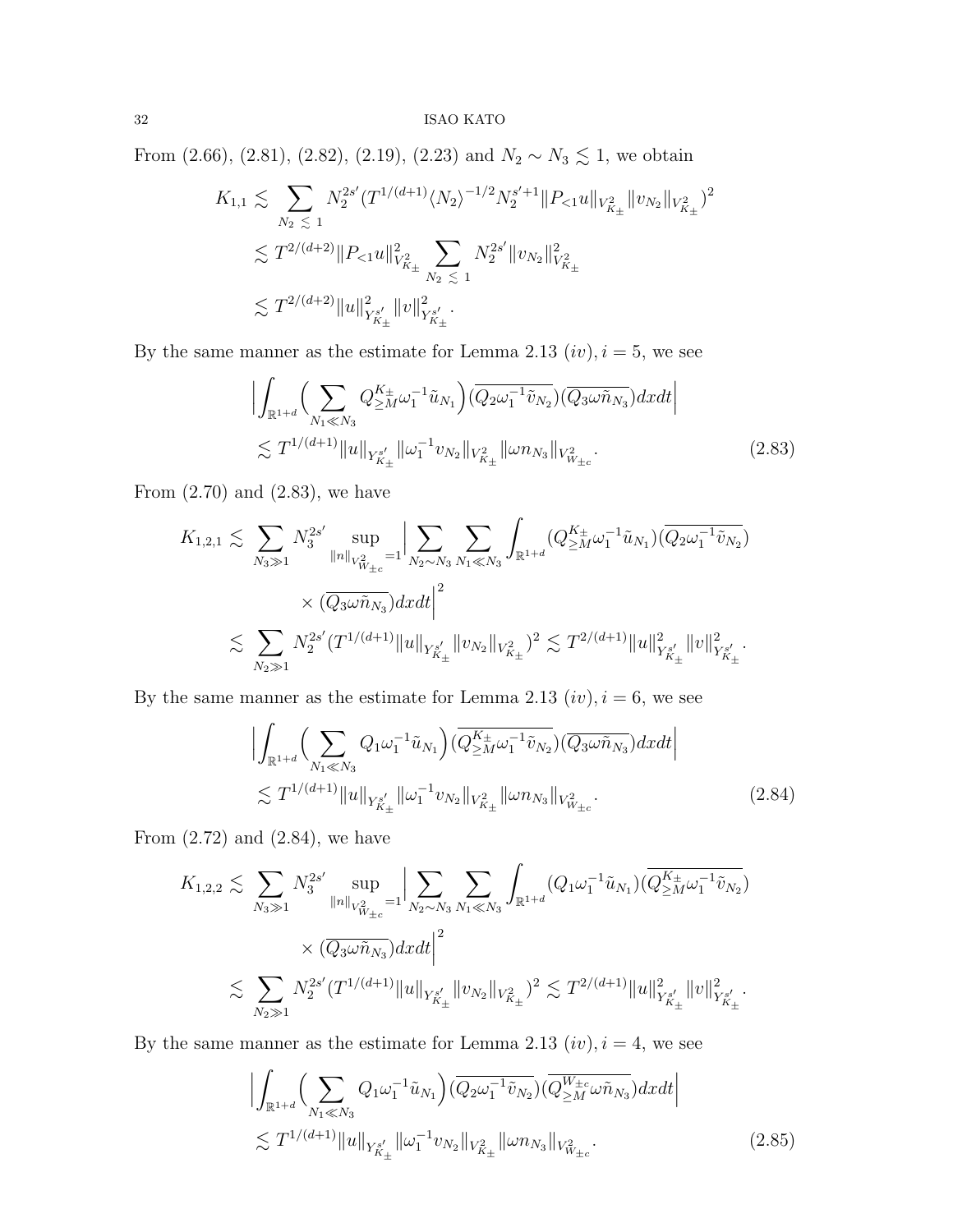From  $(2.74)$  and  $(2.85)$ , we have

$$
K_{1,2,3} \lesssim \sum_{N_3 \gg 1} N_3^{2s'} \sup_{\|n\|_{V_{W_{\pm c}}^2} = 1} \Big| \sum_{N_2 \sim N_3} \sum_{N_1 \ll N_3} \int_{\mathbb{R}^{1+d}} (Q_1 \omega_1^{-1} \tilde{u}_{N_1}) (\overline{Q_2 \omega_1^{-1} \tilde{v}_{N_2}}) \times (\overline{Q_{\geq M}^{W_{\pm c}} \omega \tilde{n}_{N_3}}) dxdt \Big|^2 \lesssim \sum_{N_2 \gg 1} N_2^{2s'} (T^{1/(d+1)} \|u\|_{Y_{K_{\pm}}^{s'}} \|v_{N_2}\|_{V_{K_{\pm}}^2})^2 \lesssim T^{2/(d+1)} \|u\|_{Y_{K_{\pm}}^{s'}}^2 \|v\|_{Y_{K_{\pm}}^{s'}}^{2}.
$$

By symmetry, the estimate for  $K_2$  is obtained by the same manner as the estimate for  $K_1$ . We apply Lemma 2.13 (*i*) and the Cauchy-Schwarz inequality, the right-hand side of (2.76) is bounded by

$$
\sum_{N_2} \sum_{N_1 \sim N_2} \Big\{ \sum_{N_3 \le N_2} N_3^{2s'} (T^{1/(d+1)} N_3^{s'} \|u_{N_1}\|_{V_{K_{\pm}}^2} \|v_{N_2}\|_{V_{K_{\pm}}^2})^2 \Big\}^{1/2} \n\lesssim T^{1/(d+1)} \sum_{N_2} \sum_{N_1 \sim N_2} (N_2^{4s'} \|u_{N_1}\|_{V_{K_{\pm}}^2}^2 \|v_{N_2}\|_{V_{K_{\pm}}^2}^2)^{1/2} \n\lesssim T^{1/(d+1)} \Big(\sum_N N^{2s'} \|u_N\|_{V_{K_{\pm}}^2}^2\Big)^{1/2} \Big(\sum_N N^{2s'} \|v_N\|_{V_{K_{\pm}}^2}^2\Big)^{1/2}.
$$

Since  $s' > 0$ , we have

$$
\sum_{N<1}N^{2s'}\|u_N\|_{V^2_{K_\pm}}^2\lesssim \sum_{N<1}N^{2s'}\|P_{<1}u\|_{V^2_{K_\pm}}^2\lesssim \|P_{<1}u\|_{V^2_{K_\pm}}^2.
$$

Thus, we obtain  $K_3^{1/2} \lesssim T^{1/(d+1)} \|u\|_{Y^{s'}_{K_{\pm}}} \|v\|_{Y^{s'}_{K_{\pm}}}$ .

Finally, we prove (2.54) for  $d \geq 4$ ,  $s = s_c = d/2 - 2$  and spherically symmetric functions  $(u, v, n)$  by the same manner as the proof of  $d = 4, s = 1/4$ . From  $(2.56)$ and Lemma 2.13  $(ii)$ , we obtain

$$
J_0^{1/2} \lesssim \|n\|_{\dot Y^{s_c}_{W_{\pm c}}}\|v\|_{Y^{s_c}_{K_\pm}}.
$$

By (2.57),  $N_1 \sim N_2$ , Lemma 2.13 *(iii)* and  $||u_{N_1}||_{V_{K_{\pm}}^2} \lesssim ||u||_{V_{K_{\pm}}^2}$ , we have

$$
J_1 \lesssim \sum_{N_2 \ \gtrsim \ 1} N_2^{2s_c} \|n\|_{\dot Y^{s_c}_{W_{\pm c}}}^2 \|v_{N_2}\|_{V^2_{K_\pm}}^2 \lesssim \|n\|_{\dot Y^{s_c}_{W_{\pm c}}}^2 \|v\|_{Y^{s_c}_{K_\pm}}^2.
$$

From Lemma 2.13 (iv) and  $||u_{N_1}||_{V_{K_+}^2} \lesssim ||u||_{V_{K_+}^2}$ , the right-hand side of (2.58) is bounded by

$$
\sum_{N_3 \geq 1} N_3^{2s_c} \|n_{N_3}\|_{V^2_{W_{\pm c}}}^2 \|v\|_{Y^{s_c}_{K_\pm}}^2 \lesssim \|n\|_{\dot{Y}^{s_c}_{W_{\pm c}}}^2 \|v\|_{Y^{s_c}_{K_\pm}}^2. \tag{2.86}
$$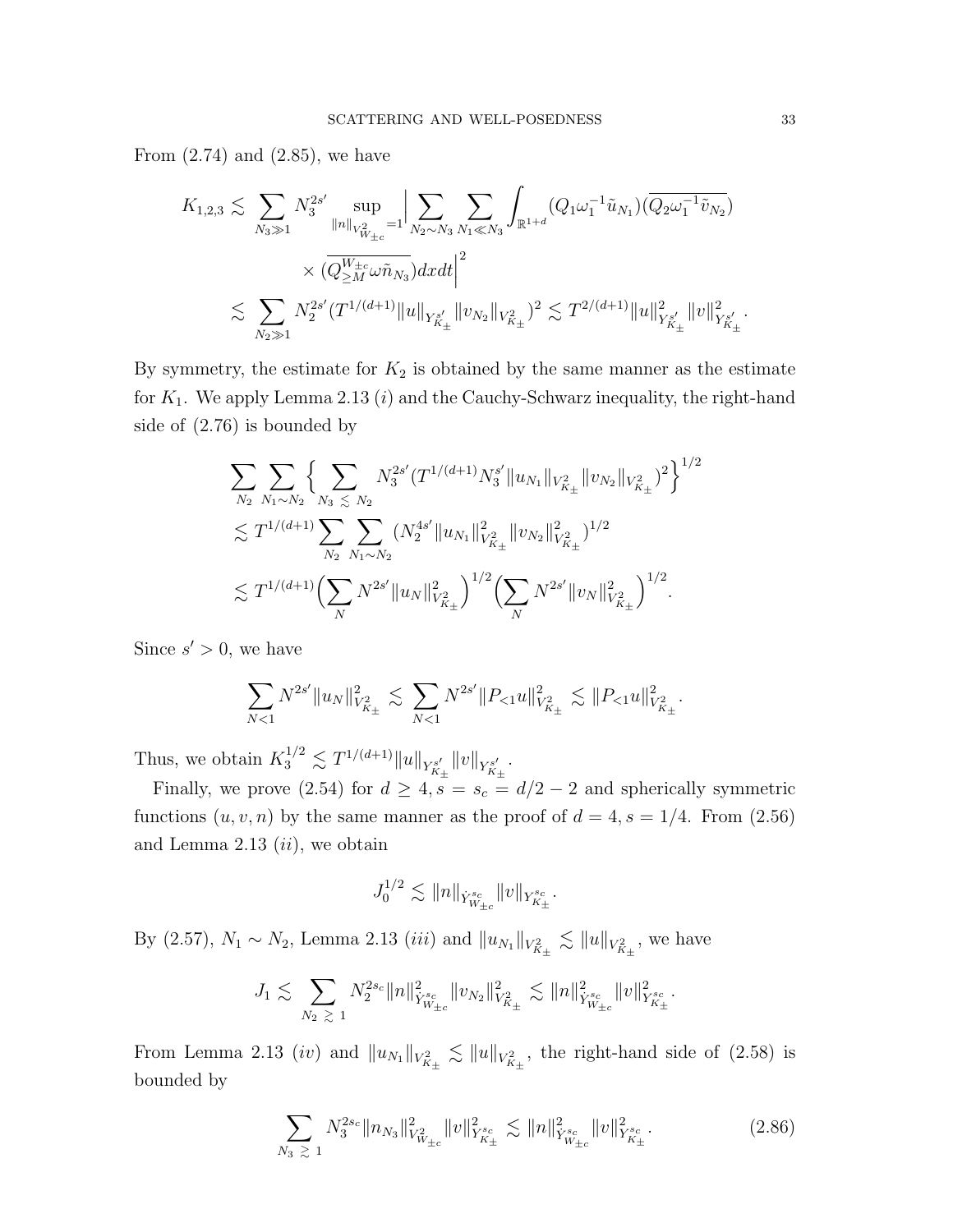From Lemma 2.13 (iv) and  $||u_{N_1}||_{V_{K_+}^2} \lesssim ||u||_{V_{K_+}^2}$ , the right-hand side of (2.60) is bounded by

$$
\sum_{N_3 \geq 1} N_3^{2s_c} \|n_{N_3}\|_{V^2_{W_{\pm c}}}^2 \|v\|_{Y^{s_c}_{K_\pm}}^2 \lesssim \|n\|_{\dot{Y}^{s_c}_{W_{\pm c}}}^2 \|v\|_{Y^{s_c}_{K_\pm}}^2. \tag{2.87}
$$

From Lemma 2.13 *(iv)* and  $||u_{N_1}||_{V_{K_{\pm}}^2} \lesssim ||u||_{V_{K_{\pm}}^2}$ , the right-hand side of (2.62) is bounded by

$$
\sum_{N_3 \geq 1} N_3^{2s_c} \|n_{N_3}\|_{V^2_{W_{\pm c}}}^2 \|v\|_{Y^{s_c}_{K_\pm}}^2 \lesssim \|n\|_{\dot{Y}^{s_c}_{W_{\pm c}}}^2 \|v\|_{Y^{s_c}_{K_\pm}}^2.
$$
 (2.88)

Collecting (2.86)–(2.88), we have  $J_2 \lesssim ||n||_{\dot{Y}_{W_{\pm c}}^{s_c}}^2$  $||v||^2$  $Y_{K_{\pm}}^{s_c}$ . By the same manner as the estimate for Lemma  $2.13$   $(iii)$ , we obtain

$$
\left| \int_{\mathbb{R}^{1+d}} \tilde{n}_{N_3}(\omega_1^{-1}\tilde{v}_{N_2}) \overline{\tilde{u}_{N_1}} dxdt \right| \lesssim N_3^{s_c} \|n_{N_3}\|_{V^2_{W_{\pm c}}} \|v_{N_2}\|_{V^2_{K_\pm}} \|u_{N_1}\|_{V^2_{K_\pm}}.
$$
 (2.89)

From (2.89), the right-hand side of (2.64) is bounded by

$$
\sum_{N_1\geq 1}\Big(\sum_{N_2\gg N_1}\sum_{N_3\sim N_2}N_1^{s_c}N_3^{s_c}\|n_{N_3}\|_{V^2_{W_{\pm c}}}\|v_{N_2}\|_{V^2_{K_\pm}}\Big)^2.
$$

Hence, when  $d > 4$ , by  $s_c > 0$ ,  $\|\cdot\|_{l^2 l^1} \lesssim \|\cdot\|_{l^1 l^2}$  and the Cauchy-Schwarz inequality to have

$$
J_3^{1/2} \leq \sum_{N_2 \geq 1} \sum_{N_3 \sim N_2} \left( \sum_{N_1 \ll N_2} N_1^{2s_c} N_3^{2s_c} \|n_{N_3}\|_{V^2_{W_{\pm c}}}^2 \|v_{N_2}\|_{V^2_{K_\pm}}^2 \right)^{1/2}
$$
  

$$
\lesssim \sum_{N_2 \geq 1} \sum_{N_3 \sim N_2} N_2^{s_c} N_3^{s_c} \|n_{N_3}\|_{V^2_{W_{\pm c}}} \|v_{N_2}\|_{V^2_{K_\pm}}
$$
  

$$
\lesssim \|n\|_{\dot{Y}^{s_c}_{W_{\pm c}}} \|v\|_{Y^{s_c}_{K_\pm}}.
$$

If  $d = 4$ , then we apply (2.25)–(2.27) and  $1 \leq N_1 \ll N_2 \sim N_3$  to have

$$
\left| \int_{\mathbb{R}^{1+4}} \tilde{n}_{N_3}(\omega_1^{-1}\tilde{v}_{N_2}) \overline{\tilde{u}_{N_1}} dxdt \right| \lesssim N_1^{1/3} N_2^{-1/3} \|n_{N_3}\|_{V^2_{W_{\pm c}}} \|v_{N_2}\|_{V^2_{K_\pm}} \|u_{N_1}\|_{V^2_{K_\pm}}.
$$
 (2.90)

From (2.90), (2.64) and the Cauchy-Schwarz inequality to have

$$
J_3^{1/2} \lesssim \sum_{N_2 \geq 1} \sum_{N_3 \sim N_2} \left( \sum_{N_1 \ll N_2} N_1^{2/3} N_2^{-2/3} \|n_{N_3}\|_{V^2_{W_{\pm c}}}^2 \|v_{N_2}\|_{V^2_{K_\pm}}^2 \right)^{1/2}
$$
  

$$
\lesssim \sum_{N_2 \geq 1} \sum_{N_3 \sim N_2} \|n_{N_3}\|_{V^2_{W_{\pm c}}} \|v_{N_2}\|_{V^2_{K_\pm}}
$$
  

$$
\lesssim \|n\|_{\dot{Y}^0_{W_{\pm c}}} \|v\|_{Y^0_{K_\pm}}.
$$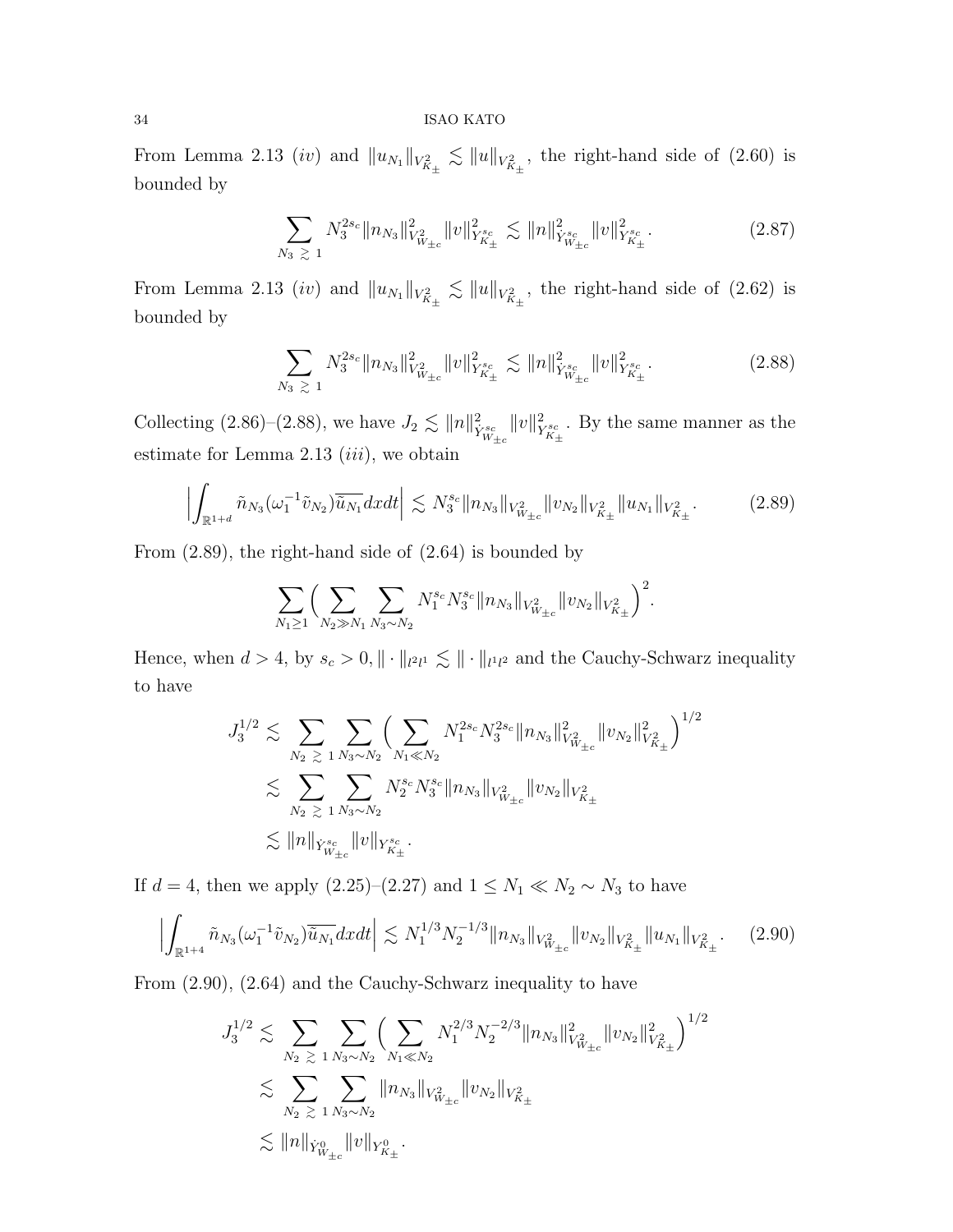We prove (2.55) for  $d \geq 4$ ,  $s = s_c = d/2 - 2$  and spherically symmetric functions  $(u, v, n)$  by the same manner as the proof of  $d = 4$ ,  $s = 1/4$ . By the Hölder inequality to have

$$
\left| \int_{\mathbb{R}^{1+d}} \left( \sum_{N_1 \ll N_3} \omega_1^{-1} \tilde{u}_{N_1} \right) (\overline{\omega_1^{-1} \tilde{v}_{N_2}}) (\overline{\omega \tilde{n}_{N_3}}) dxdt \right|
$$
  

$$
\lesssim \left\| \sum_{N_1 \ll N_3} \omega_1^{-1} \tilde{u}_{N_1} \right\|_{L^3_{t,x}} \|\omega_1^{-1} \tilde{v}_{N_2}\|_{L^3_{t,x}} \|\omega \tilde{n}_{N_3}\|_{L^3_{t,x}}.
$$
 (2.91)

Discarding  $\omega_1^{-1}$ , then  $N_1 \ll N_3 \lesssim 1$  and the same manner as (2.25), we find

$$
\left\| \sum_{N_1 \ll N_3} \omega_1^{-1} \tilde{u}_{N_1} \right\|_{L^3_{t,x}} \lesssim \left\| \langle \nabla_x \rangle^{(d-8)/6} \sum_{N_1 \ll N_3} \tilde{u}_{N_1} \right\|_{V^2_{K_\pm}} \lesssim \|P_{\leq 1} u\|_{V^2_{K_\pm}}.
$$
 (2.92)

Collecting (2.66), (2.91), (2.92), (2.26), (2.27) and  $N_2 \sim N_3 \lesssim 1$ , we obtain

$$
K_{1,1} \lesssim \sum_{N_2 \leq 1} N_2^{2s_c} (\|P_{<1} u\|_{V_{K_\pm}^2} \langle N_2 \rangle^{(d-8)/6} \|v_{N_2}\|_{V_{K_\pm}^2} N_2^{(d+4)/6})^2
$$
  

$$
\lesssim \|P_{<1} u\|_{V_{K_\pm}^2}^2 \sum_{N_2 \leq 1} N_2^{2s_c} \|v_{N_2}\|_{V_{K_\pm}^2}^2
$$
  

$$
\lesssim \|u\|_{Y_{K_\pm}^{s_c}}^2 \|v\|_{Y_{K_\pm}^{s_c}}^2.
$$

By the same manner as the estimate for Lemma 2.13  $(iv)$ ,  $i = 5$ , we obtain

$$
\left| \int_{\mathbb{R}^{1+d}} \left( \sum_{N_1 \ll N_3} Q_{\geq M}^{K_{\pm}} \omega_1^{-1} \tilde{u}_{N_1} \right) (\overline{Q_2 \omega_1^{-1} \tilde{v}_{N_2}}) (\overline{Q_3 \omega \tilde{n}_{N_3}}) dxdt \right|
$$
  

$$
\lesssim \|u\|_{Y_{K_{\pm}}^{s_c}} \|\omega_1^{-1} v_{N_2}\|_{V_{K_{\pm}}^2} \|\omega n_{N_3}\|_{V_{W_{\pm c}}^2}.
$$
 (2.93)

From  $(2.70)$  and  $(2.93)$ , we have

$$
K_{1,2,1} \lesssim \sum_{N_3 \gg 1} N_3^{2s_c} \sup_{\|n\|_{V_{W_{\pm c}}^2} = 1} \Big| \sum_{N_2 \sim N_3} \sum_{N_1 \ll N_3} \int_{\mathbb{R}^{1+d}} (Q_{\geq M}^{K_{\pm}} \omega_1^{-1} \tilde{u}_{N_1}) (\overline{Q_2 \omega_1^{-1} \tilde{v}_{N_2}}) \times (\overline{Q_3 \omega \tilde{n}_{N_3}}) dxdt \Big|^2 \lesssim \sum_{N_2 \gg 1} N_2^{2s_c} (\|u\|_{Y_{K_{\pm}}^{s_c}} \|v_{N_2}\|_{V_{K_{\pm}}^2})^2 \lesssim \|u\|_{Y_{K_{\pm}}^{s_c}}^2 \|v\|_{Y_{K_{\pm}}^{s_c}}^2.
$$

By the same manner as the estimate for Lemma 2.13  $(iv)$ ,  $i = 6$ , we obtain

$$
\left| \int_{\mathbb{R}^{1+d}} \left( \sum_{N_1 \ll N_3} Q_1 \omega_1^{-1} \tilde{u}_{N_1} \right) (\overline{Q_{\geq M}^{K_{\pm}}} \omega_1^{-1} \tilde{v}_{N_2}) (\overline{Q_3 \omega \tilde{n}_{N_3}}) dxdt \right|
$$
  
 
$$
\lesssim \|u\|_{Y^{s_c}_{K_{\pm}}} \| \omega_1^{-1} v_{N_2} \|_{V^2_{K_{\pm}}} \| \omega n_{N_3} \|_{V^2_{W_{\pm}c}}.
$$
 (2.94)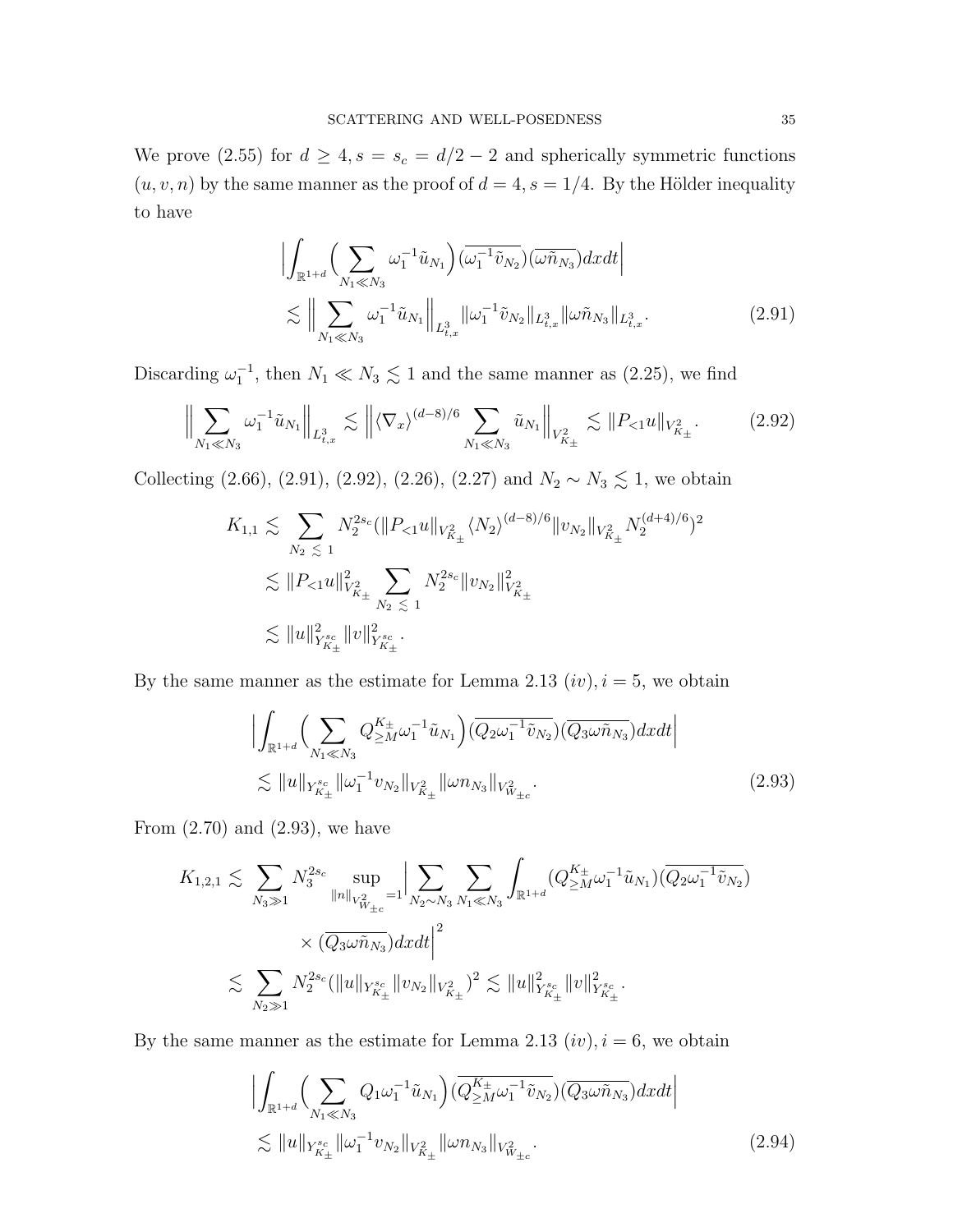From  $(2.72)$  and  $(2.94)$ , we have

$$
K_{1,2,2} \lesssim \sum_{N_3 \gg 1} N_3^{2s_c} \sup_{\|n\|_{V_{W_{\pm c}}^2} = 1} \Big| \sum_{N_2 \sim N_3} \sum_{N_1 \ll N_3} \int_{\mathbb{R}^{1+d}} (Q_1 \omega_1^{-1} \tilde{u}_{N_1}) (\overline{Q_{\geq M}^{K_{\pm}} \omega_1^{-1} \tilde{v}_{N_2}}) \times (\overline{Q_3 \omega \tilde{n}_{N_3}}) dxdt \Big|^2 \lesssim \sum_{N_2 \gg 1} N_2^{2s_c} (\|u\|_{Y_{K_{\pm}}^{s_c}} \|v_{N_2}\|_{V_{K_{\pm}}^2})^2 \lesssim \|u\|_{Y_{K_{\pm}}^{s_c}}^2 \|v\|_{Y_{K_{\pm}}^{s_c}}^2.
$$

By the same manner as the estimate for Lemma 2.13  $(iv)$ ,  $i = 4$ , we obtain

$$
\left| \int_{\mathbb{R}^{1+d}} \left( \sum_{N_1 \ll N_3} Q_1 \omega_1^{-1} \tilde{u}_{N_1} \right) (\overline{Q_2 \omega_1^{-1} \tilde{v}_{N_2}}) (\overline{Q_{\geq M}^{W_{\pm c}} \omega \tilde{n}_{N_3}}) dx dt \right|
$$
  
 
$$
\lesssim \|u\|_{Y^{s_c}_{K_{\pm}}} \|\omega_1^{-1} v_{N_2}\|_{V^2_{K_{\pm}}} \|\omega n_{N_3}\|_{V^2_{W_{\pm c}}}.
$$
 (2.95)

From  $(2.74)$  and  $(2.95)$ , we have

$$
K_{1,2,3} \lesssim \sum_{N_3 \gg 1} N_3^{2s_c} \sup_{\|n\|_{V_{W_{\pm c}}^2} = 1} \Big| \sum_{N_2 \sim N_3} \sum_{N_1 \ll N_3} \int_{\mathbb{R}^{1+d}} (Q_1 \omega_1^{-1} \tilde{u}_{N_1}) (\overline{Q_2 \omega_1^{-1} \tilde{v}_{N_2}}) \times (\overline{Q_{\geq M}^{W_{\pm c}} \omega \tilde{n}_{N_3}}) dxdt \Big|^2 \lesssim \sum_{N_2 \gg 1} N_2^{2s_c} (\|u\|_{Y_{K_{\pm}}^{sc}} \|v_{N_2}\|_{V_{K_{\pm}}^2})^2 \lesssim \|u\|_{Y_{K_{\pm}}^{sc}}^2 \|v\|_{Y_{K_{\pm}}^{sc}}^2.
$$

By symmetry, the estimate for  $K_2$  is obtained by the same manner as the estimate for  $K_1$ . For  $d = 4$ , from (2.76), Lemma 2.13 (*i*) and the Cauchy-Schwarz inequality to have

$$
K_{3}^{1/2} \lesssim \sum_{N_{2}} \sum_{N_{1} \sim N_{2}} \left\{ \sum_{N_{3}} \left( \langle N_{2} \rangle^{-4/3} N_{3}^{4/3} \| u_{N_{1}} \|_{V_{K_{\pm}}^{2}} \| v_{N_{2}} \|_{V_{K_{\pm}}^{2}} \right)^{2} \right\}^{1/2} \lesssim \sum_{N_{2}} \sum_{N_{1} \sim N_{2}} \left( \langle N_{2} \rangle^{-8/3} N_{2}^{8/3} \| u_{N_{1}} \|_{V_{K_{\pm}}^{2}}^{2} \| v_{N_{2}} \|_{V_{K_{\pm}}^{2}}^{2} \right)^{1/2} \lesssim \left( \sum_{N} \langle N \rangle^{-4/3} N^{4/3} \| u_{N} \|_{V_{K_{\pm}}^{2}}^{2} \right)^{1/2} \left( \sum_{N} \langle N \rangle^{-4/3} N^{4/3} \| v_{N} \|_{V_{K_{\pm}}^{2}}^{2} \right)^{1/2}.
$$

By  $\langle N \rangle^{-4/3} \leq 1$ , we have

$$
\sum_{N<1} \langle N \rangle^{-4/3} N^{4/3} \|u_N\|_{V^2_{K_\pm}}^2 \lesssim \sum_{N<1} N^{4/3} \|P_{\le 1} u\|_{V^2_{K_\pm}}^2 \lesssim \|P_{\le 1} u\|_{V^2_{K_\pm}}^2.
$$

Hence, for  $d = 4$ , we obtain

$$
K_3^{1/2} \lesssim \|u\|_{Y^0_{K_\pm}} \|v\|_{Y^0_{K_\pm}}.\tag{2.96}
$$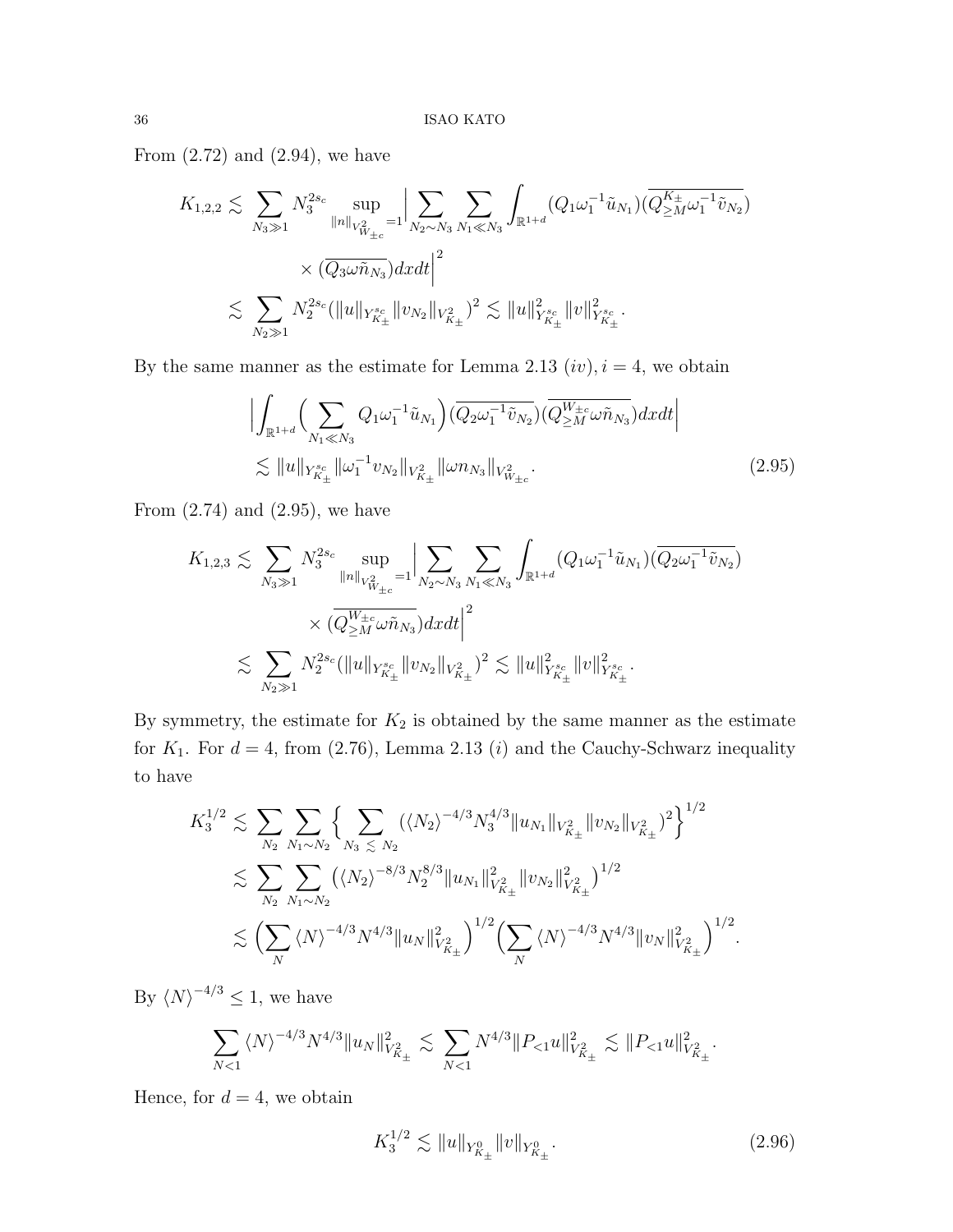For  $d > 4$ , from  $(2.76)$  and Lemma 2.13  $(i)$ , we have

$$
K_{3}^{1/2} \lesssim \sum_{N_{2}} \sum_{N_{1} \sim N_{2}} \left\{ \sum_{N_{3}} \sum_{S_{1}} N_{3}^{2s_{c}} (\langle N_{2} \rangle^{(d-8)/3} N_{3}^{(d+4)/6} \| u_{N_{1}} \|_{V_{K_{\pm}}^{2}} \| v_{N_{2}} \|_{V_{K_{\pm}}^{2}})^{2} \right\}^{1/2} \lesssim \sum_{N_{2}} \sum_{N_{1} \sim N_{2}} \left( \sum_{N_{3}} \sum_{S_{1}} N_{3}^{4(d-2)/3} \langle N_{2} \rangle^{2(d-8)/3} \| u_{N_{1}} \|_{V_{K_{\pm}}^{2}}^{2} \| v_{N_{2}} \|_{V_{K_{\pm}}^{2}}^{2} \right)^{1/2} \lesssim \sum_{N_{2}} \sum_{N_{1} \sim N_{2}} N_{2}^{2(d-2)/3} \langle N_{2} \rangle^{(d-8)/3} \| u_{N_{1}} \|_{V_{K_{\pm}}^{2}} \| v_{N_{2}} \|_{V_{K_{\pm}}^{2}}.
$$
\n(2.97)

For  $d \leq 8$ , then  $\langle N_2 \rangle^{(d-8)/3} \leq N_2^{(d-8)/3}$  $2^{(a-8)/3}$ . Hence by (2.97) and the Cauchy-Schwarz inequality, for  $4 < d \leq 8$ , we have

$$
K_3^{1/2} \lesssim \sum_{N_2} \sum_{N_1 \sim N_2} N_2^{d-4} \|u_{N_1}\|_{V_{K_\pm}^2} \|v_{N_2}\|_{V_{K_\pm}^2}
$$
  

$$
\lesssim \|u\|_{Y_{K_\pm}^{sc}} \|v\|_{Y_{K_\pm}^{sc}}.
$$
 (2.98)

For  $d > 8$  and  $N_2 < 1$ , it holds that  $\langle N_2 \rangle \lesssim 1$ . Hence, by (2.97) to have

$$
K_3^{1/2} \lesssim \sum_{N_2 < 1} \sum_{N_1 \sim N_2} N_2^{2(d-2)/3} \|u_{N_1}\|_{V_{K_\pm}^2} \|v_{N_2}\|_{V_{K_\pm}^2}
$$
\n
$$
\lesssim \|u\|_{Y_{K_\pm}^{s_c}} \|P_{<1}v\|_{V_{K_\pm}^2}.
$$
\n
$$
(2.99)
$$

For  $d > 8$  and  $N_2 \geq 1$ , it holds that  $\langle N_2 \rangle^{(d-8)/3} \sim N_2^{(d-8)/3}$  $2^{(a-8)/3}$ . Thus by  $(2.97)$  and the Cauchy-Schwarz inequality to have

$$
K_3^{1/2} \lesssim \sum_{N_2 \ge 1} \sum_{N_1 \sim N_2} N_2^{d-4} \|u_{N_1}\|_{V_{K_\pm}^2} \|v_{N_2}\|_{V_{K_\pm}^2}
$$
  

$$
\lesssim \|u\|_{Y_{K_\pm}^{sc}} \|v\|_{Y_{K_\pm}^{sc}}.
$$
 (2.100)

Collecting (2.96), (2.98)–(2.100), we obtain  $K_3^{1/2} \lesssim ||u||_{Y^{s_c}_{K_\pm}} ||v||_{Y^{s_c}_{K_\pm}}$  for  $d \geq 4$ .  $\Box$ 

2.4. The proof of the main theorem. By the Duhamel principle, we consider the following integral equation corresponding to  $(2.2)$  on the time interval  $[0, T]$  with  $0 < T < \infty$  :

$$
u_{\pm} = \Phi_1(u_{\pm}, n_{+}, n_{-}), \quad n_{\pm} = \Phi_2(n_{\pm}, u_{+}, u_{-}), \tag{2.101}
$$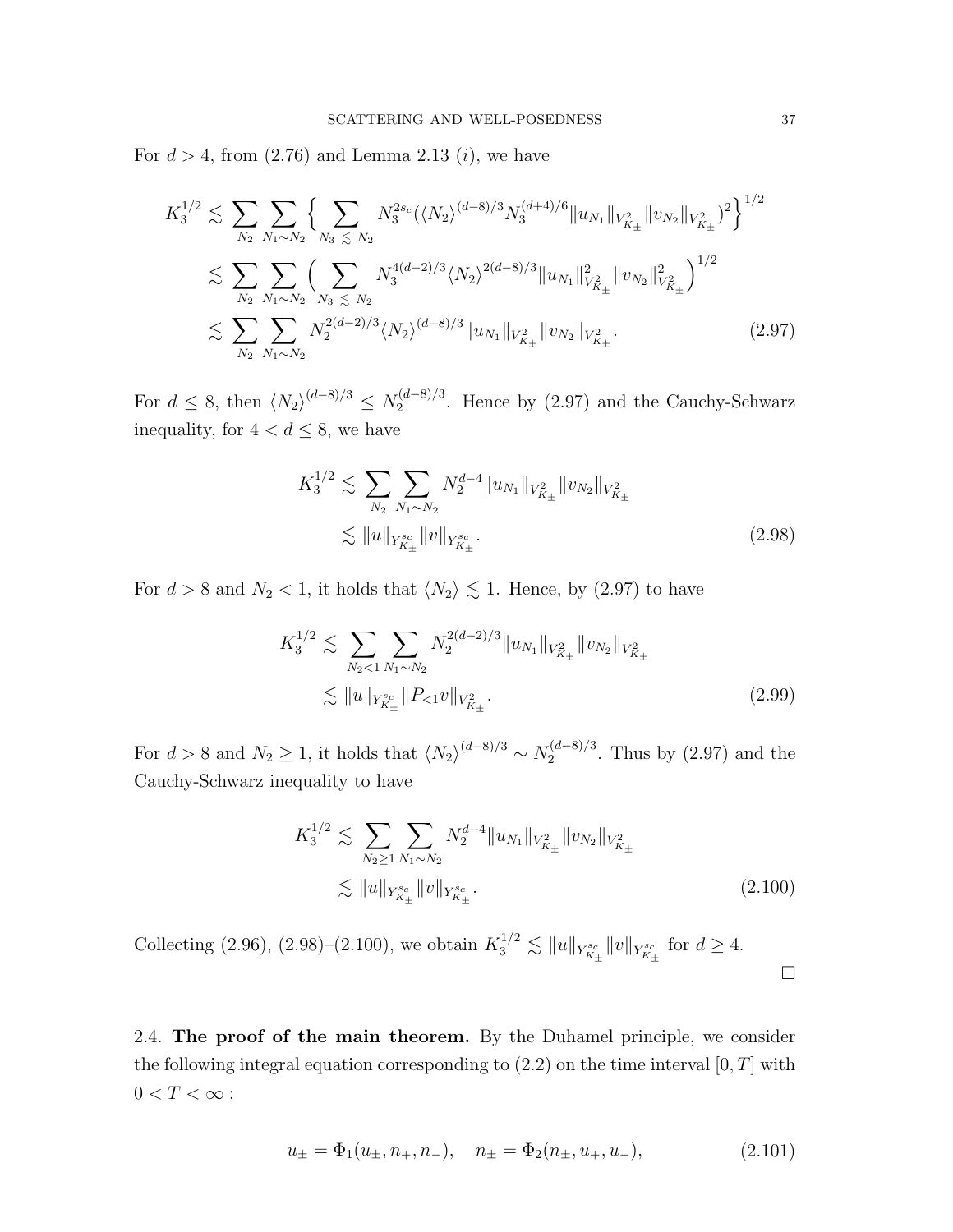where

$$
\Phi_1(u_{\pm}, n_{+}, n_{-}) := K_{\pm}(t)u_{\pm 0} \pm (1/4)\{I_{T,K_{\pm}}(n_{+}, u_{+})(t) + I_{T,K_{\pm}}(n_{+}, u_{-})(t) + I_{T,K_{\pm}}(n_{-}, u_{+})(t) + I_{T,K_{\pm}}(n_{-}, u_{-})(t)\},
$$
  

$$
\Phi_2(n_{\pm}, u_{+}, u_{-}) := W_{\pm c}(t)n_{\pm 0} \pm (4c)^{-1}\{I_{T,W_{\pm c}}(u_{+}, u_{+})(t) + I_{T,W_{\pm c}}(u_{+}, u_{-})(t) + I_{T,W_{\pm c}}(u_{-}, u_{+})(t)\}.
$$

**Proposition 2.15.** (i) Let  $s = 1/4$  for  $d = 4$  or  $s = (d^2 - 3d - 2)/2(d+1)$  for  $d \ge 5$ . Let  $\delta > 0$  be arbitrary. Then, for any initial data  $(u_{\pm 0}, n_{\pm 0}) \in B_{\delta}(H^s(\mathbb{R}^d) \times \dot{H}^s(\mathbb{R}^d)),$ there exists  $T > 0$  and a unique solution of  $(2.101)$  on  $[0, T]$  such that

$$
(u_{\pm}, n_{\pm}) \in Y^s_{K_{\pm}}([0, T]) \times \dot{Y}^s_{W_{\pm c}}([0, T]) \subset C([0, T]; H^s(\mathbb{R}^d)) \times C([0, T]; \dot{H}^s(\mathbb{R}^d)).
$$

Moreover, let  $d \geq 4$ ,  $s = s_c = d/2 - 2$  and  $\delta > 0$  be sufficiently small. If  $(u_{\pm 0}, n_{\pm 0}) \in$  $B_\delta(H^s(\mathbb{R}^d) \times \dot{H}^s(\mathbb{R}^d))$  be radial, then for all  $0 < T < \infty$ , there exists a unique spherically symmetric solution of  $(2.101)$  on  $[0, T]$  such that

$$
(u_\pm,n_\pm) \in Y^s_{K_\pm}([0,T]) \times \dot Y^s_{W_{\pm c}}([0,T]) \subset C([0,T];H^s(\mathbb{R}^d)) \times C([0,T];\dot H^s(\mathbb{R}^d)).
$$

(*ii*) The flow map obtained by  $(i)$ :  $B_{\delta}(H^s(\mathbb{R}^d)) \times B_{\delta}(\dot{H}^s(\mathbb{R}^d)) \ni (u_{\pm 0}, n_{\pm 0}) \mapsto (u_{\pm}, n_{\pm}) \in Y^s_{K_{\pm}}([0, T]) \times \dot{Y}^s_{W_{\pm c}}([0, T])$  is Lipschitz continuous.

Remark 2.1. Due to the time reversibility of the Klein-Gordon-Zakharov equation, Porpositions 2.15 also holds in corresponding time interval  $[-T, 0]$ 

*Remark* 2.2. By (*i*) in Proposition 2.15 and Remark 2.1, for any  $T > 0$ , we have solutions to (2.101)  $(u_{\pm}(t), n_{\pm}(t))$  on [0, T] and [-T, 0]. If radial initial data  $(u_{\pm 0}, n_{\pm 0}) \in$  $B_{\delta}(H^s(\mathbb{R}^d)\times \dot{H}^s(\mathbb{R}^d))$ , then we can take T arbitrary large and by uniqueness, spherically symmetric function  $(u_{\pm}(t), n_{\pm}(t)) \in C((-\infty, \infty); H^s(\mathbb{R}^d)) \times C((-\infty, \infty); \dot{H}^s(\mathbb{R}^d))$ can be defined uniquely.

**Proposition 2.16.** Let the spherically symmetric solution  $(u_+(t), n_+(t))$  to  $(2.101)$ on  $(-\infty,\infty)$  obtained by Proposirion 2.15, Remark 2.1 and Remark 2.2 with radial initial data  $(u_{\pm 0}, n_{\pm 0}) \in B_{\delta}(H^s(\mathbb{R}^d) \times \dot{H}^s(\mathbb{R}^d))$ . Then, there exist  $(u_{\pm,+\infty}, n_{\pm,+\infty})$ and  $(u_{\pm,-\infty}, n_{\pm,-\infty})$  in  $H^s(\mathbb{R}^d) \times \dot{H}^s(\mathbb{R}^d)$  such that

$$
\|u_\pm(t)-K_\pm(t)u_{\pm,+\infty}\|_{H^s_x(\mathbb{R}^d)}+\|n_\pm(t)-W_{\pm c}(t)n_{\pm,+\infty}\|_{\dot{H}^s_x(\mathbb{R}^d)}\rightarrow 0
$$

as  $t \to +\infty$  and

$$
||u_{\pm}(t) - K_{\pm}(t)u_{\pm,-\infty}||_{H_x^s(\mathbb{R}^d)} + ||n_{\pm}(t) - W_{\pm c}(t)n_{\pm,-\infty}||_{\dot{H}_x^s(\mathbb{R}^d)} \to 0
$$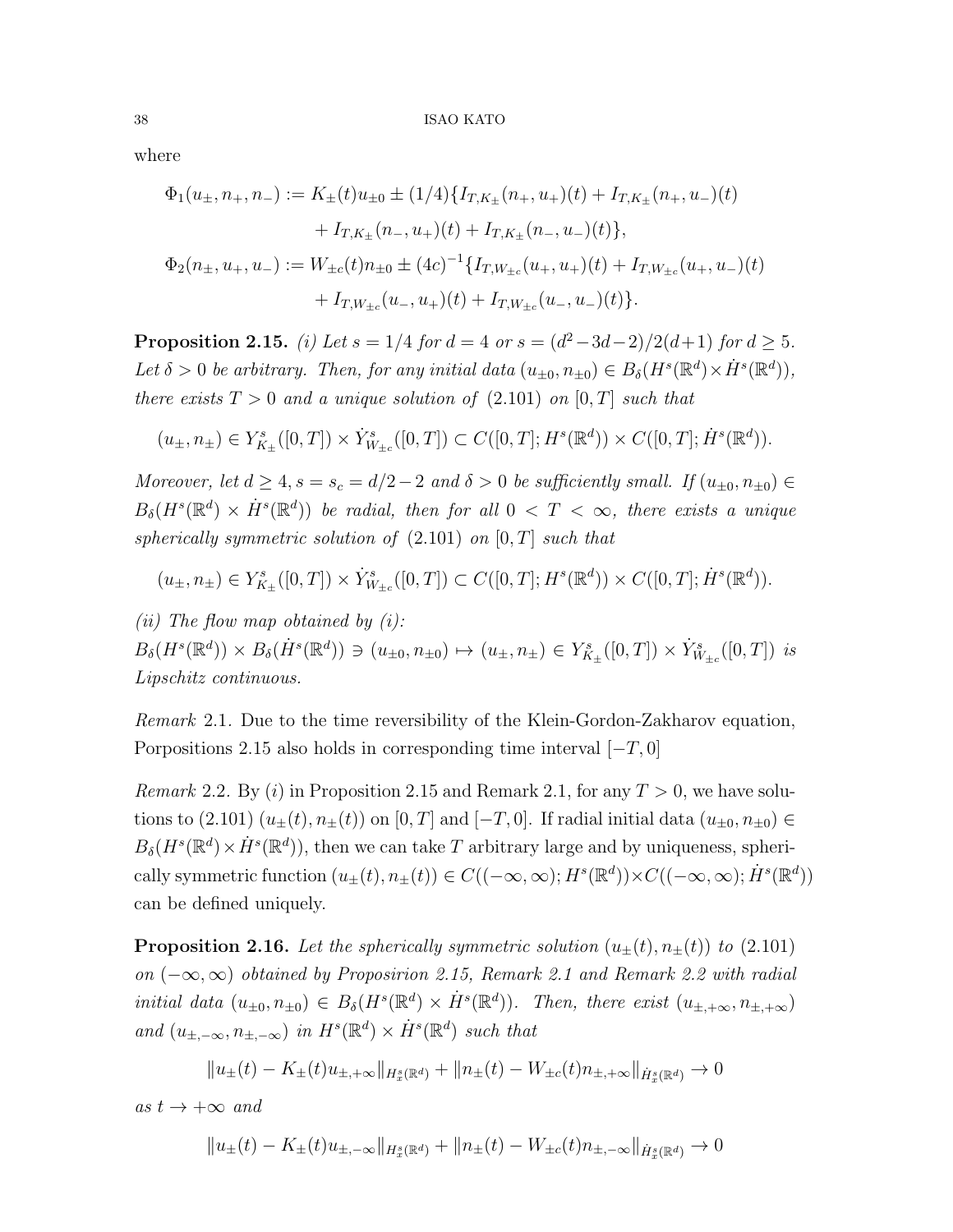as  $t \to -\infty$ .

proof of Proposition 2.15. First, we prove (i). By Proposition 2.7, there exists  $C > 0$ such that

$$
||K_{\pm}(t)u_{\pm 0}||_{Y^s_{K_{\pm}}} \leq C||u_{\pm 0}||_{H^s}, \qquad ||W_{\pm c}(t)n_{\pm 0}||_{\dot{Y}^s_{W_{\pm c}}} \leq C||n_{\pm 0}||_{\dot{H}^s}.
$$

We denote time interval  $I := [0, T]$ . If  $(u_{\pm 0}, n_{\pm 0}) \in B_\delta(H^s(\mathbb{R}^d) \times \dot{H}^s(\mathbb{R}^d)), (u_{\pm}, n_{\pm}) \in$  $B_r(Y_{K_{\pm}}^s(I) \times \dot{Y}_{W_{\pm c}}^s(I))$ , then by Proposition 2.14, for  $(\theta, s) = (1/4, 1/4), d = 4$  or for  $(\theta, s) = (1/(d+1), (d^2 - 3d - 2)/2(d+1)), d \geq 5$ , it holds that

$$
\begin{aligned} &\|\Phi_1(u_{\pm},n_+,n_-)\|_{Y^s_{K_{\pm}}(I)}\\ &\leq C\|u_{\pm 0}\|_{H^s}+(1/4)CT^{\theta}(\|n_+\|_{\dot{Y}^s_{W_{+c}}(I)}\|u_+\|_{Y^s_{K_+}(I)}+\|n_+\|_{\dot{Y}^s_{W_{+c}}(I)}\|u_-\|_{Y^s_{K_-}(I)}\\ &\quad+\|n_-\|_{\dot{Y}^s_{W_{-c}}(I)}\|u_+\|_{Y^s_{K_+}(I)}+\|n_-\|_{\dot{Y}^s_{W_{-c}}(I)}\|u_-\|_{Y^s_{K_-}(I)})\\ &\leq C\delta+CT^{\theta}r^2,\\ &\|\Phi_2(n_{\pm},u_+,u_-)\|_{\dot{Y}^s_{W_{\pm c}}(I)}\\ &\leq C\|n_{\pm 0}\|_{H^s}+(CT^{\theta}/4c)(\|u_+\|_{Y^s_{K_+}(I)}^2+2\|u_+\|_{Y^s_{K_+}(I)}\|u_-\|_{Y^s_{K_-}(I)}+\|u_-\|_{Y^s_{K_-}(I)}^2))\\ &\leq C\delta+CT^{\theta}r^2/c.\end{aligned}
$$

We take  $r=2C\delta$  and  $T>0$  satisfying

$$
4CT^{\theta}r \le \min\{1, c\}.\tag{2.102}
$$

Then we have

$$
\|\Phi_1(u_{\pm}, n_+, n_-)\|_{Y^s_{K_{\pm}}(I)} \le r, \qquad \|\Phi_2(n_{\pm}, u_+, u_-)\|_{\dot{Y}^s_{W_{\pm c}}(I)} \le r.
$$

Hence,  $(\Phi_1, \Phi_2)$  is a map from  $B_r(Y^s_{K_\pm}([0,T]) \times \dot{Y}^s_{W_{\pm c}}([0,T]))$  into itself. Similarly, we assume  $(v_{\pm 0}, m_{\pm 0}) \in B_{\delta}(H^s(\mathbb{R}^d) \times \dot{H}^s(\mathbb{R}^d)), (v_{\pm}, m_{\pm}) \in B_r(Y_{K_{\pm}}^s(I) \times \dot{Y}_{W_{\pm c}}^s(I)),$ then it holds that

$$
\|\Phi_1(u_{\pm}, n_+, n_-) - \Phi_1(v_{\pm}, m_+, m_-)\|_{Y^s_{K_{\pm}}(I)}
$$
  
\n
$$
\leq (1/4)(\|I_{T,K_{\pm}}(n_+, u_+)(t) - I_{T,K_{\pm}}(m_+, v_+)(t)\|_{Y^s_{K_{\pm}}(I)}
$$
  
\n
$$
+ \|I_{T,K_{\pm}}(n_+, u_-)(t) - I_{T,K_{\pm}}(m_+, v_-)(t)\|_{Y^s_{K_{\pm}}(I)}
$$
  
\n
$$
+ \|I_{T,K_{\pm}}(n_-, u_+)(t) - I_{T,K_{\pm}}(m_-, v_+)(t)\|_{Y^s_{K_{\pm}}(I)}
$$
  
\n
$$
+ \|I_{T,K_{\pm}}(n_-, u_-)(t) - I_{T,K_{\pm}}(m_-, v_-)(t)\|_{Y^s_{K_{\pm}}(I)}.
$$
\n(2.103)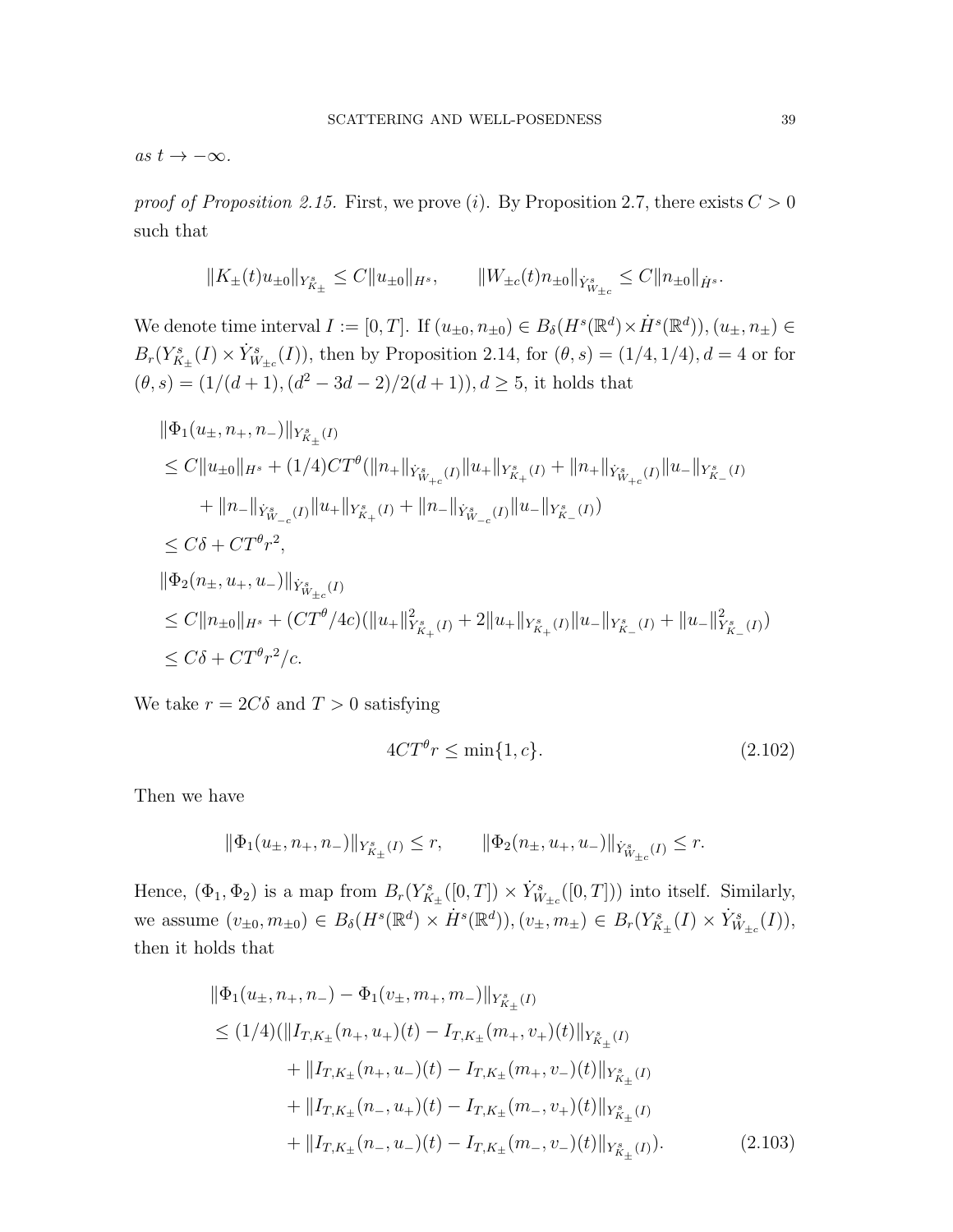By Proposition 2.14, we have

$$
||I_{T,K_{\pm}}(n_{+},u_{+})(t) - I_{T,K_{\pm}}(m_{+},v_{+})(t)||_{Y_{K_{\pm}}^{s}(I)}
$$
  
\n
$$
\leq CT^{\theta}(||n_{+}-m_{+}||_{Y_{W_{+c}}^{s}(I)}||u_{+}||_{Y_{K_{+}}^{s}(I)} + ||m_{+}||_{Y_{W_{+c}}^{s}(I)}||u_{+}-v_{+}||_{Y_{K_{+}}^{s}(I)}).
$$
 (2.104)

Similarly, we have

$$
||I_{T,K_{\pm}}(n_{+},u_{-})(t) - I_{T,K_{\pm}}(m_{+},v_{-})(t)||_{Y_{K_{\pm}}^{s}(I)}
$$
  
\n
$$
\leq CT^{\theta}(||n_{+}-m_{+}||_{\dot{Y}_{W_{+c}}^{s}(I)}||u_{-}||_{Y_{K_{-}}^{s}(I)} + ||m_{+}||_{\dot{Y}_{W_{+c}}^{s}(I)}||u_{-} - v_{-}||_{Y_{K_{-}}^{s}(I)}), \quad (2.105)
$$
  
\n
$$
||I_{T,K_{\pm}}(n_{-},u_{+})(t) - I_{T,K_{\pm}}(m_{-},v_{+})(t)||_{Y_{K_{\pm}}^{s}(I)}
$$

$$
\leq CT^{\theta}(\|n_{-}-m_{-}\|_{\dot{Y}^s_{W_{-c}}(I)}\|u_{+}\|_{Y^s_{K_+}(I)}+\|m_{-}\|_{\dot{Y}^s_{W_{-c}}(I)}\|u_{+}-v_{+}\|_{Y^s_{K_+}(I)}),\tag{2.106}
$$

$$
||I_{T,K_{\pm}}(n_{-},u_{-})(t) - I_{T,K_{\pm}}(m_{-},v_{-})(t)||_{Y_{K_{\pm}}^{s}(I)}
$$
  
\n
$$
\leq CT^{\theta}(||n_{-} - m_{-}||_{\dot{Y}_{W_{-c}}^{s}(I)}||u_{-}||_{Y_{K_{-}}^{s}(I)} + ||m_{-}||_{\dot{Y}_{W_{-c}}^{s}(I)}||u_{-} - v_{-}||_{Y_{K_{-}}^{s}(I)}).
$$
 (2.107)

Hence from  $||u_{\pm}||_{Y_{K_{\pm}}^s(I)} \leq r$ ,  $||m_{\pm}||_{Y_{W_{\pm c}}^s(I)} \leq r$ , (2.103)–(2.107) and (2.102), we have

$$
\|\Phi_1(u_\pm, n_+, n_-) - \Phi_1(v_\pm, m_+, m_-)\|_{Y^s_{K_\pm}(I)}
$$
  
\n
$$
\leq (1/8)(\|u_+ - v_+\|_{Y^s_{K_\pm}(I)} + \|u_- - v_-\|_{Y^s_{K_\pm}(I)}
$$
  
\n
$$
+ \|n_+ - m_+\|_{\dot{Y}^s_{W_{+\mathrm{c}}}(I)} + \|n_- - m_-\|_{\dot{Y}^s_{W_{-\mathrm{c}}}(I)}).
$$
\n(2.108)

Similarly, we have

$$
\|\Phi_2(n_{\pm}, u_+, u_-) - \Phi_2(m_{\pm}, v_+, v_-)\|_{\dot{Y}^s_{W_{\pm c}}(I)}
$$
  
=  $(4c)^{-1}(\|I_{T, W_{\pm c}}(u_+, u_+)(t) - I_{T, W_{\pm c}}(v_+, v_+)(t)\|_{\dot{Y}^s_{W_{\pm c}}(I)}$   
+  $\|I_{T, W_{\pm c}}(u_+, u_-)(t) - I_{T, W_{\pm c}}(v_+, v_-)(t)\|_{\dot{Y}^s_{W_{\pm c}}(I)}$   
+  $\|I_{T, W_{\pm c}}(u_-, u_+)(t) - I_{T, W_{\pm c}}(v_-, v_+)(t)\|_{\dot{Y}^s_{W_{\pm c}}(I)}$   
+  $\|I_{T, W_{\pm c}}(u_-, u_-)(t) - I_{T, W_{\pm c}}(v_-, v_-)(t)\|_{\dot{Y}^s_{W_{\pm c}}(I)}.$  (2.109)

By Proposition 2.14, we have

$$
||I_{T,W_{\pm c}}(u_+, u_+)(t) - I_{T,W_{\pm c}}(v_+, v_+)(t)||_{\dot{Y}^s_{W_{\pm c}}(I)}
$$
  
\n
$$
\leq CT^{\theta}(||u_+||_{Y^s_{K_+}(I)} + ||v_+||_{Y^s_{K_+}(I)})||u_+ - v_+||_{Y^s_{K_+}(I)}.
$$
\n(2.110)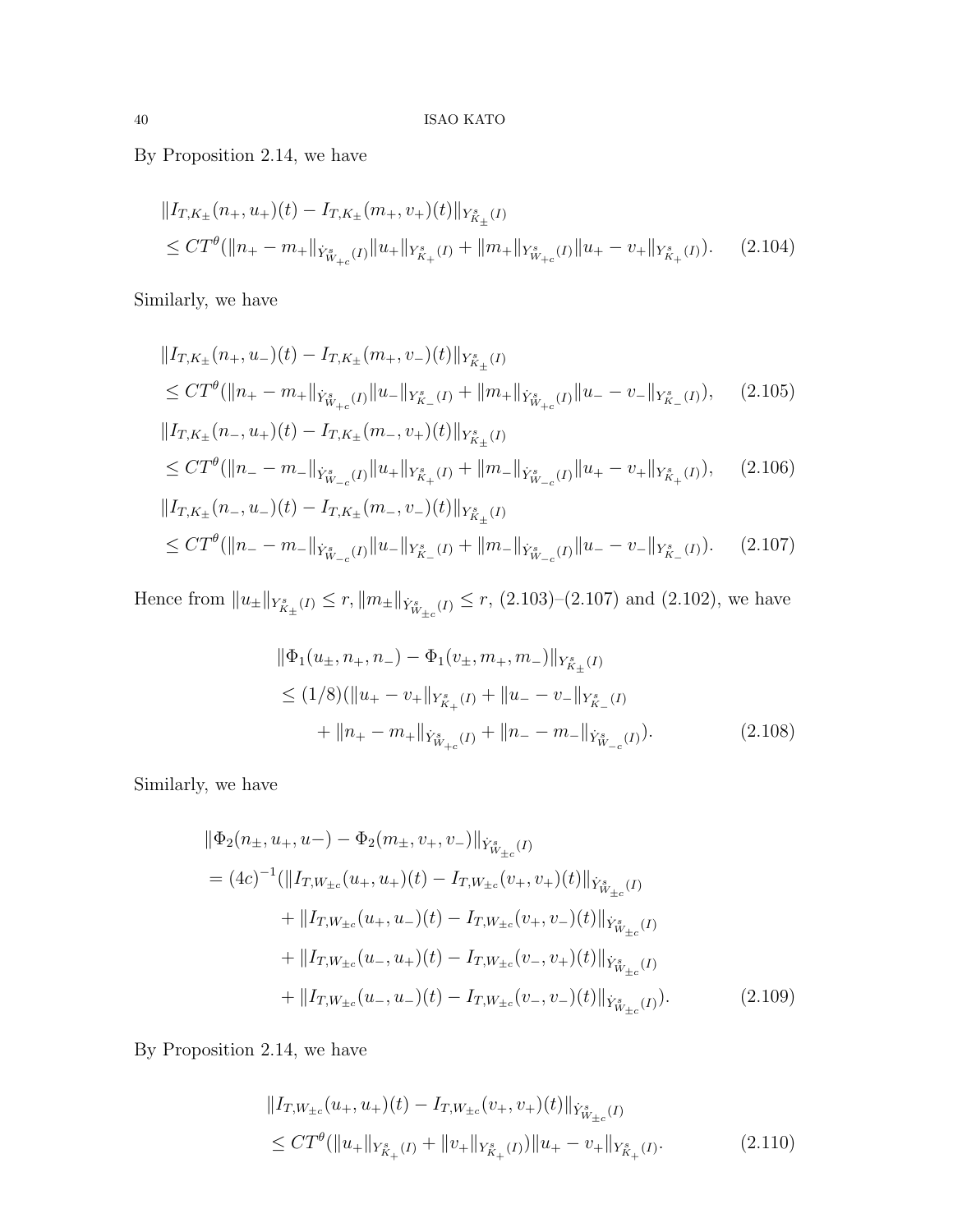Similarly, we have

$$
||I_{T,W_{\pm c}}(u_+, u_-)(t) - I_{T,W_{\pm c}}(v_+, v_-)(t)||_{\dot{Y}^s_{W_{\pm c}}(I)}
$$
  
\n
$$
\leq C T^{\theta} (||u_+ - v_+||_{Y^s_{K_+}(I)} ||u_-||_{Y^s_{K_-}(I)} + ||v_+||_{Y^s_{K_+}(I)} ||u_- - v_-||_{Y^s_{K_-}(I)}),
$$
\n(2.111)

$$
\|I_{T,W_{\pm c}}(u_-, u_+)(t) - I_{T,W_{\pm c}}(v_-, v_+)(t)\|_{\dot{Y}^s_{W_{\pm c}}(I)}
$$
\n
$$
\leq CT^{\theta}(\|u_+ - v_+\|_{Y^s_{K_+}(I)}\|u_+\|_{Y^s_{K_+}(I)} + \|v_-\|_{Y^s_{K_-}(I)}\|u_- - v_-\|_{Y^s_{K_-}(I)}),
$$
\n
$$
\|I_{T,W_{\pm c}}(u_-, u_-)(t) - I_{T,W_{\pm c}}(v_-, v_-)(t)\|_{\dot{Y}^s_{W_{\pm c}}(I)})
$$
\n
$$
(2.112)
$$

$$
\leq CT^{\theta}(\|u_{-}\|_{Y_{K_{-}}^{s}(I)}+\|v_{-}\|_{Y_{K_{-}}^{s}(I)})\|u_{-}-v_{-}\|_{Y_{K_{+}}^{s}(I)}.
$$
\n(2.113)

From  $||u_{\pm}||_{Y_{K_{\pm}}^s(I)} \leq r$ ,  $||v_{\pm}||_{Y_{K_{\pm}}^s(I)} \leq r$ , (2.109)–(2.113) and (2.102), we obtain

$$
\|\Phi_2(n_\pm, u_+, u_-) - \Phi_2(m_\pm, v_+, v_-)\|_{\dot{Y}^s_{W_{\pm c}}(I)}
$$
  
\n
$$
\leq (1/4)(\|u_+ - v_+\|_{Y^s_{K_+}(I)} + \|u_- - v_-\|_{Y^s_{K_-}(I)}).
$$
\n(2.114)

Therefore,  $(\Phi_1, \Phi_2)$  is a contraction mapping on  $B_r(Y^s_{K_\pm}([0,T]) \times \dot{Y}^s_{W_{\pm c}}([0,T])).$ Hence, by the Banach fixed point theorem, we have a solution to (2.101) in it.

Next, we prove uniqueness. Let  $(u_\pm, n_\pm), (v_\pm, m_\pm) \in Y^s_{K_\pm}([0,T]) \times \dot{Y}^s_{W_{\pm c}}([0,T])$ are two solutions satisfying  $(u_{\pm}(0), n_{\pm}(0)) = (v_{\pm}(0), m_{\pm}(0))$ . Moreover,

$$
T' := \sup\{0 \le t \le T; u_{\pm}(t) = v_{\pm}(t), n_{\pm}(t) = m_{\pm}(t)\} < T.
$$

By a translation in t, it suffices to consider  $T' = 0$ . Fix  $0 < \tau \leq T$  sufficiently small. From  $(2.103)$ – $(2.107)$  and Proposition 2.12, we obtain

$$
||u_{+} - v_{+}||_{Y_{K_{+}}^{s}([0,\tau])}
$$
\n
$$
\leq (1/4)CT^{\theta}\{ (||u_{+}||_{Y_{K_{+}}^{s}([0,\tau])} + ||u_{-}||_{Y_{K_{-}}^{s}([0,\tau])})
$$
\n
$$
\times (||n_{+} - m_{+}||_{Y_{W_{+c}}^{s}([0,\tau])} + ||n_{-} - m_{-}||_{Y_{W_{-c}}^{s}([0,\tau])})
$$
\n
$$
+ (||m_{+}||_{Y_{K_{+}}^{s}([0,\tau])} + ||m_{-}||_{Y_{K_{-}}^{s}([0,\tau])}) (||u_{+} - v_{+}||_{Y_{K_{+}}^{s}([0,\tau])} + ||u_{-} - v_{-}||_{Y_{K_{-}}^{s}([0,\tau])}) \}
$$
\n
$$
\leq (1/8)(||n_{+} - m_{+}||_{Y_{W_{+c}}^{s}([0,\tau])} + ||n_{-} - m_{-}||_{Y_{W_{-c}}^{s}([0,\tau])})
$$
\n
$$
+ ||u_{+} - v_{+}||_{Y_{K_{+}}^{s}([0,\tau])} + ||u_{-} - v_{-}||_{Y_{K_{-}}^{s}([0,\tau])}).
$$
\n(2.115)

From (2.115), we obtain

$$
||u_{+} - v_{+}||_{Y_{K_{+}}^{s}([0,\tau])}
$$
  
\n
$$
\leq (1/7)(||n_{+} - m_{+}||_{Y_{W_{+c}}^{s}([0,\tau])} + ||n_{-} - m_{-}||_{Y_{W_{-c}}^{s}([0,\tau])} + ||u_{-} - v_{-}||_{Y_{K_{-}}^{s}([0,\tau])}).
$$
\n(2.116)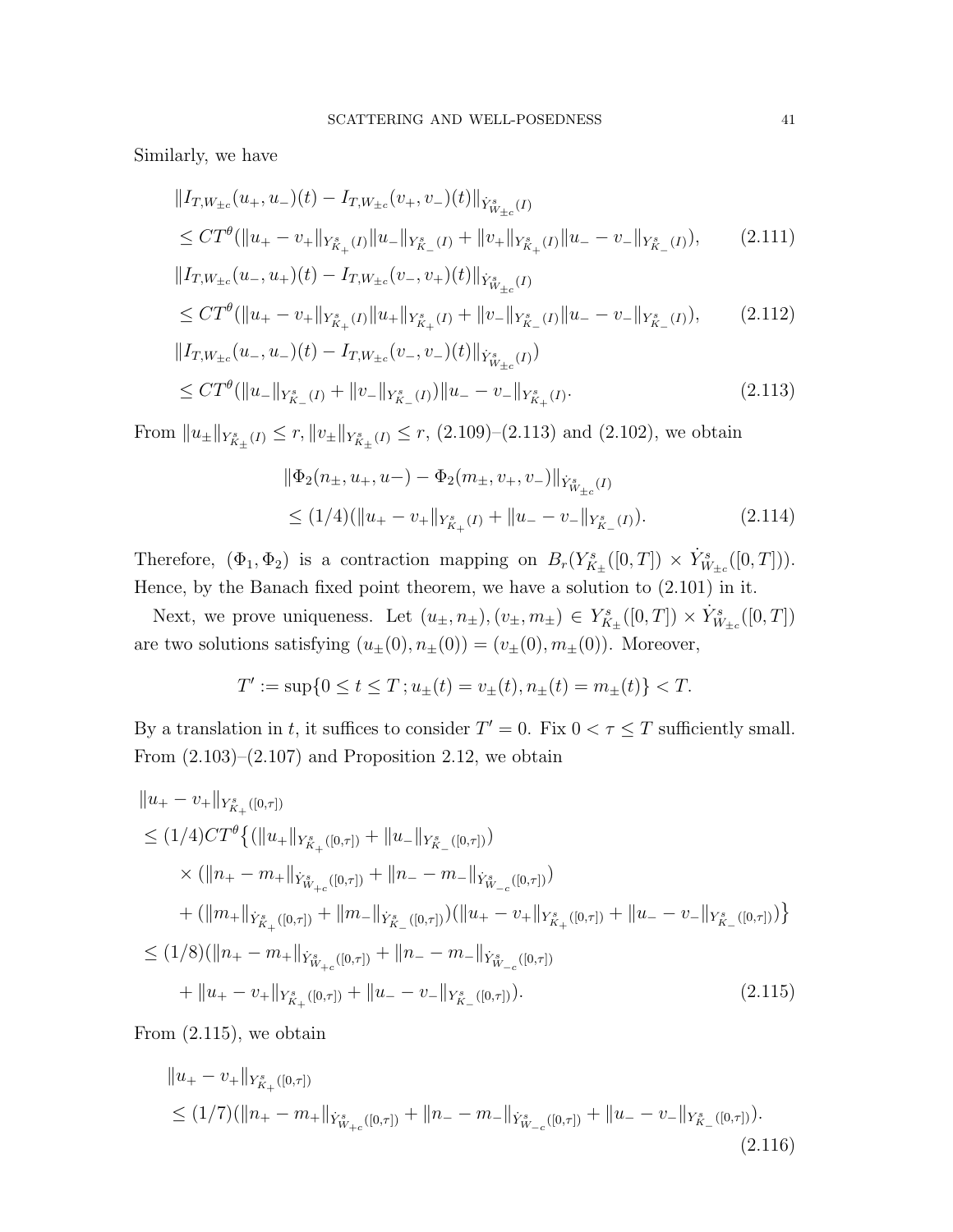Similarly, we have

$$
||u_{-} - v_{-}||_{Y_{K_{-}}^{s}([0,\tau])}
$$
  
\n
$$
\leq (1/7)(||n_{+} - m_{+}||_{\dot{Y}_{W_{+c}}^{s}([0,\tau])} + ||n_{-} - m_{-}||_{\dot{Y}_{W_{-c}}^{s}([0,\tau])} + ||u_{+} - v_{+}||_{Y_{K_{+}}^{s}([0,\tau])}).
$$
\n
$$
(2.117)
$$

From  $(2.109)$ – $(2.113)$  and Proposition 2.12, we have

$$
||n_{\pm} - m_{\pm}||_{\dot{Y}_{W_{\pm c}}^s([0,\tau])} \le (1/4)(||u_{+} - v_{+}||_{Y_{K_{+}}^s([0,\tau])} + ||u_{-} - v_{-}||_{Y_{K_{-}}^s([0,\tau])}).
$$
 (2.118)

Hence, collecting  $(2.115)$ – $(2.118)$ , we obtain

$$
u_{\pm} = v_{\pm}, \quad n_{\pm} = m_{\pm}
$$

on  $[0, \tau]$ . This contradicts the definition of T'.

If  $(u_{\pm 0}, n_{\pm 0}) \in B_\delta(H^s(\mathbb{R}^d) \times \dot{H}^s(\mathbb{R}^d))$  is radial,  $s = s_c = d/2 - 2$  with  $d \geq 4$  and  $(u_{\pm}, n_{\pm}) \in B_r(Y^s_{K_{\pm}}(I) \times \dot{Y}^s_{W_{\pm}c}(I))$  is spherically symmetric, then by Proposition 2.14, we have

$$
\label{eq:est} \begin{split} \|\Phi_1(u_\pm,n_+,n_-)\|_{Y^s_{K_\pm}(I)}\\ &\leq C\delta+(1/4)C(\|n_+\|_{\dot Y^s_{W_{+c}}(I)}\|u_+\|_{Y^s_{K_+}(I)}+\|n_+\|_{\dot Y^s_{W_{+c}}(I)}\|u_-\|_{Y^s_{K_-}(I)}\\ &\qquad+\|n_-\|_{\dot Y^s_{W_{-c}}(I)}\|u_+\|_{Y^s_{K_+}(I)}+\|n_-\|_{\dot Y^s_{W_{-c}}(I)}\|u_-\|_{Y^s_{K_-}(I)}),\\ \|\Phi_2(n_\pm,u_+,u_-)\|_{\dot Y^s_{W_{\pm c}}(I)}\\ &\leq C\delta+(C/4c)(\|u_+\|_{Y^s_{K_+}(I)}^2+2\|u_+\|_{Y^s_{K_+}(I)}\|u_-\|_{Y^s_{K_-}(I)}+\|u_-\|_{Y^s_{K_-}(I)}^2). \end{split}
$$

Taking  $\delta = r^2$  and  $r = \min\{1, c\}/(4C)$ , then we have

$$
\|\Phi_1(u_{\pm},n_+,n_-)\|_{Y^s_{K_{\pm}}(I)}\leq r,\qquad \|\Phi_2(n_{\pm},u_+,u_-)\|_{\dot Y^s_{W_{\pm c}}(I)}\leq r.
$$

Hence,  $(\Phi_1, \Phi_2)$  is a map from  $B_r(Y^s_{K_\pm}([0,T]) \times \dot{Y}^s_{W_{\pm c}}([0,T]))$  into itself. If we also assume  $(v_{\pm 0}, m_{\pm 0}) \in B_\delta(H^s(\mathbb{R}^d)) \times \dot{H}^s(\mathbb{R}^d))$  is radial and  $(v_{\pm}, m_{\pm}) \in B_r(Y^s_{K_{\pm}}(I) \times$  $\dot{Y}^s_{W_{\pm c}}(I)$  is spherically symmetric, then by the same manner as the estimate for (2.108) and (2.114), we have

$$
\|\Phi_1(u_{\pm}, n_+, n_-) - \Phi_1(v_{\pm}, m_+, m_-)\|_{Y^s_{K_{\pm}}(I)}
$$
\n
$$
\leq (1/8)(\|u_+ - v_+\|_{Y^s_{K_{\pm}}(I)} + \|u_- - v_-\|_{Y^s_{K_{\pm}}(I)}
$$
\n
$$
+ \|n_+ - m_+\|_{\dot{Y}^s_{W_{+c}}(I)} + \|n_- - m_-\|_{\dot{Y}^s_{W_{-c}}(I)}),
$$
\n
$$
\|\Phi_2(n_{\pm}, u_+, u_-) - \Phi_2(m_{\pm}, v_+, v_-)\|_{\dot{Y}^s_{W_{\pm c}}(I)}
$$
\n
$$
\leq (1/4)(\|u_+ - v_+\|_{Y^s_{K_{\pm}}(I)} + \|u_- - v_-\|_{Y^s_{K_{\pm}}(I)}).
$$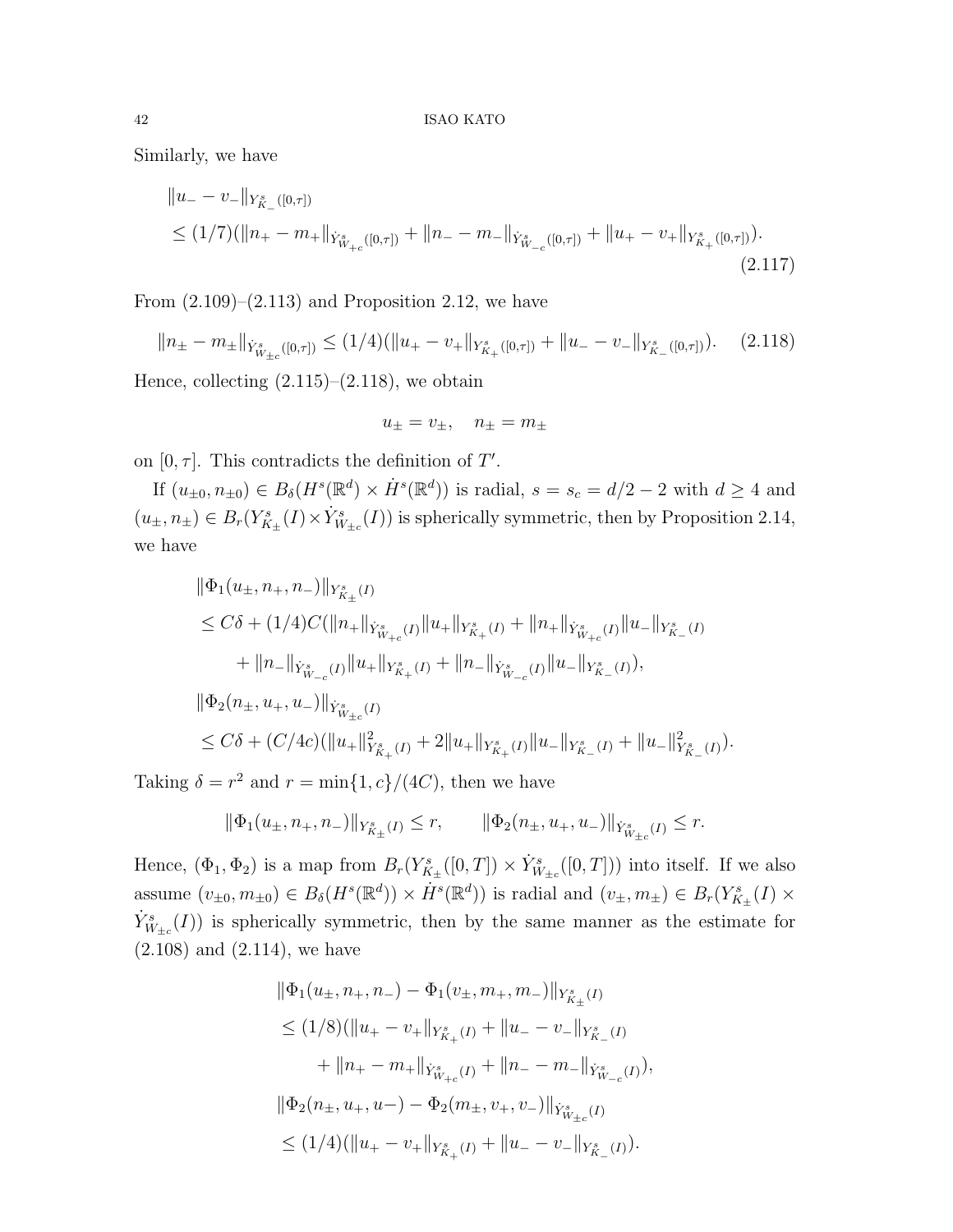Thus,  $(\Phi_1, \Phi_2)$  is a contraction mapping on  $B_r(Y^s_{K_\pm}([0,T]) \times \dot{Y}^s_{W_{\pm c}}([0,T]))$ . Hence, by the Banach fixed point theorem, we have a solution to (2.101) in it. We assume that  $(u_{\pm}(0), n_{\pm}(0)),(v_{\pm}(0), m_{\pm}(0))$  are both radial and  $s = s_c = d/2 - 2$  with  $d \ge 4$ . Let  $(u_\pm, n_\pm), (v_\pm, m_\pm) \in Y^s_{K_\pm}([0,T]) \times \dot{Y}^s_{W_{\pm c}}([0,T])$  are two spherically symmetric solutions satisfying  $(u_{\pm}(0), n_{\pm}(0)) = (v_{\pm}(0), m_{\pm}(0))$ . Then by the same manner as the proof for non-radial initial data, the uniqueness of the solution  $(u_{\pm}, n_{\pm})$  is showed. (*ii*) follows from the standard argument, so we omit the proof.  $\Box$ 

Finally, we prove Proposition 2.16. The proof is the same manner as the proof for Proposition 4.2 in [24].

*Proof.* There exists  $M > 0$  such that for all  $0 < T < \infty$ ,

$$
||u_{\pm}||_{Y^{s}_{K_{\pm}}([0,T])} + ||n_{\pm}||_{Y^{s}_{W_{\pm c}}([0,T])} < M,
$$
  

$$
||u_{\pm}||_{Y^{s}_{K_{\pm}}([-T,0])} + ||n_{\pm}||_{Y^{s}_{W_{\pm c}}([-T,0])} < M
$$

holds since r in the proof of Proposition 2.15 does not depend on T. Take  $\{t_k\}_{k=0}^K \in$  $\mathcal{Z}_0$  and  $0 < T < \infty$  such that  $-T < t_0, t_K < T$ . By  $L_x^2$  orthogonality,

$$
\left(\sum_{k=1}^{K} \|\langle \nabla_x \rangle^s \left( K_{\pm}(-t_k) u_{\pm}(t_k) - K_{\pm}(-t_{k-1}) u_{\pm}(t_{k-1}) \right) \|_{L_x^2}^2 \right)^{1/2}
$$
  
\n
$$
\lesssim \| \langle \nabla_x \rangle^s u_{\pm} \|_{V_{K_{\pm}}^2([0,T])} + \| \langle \nabla_x \rangle^s u_{\pm} \|_{V_{K_{\pm}}^2([-T,0])}
$$
  
\n
$$
\lesssim \| u_{\pm} \|_{V_{K_{\pm}}^s([0,T])} + \| u_{\pm} \|_{V_{K_{\pm}}^s([-T,0])}
$$
  
\n
$$
< 2M.
$$

Thus,

$$
\sup_{\{t_k\}_{k=0}^K \in \mathcal{Z}_0} \left( \sum_{k=1}^K \|\langle \nabla_x \rangle^s K_{\pm}(-t_k) u_{\pm}(t_k) - \langle \nabla_x \rangle^s K_{\pm}(-t_{k-1}) u_{\pm}(t_{k-1}) \|_{L_x^2}^2 \right)^{1/2} < 2M.
$$

Hence, there exists  $f_{\pm} := \lim_{t \to \pm \infty} \langle \nabla_x \rangle^s K_{\pm}(-t) u_{\pm}(t)$  in  $L_x^2(\mathbb{R}^d)$ . Then put  $u_{\pm \infty} :=$  $\langle \nabla_x \rangle^{-s} f_{\pm}$ , we obtain

$$
\|\langle \nabla_x \rangle^s K_{\pm}(-t) u_{\pm}(t) - f_{\pm} \|_{L^2_x} = \| u_{\pm}(t) - K_{\pm}(t) u_{\pm \infty} \|_{H^s_x} \to 0
$$

as  $t \to \pm \infty$ . The scattering result for the wave equation is obtained similarly.

 $\Box$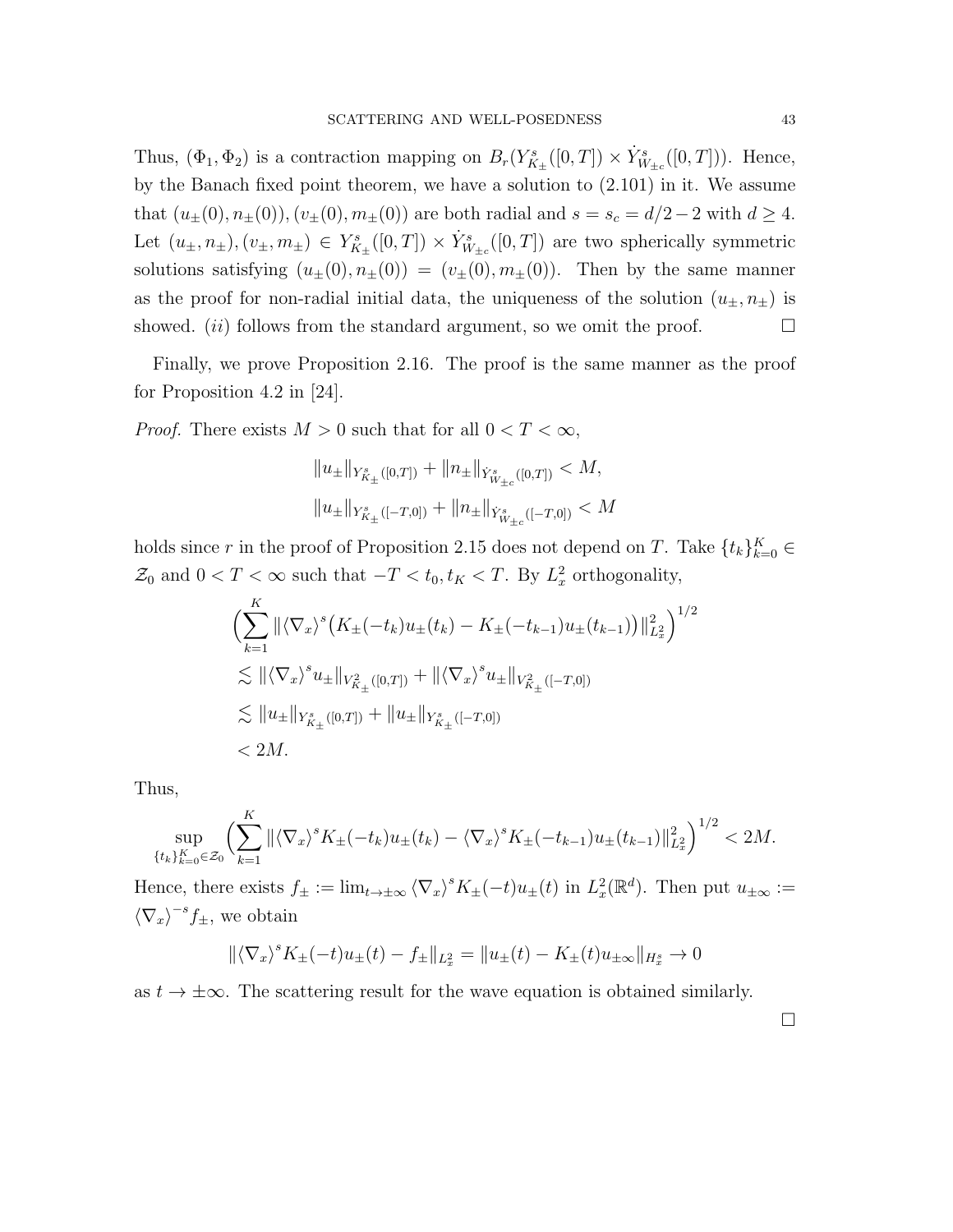# 3. Scattering and well-posedness for the Zakharov system at a critical space in four and more spatial dimensions

## 3.1. Introduction. We consider the Cauchy problem for the Zakharov system:

$$
\begin{cases}\ni\partial_t u + \Delta u = nu, & (t, x) \in \mathbb{R} \times \mathbb{R}^d, \\
\partial_t^2 n - \Delta n = \Delta |u|^2, & (t, x) \in \mathbb{R} \times \mathbb{R}^d, \\
(u(0), n(0), \partial_t n(0)) = (u_0, n_0, n_1) \in H^k(\mathbb{R}^d) \times \dot{H}^l(\mathbb{R}^d) \times \dot{H}^{l-1}(\mathbb{R}^d),\n\end{cases}
$$
\n(3.1)

where  $u = u(t, x)$  is complex valued, the slowly varying envelope of electric field and  $n = n(t, x)$  is real valued, the deviation of ion density from its mean background density. (3.1) describes the Langmuir turbulence in a plasma. We consider wellposedness for (3.1) in spatial dimension  $d \geq 4$ . (3.1) does not have scaling invariant transformation because of the difference of dilation transformations for the linear wave equation and the Schrödinger equation. However, in [10], Ginibre, Tsutsumi and Velo introduced a critical exponent for (3.1) which corresponds to the scaling criticality in the following sense. We transform *n* into  $n_{\pm}$  as  $n_{\pm} := n \pm i\omega^{-1} \partial_t n$ ,  $\omega := \sqrt{\overline{\Delta}} \cdot \overline{\Delta}$  $\sqrt{-\Delta}$ . Then (3.1) is rewritten into

$$
\begin{cases}\ni\partial_t u + \Delta u = u(n_+ + n_-)/2, & (t, x) \in \mathbb{R} \times \mathbb{R}^d, \\
(i\partial_t \mp \omega)n_{\pm} = \pm \omega |u|^2, & (t, x) \in \mathbb{R} \times \mathbb{R}^d, \\
(u(0), n_+(0), n_-(0)) = (u_0, n_{+0}, n_{-0}).\n\end{cases}
$$
\n(3.2)

In the second equation of (3.2), if we disregard the second term of the left-hand side, then (3.2) is invariant under the dilation

$$
u \to u_{\lambda} = \lambda^{3/2} u(\lambda x, \lambda^2 t), \quad n \to n_{\lambda} = \lambda^2 n(\lambda x, \lambda^2 t),
$$

and the the scaling critical exponent is  $(k, l) = ((d - 3)/2, (d - 4)/2)$ . Our main result is the scattering and the small data global well-posedness for (3.2) at the critical exponent in spatial dimension  $d \geq 4$ .

**Theorem 3.1.** Let  $d \geq 4$ ,  $k = (d-3)/2$ ,  $l = (d-4)/2$ . Then (3.2) is globally wellposed for small data in  $H^k(\mathbb{R}^d) \times \dot{H}^l(\mathbb{R}^d) \times \dot{H}^l(\mathbb{R}^d)$  (resp.  $H^k(\mathbb{R}^d) \times H^l(\mathbb{R}^d) \times H^l(\mathbb{R}^d)$ ). Moreover, the solution scatters in  $H^k(\mathbb{R}^d) \times \dot{H}^l(\mathbb{R}^d) \times \dot{H}^l(\mathbb{R}^d)$  (resp.  $H^k(\mathbb{R}^d) \times$  $H^l(\mathbb{R}^d)\times H^l(\mathbb{R}^d)$ ).

Remark 3.1. Note that  $(n_+, n_-) \in \dot{H}^l(\mathbb{R}^d) \times \dot{H}^l(\mathbb{R}^d)$  (resp.  $H^l(\mathbb{R}^d) \times H^l(\mathbb{R}^d)$ ) is equivalent to  $(n, \partial_t n) \in \dot{H}^l(\mathbb{R}^d) \times \dot{H}^{l-1}(\mathbb{R}^d)$  (resp.  $(n, \omega^{-1}\partial_t n) \in H^l(\mathbb{R}^d) \times H^l(\mathbb{R}^d)$ ).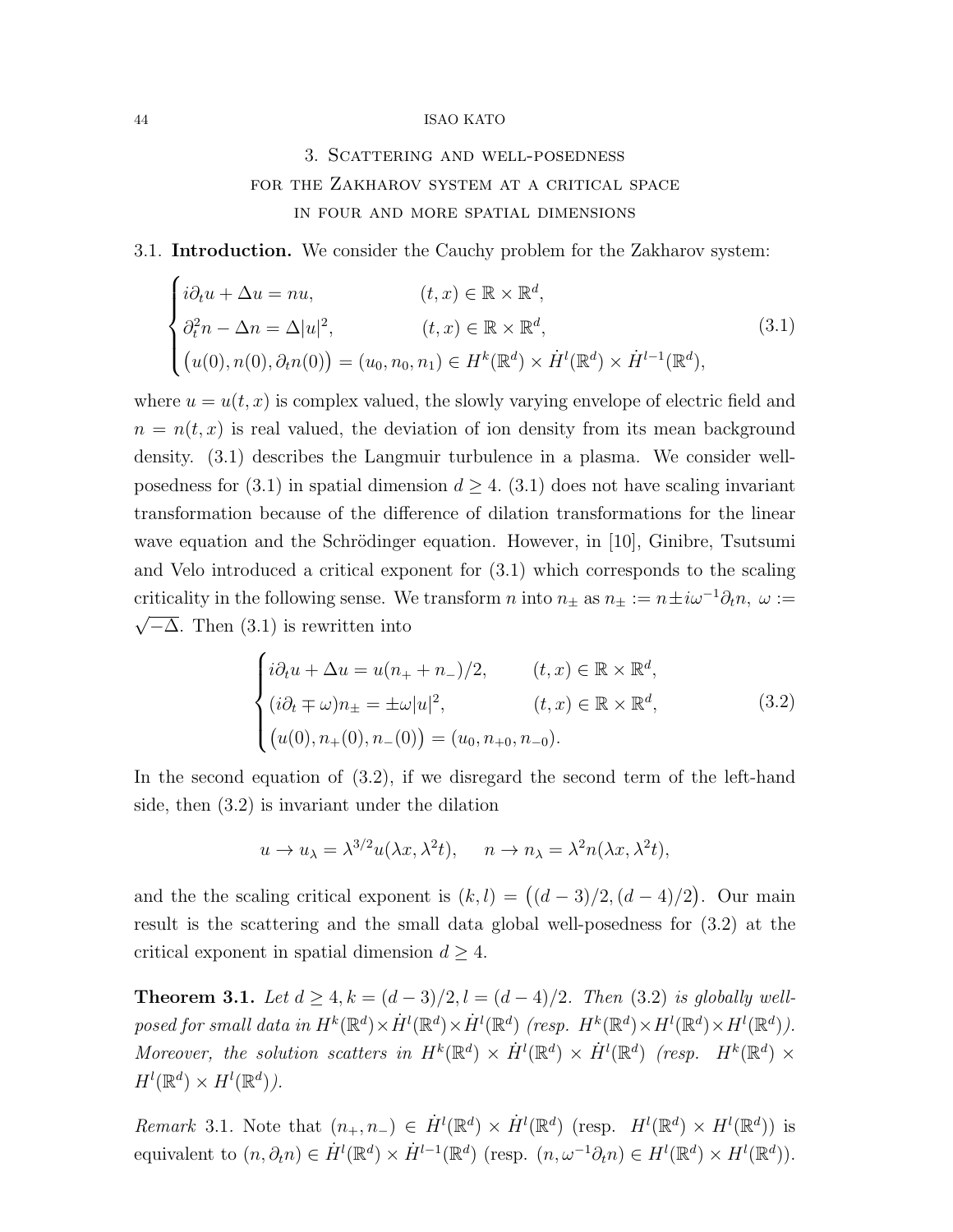For more precise statement of Theorem 3.1, see Propositions 3.11, 3.12. Here, we briefly mention the known results for the Cauchy problem for (3.1). There are many results for  $3 \geq d \geq 1$ . For the well-posedness and the scattering on  $\mathbb{R}^d$ , see [2], [3], [6], [7], [9], [10], [13], [14], [16], [21], [22], [27], [34], [38], [39], [42], [43]. For the case on  $\mathbb{T}^d$ , see [5], [28], [29], [45]. All these results are for the sub critical case. For  $d \geq 4$ , Ginibre-Tsutsumi-Velo [10] proved the local wellposedness of (3.1) when the initial data is in  $H^k(\mathbb{R}^d) \times H^l(\mathbb{R}^d) \times H^{l-1}(\mathbb{R}^d)$  with  $2k > l + (d - 2)/2, l > (d - 4)/2, l + 1 \ge k \ge l$ , which is the sub critical case. Recently, Bejenaru, Guo, Herr and Nakanishi [1] have proved the small data global well-posedness and the scattering in a range of  $(k, l)$  for  $d = 4$ , which includes the critical case  $(k, l) = (1/2, 0)$  and the energy space  $(k, l) = (1, 0)$ .

The main difficulty in the study of the well-posedness of the Zakharov system arise from so called "derivative loss". The both nonlinear terms of (3.2) have a half derivative loss when  $k = l + 1/2$ . To recover the derivative loss, Ginibre-Tsutsumi-Velo [10] applied the Forier restriction norm method, which is introduced by Bourgain [4]. However, it seems difficult to apply the method to the critical case. Bejenaru, Guo, Herr and Nakanishi [1] used the normal form reduction and transformed (3.2) into a system which does not have derivative loss. Our proof is more direct than their proof. We use the  $U^2$ ,  $V^2$  type spaces, which are introduced by Hadac-Herr-Koch [19] to study the small data global well-posedness and the scattering for the KP-II equation at the scale critical space. There are two merits for using these function spaces. One is that we can recover the derivative loss, by combining Lemma 3.4 and (1.7) in Proposition 1.13. The other is that we can employ the Strichartz estimate (see Proposition 3.5) by Colollary 1.15 and we gain some integrability. Actually, the  $L^4$  Strichartz estimate was used in [19]. On the other hand, by the difference of the dilation scale of the Schödinger equation and the wave equation, the effect by oscillatory integral for the Schrödinger equation works more effective than that of the wave equation. Therefore, in our problem we have to use the endpoint Strichartz estimate for the Schrödinger equation, that is to say the case of  $(p_1, q_1) = (2, 2d/(d-2))$  in Proposition 3.5. This causes the following problem: if we use the  $U^2$  type function space and follow the argument by Hadac-Herr-Koch [19], then by duality argument (see Proposition 1.10) we need to estimate  $L_t^2 L_x^{2d/(d-2)}$  norm by the  $V^2$  type norm. However, we can not get such estimate by Corollary 1.15 because the  $V^2$  type norm is slightly weaker than  $U^2$ type norm. For this reason, we need the function space weaker than the  $U^2$  type and stronger than the  $V^2$  type. For that purpose, we use an intersection space of  $V^2$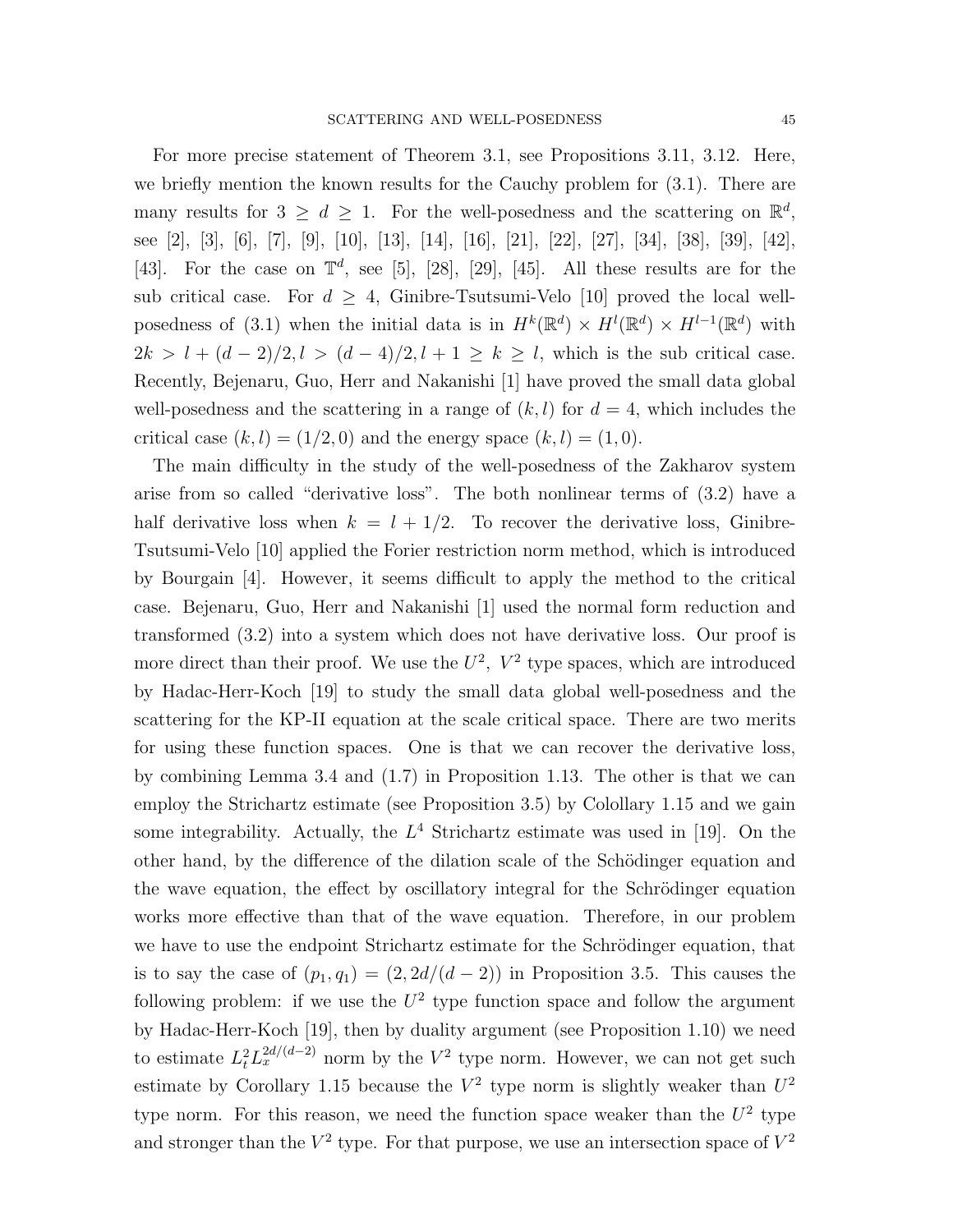type space and  $E := L_t^2 L_x^{2d/(d-2)}$ . See the definition of  $||u||_{X_S^k}$  in Definition 4, which is the main idea in the present paper.

Finally, we refer to the plan of the rest of the paper. We introduce function spaces, their properties and some lemmas in Section 2. In section 3, we derive the key bilinear estimate for the homogeneous case, Proposition 3.9. As a corollary, we also prove the bilinear estimate for the inhomogeneous case, Corollary 3.10. In section 4, we mention the detail of main theorem and its proof.

## 3.2. Notations and preliminary lemmas.

**Proposition 3.2.** Let  $1 < p < \infty$ ,  $v \in V^1$  be absolutely continuous on compact intervals and u be a  $U^{p'}$ -atom. Then,

$$
B(u,v) = \int_{-\infty}^{\infty} \langle u(t), v'(t) \rangle_{L_x^2} dt - \lim_{t \to \infty} \langle u(t), v(t) \rangle_{L_x^2}.
$$
 (3.3)

*Proof.* By Corollary 2.6 in [19], we have  $v \in V^p$ . Therefore, the left-hand side of (3.3) make sense. From our assumption, it follows that  $v' \in L^1(\mathbb{R}; L^2_x)$  with  $||v'||_{L^1(\mathbb{R};L^2_x)} \le ||v||_{V^1} < \infty$  and

$$
u = \sum_{k=1}^{K} \mathbf{1}_{[t_{k-1}, t_k)} \phi_{k-1}
$$

with  $\{t_k\}_{k=0}^K \in \mathcal{Z}_0$ ,  $\{\phi_k\}_{k=0}^{K-1} \subset L_x^2$  and  $\sum_{k=0}^{K-1} ||\phi_k||_L^{p'}$  $\frac{p}{L_x^2} = 1$ . By the definition of B, for any  $\varepsilon > 0$ , there exists  $\tilde{t} = {\tilde{t}_k}_{k=0}^N \in \mathcal{Z}_0$  such that for any  $\mathcal{Z}_0 \ni t' = {t'_k}_{k=0}^M \supset \tilde{t}$ the estimate

$$
|B_{t'}(u,v) - B(u,v)| < \varepsilon
$$

holds where

$$
B_{t'}(u,v) = \sum_{k=0}^{M} \langle u(t'_{k-1}), v(t'_{k}) - v(t'_{k-1}) \rangle_{L_x^2}.
$$

Put  $t' = \{t_k\}_{k=0}^K \cup \{\tilde{t}_k\}_{k=0}^N$ . Since  $u(s) = u(t'_{n-1})$  on  $s \in [t'_{n-1}, t'_n)$ , we have

$$
\langle u(t'_{n-1}), v(t'_n) - v(t'_{n-1}) \rangle_{L^2_x} = \int_{t'_{n-1}}^{t'_n} \langle u(s), v'(s) \rangle_{L^2_x} ds
$$

when  $t'_n \neq \infty$  and

$$
\langle u(t'_{n-1}), v(t'_n) - v(t'_{n-1}) \rangle_{L_x^2} = \lim_{t \to \infty} \langle u(t'_{n-1}), v(t) - v(t'_{n-1}) \rangle_{L_x^2} - \lim_{t \to \infty} \langle u(t'_{n-1}), v(t) \rangle_{L_x^2}
$$

$$
= \int_{t'_{n-1}}^{t'_n} \langle u(s), v'(s) \rangle_{L_x^2} ds - \lim_{t \to \infty} \langle u(t), v(t) \rangle_{L_x^2}
$$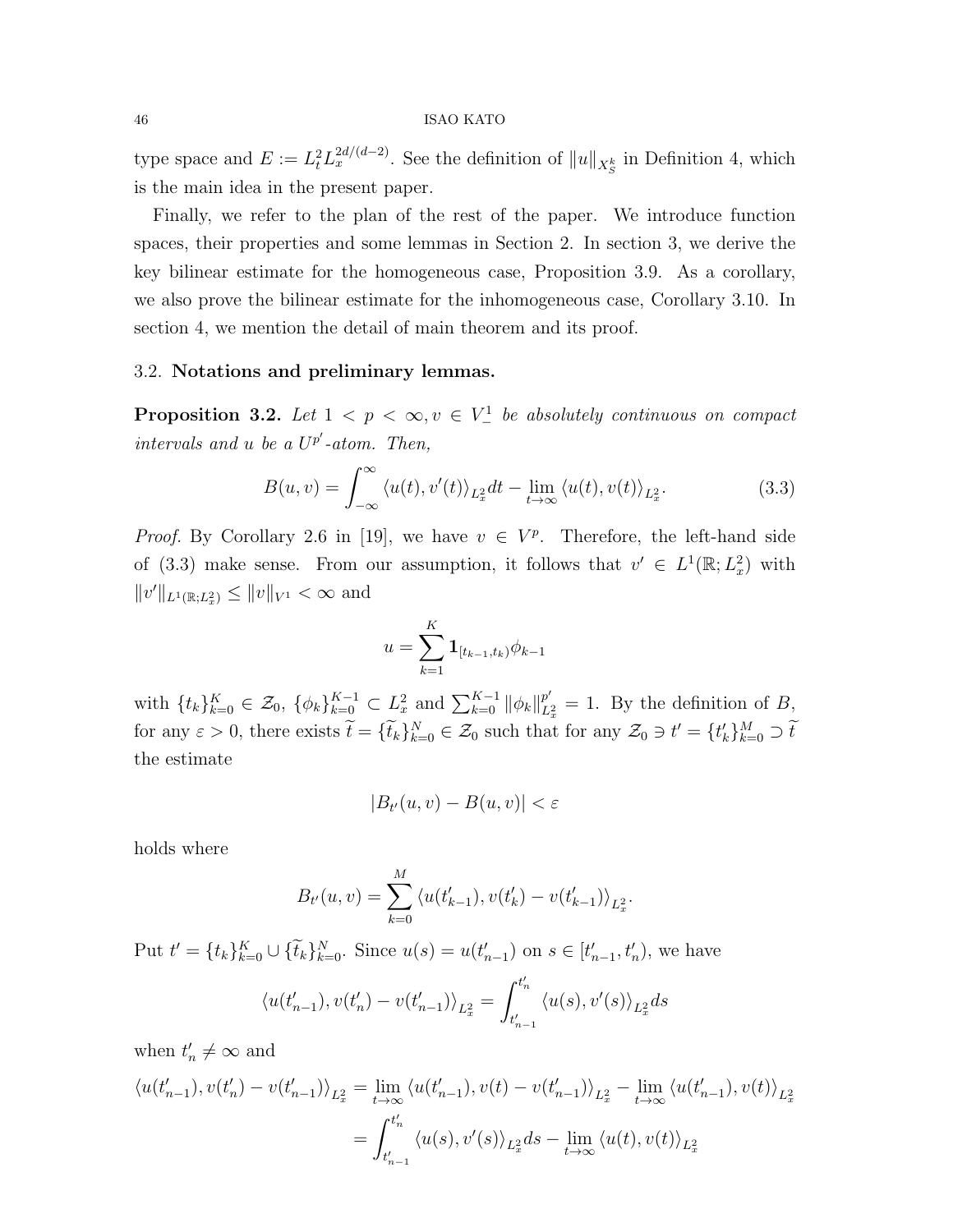when  $t'_n = \infty$ . Thus, we conclude

$$
\left| \int_{-\infty}^{\infty} \langle u(s), v'(s) \rangle_{L_x^2} ds - \lim_{t \to \infty} \langle u(t), v(t) \rangle_{L_x^2} - B(u, v) \right| < \varepsilon.
$$

Combining Remark 1.3 and Proposition 3.2, we have the following corollary.

Corollary 3.3. Let  $A = S$  or  $W_{\pm}$  and  $v \in V_{-,A}^1 \subset V_{-,A}^2$  be absolutely continuous on compact intervals. Then,

$$
||v||_{V_A^2}\leq \sup_{u\in U_A^2,\,||u||_{U_A^2}=1}\Bigl|\int_{-\infty}^\infty \langle u(t),A(t)\bigl(A(-\cdot)v\bigr)'(t)\rangle_{L_x^2}dt-\lim_{t\to\infty}\langle u(t),v(t)\rangle_{L_x^2}\Bigr|.
$$

Lemma 3.4. Let  $\tau_3 = \tau_1 - \tau_2$ ,  $\xi_3 = \xi_1 - \xi_2$ . If  $|\xi_1| \gg \langle \xi_2 \rangle$  or  $\langle \xi_1 \rangle \ll |\xi_2|$ , then it holds that

$$
\max\left\{|\tau_1+|\xi_1|^2|,|\tau_2+|\xi_2|^2|,|\tau_3\pm|\xi_3|\right\} \gtrsim \max\{|\xi_1|^2,|\xi_2|^2\}.\tag{3.4}
$$

*Proof.* We only prove the case of  $|\xi_1| \gg \langle \xi_2 \rangle$ . By triangle inequality,  $\tau_3 = \tau_1 - \tau_2$ and  $\xi_3 = \xi_1 - \xi_2$ , we have

$$
(LHS of (3.4)) \gtrsim |\tau_1 + |\xi_1|^2 + |\tau_2 + |\xi_2|^2 + |\tau_3 \pm |\xi_3||
$$
  
\n
$$
\geq |\tau_1 + |\xi_1|^2 - (\tau_2 + |\xi_2|^2) - (\tau_3 \pm |\xi_3|)|
$$
  
\n
$$
= ||\xi_1|^2 - |\xi_2|^2 \mp |\xi_1 - \xi_2| |.
$$
 (3.5)

Since  $|\xi_1| \gg \langle \xi_2 \rangle$ , we see that  $|\xi_1 - \xi_2| \sim |\xi_1|$ . Hence

$$
(3.5) \gtrsim |\xi_1|^2.
$$

We define the Duhamel terms as follows.

Definition 6.

$$
I_{T,S}(n,v)(t) := -i/2 \int_0^t \mathbf{1}_{[0,T]}(t') S(t-t') n(t') v(t') dt', \qquad (3.6)
$$

$$
I_{T,W_{\pm}}(u,v)(t) := \pm \int_0^t \mathbf{1}_{[0,T]}(t')W_{\pm}(t-t')\,\omega\big(u(t')\bar{v}(t')\big)\,dt'
$$
(3.7)

where  $\omega = (-\Delta)^{1/2}$ .

The following statement is the Strichartz estimate for the Schrödinger equation.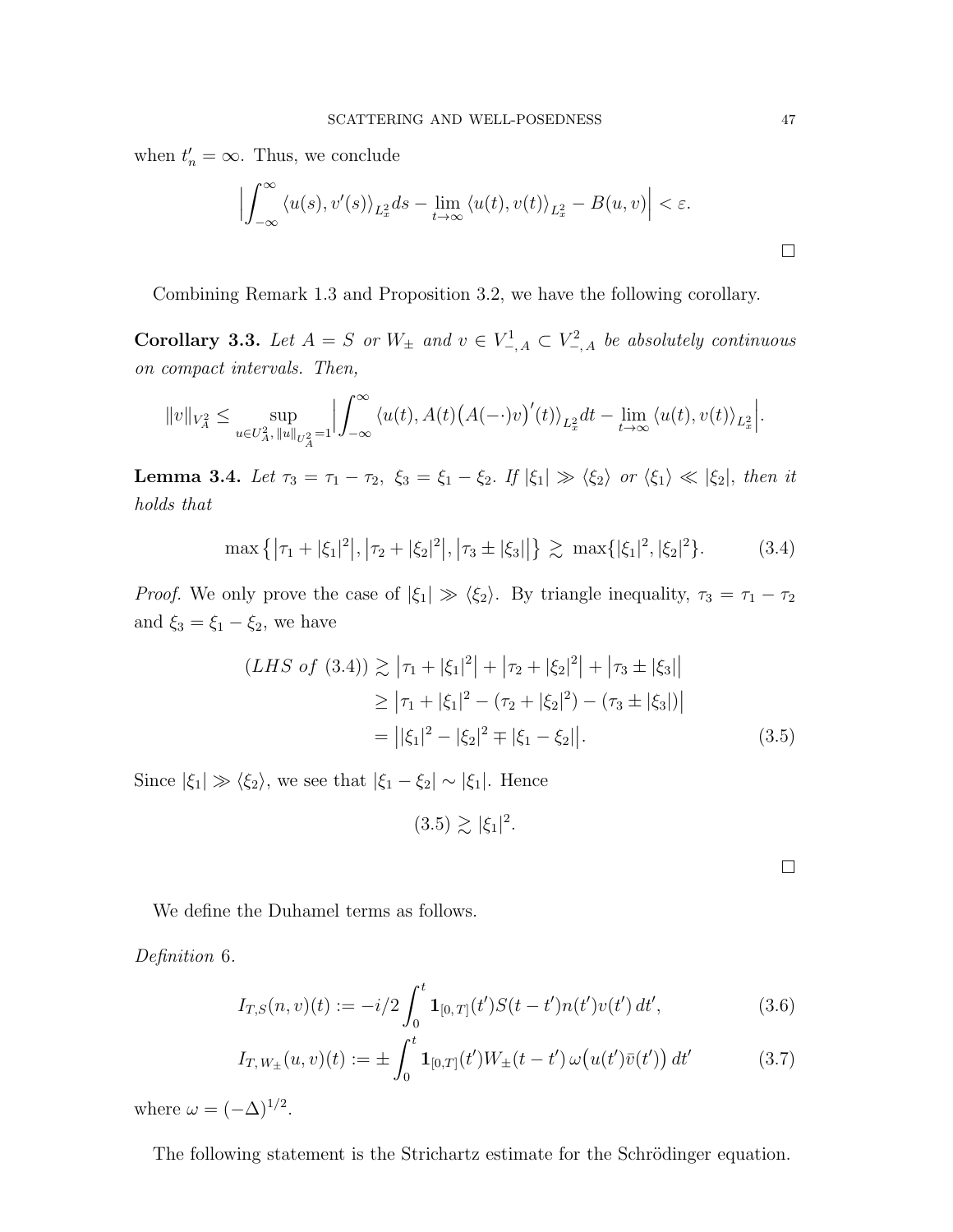**Proposition 3.5.** Let  $d \geq 3$  and  $(p_1, q_1)$ ,  $(p_2, q_2)$  satisfy  $2 \leq q_i \leq 2d/(d-2)$  and  $2/p_i = d(1/2 - 1/q_i)$  for  $i = 1, 2$ .  $p'_2$ ,  $q'_2$  satisfy  $1/p_2 + 1/p'_2 = 1$ ,  $1/q_2 + 1/q'_2 = 1$ . Then, it holds that

$$
||S(t)f||_{L_t^{p_i}L_x^{q_i}} \lesssim ||f||_{L_x^2}, \quad i = 1, 2,
$$
\n(3.8)

$$
\left\| \int_{-\infty}^{t} S(t - t') g(t') dt' \right\|_{L_{t}^{p_{1}} L_{x}^{q_{1}}} \lesssim \left\| g \right\|_{L_{t}^{p'_{2}} L_{x}^{q'_{2}}}.
$$
\n(3.9)

Moreover, by duality, we have

$$
||I_{T,S}(n,v)(t)||_{L_t^{p_1}L_x^{q_1}} \lesssim \sup_{||u||_{L_t^{p_2}L_x^{q_2}}=1} \Bigl|\int_{\mathbb{R}} \int_{\mathbb{R}^d} \mathbf{1}_{[0,T]}nv\bar{u}dxdt\Bigr|.
$$

For the proofs of (3.8) and (3.9), see [47], [12] and [26].

**Proposition 3.6.** Let  $d \geq 4$ ,  $k = (d-3)/2$  and  $l = (d-4)/2$ . (i) Let  $T > 0$  and  $u \in X_S^k([0,T])$ ,  $u(0) = 0$ . Then, for any  $\varepsilon > 0$ , there exists  $0 \leq T' \leq T$  such that  $||u||_{X_{S}^{k}([0,T'])} < \varepsilon$ . (ii) Let  $T > 0$  and  $u \in Y_S^k([0,T])$ ,  $u(0) = 0$ . Then, for any  $\varepsilon > 0$ , there exists  $0 \leq T' \leq T$  such that  $||u||_{Y_{S}^{k}([0,T'])} < \varepsilon$ . (iii) Let  $T > 0$  and  $n \in \dot{Y}_{W_{\pm}}^l([0,T])$ , (resp.  $Y_{W_{\pm}}^l([0,T])$ ),  $n(0) = 0$ . Then, for any  $\varepsilon > 0$ , there exists  $0 \leq T' \leq T$  such that  $||n||_{\dot{Y}_{W_{\pm}}^{l}([0,T'])}$  (resp.  $||n||_{Y_{W_{\pm}}^{l}([0,T'])} < \varepsilon$ .

*Proof.* For the proofs of  $(ii)$  and  $(iii)$ , see Proposition 2.24 in [19]. For the proof of (i), we only see that  $||u||_{E^k([0,T'])} < \varepsilon$ , which follows from  $||u||_{E^k([0,T])} < \infty$ .

**Lemma 3.7.** If  $f, g$  are measurable functions, then

$$
\int_{\mathbb{R}} \int_{\mathbb{R}^d} f(t,x) \overline{Q^S_{\geq M} g(t,x)} dx dt = \int_{\mathbb{R}} \int_{\mathbb{R}^d} \left( Q^S_{\geq M} f(t,x) \right) \overline{g(t,x)} dx dt. \tag{3.10}
$$

*Proof.* From the definition of  $Q_{\geq M}^S$ , we obtain

$$
\mathcal{F}_x[Q_{\geq M}^S g](t,\xi) = \sum_{N\geq M} \mathcal{F}_x[S(\cdot)Q_N S(-\cdot)g](t,\xi)
$$
  
\n
$$
= \sum_{2^n\geq M} e^{-it|\xi|^2} \mathcal{F}_x[\mathcal{F}_\tau^{-1}[\phi_n(\tau) \mathcal{F}_t[S(-\cdot)g](\tau)]](t,\xi)
$$
  
\n
$$
= \sum_{2^n\geq M} e^{-it|\xi|^2} \mathcal{F}_\tau^{-1}[\phi_n(\tau) \mathcal{F}_t[e^{i\cdot|\xi|^2} \mathcal{F}_x[g]](\tau)](t,\xi)
$$
  
\n
$$
= \sum_{2^n\geq M} e^{-it|\xi|^2} (\mathcal{F}_\tau^{-1}[\phi_n] *_{(t)} e^{i\cdot|\xi|^2} \mathcal{F}_x[g])(t,\xi)
$$
(3.11)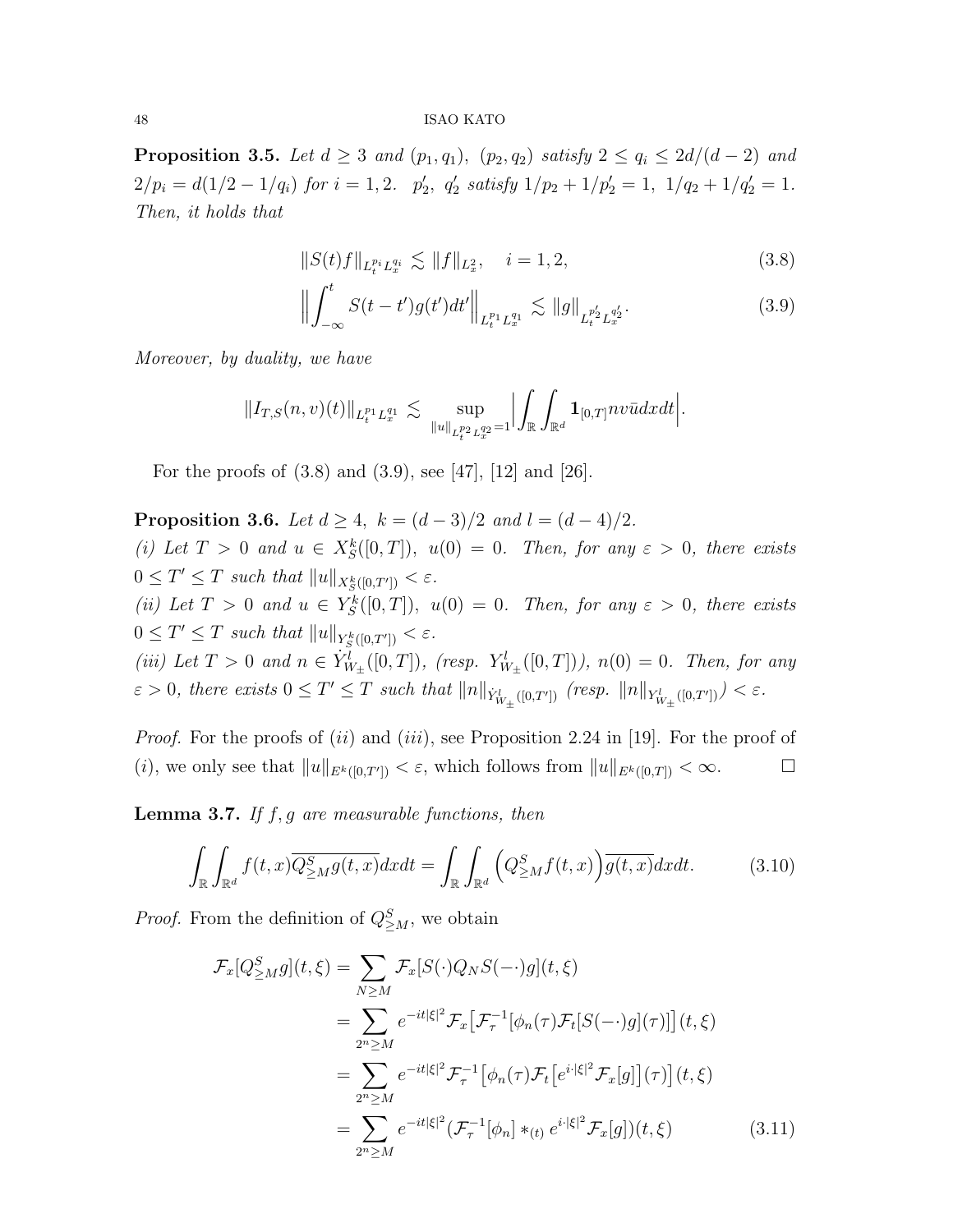Applying the Plancherel theorem and (3.11), we obtain that the left-hand side of (3.10) is equal to

$$
\int_{\mathbb{R}} \int_{\mathbb{R}^d} \mathcal{F}_x[f](t,\xi) \overline{\mathcal{F}_x[Q_{\geq M}^S g](t,\xi)} d\xi dt \n= \sum_{2^n \geq M} \int_{\mathbb{R}} \int_{\mathbb{R}^d} \int_{\mathbb{R}} e^{i(t-t')|\xi|^2} \mathcal{F}_x[f](t,\xi) \overline{\mathcal{F}_\tau^{-1}}[\phi_n](t-t') \mathcal{F}_x[g](t',\xi) dt' d\xi dt \n= \sum_{2^n \geq M} \int_{\mathbb{R}} \int_{\mathbb{R}^d} \int_{\mathbb{R}} e^{i(t-t')|\xi|^2} \mathcal{F}_x[f](t,\xi) \mathcal{F}_\tau^{-1}[\phi_n](t'-t) \overline{\mathcal{F}_x[g](t',\xi)} dt' d\xi dt.
$$

In the last line, we used  $\overline{\mathcal{F}_{\tau}^{-1}[\phi_n](t-t')} = \mathcal{F}_{\tau}^{-1}[\phi_n](t'-t)$ , which holds because  $\phi_n$ is real valued. Applying the Plancherel theorem and (3.11), we obtain that the right-hand side of (3.10) is equal to

$$
\int_{\mathbb{R}} \int_{\mathbb{R}^d} \mathcal{F}_x[Q_{\geq M}^S f](t,\xi) \overline{\mathcal{F}_x[g](t,\xi)} d\xi dt \n= \sum_{2^n \geq M} \int_{\mathbb{R}} \int_{\mathbb{R}^d} e^{-it|\xi|^2} (\mathcal{F}_\tau^{-1}[\phi_n] \ast_{(t)} e^{i\cdot|\xi|^2} \mathcal{F}_x[f])(t,\xi) \overline{\mathcal{F}_x[g](t,\xi)} d\xi dt \n= \sum_{2^n \geq M} \int_{\mathbb{R}} \int_{\mathbb{R}^d} \int_{\mathbb{R}} e^{i(t'-t)|\xi|^2} \mathcal{F}_x[f](t',\xi) \mathcal{F}_\tau^{-1}[\phi_n](t-t') \overline{\mathcal{F}_x[g](t,\xi)} dt' d\xi dt.
$$

Thus, we conclude  $(3.10)$ .

**Lemma 3.8.** Let  $d \geq 4$ ,  $k = (d-3)/2$ ,  $l = (d-4)/2$ ,  $f_{N_1} := P_{N_1}f$ ,  $g_{N_2} :=$  $P_{N_2}g, h_{N_3} := P_{N_3}h, Q_1^{W_{\pm}} \in \{Q_{ Then, the$ following estimates hold:

(i) 
$$
\left| \int_{\mathbb{R}} \int_{\mathbb{R}^d} f_{N_1} g_{N_2} \overline{h_{N_3}} dx dt \right| \lesssim N_1^l \| f_{N_1} \|_{V_{W_{\pm}}^2} \| g_{N_2} \|_{E} \| h_{N_3} \|_{E},
$$
  
(ii) 
$$
\left| \int_{\mathbb{R}} \int_{\mathbb{R}} \left( \sum_{n=1}^{\infty} f_{N_1} \right) dx dt \right| \lesssim N_1^l \| f_{N_1} \|_{V_{W_{\pm}}^2} \| g_{N_2} \|_{E} \| h_{N_3} \|_{E},
$$

$$
(ii) \qquad \qquad \Big| \int_{\mathbb{R}} \int_{\mathbb{R}^d} \Big( \sum_{N_1 \ll N_2} f_{N_1} \Big) g_{N_2} \overline{h_{N_3}} dx dt \Big| \lesssim \|f\|_{\dot{Y}_{W_{\pm}}^l} \|g_{N_2}\|_E \|h_{N_3}\|_E,
$$

(iii) If  $N_2 \ll N_1 \sim N_3, N_1 > 2^2$ ,  $M = \varepsilon N_1^2$  and  $\varepsilon > 0$  is small, then

$$
\Big|\int_{\mathbb{R}}\int_{\mathbb{R}^d}(Q_{\geq M}^{W_{\pm}}f_{N_1})\Big(\sum_{N_2\ll N_1}g_{N_2}\Big)\overline{h_{N_3}}dxdt\Big|\lesssim N_1^{-1/2}\|f_{N_1}\|_{V^2_{W_{\pm}}}\|g\|_{Y^k_S}\|h_{N_3}\|_E,
$$

(iv) If  $N_2 \ll N_1 \sim N_3, N_1 > 2^2, M = \varepsilon N_1^2$  and  $\varepsilon > 0$  is small, then

$$
\Big|\int_{\mathbb{R}}\int_{\mathbb{R}^d}(Q_{\leq M}^{W_{\pm}}f_{N_1})\Big(\sum_{N_2\ll N_1}g_{N_2}\Big)\overline{(Q_{\geq M}^Sh_{N_3})}dxdt\Big|\lesssim N_1^{-1/2}\|f_{N_1}\|_{V^2_{W_{\pm}}}\|g\|_{E^k}\|h_{N_3}\|_{V^2_{S}},
$$

(v) If  $N_2 \ll N_1 \sim N_3, N_1 > 2^2$ ,  $M = \varepsilon N_1^2$  and  $\varepsilon > 0$  is small, then

$$
\Big|\int_{\mathbb{R}}\int_{\mathbb{R}^d}(Q_{\leq M}^{W_{\pm}}f_{N_1})\Big(\sum_{N_2\ll N_1}Q_{\geq M}^Sg_{N_2}\Big)\overline{h_{N_3}}dxdt\Big|\lesssim N_1^{-1/2}\|f_{N_1}\|_{V^2_{W_{\pm}}}\|g\|_{Y^k_S}\|h_{N_3}\|_E,
$$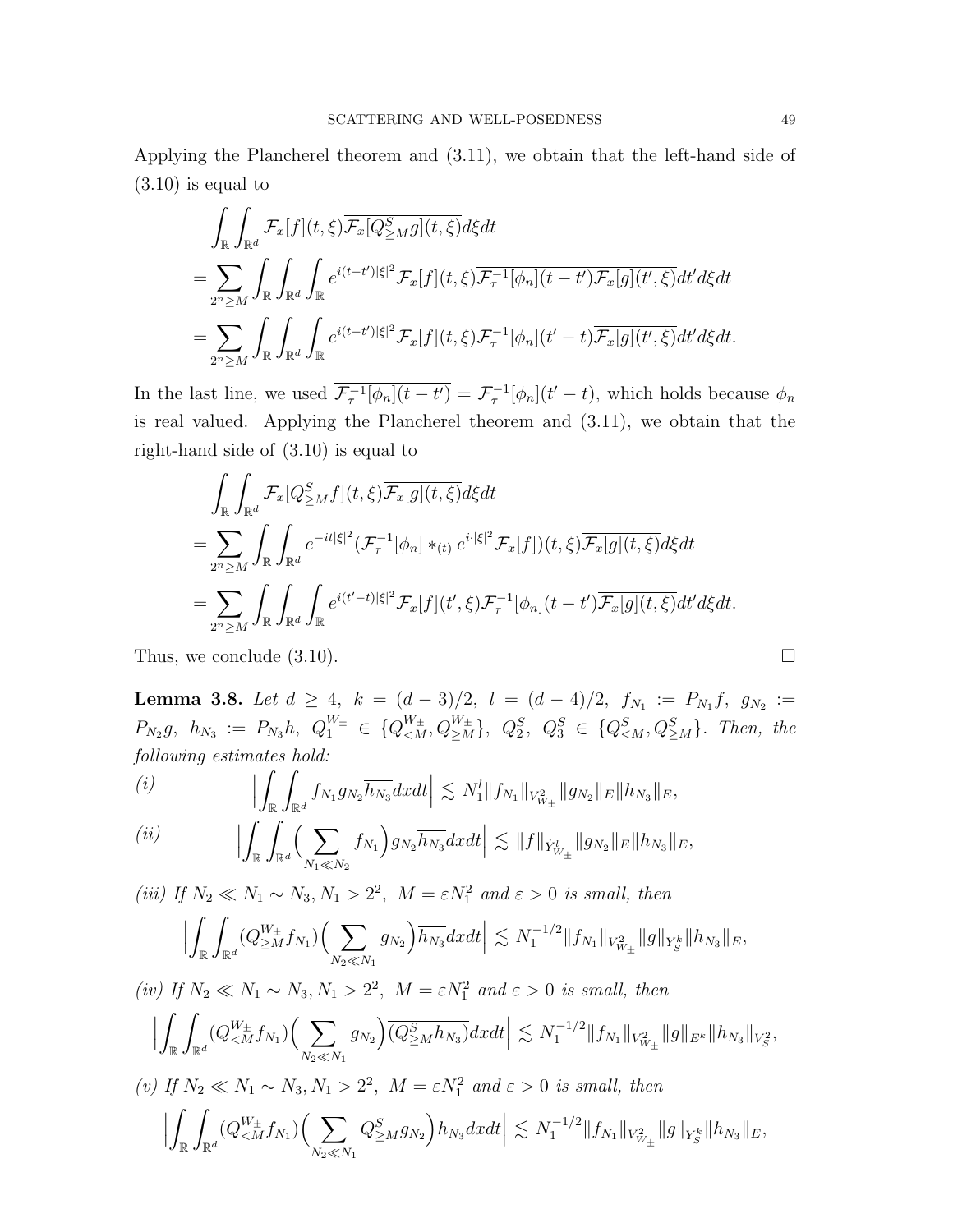$$
(vi) If N_2 \ll N_1 \sim N_3, N_1 > 2^2, M = \varepsilon N_1^2 \text{ and } \varepsilon > 0 \text{ is small, then}
$$
  

$$
\left| \int_{\mathbb{R}} \int_{\mathbb{R}^d} (Q_{\leq M}^{W_{\pm}} f_{N_1}) \Big( \sum_{N_2 \ll N_1} Q_{\geq M}^S g_{N_2} \Big) \overline{(Q_{\geq M}^S h_{N_3})} dxdt \right| \lesssim N_1^{-1/2} \|f_{N_1}\|_{V_{W_{\pm}}^2} \|g\|_{Y_S^k} \|h_{N_3}\|_{V_S^2}.
$$

Here, the implicit constants may depend on  $\varepsilon$ .

*Proof.* First, we show  $(i)$ . By the Hölder inequality, we have

(LHS of (i)) 
$$
\lesssim ||f_{N_1}||_{L_t^{\infty} L_x^{d/2}} ||g_{N_2}||_{L_t^2 L_x^{2d/(d-2)}} ||h_{N_3}||_{L_t^2 L_x^{2d/(d-2)}}.
$$
 (3.12)

The Sobolev inequality and Remark 1.1 gives

$$
||f_{N_1}||_{L_t^{\infty}L_x^{d/2}} \lesssim |||\nabla_x|^{(d-4)/2} f_{N_1}||_{L_t^{\infty}L_x^2} \lesssim N_1^{(d-4)/2} ||f_{N_1}||_{V_{W_\pm}^2}.
$$
 (3.13)

Hence, from (3.12) and (3.13), we obtain (*i*). By  $L_x^2$  orthogonality,

$$
\left\| |\nabla_x|^{(d-4)/2} \sum_{N_1 \ll N_2} f_{N_1} \right\|_{L_t^{\infty} L_x^2} \lesssim \left\| \left( \sum_{N_1 \ll N_2} N_1^{d-4} \| f_{N_1} \|^2_{L_x^2} \right)^{1/2} \right\|_{L_t^{\infty}}
$$
  

$$
\lesssim \left( \sum_{N_1 \ll N_2} N_1^{d-4} \| f_{N_1} \|^2_{L_t^{\infty} L_x^2} \right)^{1/2}.
$$

Thus, we obtain  $(ii)$  in the same manner as  $(i)$ . Next, we show  $(iii)$ . By the Hölder inequality, the Sobolev inequality and Proposition 1.13, we have

$$
\begin{split} \text{(LHS of (iii))} &\lesssim \|Q_{\geq M}^{W_{\pm}} f_{N_1}\|_{L^2_{t,x}} \left\| \sum_{N_2 \ll N_1} g_{N_2} \right\|_{L^{\infty}_t L^d_x} \|h_{N_3}\|_{L^2_t L^{2d/(d-2)}_x} \\ &\lesssim N_1^{-1} \|f_{N_1}\|_{V^2_{W_{\pm}}} \left\| |\nabla_x|^{(d-2)/2} \sum_{N_2 \ll N_1} g_{N_2} \right\|_{L^{\infty}_t L^2_x} \|h_{N_3}\|_E. \end{split} \tag{3.14}
$$

By Remark 1.1, we have

$$
\left\| |\nabla_x|^{(d-2)/2} \sum_{N_2 < 1} g_{N_2} \right\|_{L_t^\infty L_x^2} \lesssim \|P_{< 1} g\|_{L_t^\infty L_x^2} \lesssim \|P_{< 1} g\|_{V_S^2} \lesssim \|g\|_{Y_S^k}.\tag{3.15}
$$

By  $L_x^2$  orthogonality and Remark 1.1, we have

$$
\left\| |\nabla_x|^{(d-2)/2} \sum_{1 \le N_2 \ll N_1} g_{N_2} \right\|_{L_t^{\infty} L_x^2} \lesssim \left( \sum_{1 \le N_2 \ll N_1} N_2^{d-2} \|g_{N_2}\|_{V_S^2}^2 \right)^{1/2} \lesssim N_1^{1/2} \|g\|_{Y_S^k}.
$$
 (3.16)

Collecting  $(3.14)$ – $(3.16)$ , we obtain *(iii)*. Next, we show *(iv)*. Applying the Hölder inequality, we have

(LHS of (iv)) 
$$
\lesssim \|Q_{\leq M}^{W_{\pm}} f_{N_1}\|_{L_t^{\infty} L_x^2} \Big\| \sum_{N_2 \ll N_1} g_{N_2} \Big\|_{L_t^2 L_x^{\infty}} \|Q_{\geq M}^S h_{N_3}\|_{L_{t,x}^2}.
$$
 (3.17)

By Remark 1.1 and Proposition 1.13, we have

$$
||Q_{\leq M}^{W_{\pm}} f_{N_1}||_{L_t^{\infty} L_x^2} \lesssim ||Q_{\leq M}^{W_{\pm}} f_{N_1}||_{V_{W_{\pm}}^2} \lesssim ||f_{N_1}||_{V_{W_{\pm}}^2},
$$
\n(3.18)

$$
||Q_{\geq M}^S h_{N_3}||_{L^2_{t,x}} \lesssim N_3^{-1} ||h_{N_3}||_{V_S^2}.
$$
\n(3.19)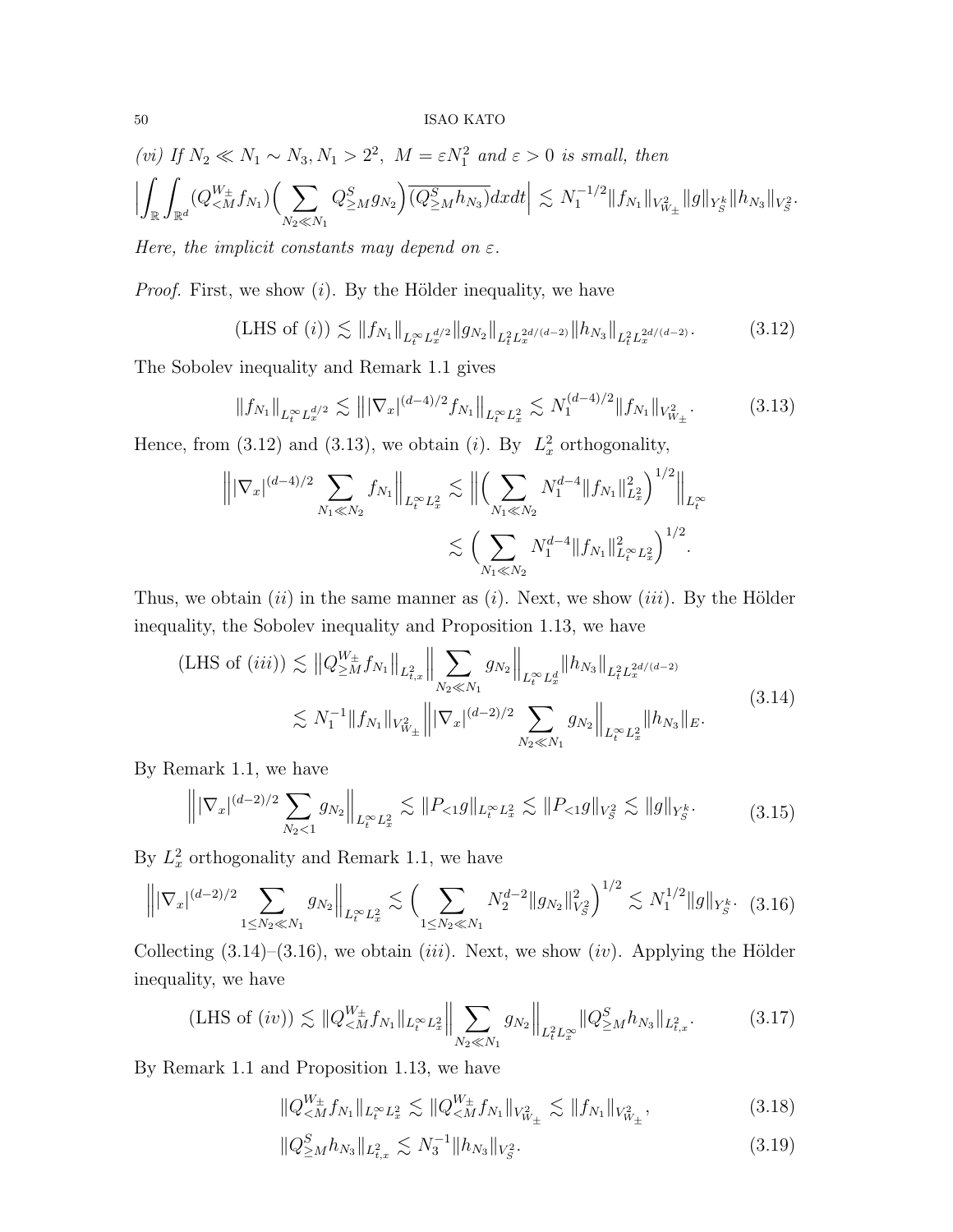By the Bernstein inequality (see e.g.  $(A.6)$  on page 333 in [46]), we have

$$
\left\| \sum_{N_2 \ll N_1} g_{N_2} \right\|_{L_t^2 L_x^{\infty}} \lesssim \left\| |\nabla_x|^{(d-2)/2} \sum_{N_2 \ll N_1} g_{N_2} \right\|_{L_t^2 L_x^{2d/(d-2)}}.
$$
 (3.20)

By Mihlin-Hörmander's multiplier theorem, we have

$$
\left\| |\nabla_x|^{(d-2)/2} \sum_{N_2 < 1} g_{N_2} \right\|_E \lesssim \|P_{< 1} g\|_E. \tag{3.21}
$$

By Mihlin-Hörmander's multiplier theorem and the Cauchy-Schwarz inequality, we have

$$
\left\| |\nabla_x|^{(d-2)/2} \sum_{1 \le N_2 \ll N_1} g_{N_2} \right\|_E \lesssim \sum_{1 \le N_2 \ll N_1} N_2^{(d-2)/2} \|g_{N_2}\|_E
$$
  

$$
\lesssim \left( \sum_{1 \le N_2 \ll N_1} N_2 \right)^{1/2} \left( \sum_{1 \le N_2 \ll N_1} N_2^{d-3} \|g_{N_2}\|_E^2 \right)^{1/2} (3.22)
$$
  

$$
\lesssim N_1^{1/2} \|g\|_{E^k}.
$$

Collecting (3.17)–(3.22) and  $N_1 \sim N_3$ , we obtain (*iv*). Next, we show (*v*). Applying the Hölder inequality, the Sobolev inequality and  $(3.18)$ , we have

$$
\begin{split} \text{(LHS of (v))} &\lesssim \|Q_{\leq M}^{W_{\pm}} f_{N_1}\|_{L_t^{\infty} L_x^2} \Big\| \sum_{N_2 \ll N_1} Q_{\geq M}^S g_{N_2} \Big\|_{L_t^2 L_x^d} \|h_{N_3}\|_{L_t^2 L_x^{2d/(d-2)}}\\ &\lesssim \|f_{N_1}\|_{V_{W_{\pm}}^2} \Big\| |\nabla_x|^{(d-2)/2} \sum_{N_2 \ll N_1} Q_{\geq M}^S g_{N_2} \Big\|_{L_{t,x}^2} \|h_{N_3}\|_E. \end{split} \tag{3.23}
$$

By Proposition 1.13, we have

$$
\left\| |\nabla_x|^{(d-2)/2} \sum_{N_2 < 1} Q^S_{\geq M} g_{N_2} \right\|_{L^2_{t,x}} \lesssim \| Q^S_{\geq M} P_{\leq 1} g \|_{L^2_{t,x}} \lesssim N_1^{-1} \| P_{\leq 1} g \|_{V^2_{\mathcal{S}}}.\tag{3.24}
$$

By  $L_x^2$  orthogonality and Proposition 1.13, we have

$$
\left\| |\nabla_x|^{(d-2)/2} \sum_{1 \le N_2 \ll N_1} Q_{\ge M}^S g_{N_2} \right\|_{L^2_{t,x}} \lesssim \left( \sum_{1 \le N_2 \ll N_1} \left\| |\nabla_x|^{(d-2)/2} Q_{\ge M}^S g_{N_2} \right\|_{L^2_{t,x}}^2 \right)^{1/2} \lesssim \left( \sum_{1 \le N_2 \ll N_1} N_2^{d-2} N_1^{-2} \| g_{N_2} \|_{V_S^2}^2 \right)^{1/2} \lesssim N_1^{-1/2} \| g \|_{Y_S^k}.
$$
\n(3.25)

From  $(3.23)$ – $(3.25)$ , we obtain  $(v)$ . Finally, we show  $(vi)$ . By the Hölder inequality, the Bernstein inequality, (3.18) and (3.19), we have

$$
\begin{split} \text{(LHS of (vi))} &\lesssim \|Q_{\leq M}^{W_{\pm}} f_{N_1}\|_{L_t^{\infty} L_x^2} \Big\| \sum_{N_2 \ll N_1} Q_{\geq M}^S g_{N_2} \Big\|_{L_t^2 L_x^{\infty}} \|Q_{\geq M}^S h_{N_3}\|_{L_{t,x}^2} \\ &\lesssim \|f_{N_1}\|_{V_{W_{\pm}}^2} \Big\| |\nabla_x|^{d/2} \sum_{N_2 \ll N_1} Q_{\geq M}^S g_{N_2} \Big\|_{L_{t,x}^2} N_3^{-1} \|h_{N_3}\|_{V_S^2} . \end{split} \tag{3.26}
$$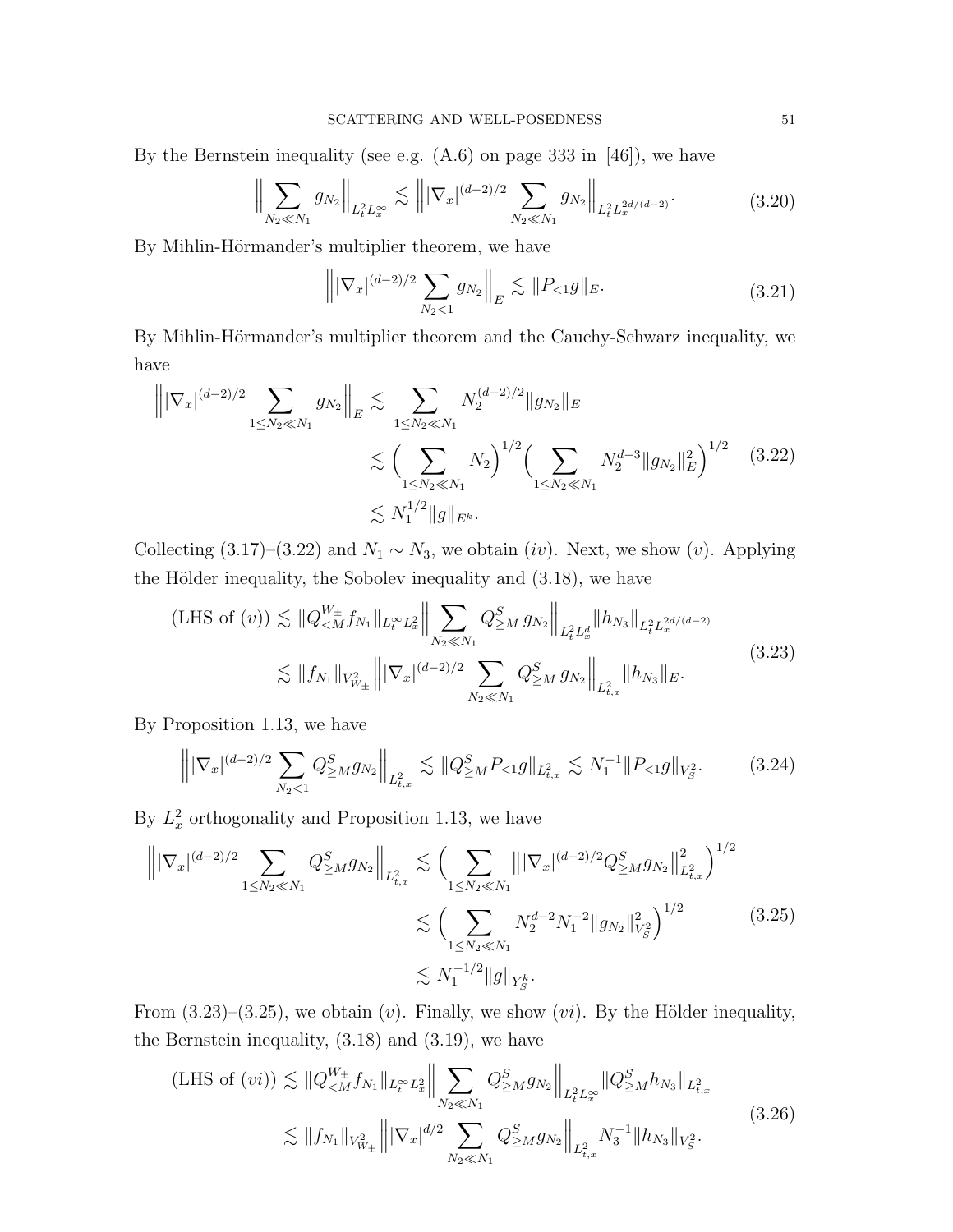By Proposition 1.13, we have

$$
\left\| |\nabla_x|^{d/2} \sum_{N_2 < 1} Q^S_{\geq M} g_{N_2} \right\|_{L^2_{t,x}} \lesssim \left\| Q^S_{\geq M} P_{\leq 1} g \right\|_{L^2_{t,x}} \lesssim N_1^{-1} \| P_{\leq 1} g \|_{V^2_S} . \tag{3.27}
$$

By  $L_x^2$  orthogonality and Proposition 1.13, we obtain

$$
\left\| |\nabla_x|^{d/2} \sum_{1 \le N_2 \ll N_1} Q_{\ge M}^S g_{N_2} \right\|_{L^2_{t,x}} \lesssim \left( \sum_{1 \le N_2 \ll N_1} \left\| |\nabla_x|^{d/2} Q_{\ge M}^S g_{N_2} \right\|_{L^2_{t,x}}^2 \right)^{1/2} \lesssim \left( \sum_{1 \le N_2 \ll N_1} N_2^d N_1^{-2} \| g_{N_2} \|^2_{V_S^2} \right)^{1/2} \lesssim N_1^{1/2} \| g \|_{Y_S^k} . \tag{3.28}
$$

From (3.26)–(3.28) and  $N_1 \sim N_3$ , we obtain  $(vi)$ . □

3.3. Bilinear estimates. In this section, we give bilinear estimates for the Duhamel terms (3.6) and (3.7).

**Proposition 3.9.** Let  $d \geq 4$ ,  $k = (d-3)/2$  and  $l = (d-4)/2$ . Then for all  $0 < T < \infty$ , it holds that

$$
||I_{T,S}(n,v)||_{X_{S}^{k}} \lesssim ||n||_{\dot{Y}_{W_{\pm}}^{l}} ||v||_{X_{S}^{k}}, \tag{3.29}
$$

$$
||I_{T,W_{\pm}}(u,v)||_{\dot{Z}_{W_{\pm}}^{l}} \lesssim ||u||_{X_{S}^{k}}||v||_{X_{S}^{k}}.
$$
\n(3.30)

*Proof.* Let  $u_{N_1} = P_{N_1}u$ ,  $v_{N_2} = P_{N_2}v$ ,  $n_{N_3} = P_{N_3}n$ . First, we prove (3.29). Since  $\|\cdot\|_{X^{k}_{S}} = \|\cdot\|_{Y^{k}_{S}} + \|\cdot\|_{E^{k}}$ , we need to show

$$
||I_{T,S}(n,v)||_{E^k} \lesssim ||n||_{\dot{Y}_{W_{\pm}}^l} ||v||_{X_S^k},
$$
\n(3.31)

$$
||I_{T,S}(n,v)||_{Y_S^k} \lesssim ||n||_{\dot{Y}_{W_{\pm}}^l} ||v||_{X_S^k}.
$$
\n(3.32)

By the definition of  $E^k$  norm, we have

(LHS of (3.31))<sup>2</sup> 
$$
\lesssim ||P_{<1}I_{T,S}(n,v)||_E^2 + \sum_{N_1 \ge 1} N_1^{d-3} ||P_{N_1}I_{T,S}(n,v)||_E^2.
$$
 (3.33)

Put

$$
J_{1,E} := \sum_{N_1 \geq 1} N_1^{d-3} \Big\| \int_0^t \mathbf{1}_{[0,T]}(t') S(t-t') \sum_{N_2 \sim N_1} \sum_{N_3 \ll N_2} P_{N_1}(n_{N_3}(t') v_{N_2}(t')) dt' \Big\|_E^2,
$$
  
\n
$$
J_{2,E} := \sum_{N_1 \geq 1} N_1^{d-3} \Big\| \int_0^t \mathbf{1}_{[0,T]}(t') S(t-t') \sum_{N_2 \geq N_1} \sum_{N_3 \sim N_2} P_{N_1}(n_{N_3}(t') v_{N_2}(t')) dt' \Big\|_E^2,
$$
  
\n
$$
J_{3,E} := \sum_{N_1 \geq 1} N_1^{d-3} \Big\| \int_0^t \mathbf{1}_{[0,T]}(t') S(t-t') \sum_{N_2 \ll N_1} \sum_{N_3 \sim N_1} P_{N_1}(n_{N_3}(t') v_{N_2}(t')) dt' \Big\|_E^2.
$$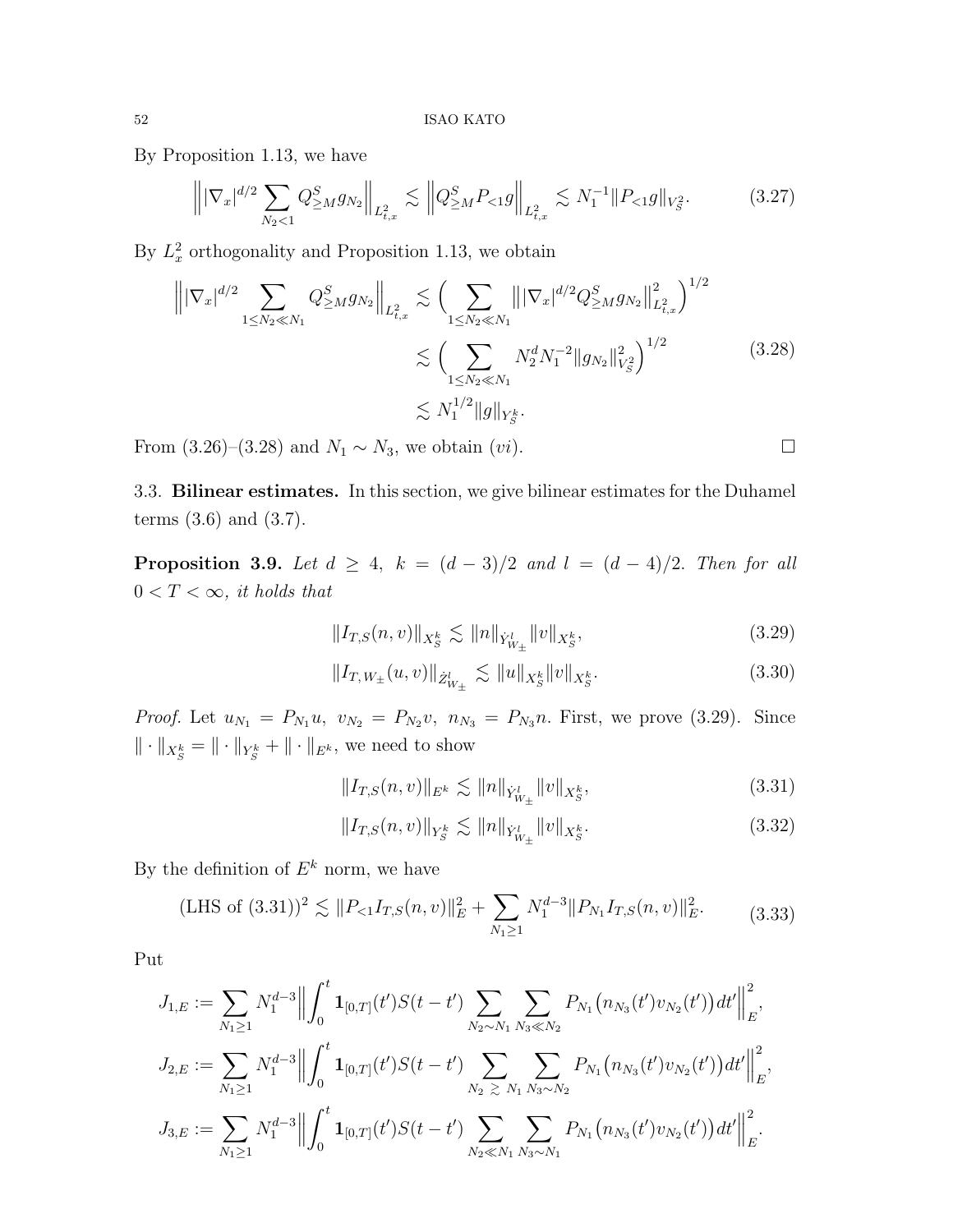We will prove  $J_{i,E} \lesssim ||n||_{\dot{Y}_{W_{\pm}}^{l}}^2$  $||v||^2_{X^k_S}$  for  $i = 1, 2, 3$  below. By Proposition 3.5 and Lemma 3.8  $(ii)$ , we have

$$
J_{1,E} \lesssim \sum_{N_1 \geq 1} N_1^{d-3} \sup_{\|u\|_E = 1} \Big| \sum_{N_2 \sim N_1} \sum_{N_3 \ll N_2} \int_{\mathbb{R}} \int_{\mathbb{R}^d} \mathbf{1}_{[0,T]} n_{N_3} v_{N_2} \overline{u_{N_1}} dxdt \Big|^2
$$
  

$$
\lesssim \|n\|_{Y^l_{W_{\pm}}}^2 \sum_{N_1 \geq 1} \sum_{N_2 \sim N_1} N_1^{d-3} \|v_{N_2}\|_E^2 \sup_{\|u\|_E = 1} \|u_{N_1}\|_E^2.
$$

Since  $\sup_{\|u\|_E=1} \|u_{N_1}\|_E \lesssim 1$ , we obtain

$$
J_{1,E}\lesssim \|n\|^2_{Y^l_{W_{\pm}}}\sum_{N_2\ \gtrsim\ 1}N_2^{d-3}\|v_{N_2}\|^2_{E}\lesssim \|n\|^2_{Y^l_{W_{\pm}}}\|v\|^2_{X^k_S}.
$$

By the triangle inequality, Proposition 3.5 and Lemma 3.8  $(i)$ , we have

$$
J_{2,E} \lesssim \sum_{N_1 \geq 1} N_1^{d-3} \Big( \sum_{N_2 \geq N_1} \sum_{N_3 \sim N_2} \Big\| \int_0^t \mathbf{1}_{[0,T]}(t') S(t-t') P_{N_1}(n_{N_3}(t') v_{N_2}(t')) dt' \Big\|_E \Big)^2
$$
  
\$\lesssim \sum\_{N\_1 \geq 1} N\_1^{d-3} \Big( \sum\_{N\_2 \geq N\_1} \sum\_{N\_3 \sim N\_2} \sup\_{\|u\|\_E=1} \Big| \int\_{\mathbb{R}} \int\_{\mathbb{R}^d} \mathbf{1}\_{[0,T]} n\_{N\_3} v\_{N\_2} \overline{u\_{N\_1}} dx dt \Big| \Big)^2\$  
\$\lesssim \sum\_{N\_1 \geq 1} \Big( \sum\_{N\_2 \geq N\_1} \sum\_{N\_3 \sim N\_2} N\_1^{(d-3)/2} N\_3^{(d-4)/2} \|v\_{N\_2}\|\_E \|n\_{N\_3}\|\_{V^2\_{W\_{\pm}}}\Big)^2\$.

Since  $\|\cdot\|_{\ell^2\ell^1} \leq \|\cdot\|_{\ell^1\ell^2}$ , by the Cauchy-Schwarz inequality, we obtain

$$
J_{2,E}^{1/2} \lesssim \sum_{N_2 \geq 1} \sum_{N_3 \sim N_2} \left( \sum_{N_1 \leq N_2} N_1^{d-3} N_3^{d-4} \|v_{N_2}\|_E^2 \|n_{N_3}\|_{V_{W_{\pm}}^2}^2 \right)^{1/2}
$$
  

$$
\lesssim \sum_{N_2 \geq 1} \sum_{N_3 \sim N_2} N_2^{(d-3)/2} N_3^{(d-4)/2} \|v_{N_2}\|_E \|n_{N_3}\|_{V_{W_{\pm}}^2}
$$
  

$$
\lesssim \|n\|_{\dot{Y}_{W_{\pm}}^l} \|v\|_{X_S^k}.
$$

Next, we consider the estimate of  $J_{3,E}$ . We take  $M = \varepsilon N_1^2$  for sufficiently small  $\varepsilon > 0$ . Then, from Lemma 3.4, we have

$$
Q_{\leq M}^{S}((Q_{\leq M}^{W_{\pm}}n_{N_3})(Q_{\leq M}^{S}v_{N_2}))
$$
  
=  $Q_{\leq M}^{S} \Big[ \mathcal{F}^{-1} \Big( \int_{\tau_1 = \tau_2 + \tau_3, \xi_1 = \xi_2 + \xi_3} (Q_{\leq M}^{\widehat{W_{\pm}}n_{N_3}})(\tau_3, \xi_3)(Q_{\leq M}^{\widehat{S}}v_{N_2})(\tau_2, \xi_2) \Big) \Big] = 0$ 

when  $N_1 \gg \langle N_2 \rangle$ . Therefore,

$$
n_{N_3}v_{N_2} = \sum_{i=1}^4 F_i,
$$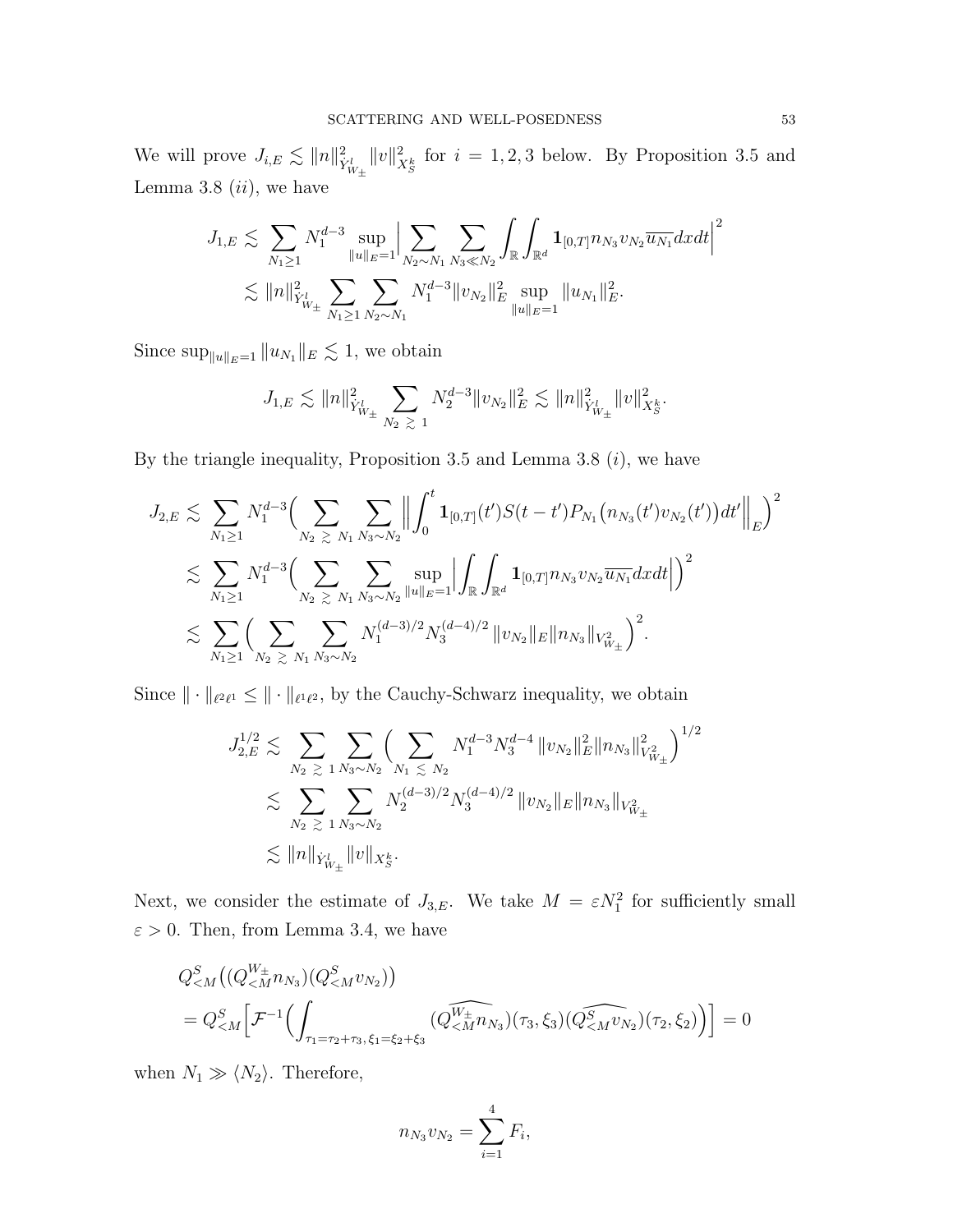where

$$
F_1 := (Q_{\geq M}^{W_{\pm}} n_{N_3}) v_{N_2}, \qquad F_2 := Q_{\geq M}^S((Q_{\leq M}^{W_{\pm}} n_{N_3}) v_{N_2}),
$$
  
\n
$$
F_3 := (Q_{\leq M}^{W_{\pm}} n_{N_3})(Q_{\geq M}^S v_{N_2}), \qquad F_4 := -Q_{\geq M}^S((Q_{\leq M}^{W_{\pm}} n_{N_3})(Q_{\geq M}^S v_{N_2})).
$$

For the estimate of  $F_1$ , we apply Proposition 3.5 and Lemma 3.8 (*iii*) to have

$$
\sum_{N_1 \geq 1} N_1^{d-3} \Big\| \int_0^t \mathbf{1}_{[0,T]}(t') S(t-t') \sum_{N_2 \ll N_1} \sum_{N_3 \sim N_1} P_{N_1} F_1 dt' \Big\|_E^2
$$
  
\n
$$
\lesssim \sum_{N_1 \geq 1} N_1^{d-3} \sup_{\|u\|_E = 1} \Big| \sum_{N_2 \ll N_1} \sum_{N_3 \sim N_1} \int_{\mathbb{R}} \int_{\mathbb{R}^d} \mathbf{1}_{[0,T]} (Q_{\geq M}^{W_{\pm}} n_{N_3}) v_{N_2} \overline{u_{N_1}} dx dt \Big|^2
$$
  
\n
$$
\lesssim \sum_{N_3} \sum_{\geq 1} N_3^{d-3} (N_3^{-1/2} \|n_{N_3}\|_{V_{W_{\pm}}^2} \|v\|_{Y_S^k})^2
$$
  
\n
$$
\lesssim \|n\|_{Y_{W_{\pm}}^2}^2 \|v\|_{X_S^k}^2.
$$

For the estimate of  $\mathcal{F}_2,$  we apply Corollary 1.15, Corollary 1.11, Lemma 1.16, Lemma 3.8 (iv) and

$$
||\mathbf{1}_{[0,T]}u_{N_1}||_{V_S^2} \lesssim ||u_{N_1}||_{V_S^2} \lesssim ||u||_{V_S^2}
$$
\n(3.34)

to have

$$
\sum_{N_1 \geq 1} N_1^{d-3} \Big\| \int_0^t \mathbf{1}_{[0,T]}(t') S(t-t') \sum_{N_2 \ll N_1} \sum_{N_3 \sim N_1} P_{N_1} F_2 dt' \Big\|_E^2
$$
\n
$$
\lesssim \sum_{N_1 \geq 1} N_1^{d-3} \Big\| \int_0^t \mathbf{1}_{[0,T]}(t') S(t-t') \sum_{N_2 \ll N_1} \sum_{N_3 \sim N_1} P_{N_1} F_2 dt' \Big\|_{U_S^2}^2
$$
\n
$$
\lesssim \sum_{N_1 \geq 1} N_1^{d-3} \sup_{\|u\|_{V_S^2} = 1} \Big| \sum_{N_2 \ll N_1} \sum_{N_3 \sim N_1} \int_{\mathbb{R}} \int_{\mathbb{R}^d} \mathbf{1}_{[0,T]} \Big( Q_{\geq M}^S \big( (Q_{\leq M}^{W_{\pm}} n_{N_3}) v_{N_2} \big) \Big) \overline{u_{N_1}} dx dt \Big\|^2
$$
\n
$$
\lesssim \sum_{N_3 \geq 1} N_3^{d-3} \big( N_3^{-1/2} \| n_{N_3} \|_{V_{W_{\pm}}^2} \| v \|_{E^k} \big)^2
$$
\n
$$
\lesssim \|n\|_{Y_{W_{\pm}}^2}^2 \| v \|_{X_S^k}^2.
$$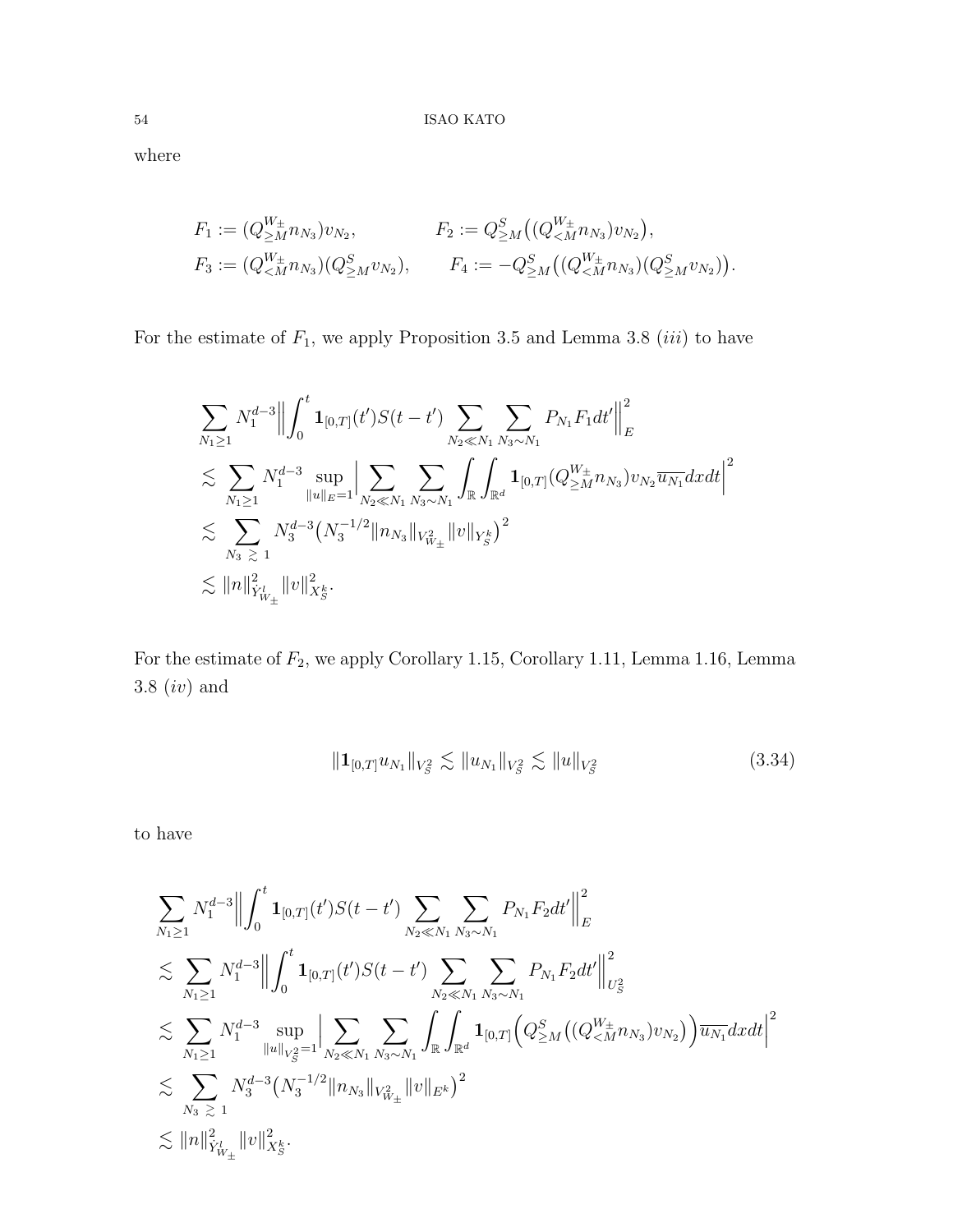For the estimate of  $F_3$ , we apply Proposition 3.5 and Lemma 3.8 (*v*) to have

$$
\sum_{N_1 \geq 1} N_1^{d-3} \Big\| \int_0^t \mathbf{1}_{[0,T]}(t') S(t-t') \sum_{N_2 \ll N_1} \sum_{N_3 \sim N_1} P_{N_1} F_3 dt' \Big\|_E^2
$$
  
\n
$$
\lesssim \sum_{N_1 \geq 1} N_1^{d-3} \sup_{\|u\|_E=1} \Big| \sum_{N_2 \ll N_1} \sum_{N_3 \sim N_1} \int_{\mathbb{R}} \int_{\mathbb{R}^d} \mathbf{1}_{[0,T]} (Q_{\leq M}^{W_{\pm}} n_{N_3}) (Q_{\geq M}^S v_{N_2}) \overline{u_{N_1}} dx dt \Big\|^2
$$
  
\n
$$
\lesssim \sum_{N_3 \geq 1} N_3^{d-3} (N_3^{-1/2} \|n_{N_3}\|_{V_{W_{\pm}}^2} \|v\|_{Y_S^k})^2
$$
  
\n
$$
\lesssim \|n\|_{Y_{W_{\pm}}^2}^2 \|v\|_{X_S^k}^2.
$$

For the estimate of F4, we apply Corollary 1.15, Corollary 1.11, Lemma 1.16, Lemma 3.8  $(vi)$  and  $(3.34)$  to have

$$
\sum_{N_1 \geq 1} N_1^{d-3} \Big\| \int_0^t \mathbf{1}_{[0,T]}(t') S(t-t') \sum_{N_2 \ll N_1} \sum_{N_3 \sim N_1} P_{N_1} F_4 dt' \Big\|_E^2
$$
\n
$$
\lesssim \sum_{N_1 \geq 1} N_1^{d-3} \Big\| \int_0^t \mathbf{1}_{[0,T]}(t') S(t-t') \sum_{N_2 \ll N_1} \sum_{N_3 \sim N_1} P_{N_1} F_4 dt' \Big\|_{U_S^2}^2
$$
\n
$$
\lesssim \sum_{N_1 \geq 1} N_1^{d-3} \sup_{\|u\|_{V_S^2} = 1} \Big| \sum_{N_2 \ll N_1} \sum_{N_3 \sim N_1} \int_{\mathbb{R}} \int_{\mathbb{R}^d} \mathbf{1}_{[0,T]} \Big( Q_{\geq M}^S \big( (Q_{\leq M}^{W_\pm} n_{N_3}) (Q_{\geq M}^S v_{N_2}) \big) \Big) \overline{u_{N_1}} dx dt \Big\|^2
$$
\n
$$
\lesssim \sum_{N_3} N_3^{d-3} (N_3^{-1/2} \|n_{N_3}\|_{V_{W_\pm}^2} \|v\|_{Y_S^k})^2
$$
\n
$$
\lesssim \|n\|_{Y_{W_\pm}}^2 \|v\|_{X_S^k}^2.
$$

Collecting the estimates of  $F_1, F_2, F_3$  and  $F_4$ , we obtain  $J_{3,E} \lesssim ||n||_{\dot{Y}_{W_{\pm}}^{1}}^2$  $||v||_{X^{k}_{S}}^{2}$ . Thus,

$$
\sum_{N_1 \ge 1} N_1^{d-3} \|P_{N_1} I_{T,S}(n,v)\|_E^2 \lesssim \|n\|_{\dot{Y}_{W_\pm}^l}^2 \|v\|_{X_S^k}^2. \tag{3.35}
$$

Note that we also have

$$
\sum_{N_1 \ge 1} N_1^{d-3} \| P_{N_1} I_{T,S}(n,v) \|_{L_t^\infty L_x^2}^2 \lesssim \| n \|_{\dot{Y}_{W_\pm}^l}^2 \| v \|_{X_S^k}^2 \tag{3.36}
$$

in the same manner as the proof of  $(3.35)$  since  $(p_1, q_1) = (\infty, 2)$  also satisfies the assumption of Proposition 3.5. Next, we show

$$
||P_{<1}I_{T,S}(n,v)||_{E} \lesssim ||n||_{\dot{Y}_{W_{\pm}}^{l}} ||v||_{X_{S}^{k}}.
$$
\n(3.37)

In the same manner as the proof of Lemma 3.8  $(ii)$ , we have

$$
||n||_{L_t^{\infty}L_x^d} \lesssim |||\nabla_x|^{(d-4)/2} \sum_N P_N n||_{L_t^{\infty}L_x^2} \lesssim \left(\sum_N N^{2l} ||P_N n||_{V_{W_\pm}^2}^2\right)^{1/2} = ||n||_{\dot{Y}_{W_\pm}^l}.
$$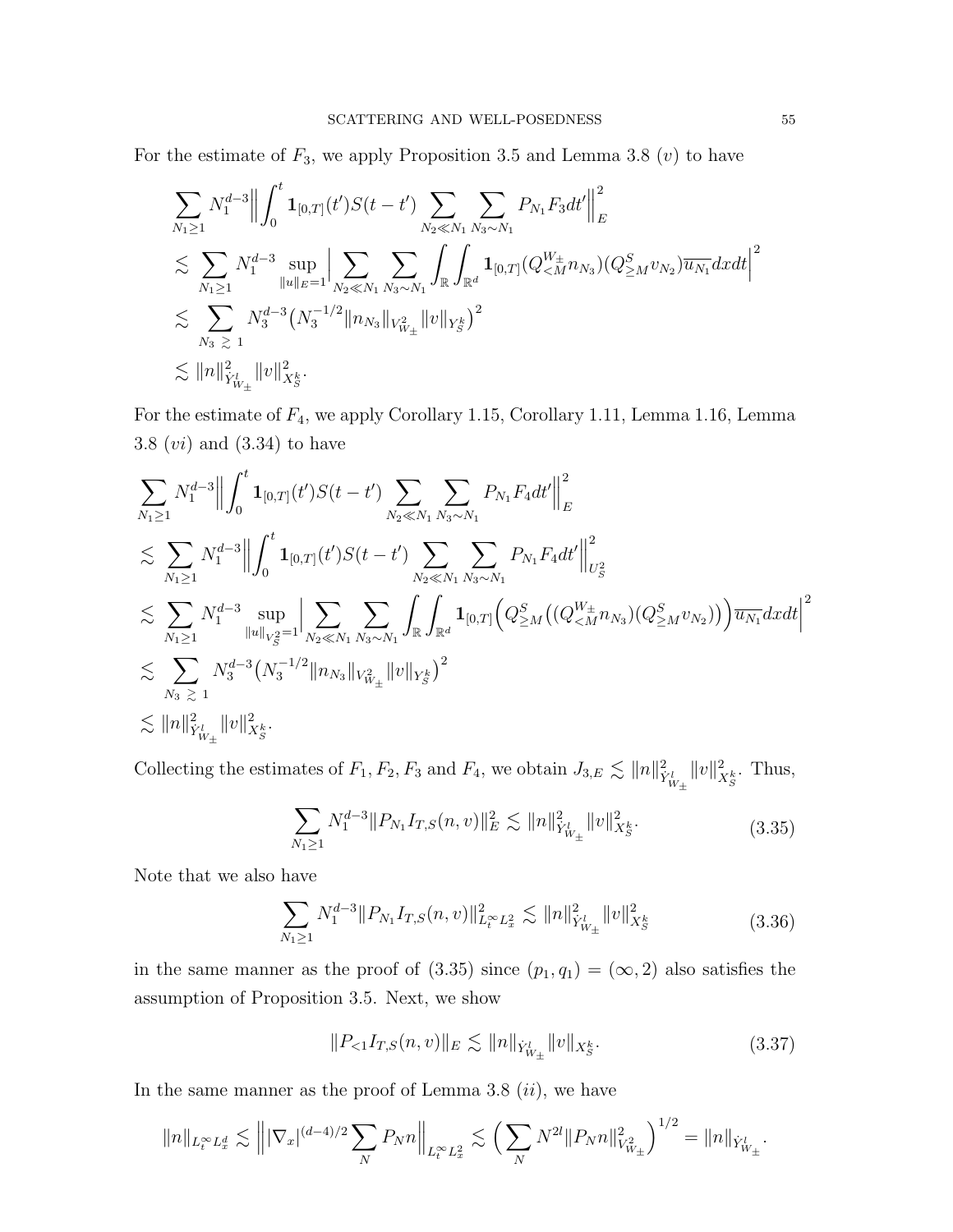Thus, by Proposition 3.5 and the Hölder inequality, the left-hand side of  $(3.37)$  is bounded by

$$
\sup_{\|u\|_{E}=1} \Big| \int_{\mathbb{R}} \int_{\mathbb{R}^{d}} \mathbf{1}_{[0,T]} n v \overline{P_{<1}} u dx dt \Big|
$$
\n
$$
\lesssim \|n\|_{L_{t}^{\infty} L_{x}^{d}} \|v\|_{E} \sup_{\|u\|_{E}=1} \|P_{<1} u\|_{E} \lesssim \|n\|_{\dot{Y}_{W_{\pm}}^{l}} \|v\|_{E^{k}}.
$$
\n(3.38)

Thus, we obtain (3.37). From (3.33), (3.35) and (3.37), we conclude (3.31).

Next, we prove (3.32). By the definition of  $\|\cdot\|_{Y^k_S}$ , we only need to show

$$
\sum_{N_1 \ge 1} N_1^{d-3} \|P_{N_1} I_{T,S}(n,v)\|_{V_S^2}^2 \lesssim \|n\|_{\dot{Y}_{W_\pm}^l}^2 \|v\|_{X_S^k}^2,\tag{3.39}
$$

$$
||P_{<1}I_{T,S}(n,v)||_{V_S^2}^2 \lesssim ||n||_{\dot{Y}_{W_{\pm}}}^2 ||v||_{X_S^k}^2. \tag{3.40}
$$

By Corollary 3.3 and Remark 1.1, the left-hand side of (3.39) is bounded by

$$
\sum_{N_1 \geq 1} N_1^{d-3} \sup_{\|u\|_{U_S^2} = 1} \left| \int_{-\infty}^{\infty} \langle u(t), S(t) (S(-\cdot) P_{N_1} I_{T,S}(n, v))'(t) \rangle_{L_x^2} dt \right|
$$
  
\n
$$
- \lim_{t \to \infty} \langle u(t), P_{N_1} I_{T,S}(n, v) \rangle_{L_x^2} \right|^2,
$$
  
\n
$$
\lesssim \sum_{N_1 \geq 1} N_1^{d-3} \sup_{\|u\|_{U_S^2} = 1} \left( \left| \int_{\mathbb{R}} \int_{\mathbb{R}^d} \mathbf{1}_{[0,T]} nv \, \overline{u_{N_1}} dx dt \right|^2 + \|u\|_{L_t^{\infty} L_x^2}^2 \|P_{N_1} I_{T,S}(n, v)\|_{L_t^{\infty} L_x^2}^2 \right)
$$
  
\n
$$
\lesssim \sum_{N_1 \geq 1} N_1^{d-3} \sup_{\|u\|_{U_S^2} = 1} \left| \int_{\mathbb{R}} \int_{\mathbb{R}^d} \mathbf{1}_{[0,T]} nv \, \overline{u_{N_1}} dx dt \right|^2 + \sum_{N_1 \geq 1} N_1^{d-3} \|P_{N_1} I_{T,S}(n, v)\|_{L_t^{\infty} L_x^2}^2
$$
  
\n
$$
\lesssim \sum_{i=1}^3 J_{i,Y} + \sum_{N_1 \geq 1} N_1^{d-3} \|P_{N_1} I_{T,S}(n, v)\|_{L_t^{\infty} L_x^2}^2
$$

where

$$
J_{1,Y} := \sum_{N_1 \geq 1} N_1^{d-3} \sup_{\|u\|_{U_S^2} = 1} \Big| \sum_{N_2 \sim N_1} \sum_{N_3 \ll N_2} \int_{\mathbb{R}} \int_{\mathbb{R}^d} \mathbf{1}_{[0,T]} n_{N_3} v_{N_2} \overline{u_{N_1}} dxdt \Big|^2,
$$
  

$$
J_{2,Y} := \sum_{N_1 \geq 1} N_1^{d-3} \sup_{\|u\|_{U_S^2} = 1} \Big| \sum_{N_2 \geq N_1} \sum_{N_3 \sim N_2} \int_{\mathbb{R}} \int_{\mathbb{R}^d} \mathbf{1}_{[0,T]} n_{N_3} v_{N_2} \overline{u_{N_1}} dxdt \Big|^2,
$$
  

$$
J_{3,Y} := \sum_{N_1 \geq 1} N_1^{d-3} \sup_{\|u\|_{U_S^2} = 1} \Big| \sum_{N_2 \ll N_1} \sum_{N_3 \sim N_1} \int_{\mathbb{R}} \int_{\mathbb{R}^d} \mathbf{1}_{[0,T]} n_{N_3} v_{N_2} \overline{u_{N_1}} dxdt \Big|^2.
$$

By Corollary 1.15 and Remark 1.1, it follows that

$$
||u||_E \lesssim ||u||_{U_S^2}, \quad ||u||_{V_S^2} \lesssim ||u||_{U_S^2}.
$$
\n(3.41)

We obtain  $J_{i,Y} \lesssim ||n||_{\dot{Y}_{W_{\pm}}^{l}}^2$  $||v||^2_{X_S^k}$  in the same manner as the estimates for  $J_{i,E}$  with  $i = 1, 2, 3$  if we use (3.41). Collecting (3.36) and the estimates above, we conclude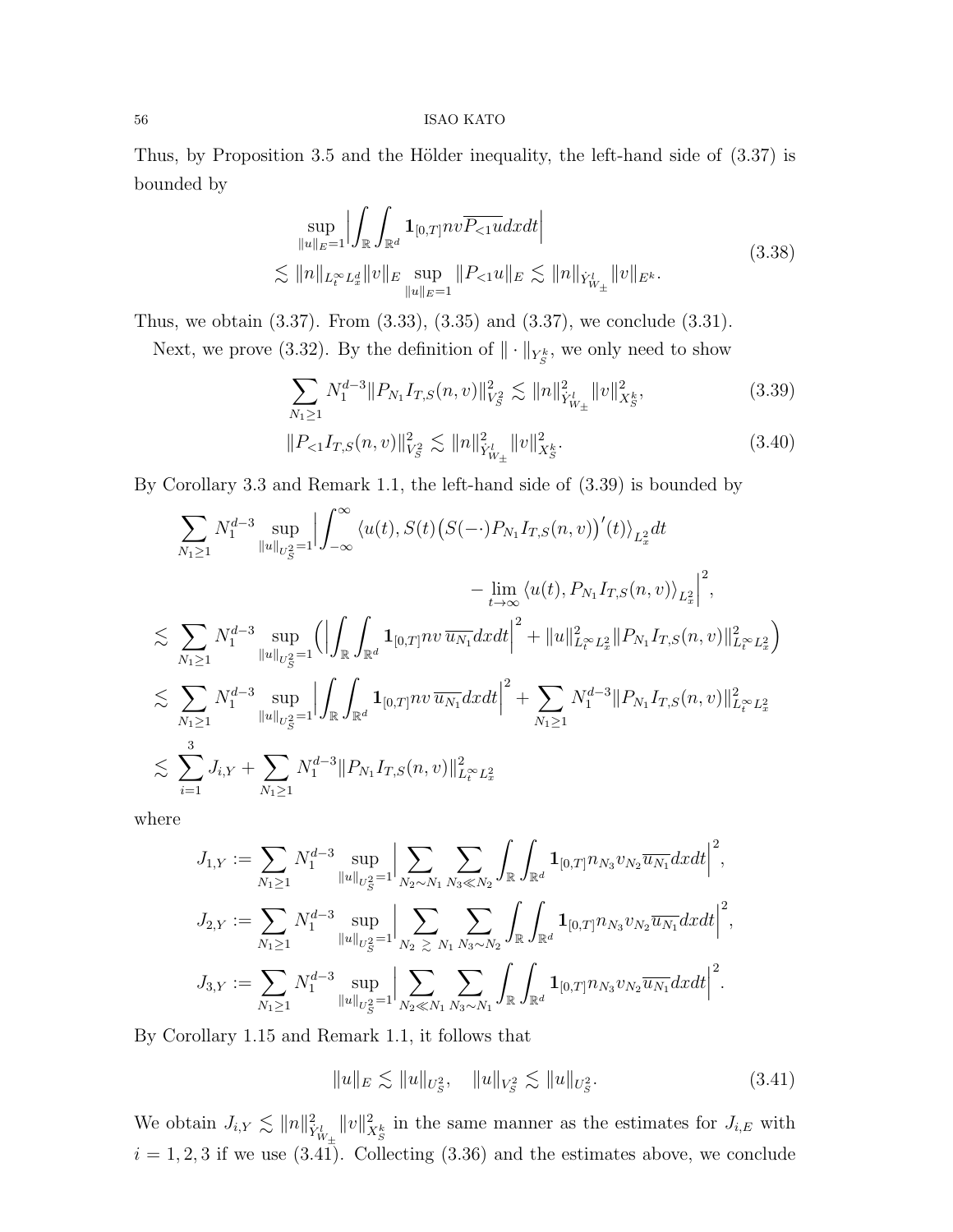(3.39). Next, we show (3.40). By Corollary 3.3 and Remark 1.1, we have

$$
||P_{<1}I_{T,S}(n,v)||_{V_{S}^{2}}
$$
\n
$$
= \sup_{||u||_{U_{S}^{2}}=1} \left| \int_{-\infty}^{\infty} \left\langle u(t), S(t) \left( S(-\cdot) P_{<1} I_{T,S}(n,v) \right)'(t) \right\rangle_{L_{x}^{2}} dt - \lim_{t \to \infty} \left\langle u(t), \left( P_{<1} I_{T,S}(n,v) \right) (t) \right\rangle_{L_{x}^{2}} \right|
$$
\n
$$
\lesssim \sup_{||u||_{U_{S}^{2}}=1} \left( \left| \int_{\mathbb{R}} \int_{\mathbb{R}^{d}} \mathbf{1}_{[0,T]} n v \overline{P_{<1}} u dx dt \right| + ||u||_{L_{t}^{\infty}L_{x}^{2}} ||P_{<1} I_{T,S}(n,v)||_{L_{t}^{\infty}L_{x}^{2}} \right)
$$
\n
$$
\lesssim \sup_{||u||_{E}=1} \left| \int_{\mathbb{R}} \int_{\mathbb{R}^{d}} \mathbf{1}_{[0,T]} n v \overline{P_{<1}} u dx dt \right| + ||P_{<1} I_{T,S}(n,v)||_{L_{t}^{\infty}L_{x}^{2}}.
$$
\n(3.42)

By Proposition 3.5, we have

$$
||P_{\leq 1}I_{T,S}(n,v)||_{L_t^{\infty}L_x^2} \lesssim \sup_{||u||_E=1} \Big| \int_{\mathbb{R}} \int_{\mathbb{R}^d} \mathbf{1}_{[0,T]} nv \overline{P_{\leq 1} u} dx dt \Big|.
$$
 (3.43)

Collecting  $(3.42)$ ,  $(3.43)$  and  $(3.38)$ , we obtain  $(3.40)$ . From  $(3.39)$  and  $(3.40)$ , we obtain (3.32). From (3.31) and (3.32), we conclude (3.29).

Finally, we prove (3.30). By Corollary 1.11, we only need to estimate  $K_i \lesssim ||u||_{X_S^k}^2 ||v||_{X_S^k}^2$ for  $i = 1, 2, 3$ , where

$$
K_1 := \sum_{N_3} N_3^{d-4} \sup_{\|n\|_{V_{W_{\pm}}^2} = 1} \Big| \sum_{N_2 \ge N_3} \sum_{N_1 \sim N_2} \int_{\mathbb{R}} \int_{\mathbb{R}^d} \mathbf{1}_{[0,T]} u_{N_1} \overline{v_{N_2} \omega n_{N_3}} dx dt \Big|^2,
$$
  
\n
$$
K_2 := \sum_{N_3} N_3^{d-4} \sup_{\|n\|_{V_{W_{\pm}}^2} = 1} \Big| \sum_{N_2 \sim N_3} \sum_{N_1 \ll N_2} \int_{\mathbb{R}} \int_{\mathbb{R}^d} \mathbf{1}_{[0,T]} u_{N_1} \overline{v_{N_2} \omega n_{N_3}} dx dt \Big|^2,
$$
  
\n
$$
K_3 := \sum_{N_3} N_3^{d-4} \sup_{\|n\|_{V_{W_{\pm}}^2} = 1} \Big| \sum_{N_2 \ll N_3} \sum_{N_1 \sim N_3} \int_{\mathbb{R}} \int_{\mathbb{R}^d} \mathbf{1}_{[0,T]} u_{N_1} \overline{v_{N_2} \omega n_{N_3}} dx dt \Big|^2.
$$

By the triangle inequality, Lemma 3.8  $(i)$  and the Cauchy-Schwarz inequality, we have

$$
K_1^{1/2} \lesssim \sum_{N_2} \sum_{N_1 \sim N_2} \left\{ \sum_{N_3 \le N_2} N_3^{d-4} \sup_{\|n\|_{V_{W_{\pm}}^2} = 1} \left| \int_{\mathbb{R}} \int_{\mathbb{R}^d} \mathbf{1}_{[0,T]} u_{N_1} \overline{v_{N_2} \omega n_{N_3}} dx dt \right|^2 \right\}^{1/2}
$$
  

$$
\lesssim \sum_{N_2} \sum_{N_1 \sim N_2} \left\{ \sum_{N_3 \le N_2} N_3^{d-4} (N_3^{(d-4)/2} N_3 \|u_{N_1}\|_E \|v_{N_2}\|_E)^2 \right\}^{1/2}
$$
  

$$
\lesssim \sum_{N_2} \sum_{N_1 \sim N_2} (N_2^{2d-6} \|u_{N_1}\|_E^2 \|v_{N_2}\|_E^2)^{1/2}
$$
  

$$
\lesssim \left( \sum_N N^{d-3} \|u_N\|_E^2 \right)^{1/2} \left( \sum_N N^{d-3} \|v_N\|_E^2 \right)^{1/2}.
$$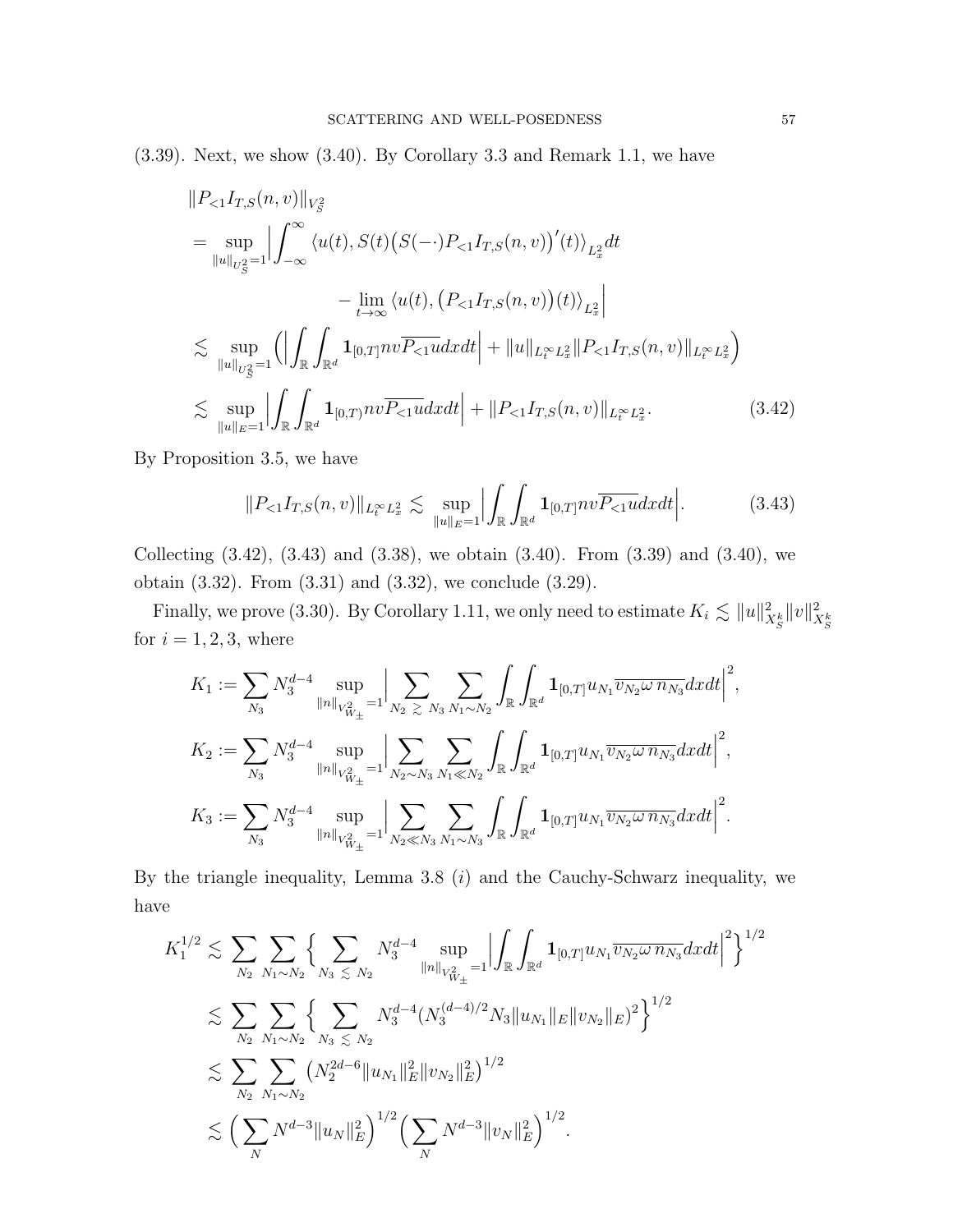By Mihlin-Hörmander's multiplier theorem, it follows that  $\,$ 

$$
\sum_{N<1} N^{d-3} \|u_N\|_E^2 \lesssim \sum_{N<1} N^{d-3} \|P_{<1} u\|_E^2 \lesssim \|P_{<1} u\|_E^2. \tag{3.44}
$$

Thus, we conclude  $K_1 \lesssim ||u||^2_{X^k_S} ||v||^2_{X^k_S}$ . Next, we estimate  $K_2$ . Put  $K_2 = K_{2,1} + K_{2,2}$ where

$$
K_{2,1} := \sum_{N_3 \leq 1} N_3^{d-4} \sup_{\|n\|_{V_{W_{\pm}}^2} = 1} \Big| \sum_{N_2 \sim N_3} \sum_{N_1 \ll N_2} \int_{\mathbb{R}} \int_{\mathbb{R}^d} \mathbf{1}_{[0,T]} u_{N_1} \overline{v_{N_2} \omega n_{N_3}} dxdt \Big|^2,
$$
  

$$
K_{2,2} := \sum_{N_3 \gg 1} N_3^{d-4} \sup_{\|n\|_{V_{W_{\pm}}^2} = 1} \Big| \sum_{N_2 \sim N_3} \sum_{N_1 \ll N_2} \int_{\mathbb{R}} \int_{\mathbb{R}^d} \mathbf{1}_{[0,T]} u_{N_1} \overline{v_{N_2} \omega n_{N_3}} dxdt \Big|^2.
$$

By Lemma 3.8  $(i)$ , we have

$$
K_{2,1} \lesssim \sum_{N_2 \leq 1} N_2^{d-4} \left( N_2^{(d-4)/2} N_2 \middle\| \sum_{N_1 \ll N_2} u_{N_1} \middle\|_E \| v_{N_2} \|_E \right)^2
$$
  

$$
\lesssim \| P_{\leq 1} u \|_E^2 \sum_{N_2 \leq 1} N_2^{2d-6} \| v_{N_2} \|_E^2
$$
  

$$
\lesssim \| u \|_{X_S^k}^2 \| v \|_{X_S^k}^2.
$$
 (3.45)

For the estimate of  $K_{2,2}$ , we take  $M = \varepsilon N_2^2$  for sufficiently small  $\varepsilon > 0$ . Then, from Lemma 3.4, we have

$$
Q_{\leq M}^{S} \left( (Q_{\leq M}^{S} v_{N_2}) (Q_{\leq M}^{W_{\pm}} \omega n_{N_3}) \right) = Q_{\leq M}^{S} \left[ \mathcal{F}^{-1} \left( \int_{\tau_1 = \tau_2 + \tau_3, \xi_1 = \xi_2 + \xi_3} (Q_{\leq M}^{S} \widehat{v}_{N_2}) (\tau_2, \xi_2) (Q_{\leq M}^{W_{\pm}} \omega n_{N_3}) (\tau_3, \xi_3) \right) \right] = 0,
$$

when  $N_2 \gg \langle N_1 \rangle$ . Therefore,

$$
v_{N_2}\omega n_{N_3}=\sum_{i=1}^4 G_i,
$$

where

$$
G_1 := v_{N_2}(Q_{\geq M}^{W_{\pm}} \omega n_{N_3}), \qquad G_2 := Q_{\geq M}^S(v_{N_2}(Q_{\leq M}^{W_{\pm}} \omega n_{N_3})),
$$
  
\n
$$
G_3 := (Q_{\geq M}^S v_{N_2})(Q_{\leq M}^{W_{\pm}} \omega n_{N_3}), \qquad G_4 := -Q_{\geq M}^S((Q_{\geq M}^S v_{N_2})(Q_{\leq M}^{W_{\pm}} \omega n_{N_3}))
$$

.

Therefore, it follows that

$$
K_{2,2} \le K_{2,2}^{(1)} + K_{2,2}^{(2)} + K_{2,2}^{(3)} + K_{2,2}^{(4)}
$$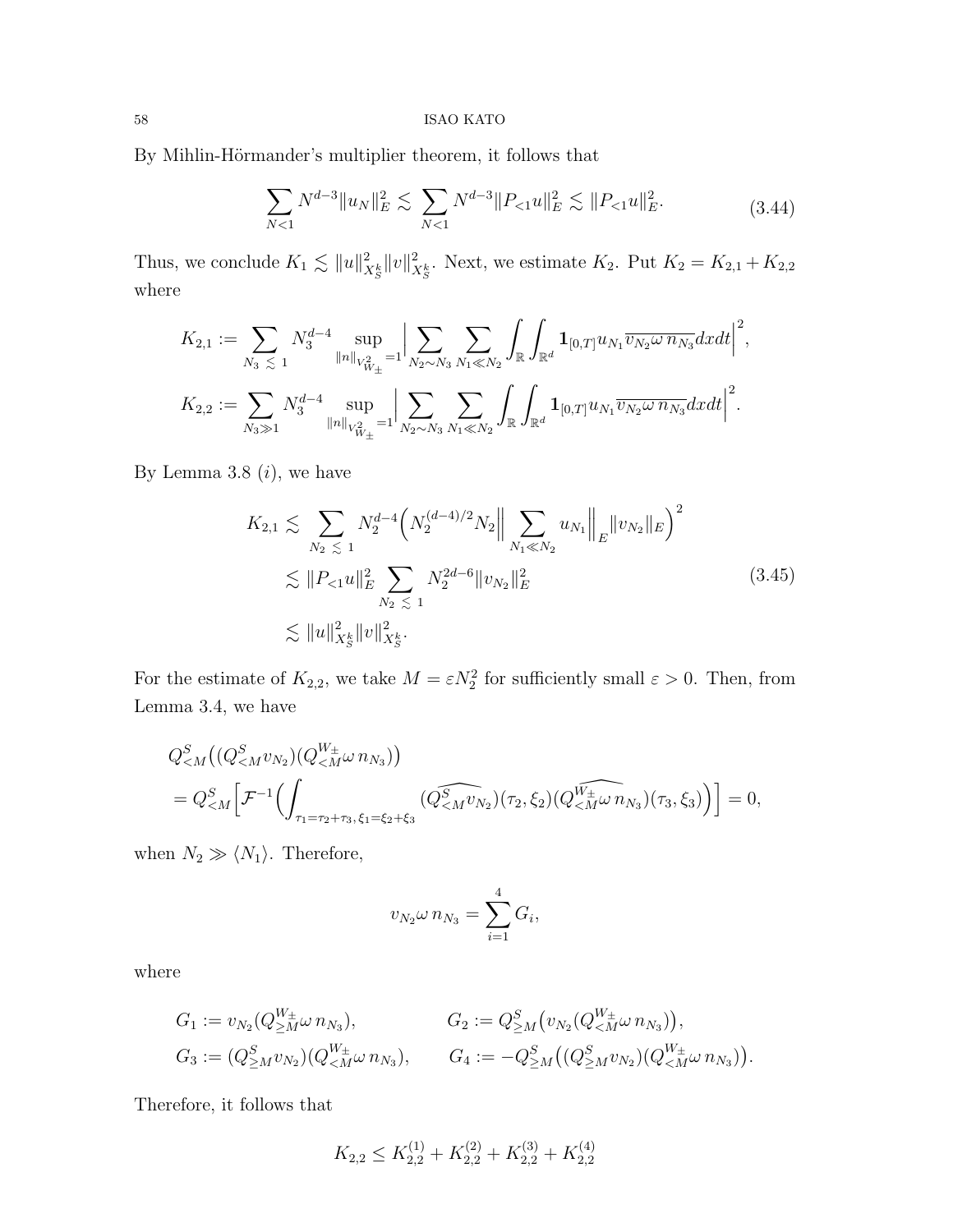where

$$
K_{2,2}^{(1)} := \sum_{N_3 \gg 1} N_3^{d-4} \sup_{\|n\|_{V_{W_{\pm}}^2} = 1} \Big| \sum_{N_2 \sim N_3} \sum_{N_1 \ll N_2} \int_{\mathbb{R}} \int_{\mathbb{R}^d} \mathbf{1}_{[0,T]} u_{N_1} \overline{G_1} dxdt \Big|^2,
$$
  
\n
$$
K_{2,2}^{(2)} := \sum_{N_3 \gg 1} N_3^{d-4} \sup_{\|n\|_{V_{W_{\pm}}^2} = 1} \Big| \sum_{N_2 \sim N_3} \sum_{N_1 \ll N_2} \int_{\mathbb{R}} \int_{\mathbb{R}^d} \mathbf{1}_{[0,T]} u_{N_1} \overline{G_2} dxdt \Big|^2,
$$
  
\n
$$
K_{2,2}^{(3)} := \sum_{N_3 \gg 1} N_3^{d-4} \sup_{\|n\|_{V_{W_{\pm}}^2} = 1} \Big| \sum_{N_2 \sim N_3} \sum_{N_1 \ll N_2} \int_{\mathbb{R}} \int_{\mathbb{R}^d} \mathbf{1}_{[0,T]} u_{N_1} \overline{G_3} dxdt \Big|^2,
$$
  
\n
$$
K_{2,2}^{(4)} := \sum_{N_3 \gg 1} N_3^{d-4} \sup_{\|n\|_{V_{W_{\pm}}^2} = 1} \Big| \sum_{N_2 \sim N_3} \sum_{N_1 \ll N_2} \int_{\mathbb{R}} \int_{\mathbb{R}^d} \mathbf{1}_{[0,T]} u_{N_1} \overline{G_4} dxdt \Big|^2.
$$

Note that  $N_3 \gg 1$  and  $N_2 \sim N_3$  implies  $N_2 > 2^2$ . By Lemma 3.8 (*iii*), we have

$$
K_{2,2}^{(1)} \lesssim \sum_{N_2 > 2^2} N_2^{d-4} \left( N_2^{-1/2} N_2 \|u\|_{Y_S^k} \|v_{N_2}\|_E \right)^2
$$
  

$$
\lesssim \sum_{N_2 > 2^2} N_2^{d-3} \|u\|_{Y_S^k}^2 \|v_{N_2}\|_E^2 \lesssim \|u\|_{Y_S^k}^2 \|v\|_{E^k}^2. \tag{3.46}
$$

We apply Lemma 1.16, Lemma 3.8  $(v)$  and  $(3.34)$ , then we have

$$
K_{2,2}^{(2)} \lesssim \sum_{N_2 > 2^2} N_2^{d-4} \left( N_2^{-1/2} N_2 \| u \|_{Y_S^k} \| v_{N_2} \|_E \right)^2 \lesssim \| u \|_{Y_S^k}^2 \| v \|_{E^k}^2. \tag{3.47}
$$

By Lemma 3.8  $(iv)$ , we have

$$
K_{2,2}^{(3)} \lesssim \sum_{N_2 > 2^2} N_2^{d-4} \left( N_2^{-1/2} N_2 \| u \|_{E^k} \| v_{N_2} \|_{V_S^2} \right)^2 \lesssim \| u \|_{E^k}^2 \| v \|_{Y_S^k}^2. \tag{3.48}
$$

Applying Lemma 1.16, Lemma 3.8  $(vi)$  and  $(3.34)$ , we obtain

$$
K_{2,2}^{(4)} \lesssim \sum_{N_2 > 2^2} N_2^{d-4} \left( N_2^{-1/2} N_2 \|u\|_{Y_S^k} \|v_{N_2}\|_{V_S^2} \right)^2 \lesssim \|u\|_{Y_S^k}^2 \|v\|_{Y_S^k}^2. \tag{3.49}
$$

Hence, collecting (3.45), (3.46), (3.47), (3.48) and (3.49), we have  $K_2 \lesssim ||u||_{X_S^k}^2 ||v||_{X_S^k}^2$ . By symmetry, we also obtain  $K_3 \lesssim \|u\|_{X^k_S}^2 \|v\|_{X^k_S}^2$  in the same manner as the estimate of  $K_2$ .

Next, we consider the inhomogeneous case for the wave equation.

Corollary 3.10. Let  $d \ge 4$ ,  $k = (d-3)/2$  and  $l = (d-4)/2$ . Then for all  $0 < T <$  $\infty$ , it holds that

$$
\|I_{T,\,W_\pm}(u,v)\|_{Z^l_{W_\pm}}\,\lesssim\,\|u\|_{X^k_S}\|v\|_{X^k_S}.
$$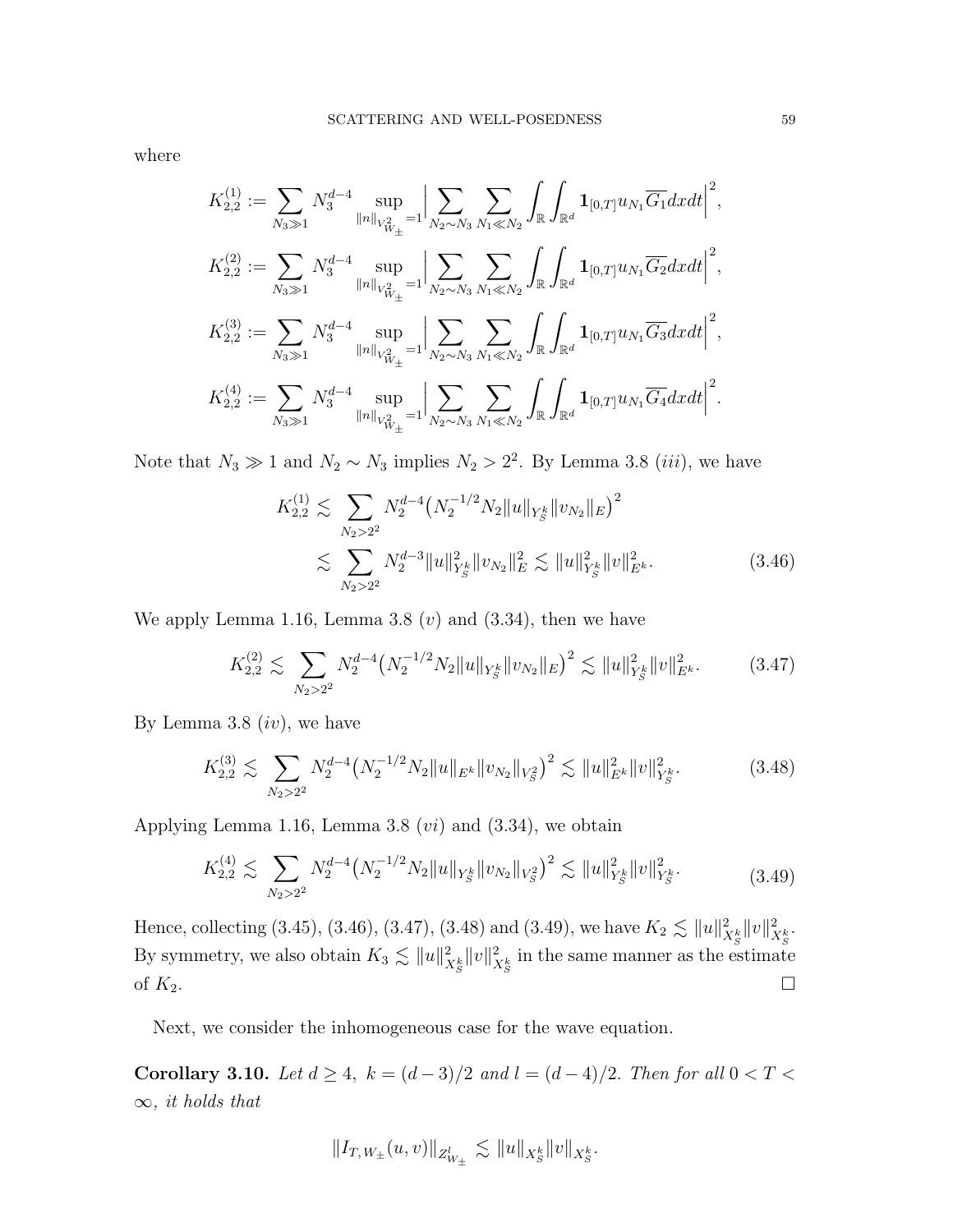Proof. From Proposition 3.9, we have

$$
\Big\|\sum_{N\geq 1} P_N I_{T,W_{\pm}}(u,v)\Big\|_{Z^l_{W_{\pm}}}\sim \Big\|\sum_{N\geq 1} P_N I_{T,W_{\pm}}(u,v)\Big\|_{\dot{Z}^l_{W_{\pm}}}\lesssim \|u\|_{X^k_S}\|v\|_{X^k_S}.
$$

Hence, we only need to show the following.

$$
||P_{<1}I_{T,W_{\pm}}(u,v)||_{U^2_{W_{\pm}}} \lesssim ||u||_{X^k_S}||v||_{X^k_S}.\tag{3.50}
$$

By Corollary 1.11 and Hölder's inequality, we have

(LHS of (3.50)) = 
$$
\sup_{\|n\|_{V_{W_{\pm}}^2} = 1} \left| \int_{\mathbb{R}} \int_{\mathbb{R}^d} \mathbf{1}_{[0,T]} u \, \bar{v} \, \overline{P_{<1} \omega \, n} \, dx dt \right|
$$
  
 
$$
\lesssim \sup_{\|n\|_{V_{W_{\pm}}^2} = 1} \|u\|_E \|v\|_E \|P_{<1} \omega \, n\|_{L_t^{\infty} L_x^{d/2}}.
$$
 (3.51)

Since

$$
||u||_E \le ||P_{<1}u||_E + \left(\sum_{N\ge1} N^{-2k}\right)^{1/2} \left(\sum_{N\ge1} N^{2k} ||P_N u||_E^2\right)^{1/2}
$$

by the Cauchy-Schwarz inequality, we have

$$
||u||_E \lesssim ||u||_{X^k_S}, \qquad ||v||_E \lesssim ||v||_{X^k_S}.
$$
\n(3.52)

By the Sobolev inequality and Remark 1.1, we have

$$
||P_{<1}\omega n||_{L_t^\infty L_x^{d/2}} \lesssim |||\nabla_x|^{(d-4)/2} P_{<1}\omega n||_{L_t^\infty L_x^2} \lesssim ||P_{<1}n||_{L_t^\infty L_x^2} \lesssim ||n||_{V_{W_\pm}^2}.\tag{3.53}
$$

Hence, collecting  $(3.51)$ ,  $(3.52)$  and  $(3.53)$ , we obtain  $(3.50)$ .

3.4. The proof of the main theorem. By the Duhamel principle, we consider the following integral equation corresponding to  $(3.2)$  on the time interval  $[0, T]$  with  $0 < T < \infty$  :

$$
(u, n_{\pm}) = (\Phi_1(u, n_{\pm}), \Phi_{2\pm}(u)), \tag{3.54}
$$

where

$$
\Phi_1(u, n_{\pm}) := S(t)u_0 + I_{T,S}(n_+, u)(t) + I_{T,S}(n_-, u)(t),
$$
  

$$
\Phi_{2\pm}(u) := W_{\pm}(t)n_{\pm 0} + I_{T,W_{\pm}}(u, u)(t).
$$

**Proposition 3.11.** Let  $d \geq 4$ ,  $k = (d-3)/2$  and  $l = (d-4)/2$ .

(i) (existence) Let  $\delta > 0$  be sufficiently small. Then, for any  $0 < T < \infty$  and any initial data

$$
(u_0, n_{\pm 0}) \in B_\delta(H^k(\mathbb{R}^d) \times \dot{H}^l(\mathbb{R}^d)) \ (resp. \ B_\delta(H^k(\mathbb{R}^d) \times H^l(\mathbb{R}^d))),
$$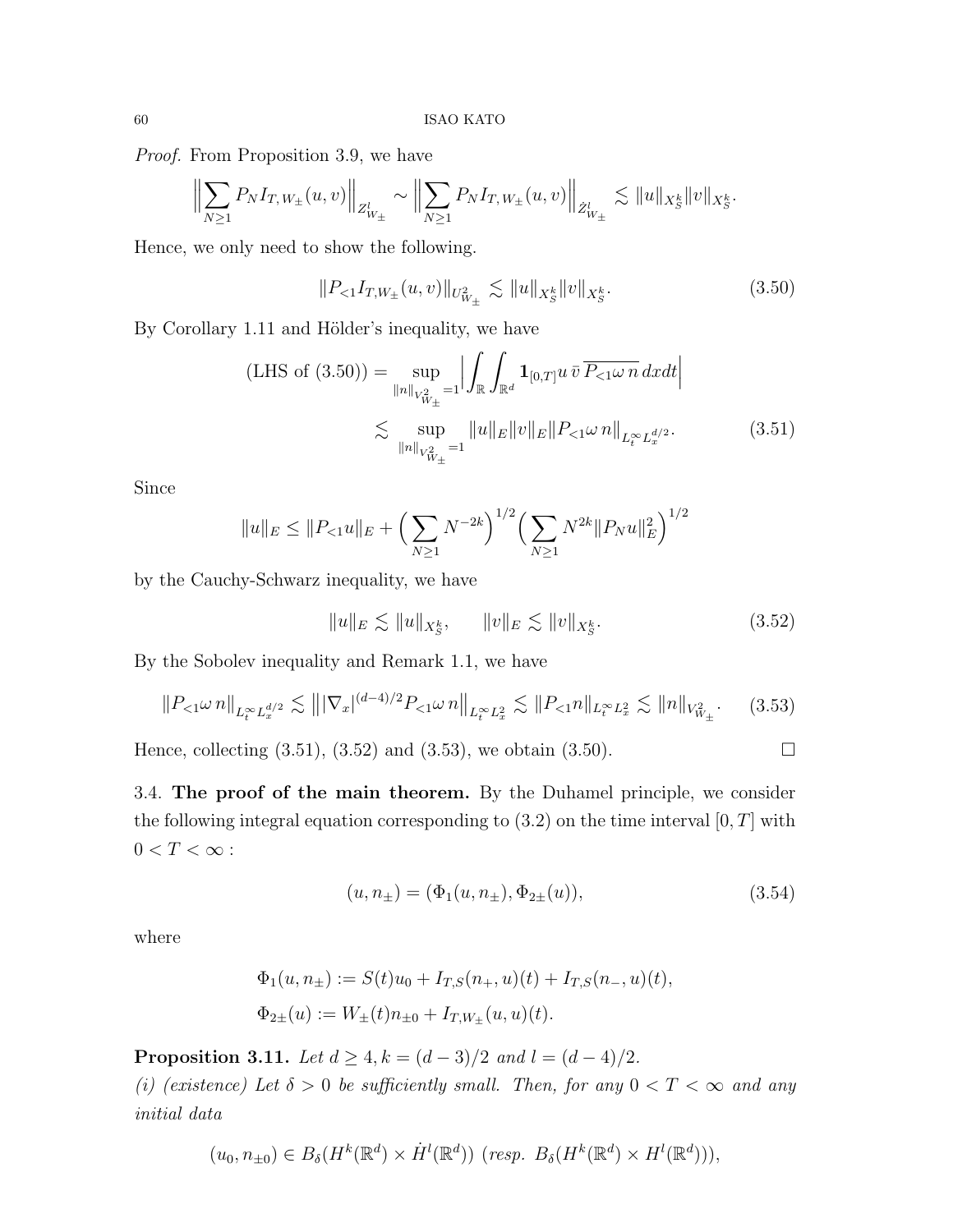there exists a solution to  $(3.54)$  on  $[0, T]$  satisfying

$$
(u, n_{\pm}) \in X_{S}^{k}([0, T]) \times \dot{Y}_{W_{\pm}}^{l}([0, T]) \subset C([0, T]; H^{k}(\mathbb{R}^{d})) \times C([0, T]; \dot{H}^{l}(\mathbb{R}^{d}))
$$
  
(resp.  $(u, n_{\pm}) \in X_{S}^{k}([0, T]) \times Y_{W_{\pm}}^{l}([0, T]) \subset C([0, T]; H^{k}(\mathbb{R}^{d})) \times C([0, T]; H^{l}(\mathbb{R}^{d}))).$   
(ii) (uniqueness) Let

$$
(u, n_{\pm}), (v, m_{\pm}) \in X_{S}^{k}([0, T]) \times \dot{Y}_{W_{\pm}}^{l}([0, T]) \ (resp. \ \in X_{S}^{k}([0, T]) \times Y_{W_{\pm}}^{l}([0, T]))
$$

be solutions to (3.54) on [0, T] for some  $T > 0$  with the same initial data. Then  $(u(t), n_{\pm}(t)) = (v(t), m_{\pm}(t))$  on  $t \in [0, T]$ .

(iii) (continuous dependence of the solution on the initial data) The flow map obtained by (i):

$$
B_{\delta}(H^k(\mathbb{R}^d) \times \dot{H}^l(\mathbb{R}^d)) \ni (u_0, n_{\pm 0}) \mapsto (u, n_{\pm}) \in X_S^k([0, T]) \times \dot{Y}_{W_{\pm}}^l([0, T])
$$
  
(resp.  $B_{\delta}(H^k(\mathbb{R}^d) \times H^l(\mathbb{R}^d)) \ni (u_0, n_{\pm 0}) \mapsto (u, n_{\pm}) \in X_S^k([0, T]) \times Y_{W_{\pm}}^l([0, T]))$ 

is Lipschitz continuous.

(iv) (persistence) Let  $\delta > 0$  be sufficiently small and

$$
(u_0, n_{\pm 0}) \in B_\delta(H^k(\mathbb{R}^d) \times H^l(\mathbb{R}^d)) \cap H^{k+a}(\mathbb{R}^d) \times H^{l+a}(\mathbb{R}^d)
$$

for some  $a > 0$ . Then, the solution  $(u, n_{\pm})$  obtained by (i) is in

$$
X^{k+a}_S([0,T])\times Y^{l+a}_{W_{\pm}}([0,T])\subset C([0,T];H^{k+a}(\mathbb{R}^d))\times C([0,T];H^{l+a}(\mathbb{R}^d))
$$

for any  $0 < T < \infty$ .

Remark 3.2. Due to the time reversibility of the Zakharov equation, Porposition 3.11 holds on corresponding time interval  $[-T, 0]$ .

*Remark* 3.3. By  $(i)$  in Proposition 3.11 and Remark 3.2, we have solutions to  $(3.54)$ on [0, T] and [ $-T$ , 0] for any  $T > 0$ . Since we can take any large T and have the uniqueness, the solution  $(u(t), n_{\pm}(t)) \in C((-\infty, \infty); H^k(\mathbb{R}^d)) \times C((-\infty, \infty); \dot{H}^l(\mathbb{R}^d))$ (resp.  $C((-\infty,\infty); H^k(\mathbb{R}^d)) \times C((-\infty,\infty); H^l(\mathbb{R}^d))$ ) can be defined uniquely when  $(u_0, n_{\pm 0}) \in B_\delta(H^k(\mathbb{R}^d) \times \dot{H}^l(\mathbb{R}^d))$  (resp.  $B_\delta(H^k(\mathbb{R}^d) \times H^l(\mathbb{R}^d))$ ).

**Proposition 3.12.** (scattering) Let  $(u(t), n_{\pm}(t))$  be the solution to (3.54) with  $(u_0, n_{\pm 0}) \in$  $B_{\delta}(H^k(\mathbb{R}^d) \times \dot{H}^l(\mathbb{R}^d))$  on  $(-\infty, \infty)$  obtained by Proposition 3.11, Remark 3.2 and Remark 3.3. Then, there exist  $(u_{+\infty}, n_{\pm,+\infty})$  and  $(u_{-\infty}, n_{\pm,-\infty})$  in  $H^k(\mathbb{R}^d) \times \dot{H}^l(\mathbb{R}^d)$ such that

$$
||u(t) - S(t)u_{+\infty}||_{H^k} + ||n_{\pm}(t) - W_{\pm}(t)n_{\pm,+\infty}||_{\dot{H}^l} \to 0
$$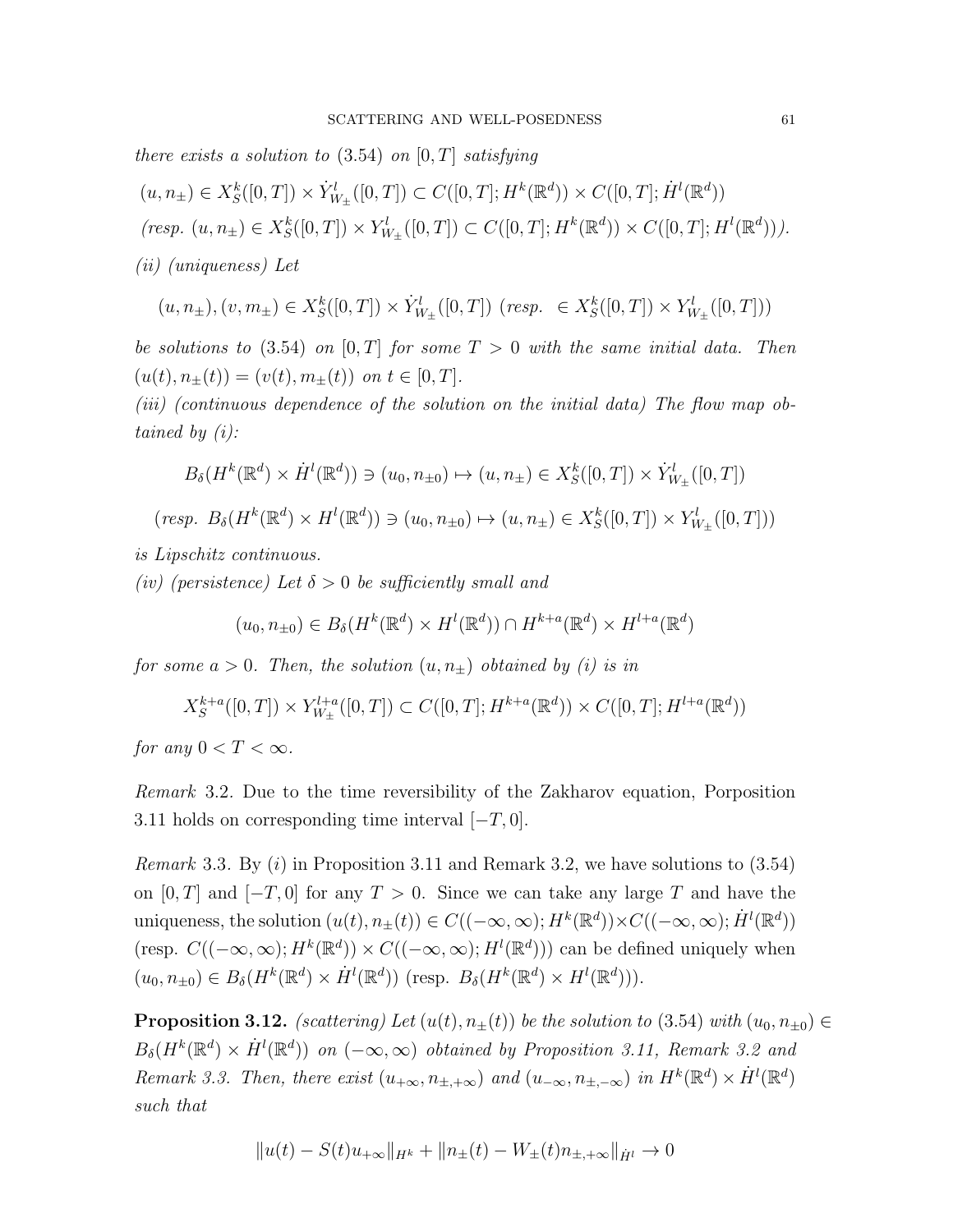as  $t \to \infty$  and

$$
||u(t) - S(t)u_{-\infty}||_{H^k} + ||n_{\pm}(t) - W_{\pm}(t)n_{\pm,-\infty}||_{\dot{H}^l} \to 0
$$

as  $t \to -\infty$ . The similar result holds for the inhomogeneous case.

Proof of Proposition 3.11. We will show only the case  $(u_0, n_{\pm 0}) \in B_\delta(H^k(\mathbb{R}^d)) \times$  $H^l(\mathbb{R}^d)$  because the proof of the case  $(u_0, n_{\pm 0}) \in B_\delta(H^k(\mathbb{R}^d) \times \dot{H}^l(\mathbb{R}^d))$  follows from the same argument if we use (3.30) instead of Corollary 3.10.

First, we prove (i). We denote  $I := [0, T]$ . By Proposition 3.5 and the definition of  $X_S^k, Y_{W_{\pm}}^l$ , there exists  $C > 0$  such that

$$
||S(t)u_0||_{X_S^k(I)} \leq C||u_0||_{H^k}, \ ||W_{\pm}(t)n_{\pm 0}||_{Y^l_{W_{\pm}}(I)} \leq C||n_{\pm 0}||_{H^l}.
$$

Assume that  $(u_0, n_{\pm 0}) \in B_\delta(H^k(\mathbb{R}^d) \times H^l(\mathbb{R}^d)), (u, n_{\pm}) \in B_r(X_S^k(I) \times Y_{W_{\pm}}^l(I)).$ Then, by Proposition 3.9, Corollary 3.10 and  $\|\cdot\|_{Y_{W_{\pm}}^{l}} \lesssim \|\cdot\|_{Z_{W_{\pm}}^{l}}$ , we have

$$
\|\Phi_1(u, n_\pm)\|_{X_S^k(I)} \le C \|u_0\|_{H^k} + C \|n_\pm\|_{Y^l_{W_\pm}(I)} \|u\|_{X_S^k(I)} \le C\delta + Cr^2,
$$
  

$$
\|\Phi_{2\pm}(u)\|_{Y^l_{W_\pm}(I)} \le C \|n_{\pm 0}\|_{H^l} + C \|u\|_{X_S^k(I)}^2 \le C\delta + Cr^2.
$$

We choose  $\delta = r^2$ ,  $r = 1/4C$ , then we have

$$
\|\Phi_1(u,n_\pm)\|_{X^k_S(I)} + \|\Phi_{2\pm}(u)\|_{Y^l_{W_\pm}(I)} \leq r.
$$

Hence,  $(\Phi_1, \Phi_{2\pm})$  is a map from  $B_r(X^k_S([0,T]) \times Y^l_{W_{\pm}}([0,T]))$  into itself. Note that r does not depend on T. Moreover, we assume  $(v_0, m_{\pm 0}) \in B_\delta(H^k(\mathbb{R}^d)) \times$  $H^{l}(\mathbb{R}^{d}))$ ,  $(v, m_{\pm}) \in B_{r}(X_{S}^{k}(I) \times Y_{W_{\pm}}^{l}(I))$ , then

$$
\|\Phi_{1}(u, n_{\pm}) - \Phi_{1}(v, m_{\pm})\|_{X_{S}^{k}(I)}
$$
\n
$$
= \|I_{T,S}(n_{\pm}, u)(t) - I_{T,S}(m_{\pm}, v)(t)\|_{X_{S}^{k}(I)}
$$
\n
$$
\leq \|I_{T,S}(n_{\pm}, u - v)\|_{X_{S}^{k}(I)} + \|I_{T,S}(n_{\pm} - m_{\pm}, v)\|_{X_{S}^{k}(I)}
$$
\n
$$
\leq C(\|n_{\pm}\|_{Y_{W_{\pm}}^{l}(I)}\|u - v\|_{X_{S}^{k}(I)} + \|n_{\pm} - m_{\pm}\|_{Y_{W_{\pm}}^{l}(I)}\|v\|_{X_{S}^{k}(I)}) \qquad (3.55)
$$
\n
$$
\leq (1/4)(\|u - v\|_{X_{S}^{k}(I)} + \|n_{\pm} - m_{\pm}\|_{Y_{W_{\pm}}^{l}(I)}),
$$
\n
$$
\|\Phi_{2}(u) - \Phi_{2}(v)\|_{Y_{W_{\pm}}^{l}(I)}
$$
\n
$$
= \|I_{T,W_{\pm}}(u, u)(t) - I_{T,W_{\pm}}(v, v)(t)\|_{Y_{W_{\pm}}^{l}(I)}
$$
\n
$$
\leq C(\|u\|_{X_{S}^{k}(I)} + \|v\|_{X_{S}^{k}(I)})\|u - v\|_{X_{S}^{k}(I)}
$$
\n
$$
\leq (1/2)\|u - v\|_{X_{S}^{k}(I)}.
$$
\n(3.56)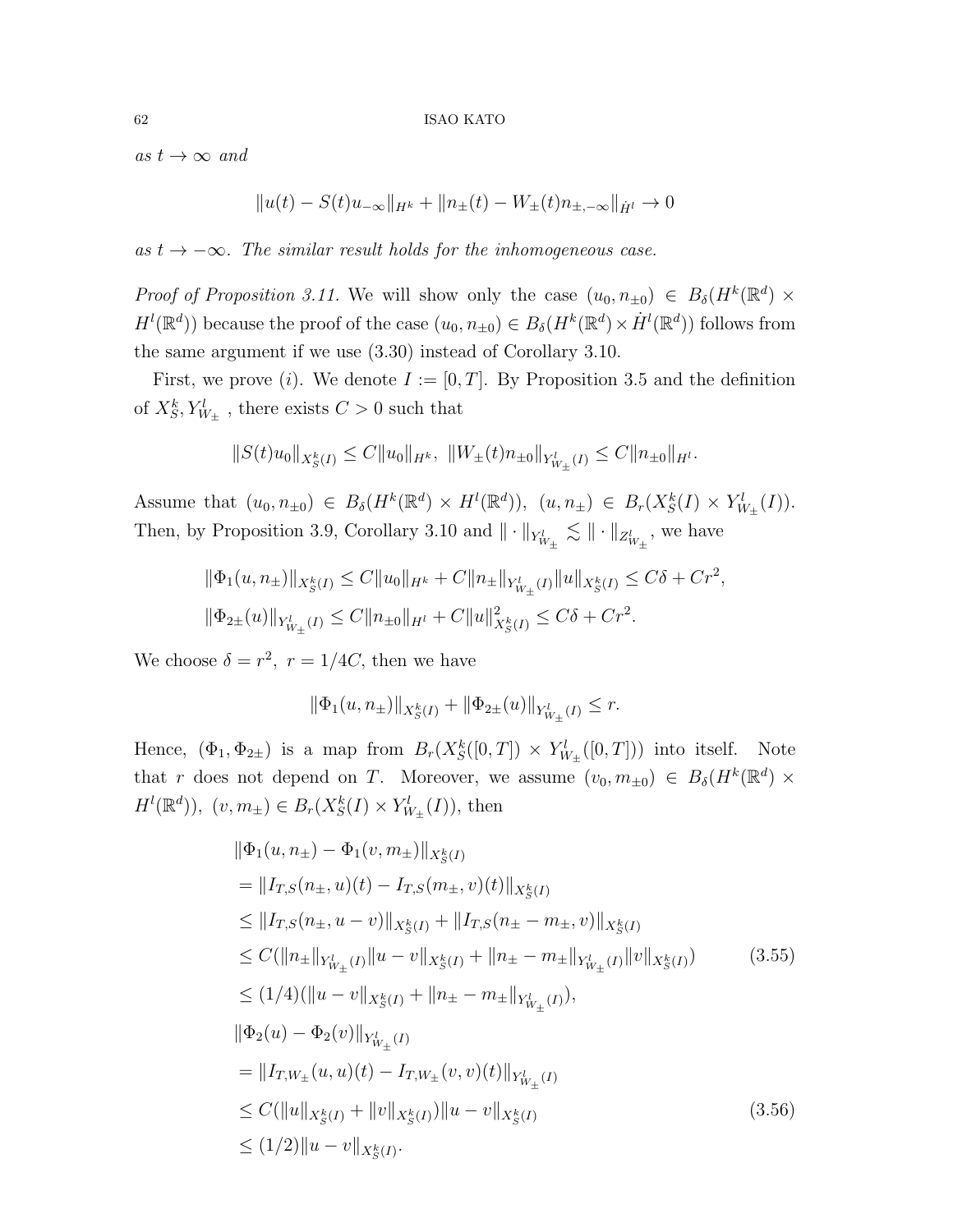Therefore,  $(\Phi_1, \Phi_{2\pm})$  is a contraction mapping on  $B_r(X_S^k([0,T]) \times Y^l_{W_{\pm}}([0,T]))$ . Thus, by the Banach fixed point theorem, we have a solution to (3.54) in it.

Next, we prove (*ii*) by contradiction. Let  $(u, n_{\pm}), (v, m_{\pm}) \in X_S^k([0, T]) \times Y_{W_{\pm}}^l([0, T])$ are two solutions satisfying  $(u(0), n_{\pm}(0)) = (v(0), m_{\pm}(0))$ . Assume that

$$
T':=\sup\{0\le t
$$

By a translation in t, it suffices to consider the case  $T' = 0$ . Fix  $0 < \tau \leq T$ sufficiently small. From  $(3.55)$  and Proposition 3.6, we obtain

$$
||u - v||_{X_{S}^{k}([0,\tau])} \leq C(||n_{\pm}||_{Y_{W_{\pm}}^{l}([0,\tau])}||u - v||_{X_{S}^{k}([0,\tau])} + ||n_{\pm} - m_{\pm}||_{Y_{W_{\pm}}^{l}([0,\tau])}||v||_{X_{S}^{k}([0,\tau])})
$$
  

$$
\leq (1/4)(||u - v||_{X_{S}^{k}([0,\tau])} + ||n_{\pm} - m_{\pm}||_{Y_{W_{\pm}}^{l}([0,\tau])}).
$$

Hence, we obtain

$$
||u - v||_{X^{k}_{S}([0,\tau])} \le (1/3)||n_{\pm} - m_{\pm}||_{Y^{l}_{W_{\pm}}([0,\tau])}.
$$
\n(3.57)

Similarly, by (3.56) and Proposition 3.6, we obtain

$$
||n_{\pm} - m_{\pm}||_{Y_{W_{\pm}}^{l}([0,\tau])} \leq C(||u||_{X_{S}^{k}([0,\tau])} + ||v||_{X_{S}^{k}([0,\tau])})||u - v||_{X_{S}^{k}([0,\tau])}
$$
  

$$
\leq (1/2)||u - v||_{X_{S}^{k}([0,\tau])}. \tag{3.58}
$$

Hence, from (3.57) and (3.58), we obtain  $u(t) = v(t)$ ,  $n_{\pm}(t) = m_{\pm}(t)$  on  $[0, \tau]$ , which contradicts to the definition of  $T'$ .

We omit the proof of *(iii)* because it follows from the standard argument. Finally, we prove (iv). Fix  $0 < T < \infty$ . Since  $\langle \xi \rangle^a \leq \langle \xi - \xi_1 \rangle^a + \langle \xi_1 \rangle^a$ , we easily have

$$
||I_{T,S}(n_{\pm},u)||_{X_{S}^{k+a}} \lesssim ||n_{\pm}||_{Y_{W_{\pm}}^{l+a}} ||u||_{X_{S}^{k}} + ||n_{\pm}||_{Y_{W_{\pm}}^{l}} ||u||_{X_{S}^{k+a}}, \tag{3.59}
$$

$$
||I_{T,W_{\pm}}(u,u)||_{Z_{W_{\pm}}^{l+a}} \lesssim ||u||_{X_{S}^{k+a}} ||u||_{X_{S}^{k}},
$$
\n(3.60)

from Proposition 3.9 and Corollary 3.10. Thus, by a similar argument as  $(i)$ , we obtain

$$
||u||_{X_{S}^{k+a}(I)} \leq C||u_{0}||_{H^{k+a}} + Cr(||u||_{X_{S}^{k+a}(I)} + ||n_{+}||_{Y_{W_{+}}^{l+a}(I)} + ||n_{-}||_{Y_{W_{-}}^{l+a}(I)}),
$$
  

$$
||n_{\pm}||_{Y_{W_{\pm}}^{l+a}(I)} \leq C||n_{\pm 0}||_{H^{l+a}} + Cr||u||_{X_{S}^{k+a}}
$$

for the solution to (3.54) such that  $(u, n_{\pm}) \in B_r(X_S^k(I) \times Y_{W_{\pm}}^l(I))$ . Since  $4Cr = 1$ , we conclude

$$
||u||_{X_{S}^{k+a}(I)}+||n_{\pm}||_{Y_{W_{\pm}}^{l+a}(I)} \leq C(||u_{0}||_{H^{k+a}}+||n_{\pm 0}||_{H^{l+a}}).
$$

Finally, we prove Proposition 4.2.

 $\Box$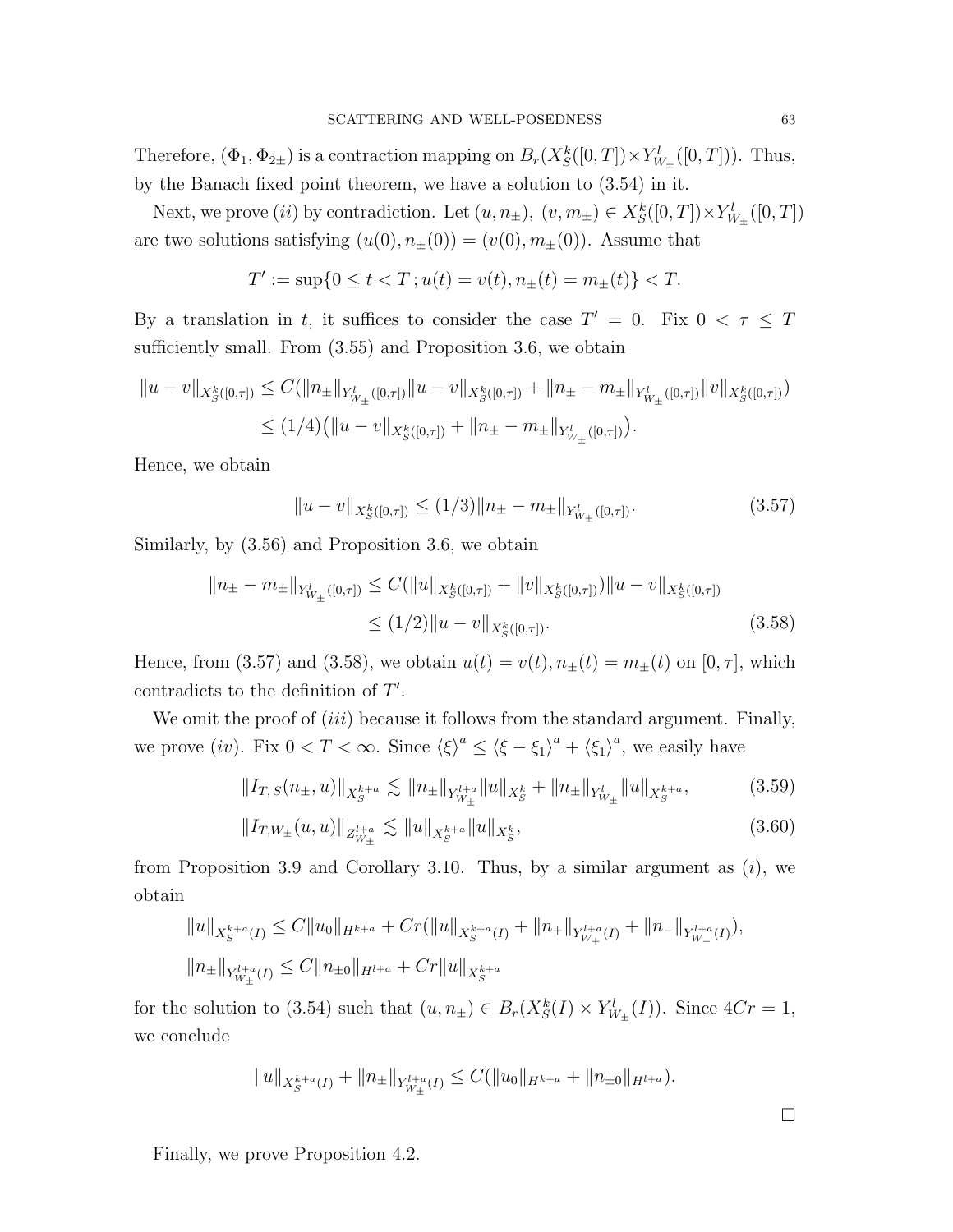*Proof.* Since r in the proof of Proposition 3.11 does not depend on  $T$ , it follows that

$$
||u||_{X^{k}_{S}([0,T])} + ||n_{\pm}||_{Y^{l}_{W_{\pm}}([0,T])} < M,
$$
  

$$
||u||_{X^{k}_{S}([-T,0])} + ||n_{\pm}||_{Y^{l}_{W_{\pm}}([-T,0])} < M
$$

for any  $T > 0$ , where the constant M does not depends on T. For any  $\{t_k\}_{k=0}^K \in \mathcal{Z}_0$ we can take  $0 < T < \infty$  such that  $-T < t_0$  and  $t_K < T$ . Then, by Lemma 1.6, we have

$$
\left(\sum_{k=1}^{K} \|\langle \nabla_x \rangle^k (S(-t_k)u(t_k) - S(-t_{k-1})u(t_{k-1}))\|_{L^2}^2\right)^{1/2}
$$
  
\$\lesssim \|\langle \nabla\_x \rangle^k u\|\_{V\_S^2([0,T])} + \|\langle \nabla\_x \rangle^k u\|\_{V\_S^2([-T,0])}  
\$\lesssim \|u\|\_{X\_S^k([0,T])} + \|u\|\_{X\_S^k([-T,0])} < 2M\$.

Therefore, we have

$$
\sup_{\{t_k\}_{k=0}^K \in \mathcal{Z}_0} \left( \sum_{k=1}^K \| \langle \nabla_x \rangle^k S(-t_k) u(t_k) - \langle \nabla_x \rangle^k S(-t_{k-1}) u(t_{k-1}) \|_{L^2}^2 \right)^{1/2} < 2M.
$$

By Proposition 1.5,  $f_{\pm} := \lim_{t \to \pm \infty} \langle \nabla_x \rangle^k S(-t) u(t)$  exists in  $L^2$ . Put  $u_{\pm \infty} :=$  $\langle \nabla_x \rangle^{-k} f_{\pm}$ . Then, we conclude

$$
\|\langle \nabla_x \rangle^k S(-t)u(t) - f_{\pm}\|_{L^2} = \|u(t) - S(t)u_{\pm\infty}\|_{H^k} \to 0 \quad \text{as } t \to \pm\infty.
$$

Similarly, we obtain the scattering result for the wave equation.

### **REFERENCES**

- [1] I. Bejenaru, Z. Guo, S. Herr, and K. Nakanishi, Well-posedness and scattering for the Zakharov system in four dimensions, to appear in Analysis & PDE.
- [2] I. Bejenaru and S. Herr, Convolutions of singular measures and applications to the Zakharov system, J. Funct. Anal. **261** (2011), 478-506.
- [3] I. Bejenaru, S. Herr, J. Holmer, and D. Tataru, On the 2D Zakharov system with  $L^2$ Schrödinger data, Nonlinearity  $22$  (2009), 1063-1089.
- [4] J. Bourgain, Fourier transform restriction phenomena for certain lattice subsets and application to nonlinear evolution equations I. Schrödinger equations, GAFA  $3$  (1993), 107–156.
- [5] J. Bourgain, On the Cauchy and invariant measure problem for the periodic Zakharov system, Duke Math. J. 76 (1994), no. 1, 175–202.
- [6] J. Bourgain and J. Colliander, On well-posedness of the Zakharov system, Int. Math. Res. Not. 11 (1996), 515–546.
- [7] J. Colliander, J. Holmer, and N. Tzirakis Low regularity global well-posedness for the Zakharov and Klein-Gordon-Schrödinger systems, Trans. Amer. Math. Soc. 360 (2008), 4619-4638.
- [8] Y. Cho, S. Lee, Strichartz estimates in spherical coordinates, Indi. Univ. Math. J. 62 (2013), 991–1020.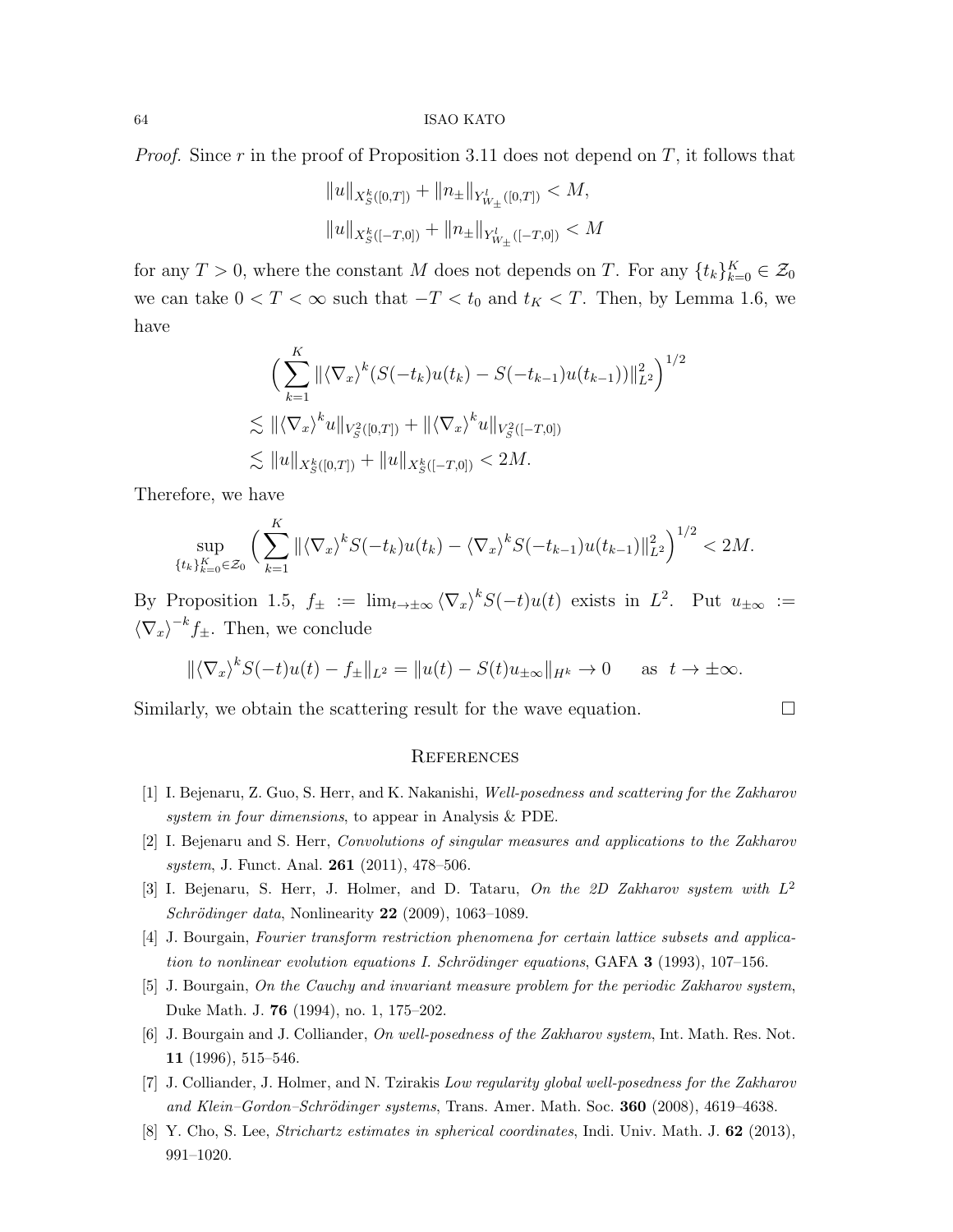- [9] D. Fang, H. Pecher, and S. Zhong Low regularity global well-posedness for the two-dimensional Zakharov system, Analysis (Munich) 29 (2009), no. 3, 265–281.
- [10] J. Ginibre, Y. Tsutsumi, and G. Velo, On the Cauchy problem for the Zakharov system, J. Funct. Anal. 151 (1997), no. 2, 384–436.
- [11] J. Ginibre, G. Velo, Generalized Strichartz Inequalities for the Wave Equation, J. Funct. Anal. 133  $(1995)$ , 50–68.
- [12] J. Ginibre and G. Velo, Smoothing properties and retarded estimates for some dispersive evolution equations, Comm. Math. Phys. 144 (1992), no. 1, 163–188.
- [13] J. Ginibre and G. Velo, Scattering theory for the Zakharov system, Hokkaido Math. J. 35 (2006), no. 4, 865–892.
- [14] Z. Guo, S. Lee, K. Nakanishi, and C. Wang, Generalized Strichartz estimates and scattering for 3D Zakharov system, Comm. Math. Phys. **331** (2014), no. 1, 239–259.
- [15] Z. Guo and K. Nakanishi, Small energy scattering for the Zakharov system with radial symmetry, Int. Math. Res. Notices (2013) doi: 10.1093/imrn/rns296.
- [16] Z. Guo, K. Nakanishi, and S. Wang, Global dynamics below the ground state energy for the Zakharov system in the 3D radial case, Advances in Mathematics 238 (2013), 412–441.
- [17] Z. Guo, K. Nakanishi, and S. Wang, Small energy scattering for the Klein-Gordon-Zakharov system with radial symmetry, Math. Res. Nett. 21 (2014), no. 4, 733–755.
- [18] Z. Guo, Y. Wang, Improved Strichartz estimates for a class of dispersive equations in the radial case and their applications to nonlinear Schrödinger and wave equation, J. Anal. Math. 124 (2014), 1–38.
- [19] M. Hadac, S. Herr, and H. Koch, Well-posedness and scattering for the KP-II equation in a critical space, Ann. I. H. Poincaré AN  $26$  (2009), 917–941.
- [20] M. Hadac, S. Herr, and H. Koch, Erratum to "Well-posedness and scattering for the KP-II equation in a critical space"[Ann. I. H. Poincaré AN 26 (2009), 917–941], Ann. I. H. Poincaré AN 27 (2010), no. 3, 971–972.
- [21] Z. Hani, F. Pusateri, and J. Shatah, Scattering for the Zakharov system in 3 dimensions, Comm. Math. Phys. 322 (2013), no. 3, 731–753.
- [22] J. Holmer, Local ill-posedness of the 1D Zakharov system, Electron. J. Diff. Equations 24 (2007), 22pp. 35Q55(35B30 35R25).
- [23] T. Kato, An L<sup>q,r</sup>-theory for nonlinear Schrödinger equations, Spectral and scattering theory and applications, Adv. Stud. Pure. Math 23 Math. Soc. Japan, Tokyo, (1994), 223–238.
- [24] I. Kato, K. Tsugawa, Scattering and well-posedness for the Zakharov system at a critical space in four and more spatial dimensions, arXiv:1512.00551v1.
- [25] J. Kato, T. Ozawa, Endpoint Strichartz estimates for the Klein-Gordon equation in two space dimensions and some applications, J. Math. Pures Appl. **95** (2011), 48–71.
- [26] M. Keel and T. Tao, Endpoint Strichartz estimates, Amer. J. Math. 120 (1998), 955–980.
- [27] C. Kenig, G. Ponce, and L. Vega, On the Zakharov and Zakharov–Schulman systems, J. Funct. Anal. 127 (1995), 204–234.
- [28] N. Kishimoto, Local well-posedness for the Zakharov system on multidimensional torus, J. Anal. Math. 119 (2013), 213–253.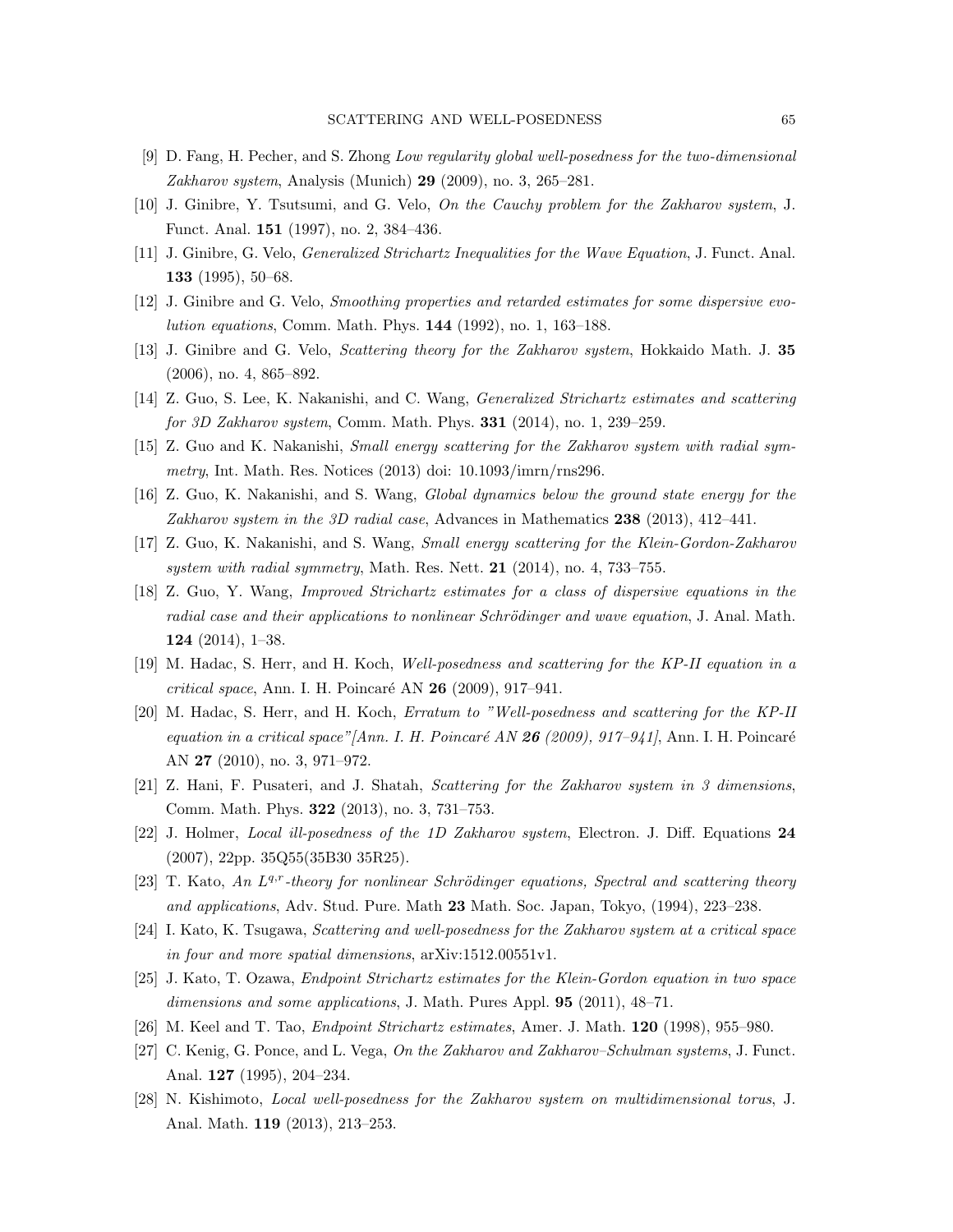- [29] N. Kishimoto, Resonant decomposition and the I-method for the two-dimensional Zakharov system, Discrete Contin. Dyn. Syst. 33 (2013), no. 9, 4095–4122.
- [30] H. Koch, D. Tataru, Dispersive estimates for principally normal pseudodifferential operators, Comm. Pure. Appl. Math. 58 (2) (2005), 217–284.
- [31] H. Lindblad, Counterexamples to local existence for semi-linear wave equations, Amer. J. Math. 118 (1996), 1–16.
- [32] H. Lindblad, C. Sogge, On existence and scattering with minimal regularity for semilinear wave equations, J. Funct. Anal. 130 (1995), 357–426.
- [33] N. Masmoudi, K. Nakanishi, From the Klein-Gordon-Zakharov system to the nonlinear Schrödinger equation, J. Hyperbolic Differ. Equ. 2 (2005), 975-1008.
- [34] N. Masmoudi and K. Nakanishi, Uniqueness of solutions for Zakharov systems, Funkcial. Ekvac. 52 (2009), no. 2, 233–253.
- [35] N. Masmoudi, K. Nakanishi, From the Klein-Gordon-Zakharov system to a singular nonlinear  $Schrödinger system$ , Ann. I. H. Poincaré AN 27 (2010), 1073–1096.
- [36] S. Machihara, K. Nakanishi, and T. Ozawa, Nonrelativistic limit in the energy space for nonlinear Klein-Gordon equations, Math. Ann. **322** (2002), 603–621.
- [37] S. Machihara, K. Nakanishi, and T. Ozawa, Small global solutions and the nonrelativistic limit for the Dirac equation, Rev. Mat. Iberoamericana. 19 (2003), 179–194.
- [38] T. Ozawa and Y. Tsutsumi, Existence and smoothing effect of solutions for the Zakharov equations, RIMS Kyoto Univ. 28 (1992), 329–361.
- [39] T. Ozawa and Y. Tsutsumi, Global existence and asymptotic behavior of solutions for the Zakharov equations in three-dimensions space, Adv. Math. Sci. Appl.  $3$  (Special Issue) (1993/94), 301–334.
- [40] T. Ozawa, K. Tsutaya, and Y. Tsutsumi, Normal form and global solutions for the Klein-Gordon-Zakharov equations, Ann. I. H. Poincaré AN 12 (1995), 459–503.
- [41] T. Ozawa, K. Tsutaya, and Y. Tsutsumi, Well-posedness in energy space for the Cauchy problem of the Klein-Gordon-Zakharov equations with different propagation speeds in three space dimensions, Math. Ann. **313** (1999), no. 1, 127–140.
- [42] H. Pecher, Global well-posedness below energy space for the 1-dimensional Zakharov system, Int. Math. Res. Notices 19 (2001), 1027–1056.
- [43] A. Shimomura, Scattering theory for Zakharov equations in three-dimensional space with large data, Commun. Contemp. Math. 6 (2004), no. 6, 881–899.
- [44] D. Tataru, *Local and global results for wave maps I*, Comm. Part. Diff. Eq. 23 (1998), 1781– 1793.
- [45] H. Takaoka, Well-posedness for the Zakharov system with the periodic boundary condition, Diff. Int. Eq. 12 (1999), no. 6, 789–810.
- [46] T. Tao, Nonlinear Dispersive Equations: Local and Global Analysis, AMS (2006).
- [47] K. Yajima, Existence of solutions for Schrödinger evolution equations, Comm. Math. Phys. 110 (1987), no. 3, 415–426.